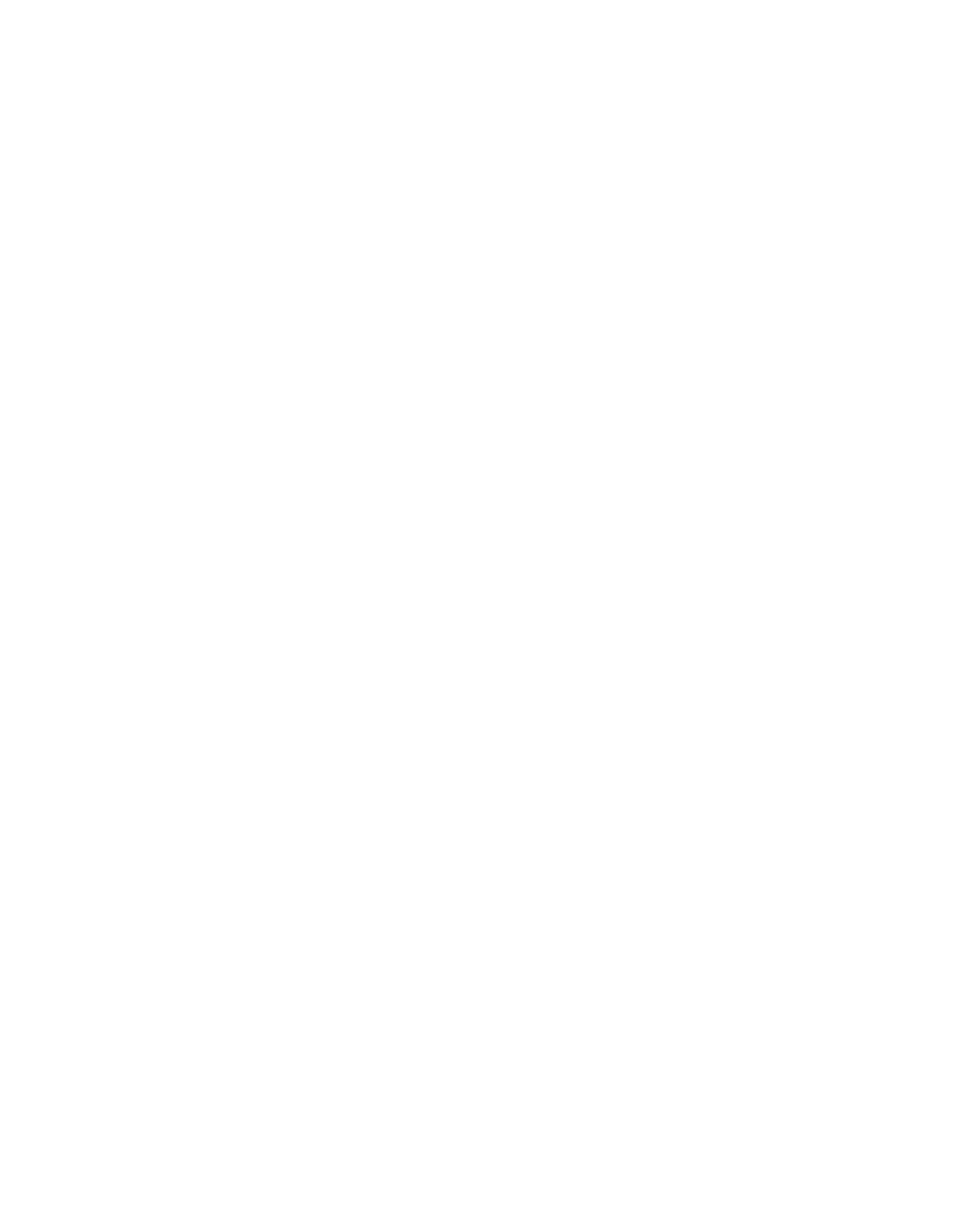# *Table of Contents*

| Streamline Texas Law to Support Caseworker Best Practices for |  |
|---------------------------------------------------------------|--|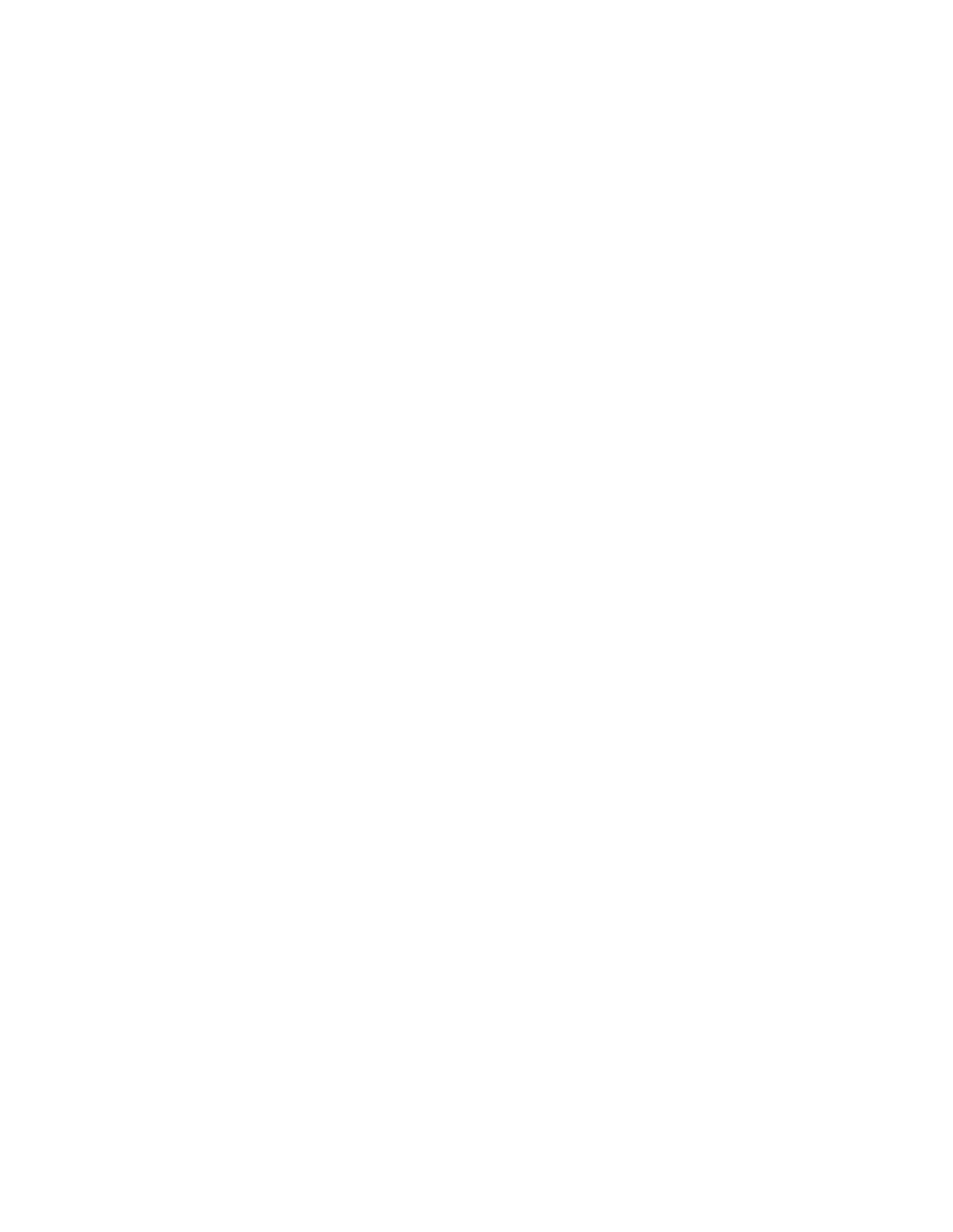|                                                                                                                                                        | <b>Reduce Turnover and Improve Retention</b>                                                                                                                                                                                                                                                                                                                                                                                                                                                                                                                                                                                                                        |                                                                                                                                                                                                                                                                                                                                                                                                                                            |
|--------------------------------------------------------------------------------------------------------------------------------------------------------|---------------------------------------------------------------------------------------------------------------------------------------------------------------------------------------------------------------------------------------------------------------------------------------------------------------------------------------------------------------------------------------------------------------------------------------------------------------------------------------------------------------------------------------------------------------------------------------------------------------------------------------------------------------------|--------------------------------------------------------------------------------------------------------------------------------------------------------------------------------------------------------------------------------------------------------------------------------------------------------------------------------------------------------------------------------------------------------------------------------------------|
| <b>Transformation Report</b><br><b>Page Number/Statutory</b><br><b>Provision</b>                                                                       | DFPS' Summary of Problem <sup>1</sup>                                                                                                                                                                                                                                                                                                                                                                                                                                                                                                                                                                                                                               | <b>Proposed Change</b>                                                                                                                                                                                                                                                                                                                                                                                                                     |
| p. 36<br><b>TFC § 261.3021.</b> Subject to<br>the appropriation of money,<br>mandates specific casework<br>documentation and<br>management by DFPS.    | <b>Limits Agency Flexibility.</b> Statute<br>contains unnecessarily prescriptive<br>direction for management tasks typically<br>left to agency decision making.<br>Such detail ties the agency's hands,<br>limiting its ability to adjust procedures<br>and streamline processes without<br>legislative intervention. Currently,<br>under this statutory directive,<br>caseworkers lack flexibility to adjust<br>workload considerations or higher<br>priority tasks that may have a greater and<br>more immediate bearing on child<br>protection during the same time frame.<br>Caseworkers could benefit from an<br>internal approach regarding best<br>practice. | Repeal section but retain<br>requirement for 24-hour<br>documentation of critical actions in<br>TFC Sec. 261.3021 (1).                                                                                                                                                                                                                                                                                                                     |
| pp. 36-37<br>TFC $§$ 262.115(c). Requires<br>parent-child visits three<br>days after the department is<br>appointed temporary<br>managing conservator. | <b>Limits Agency Flexibility.</b> While<br>DFPS recognizes the importance of early<br>parent-child visits, prescriptive statutory<br>provisions leaves little room for<br>adjustment based on case circumstances<br>and good professional judgment. The<br>Department remains committed to<br>fostering parent-child relationships, and<br>could benefit from additional flexibility<br>to adjust competing demands.                                                                                                                                                                                                                                                | Amend statute as follows:<br>Sec. $262.115(c)$ . The department<br>shall ensure that a parent who is<br>otherwise entitled to possession of<br>the child has an opportunity to visit<br>the child not later than the third<br>fifth day after the date the<br>department is named temporary<br>managing conservator of the child<br>unless:<br>(1) the department determines that<br>visitation is not in the child's best<br>interest; or |

**.** 

<span id="page-4-0"></span> $1$ <sup>1</sup> This column contains DFPS' explanation of each problem as described in the "Report to the Sunset Advisory Commission: Child Protective Services Transformation" in Appendix A, Review of Statutory Barriers. http://www.sunset.texas.gov/public/uploads/files/reports/CPS\_Transformation.pdf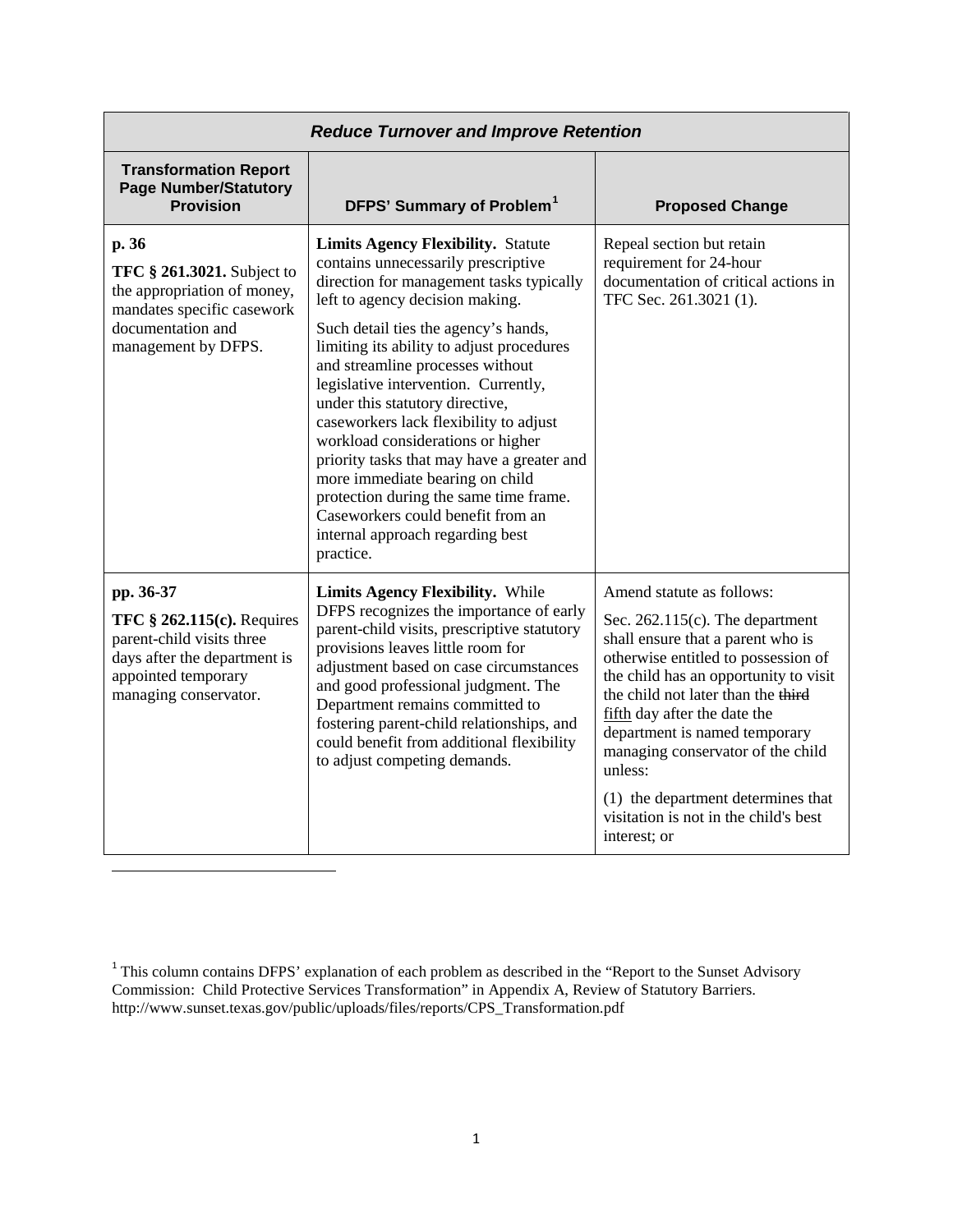|                                                                                          | <b>Reduce Turnover and Improve Retention</b>                                                                                                                                                                                                                                                                                                                                                                      |                                                                                                                                                                                                                                                                                                                                                                                                                                                                                                                                                                                                                                                                                                                                                                                                                                                                                                                                                                                                                                                                                                                                                                                                                                    |
|------------------------------------------------------------------------------------------|-------------------------------------------------------------------------------------------------------------------------------------------------------------------------------------------------------------------------------------------------------------------------------------------------------------------------------------------------------------------------------------------------------------------|------------------------------------------------------------------------------------------------------------------------------------------------------------------------------------------------------------------------------------------------------------------------------------------------------------------------------------------------------------------------------------------------------------------------------------------------------------------------------------------------------------------------------------------------------------------------------------------------------------------------------------------------------------------------------------------------------------------------------------------------------------------------------------------------------------------------------------------------------------------------------------------------------------------------------------------------------------------------------------------------------------------------------------------------------------------------------------------------------------------------------------------------------------------------------------------------------------------------------------|
| <b>Transformation Report</b><br><b>Page Number/Statutory</b><br><b>Provision</b>         | DFPS' Summary of Problem <sup>1</sup>                                                                                                                                                                                                                                                                                                                                                                             | <b>Proposed Change</b>                                                                                                                                                                                                                                                                                                                                                                                                                                                                                                                                                                                                                                                                                                                                                                                                                                                                                                                                                                                                                                                                                                                                                                                                             |
|                                                                                          |                                                                                                                                                                                                                                                                                                                                                                                                                   | (2) visitation with the parent would<br>conflict with a court order relating<br>to possession of or access to the<br>child.                                                                                                                                                                                                                                                                                                                                                                                                                                                                                                                                                                                                                                                                                                                                                                                                                                                                                                                                                                                                                                                                                                        |
| p. 37<br><b>TFC § 263.303. Required</b><br>content of the permanency<br>progress report. | <b>Limits Agency Flexibility.</b> Including<br>instructions, the permanency progress<br>report is a 13-page form. The estimates<br>on the time required to complete initial<br>permanency progress reports ranged<br>from 30-45 minutes on the low end to<br>one or more days on the high end, with<br>reports on siblings and children<br>prescribed multiple medications<br>representing the greatest workload. | Repeal and replace current statute<br>with the following:<br>PERMANENCY PROGRESS<br>REPORT. (a) Not later than the<br>10th day before the date set for<br>each permanency hearing prior to<br>a final order [other than the first<br>permanency hearing], the<br>department or other authorized<br>agency shall file with the court<br>and provide to each party, the<br>child's attorney ad litem, the<br>child's guardian ad litem, and the<br>child's volunteer advocate a<br>permanency progress report<br>unless the court orders a different<br>period for providing the report.<br>(b) The permanency progress<br>report shall contain:<br>(1) information necessary for the<br>court to conduct the permanency<br>hearing and make its findings and<br>determination pursuant to Section<br>263.306; [recommend that the suit<br>be dismissed; or]<br>(2) information on significant<br>events as defined in Section<br>$263.0022(c)$ ; and [recommend]<br>that the suit continue, and:<br>(3) any additional information<br>the department determines to be<br>appropriate or that is requested by<br>the court relevant to the findings<br>and determinations to be made by<br>the court pursuant to Section<br>263.306. |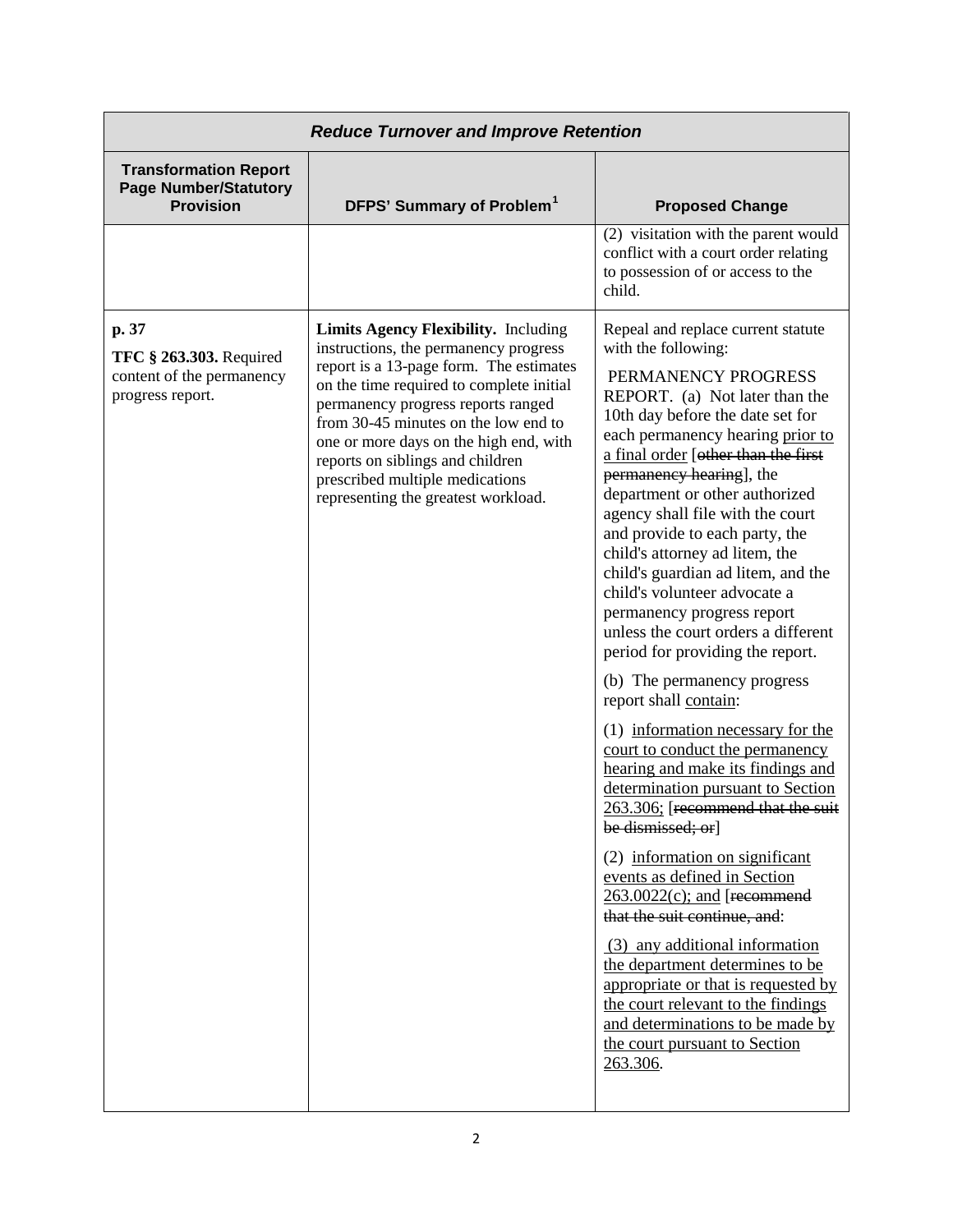|                                                                                                         | <b>Reduce Turnover and Improve Retention</b>                                                                                                                                                                                                                                                                                                                                                                                                                                                                                                |                                                                                                                                                                                                                                                                                                                                                                                                                                                                                                                                                                                                                                                                                                                                                                                                                                                                                                                                     |
|---------------------------------------------------------------------------------------------------------|---------------------------------------------------------------------------------------------------------------------------------------------------------------------------------------------------------------------------------------------------------------------------------------------------------------------------------------------------------------------------------------------------------------------------------------------------------------------------------------------------------------------------------------------|-------------------------------------------------------------------------------------------------------------------------------------------------------------------------------------------------------------------------------------------------------------------------------------------------------------------------------------------------------------------------------------------------------------------------------------------------------------------------------------------------------------------------------------------------------------------------------------------------------------------------------------------------------------------------------------------------------------------------------------------------------------------------------------------------------------------------------------------------------------------------------------------------------------------------------------|
| <b>Transformation Report</b><br><b>Page Number/Statutory</b><br><b>Provision</b>                        | DFPS' Summary of Problem <sup>1</sup>                                                                                                                                                                                                                                                                                                                                                                                                                                                                                                       | <b>Proposed Change</b>                                                                                                                                                                                                                                                                                                                                                                                                                                                                                                                                                                                                                                                                                                                                                                                                                                                                                                              |
|                                                                                                         |                                                                                                                                                                                                                                                                                                                                                                                                                                                                                                                                             | (c) A parent whose parental<br>rights are the subject of a suit<br>affecting the parent-child<br>relationship, the attorney for that<br>parent, or the child's attorney ad<br>litem or guardian ad litem may<br>file a response to the department's<br>or other agency's report filed<br>under this section Subsection (b).<br>A response must be filed not later<br>than the third day before the date<br>of the hearing.<br>Repeal $(b)(2)(A-G)$ .                                                                                                                                                                                                                                                                                                                                                                                                                                                                                |
| pp. 38-39<br><b>TFC § 263.502. Required</b><br>distribution and contents of<br>placement review report. | Limits Agency Flexibility. Similarly to<br>the permanency progress report, the<br>current placement review report has<br>grown lengthy to accommodate various<br>directives, many of which target the<br>same basic information regarding safety,<br>permanency and well-being. The form<br>itself is 12 pages, including the<br>instructions.<br>In addition, the entire subchapter focuses<br>on "placement review" when the focus<br>should continue to be on permanency for<br>the child, even though a final order has<br>been issued. | Repeal and replace current section<br>with the following:<br>PERMANENCY PROGRESS<br>REPORT AFTER FINAL ORDER<br>[PLACEMENT REVIEW]. (a)<br>Not later than the 10th day before<br>the date set for a permanency<br>[placement review] hearing, the<br>department or other authorized<br>agency shall file a permanency<br>progress [placement review] report<br>with the court and provide a copy to<br>each person entitled to notice under<br>Section 263.0021 [263.501(d)].<br>(b) The permanency progress<br>report must contain:<br>(1) information necessary for the<br>court to conduct the permanency<br>hearing and make its findings and<br>determination pursuant to Section<br>263.503;<br>(2) information on significant<br>events as defined in Section<br>263.0022(c);<br>(3) any additional information the<br>department determines is<br>appropriate or that is requested by<br>the court relevant to the findings |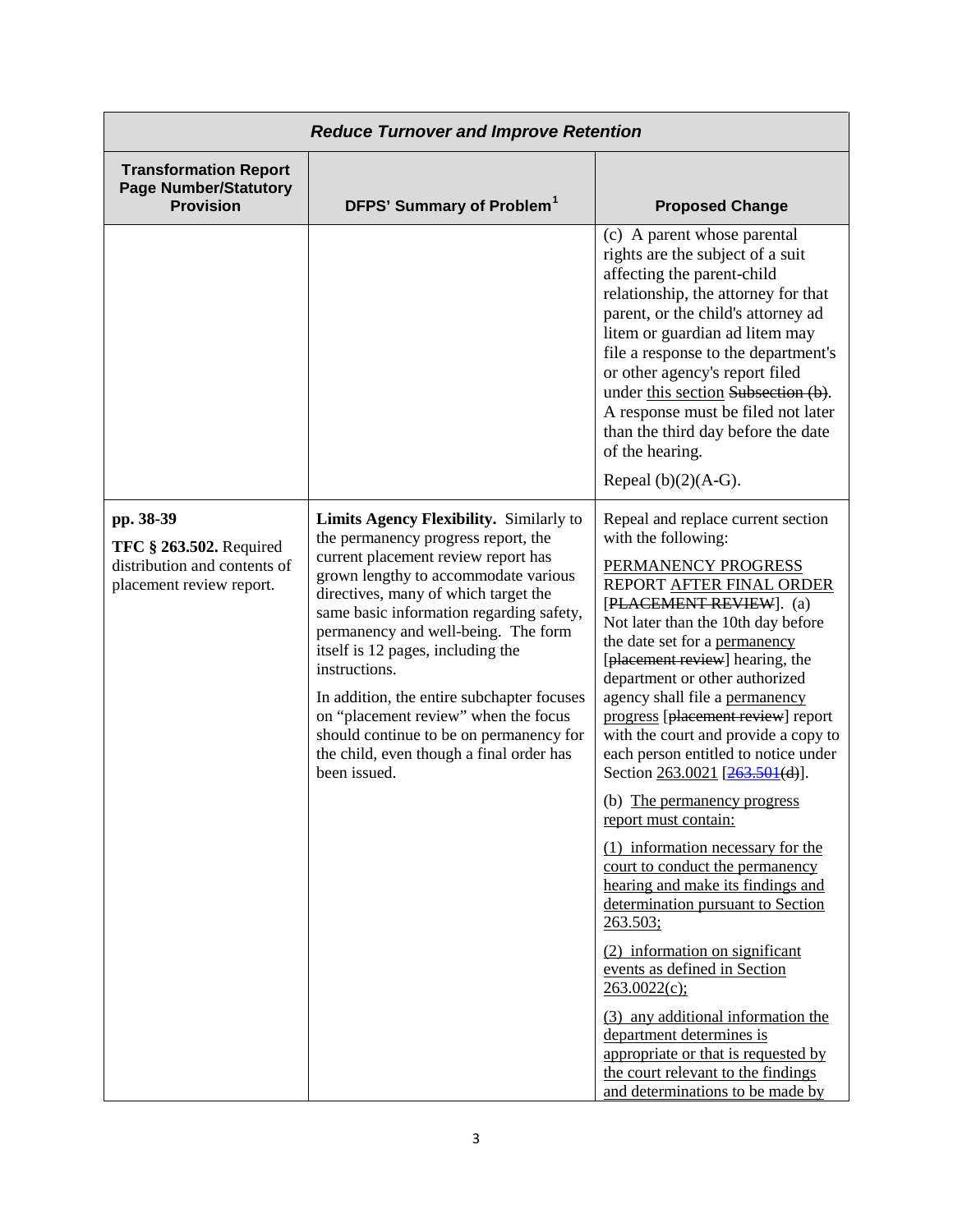|                                                                                                                                                                                                                                                                                                                                                                     | <b>Reduce Turnover and Improve Retention</b>                                                                                                                                                                                               |                                                                                                                                                                                                                                      |
|---------------------------------------------------------------------------------------------------------------------------------------------------------------------------------------------------------------------------------------------------------------------------------------------------------------------------------------------------------------------|--------------------------------------------------------------------------------------------------------------------------------------------------------------------------------------------------------------------------------------------|--------------------------------------------------------------------------------------------------------------------------------------------------------------------------------------------------------------------------------------|
| <b>Transformation Report</b><br><b>Page Number/Statutory</b><br><b>Provision</b>                                                                                                                                                                                                                                                                                    | DFPS' Summary of Problem <sup>1</sup>                                                                                                                                                                                                      | <b>Proposed Change</b>                                                                                                                                                                                                               |
|                                                                                                                                                                                                                                                                                                                                                                     |                                                                                                                                                                                                                                            | the court pursuant to Section<br>263.503.<br>(c) For good cause shown, the<br>court may order a different time for<br>filing the permanency progress<br>report or may order that a report is<br>not required for a specific hearing. |
| pp. 40-41<br><b>TFC § 264.108 (e). State</b><br>employee who violates state<br>laws restricting<br>race/ethnicity based foster<br>placement decisions subject<br>to immediate dismissal.                                                                                                                                                                            | <b>Conflicts with Federal Law.</b><br>Differences in state statute and federal<br>law cause confusion while DFPS could<br>rely on federal law, which provides<br>financial penalties and injunctive relief.                                | Repeal.                                                                                                                                                                                                                              |
| p. 41<br><b>Tex. Human Res. Code</b><br>$(HRC)$ § 40.0324. Requires<br>DFPS, subject to the<br>availability of funds, to<br>develop a program to<br>provide for the timely<br>replacement of caseworkers<br>with trainees hired in<br>anticipation of vacancies,<br>and to consider the turnover<br>rate for caseworkers by<br>region in developing the<br>program. | <b>Unnecessary Provision.</b> Currently, the<br>FTE cap, not statutory authority, limits<br>hiring making this provision<br>unnecessary.                                                                                                   | Repeal.                                                                                                                                                                                                                              |
| pp. 41-42<br>HRC $§$ 40.0327. Requires<br>DFPS to use special<br>assessment tools in<br>screening applicants for<br>employment with the child<br>protective services division.                                                                                                                                                                                      | <b>Limits Agency Flexibility.</b> This<br>provision is unduly prescriptive and<br>inhibits needed flexibility in hiring<br>practices. DFPS should use good<br>business judgment to determine the<br>screening method for hiring CPS staff. | Repeal.                                                                                                                                                                                                                              |
| p. 42<br>HRC § 40.036. Specifies<br>required training and<br>curriculum for CPS<br>caseworkers.                                                                                                                                                                                                                                                                     | <b>Limits Agency Flexibility.</b> This<br>provision is unduly prescriptive and<br>could interfere with future retention and<br>training decisions. Management needs<br>flexibility to alter structure and content                          | Repeal.                                                                                                                                                                                                                              |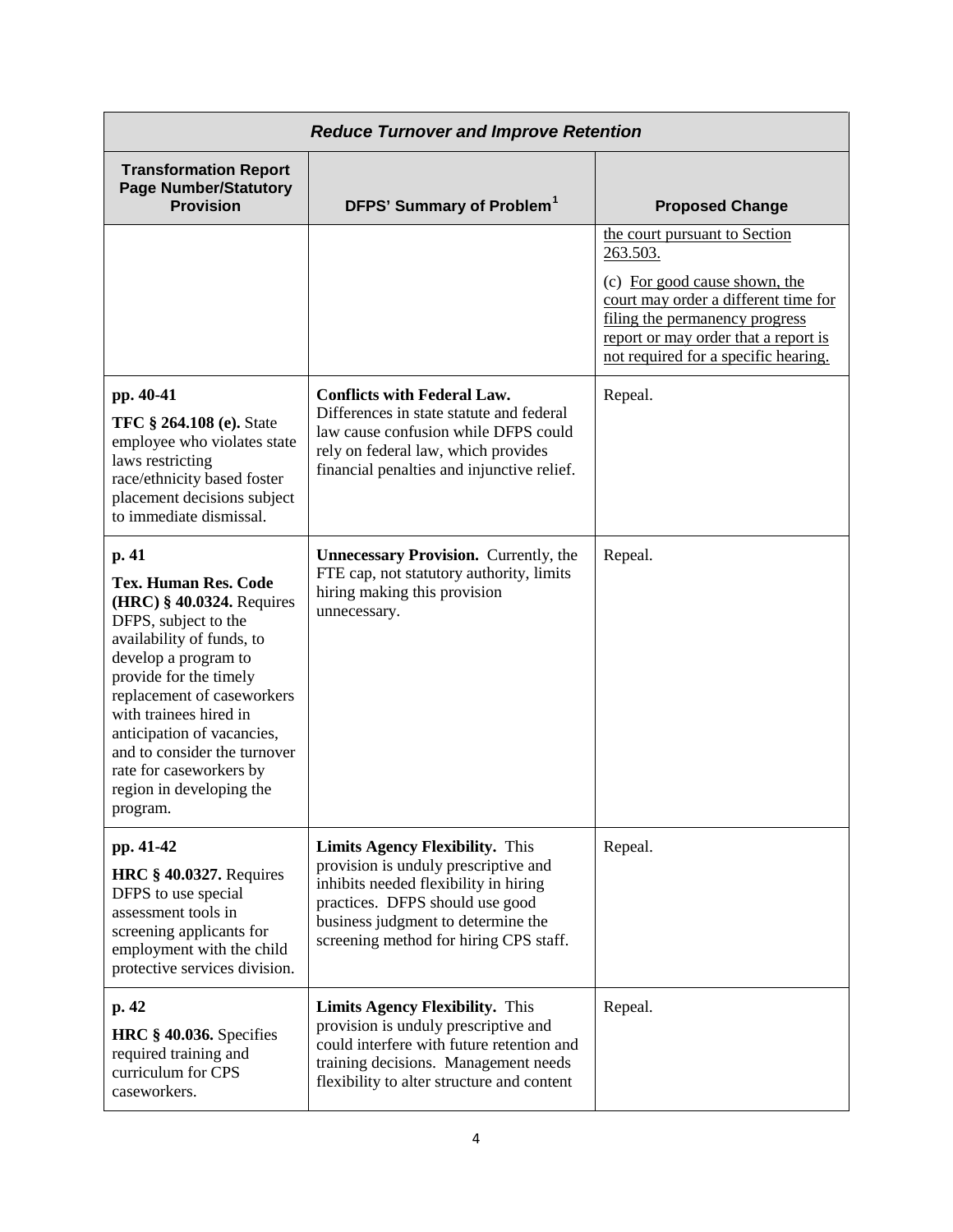|                                                                                                                                                                                                                                                                                                                                                                                                                                                  | <b>Reduce Turnover and Improve Retention</b>                                                                                                                                                                                                                                                                                                                                                                                                                                                                                                                        |                                                                                                                                                                                                                                                                                                                                                                                                                                                                                                                                                                                       |
|--------------------------------------------------------------------------------------------------------------------------------------------------------------------------------------------------------------------------------------------------------------------------------------------------------------------------------------------------------------------------------------------------------------------------------------------------|---------------------------------------------------------------------------------------------------------------------------------------------------------------------------------------------------------------------------------------------------------------------------------------------------------------------------------------------------------------------------------------------------------------------------------------------------------------------------------------------------------------------------------------------------------------------|---------------------------------------------------------------------------------------------------------------------------------------------------------------------------------------------------------------------------------------------------------------------------------------------------------------------------------------------------------------------------------------------------------------------------------------------------------------------------------------------------------------------------------------------------------------------------------------|
| <b>Transformation Report</b><br><b>Page Number/Statutory</b><br><b>Provision</b>                                                                                                                                                                                                                                                                                                                                                                 | DFPS' Summary of Problem <sup>1</sup>                                                                                                                                                                                                                                                                                                                                                                                                                                                                                                                               | <b>Proposed Change</b>                                                                                                                                                                                                                                                                                                                                                                                                                                                                                                                                                                |
|                                                                                                                                                                                                                                                                                                                                                                                                                                                  | of training to best meet the agency's<br>changing needs.                                                                                                                                                                                                                                                                                                                                                                                                                                                                                                            |                                                                                                                                                                                                                                                                                                                                                                                                                                                                                                                                                                                       |
| p. 42<br>HRC $§$ 40.037. Specifies<br>required training for CPS<br>managers as soon as they<br>are hired or promoted<br>before they can begin<br>working in the new<br>managerial position.                                                                                                                                                                                                                                                      | <b>Limits Agency Flexibility.</b> This<br>provision creates delays in managers<br>starting their positions because managers<br>frequently have to travel long distances<br>for trainings or wait for a training to be<br>offered in their area before they can<br>begin working. Inability to deploy<br>critical staff like supervisors is directly<br>damaging to staff job function, morale<br>and willingness to remain with the<br>agency. Transformation efforts will<br>address training needs, but removing this<br>barrier only further supports that goal. | Repeal subsections (b) and (c).<br>Amend subsection (a) to require<br>training as soon as possible but not<br>later than the $60th$ day after a<br>supervisor is hired or promoted.                                                                                                                                                                                                                                                                                                                                                                                                   |
| pp. 42-43<br><b>HRC</b> § 40.0528. Mandates<br>a comprehensive staffing<br>and workload distribution<br>plan for CPS to reduce<br>caseloads, enhance<br>accountability, improve<br>quality of investigations,<br>eliminate delays, and ensure<br>efficient and effective use of<br>resources; mandates<br>numerous steps for carrying<br>out the plan, including<br>financial incentives for<br>recruiting and retaining<br>investigative staff. | <b>Unnecessary Provision.</b> This provision<br>requires an additional report that<br>duplicates ongoing agency efforts. In<br>addition, the investigative incentives<br>may need to be explored in light of the<br>agency's current recruitment and<br>retention efforts.                                                                                                                                                                                                                                                                                          | Repeal (b) and (c). Keep (d) and<br>modify (a) as follows:<br>(a) The department shall consider<br>the following goals in developing<br>the child protective services<br>business plan required under Sec.<br>develop and implement a<br>staffing and workload distribution<br>plan for the child protective<br>services program to:<br>(1) reduce caseloads;<br>(2) enhance accountability;<br>(3) improve the quality of<br>investigations;<br>(4) eliminate delays; and<br>(5) ensure the most efficient and<br>effective use of child protective<br>services staff and resources. |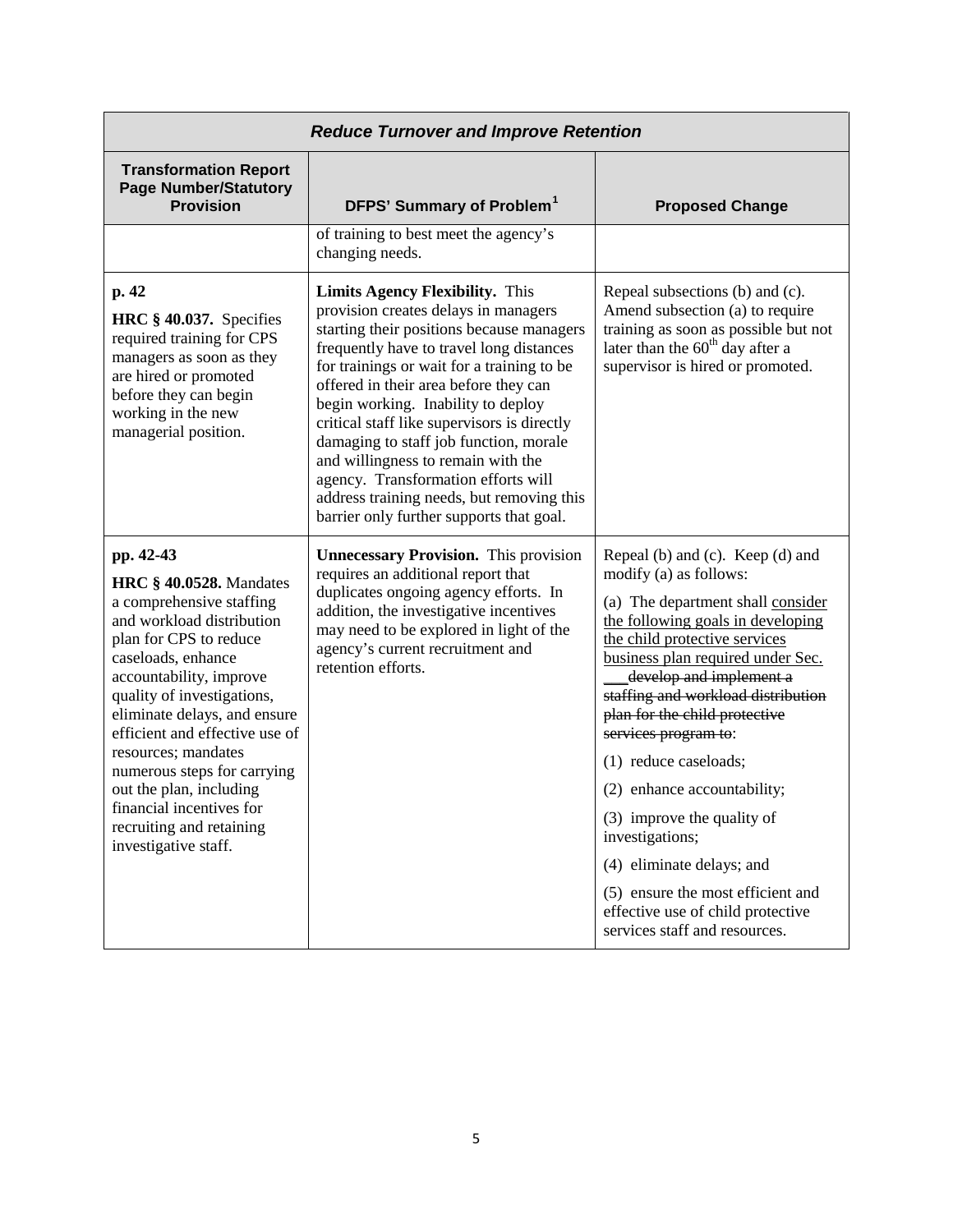|                                                                                                                                                                                                                                                                                                | <b>Improve Child Safety, Permanency, and Well-Being</b>                                                                                                                                                                                                                                                                                                                                                                                                                                                                                                             |                                                                                                                                                                                                                                                                                                                                                                                                                                                                                                                                     |
|------------------------------------------------------------------------------------------------------------------------------------------------------------------------------------------------------------------------------------------------------------------------------------------------|---------------------------------------------------------------------------------------------------------------------------------------------------------------------------------------------------------------------------------------------------------------------------------------------------------------------------------------------------------------------------------------------------------------------------------------------------------------------------------------------------------------------------------------------------------------------|-------------------------------------------------------------------------------------------------------------------------------------------------------------------------------------------------------------------------------------------------------------------------------------------------------------------------------------------------------------------------------------------------------------------------------------------------------------------------------------------------------------------------------------|
| <b>Transformation Report</b><br><b>Page Number/Statutory</b><br><b>Provision</b>                                                                                                                                                                                                               | <b>DFPS' Summary of Problem</b>                                                                                                                                                                                                                                                                                                                                                                                                                                                                                                                                     | <b>Proposed Change</b>                                                                                                                                                                                                                                                                                                                                                                                                                                                                                                              |
| pp. 43-44<br><b>New Provision.</b>                                                                                                                                                                                                                                                             | <b>Unclear Statutory Authority.</b><br>Federal law (recently passed HR<br>4980) includes a provision requiring<br>licensing standards to "ensure<br>appropriate liability for caregivers<br>when a child participates in an<br>approved activity and the caregiver<br>approving the activity acts in<br>accordance with the reasonable and<br>prudent parent standard." DFPS<br>currently lacks the ability to grant<br>immunity from liability in this<br>circumstance.                                                                                            | Add a provision to Texas law, similar<br>to that in place in Florida (Florida<br>Statutes § 409.145), which provides,<br>inter alia:<br>"Limitation of liability.—A caregiver is<br>not liable for harm caused to a child<br>who participates in an activity approved<br>by the caregiver, provided that the<br>caregiver has acted in accordance with<br>the reasonable and prudent parent<br>standard. This paragraph may not be<br>interpreted as removing or limiting any<br>existing liability protection afforded by<br>law." |
| pp. 44-45<br>TEC $\S$ 25.087(b)(1)(F).<br>Authorizes "excused<br>absences" from school,<br>including absences for<br>foster children who are<br>participating in any<br>activity ordered by a court<br>under TFC Chapter 262 or<br>263 that cannot be<br>scheduled outside of<br>school hours. | <b>Unclear Statutory Authority.</b><br>Children's services are not generally<br>court-ordered, although the parents'<br>may be. Therefore $(b)(1)(F)$ is not<br>clearly applicable to the child if the<br>child's therapy or other activities in<br>the service plan are not court-<br>ordered.                                                                                                                                                                                                                                                                     | Amend to cover any absence to comply<br>with the child's plan of service under<br>Texas Family Code Chapter 262 or 263.                                                                                                                                                                                                                                                                                                                                                                                                             |
| p. 45<br>TEC § 54.366. Outlines<br>eligibility criteria for<br>higher education tuition<br>fee waiver for certain<br>students formerly in DFPS<br>conservatorship.                                                                                                                             | <b>Limits Agency Flexibility. Based</b><br>on the current eligibility criteria, in<br>cases where either the parental rights<br>of the parent are reinstated after a<br>termination of parental rights, or<br>where permanent managing<br>conservatorship is awarded to the<br>biological parents after termination,<br>the youth will not be eligible for this<br>important benefit. This exclusion<br>can operate as a disincentive against<br>permanency, and there are reports of<br>youth remaining in care so they do<br>not lose the tuition and fee waiver. | Add subsection (c) as follows:<br>(c) Notwithstanding Subsection (a)(1),<br>a child who exits conservatorship to the<br>legal responsibility of the child's<br>parent, including a parent whose rights<br>were previously terminated, may be<br>exempt from the payment of tuition and<br>fees if the department determines,<br>utilizing factors specified in department<br>rule, developed in consultation with the<br><b>Texas Higher Education Coordinating</b><br>Board.                                                       |
| pp. 45-46<br><b>TFC § 58.0052.</b> Requires                                                                                                                                                                                                                                                    | <b>Impedes Case Work.</b> Probation<br>departments do not always share the<br>terms of probation for a youth in                                                                                                                                                                                                                                                                                                                                                                                                                                                     | Amend statute (or another appropriate<br>provision of Chapter 58) to require<br>probation officers to share the youth's                                                                                                                                                                                                                                                                                                                                                                                                             |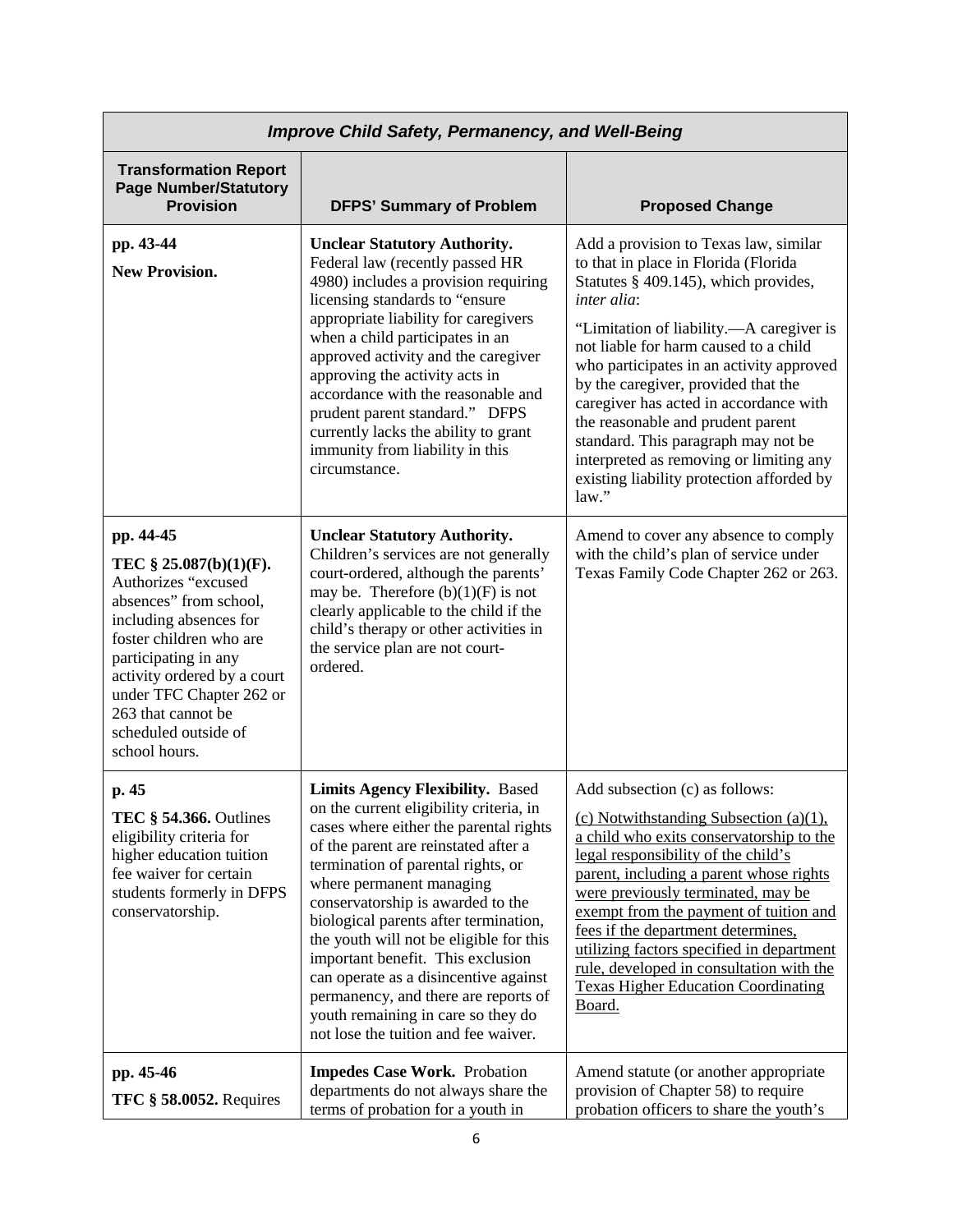|                                                                                                                                                                                                                                                                                                                                                          | <b>Improve Child Safety, Permanency, and Well-Being</b>                                                                                                                                                                                                                                                                                                                                                                                 |                                                                                                                                                                                                                                                                                                                                                                                                                                                                                                                                                                                                                                                                                                                                                  |
|----------------------------------------------------------------------------------------------------------------------------------------------------------------------------------------------------------------------------------------------------------------------------------------------------------------------------------------------------------|-----------------------------------------------------------------------------------------------------------------------------------------------------------------------------------------------------------------------------------------------------------------------------------------------------------------------------------------------------------------------------------------------------------------------------------------|--------------------------------------------------------------------------------------------------------------------------------------------------------------------------------------------------------------------------------------------------------------------------------------------------------------------------------------------------------------------------------------------------------------------------------------------------------------------------------------------------------------------------------------------------------------------------------------------------------------------------------------------------------------------------------------------------------------------------------------------------|
| <b>Transformation Report</b><br><b>Page Number/Statutory</b><br><b>Provision</b>                                                                                                                                                                                                                                                                         | <b>DFPS' Summary of Problem</b>                                                                                                                                                                                                                                                                                                                                                                                                         | <b>Proposed Change</b>                                                                                                                                                                                                                                                                                                                                                                                                                                                                                                                                                                                                                                                                                                                           |
| juvenile service providers,<br>upon request of another<br>juvenile service provider,<br>to share a multi-system<br>youth's personal health<br>information or history of<br>governmental services for<br>purposes of identifying<br>such a youth, coordinating<br>and monitoring care for the<br>youth, and improving<br>quality of services<br>provided. | conservatorship with CPS, making it<br>difficult for caseworkers to find a<br>suitable placement for a youth<br>leaving the juvenile justice system.                                                                                                                                                                                                                                                                                    | terms of probation with CPS<br>immediately upon request.                                                                                                                                                                                                                                                                                                                                                                                                                                                                                                                                                                                                                                                                                         |
| p. 46<br>TFC § 103.001(b).<br>Provides venue for suit in<br>which an adoption petition<br>can be filed.<br>TFC § 155.001(c). Sets<br>forth the parameters of the<br>jurisdiction for the court of<br>continuing, exclusive<br>jurisdiction.                                                                                                              | <b>Impedes Case Work.</b> Some courts<br>hearing adoptions of CPS children<br>require the underlying CPS suit be<br>transferred, if the adoption petition is<br>filed in a different Texas county than<br>where the original case is filed. This<br>practice, not required by law, causes<br>a delay in getting the court file<br>transferred and additional work for<br>CPS caseworkers                                                | Amend TFC §§ 103.001 and 155.001(c)<br>as follows:<br>Sec. $103.001(b)$ : A suit in which<br>adoption is requested may be filed in<br>the county where the child resides or in<br>the county where the petitioners<br>resides, notwithstanding that another<br>court has continuing, exclusive<br>jurisdiction under Chapter 155.<br>Transfer of the suit in which a court<br>acquired continuing exclusive<br>jurisdiction is not required pursuant to<br>chapter 155.<br>Sec. $155.001(c)$ : If a court of this state<br>has acquired continuing exclusive<br>jurisdiction, no other court of this state<br>has jurisdiction of a suit with regard to<br>that child except as provided by this<br>chapter, Sec. 103.001(b), or Chapter<br>262. |
| pp. 46-47<br><b>New provision for TFC</b><br>Chapter 104.                                                                                                                                                                                                                                                                                                | <b>Unclear Statutory Authority.</b> The<br>limitations on using a child's<br>prerecorded or remote testimony, as<br>specified in TFC § 104.002-104.006,<br>could be applied or construed to<br>require a child in care to attend<br>Chapter 263 hearings in-person even<br>when the child's physical presence is<br>not necessary to convey the child's<br>wishes to the court or the child does<br>not want to attend the hearing. The | Add new statute to TFC Chapter 104 as<br>follows:<br>1.<br>The limitations on using<br>prerecorded or remote testimony of<br>a child 12 years of age or younger,<br>as specified in TFC § 104.002-<br>104.006, do not apply to a child's<br>out-of-court testimony in any<br>status, permanency, or placement<br>review hearing held pursuant to<br>Chapter 263, and                                                                                                                                                                                                                                                                                                                                                                             |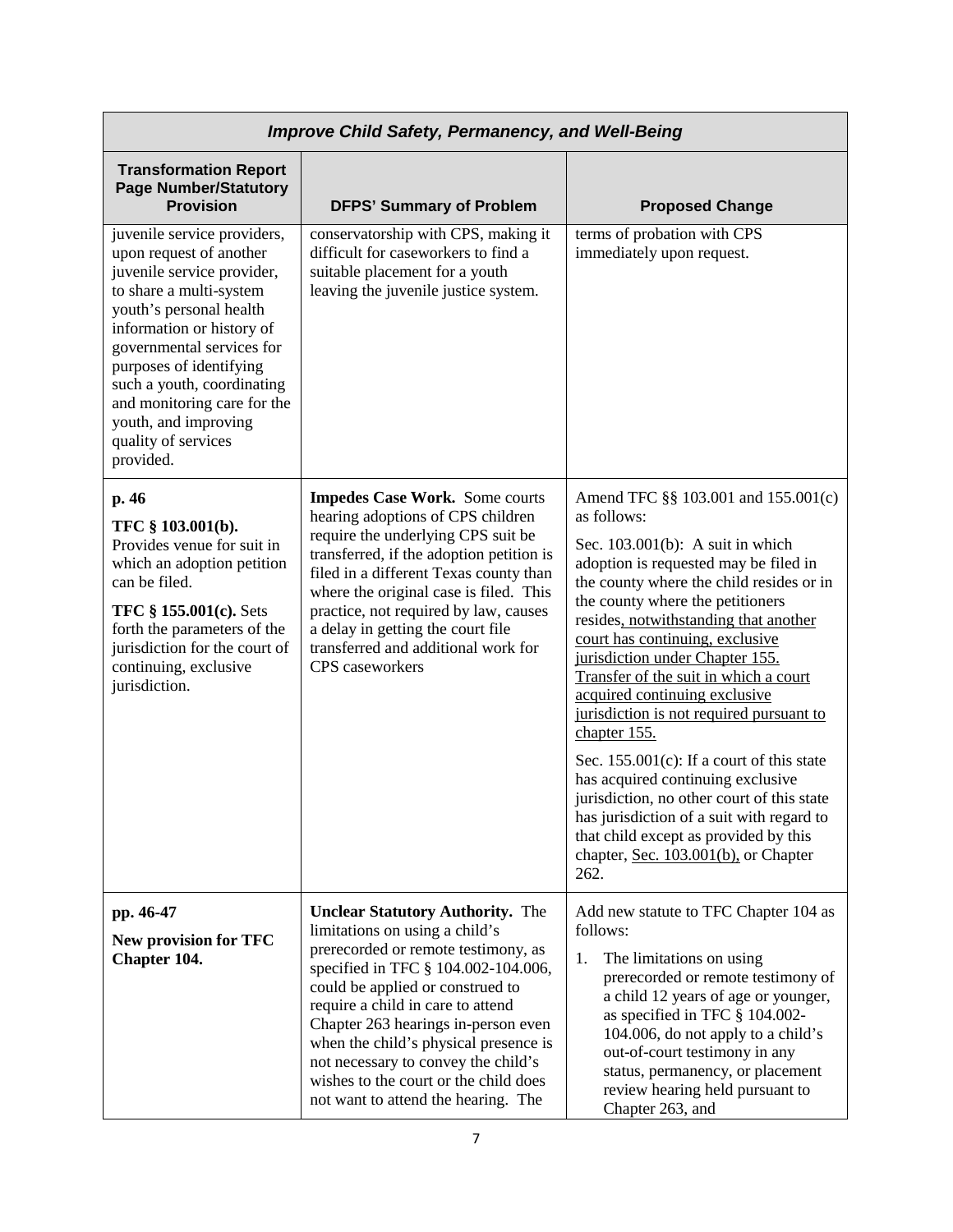|                                                                                                                                                                                                             | <b>Improve Child Safety, Permanency, and Well-Being</b>                                                                                                                                                                                                                                                                                                                                                                                                                                                                                                                                                                                                                                                                                                                  |                                                                                                                                                                                                                                                                                                                                                                                                                                                                                                                                                                                                                                                                                                                              |
|-------------------------------------------------------------------------------------------------------------------------------------------------------------------------------------------------------------|--------------------------------------------------------------------------------------------------------------------------------------------------------------------------------------------------------------------------------------------------------------------------------------------------------------------------------------------------------------------------------------------------------------------------------------------------------------------------------------------------------------------------------------------------------------------------------------------------------------------------------------------------------------------------------------------------------------------------------------------------------------------------|------------------------------------------------------------------------------------------------------------------------------------------------------------------------------------------------------------------------------------------------------------------------------------------------------------------------------------------------------------------------------------------------------------------------------------------------------------------------------------------------------------------------------------------------------------------------------------------------------------------------------------------------------------------------------------------------------------------------------|
| <b>Transformation Report</b><br><b>Page Number/Statutory</b><br><b>Provision</b>                                                                                                                            | <b>DFPS' Summary of Problem</b>                                                                                                                                                                                                                                                                                                                                                                                                                                                                                                                                                                                                                                                                                                                                          | <b>Proposed Change</b>                                                                                                                                                                                                                                                                                                                                                                                                                                                                                                                                                                                                                                                                                                       |
|                                                                                                                                                                                                             | requirement of in-person attendance<br>can also lead to additional<br>caseworker stress and strain, as<br>discussed in TFC § 263.302.                                                                                                                                                                                                                                                                                                                                                                                                                                                                                                                                                                                                                                    | A child of any age must be allowed<br>2.<br>to attend or participate in the<br>hearing as provided in Chapter 263.                                                                                                                                                                                                                                                                                                                                                                                                                                                                                                                                                                                                           |
|                                                                                                                                                                                                             | Allowing remote or prerecorded<br>testimony for Chapter 263 hearings,<br>yet mandating that every child is<br>allowed to attend or participate in the<br>hearing will allow children to<br>effectively communicate with the<br>court and enable caseworkers to help<br>carry out the children's wishes<br>without having to force children who<br>do not want to attend hearings to<br>attend.                                                                                                                                                                                                                                                                                                                                                                           |                                                                                                                                                                                                                                                                                                                                                                                                                                                                                                                                                                                                                                                                                                                              |
| p. 47<br><b>TFC § 104.007. Allows</b><br>professionals in a DFPS<br>case to testify via<br>videoconference upon<br>agreement of DFPS' and<br>defendant's counsel.                                           | Impedes Case Work. Current law<br>requires agreement from both parties<br>to a case in allowing<br>videoconference. Amendment would<br>improve case efficiency and facilitate<br>obtaining testimony of professionals<br>without having to delay hearings<br>until professionals are able to attend<br>the hearing.                                                                                                                                                                                                                                                                                                                                                                                                                                                      | Amend TFC § 104.007(b) to allow<br>judge to order the testimony of a<br>professional to be taken by<br>videoconference even if the state's<br>counsel and defendant's counsel do not<br>agree, if good cause exists.                                                                                                                                                                                                                                                                                                                                                                                                                                                                                                         |
| pp. 50-51<br><b>TFC § 162.0065.</b> Exempts<br>DFPS from certain<br>redaction if the identity of<br>persons whose identities<br>would otherwise be<br>redacted is already known<br>to the adoptive parents. | <b>Limits Agency Flexibility. DFPS</b><br>supports the provision of a complete<br>case record to a prospective adoptive<br>family upon request. However, there<br>are times when the most important<br>document to an adoptive parent is the<br>child's health, social, educational,<br>and genetic history report (known as<br>a HSEGH), rather than the entire case<br>file (e.g. a grandparent who is<br>intimately familiar with the<br>conservatorship case because the<br>grandparent has been involved<br>continuously).<br>Compiling this information results in<br>delayed adoptions, when the<br>necessary information depends on the<br>nature of the relationship between the<br>adoptive and biological families.<br>With greater flexibility to tailor the | Amend statute as follows:<br>[EDITING] ADOPTION RECORDS<br>IN DEPARTMENT PLACEMENT.<br>Notwithstanding any other provision of<br>this chapter, in an adoption in which a<br>child is placed for adoption by the<br>Department of <b>Family and Protective</b><br>[and Regulatory] Services[,]:<br>(a) the department is not<br>required to edit records to protect the<br>identity of birth parents and other<br>persons whose identity is confidential if<br>the department determines that<br>information is already known to the<br>adoptive parents or is readily available<br>through other sources, including the<br>court records of a suit to terminate the<br>parent-child relationship under Chapter<br>$161[.]$ ; |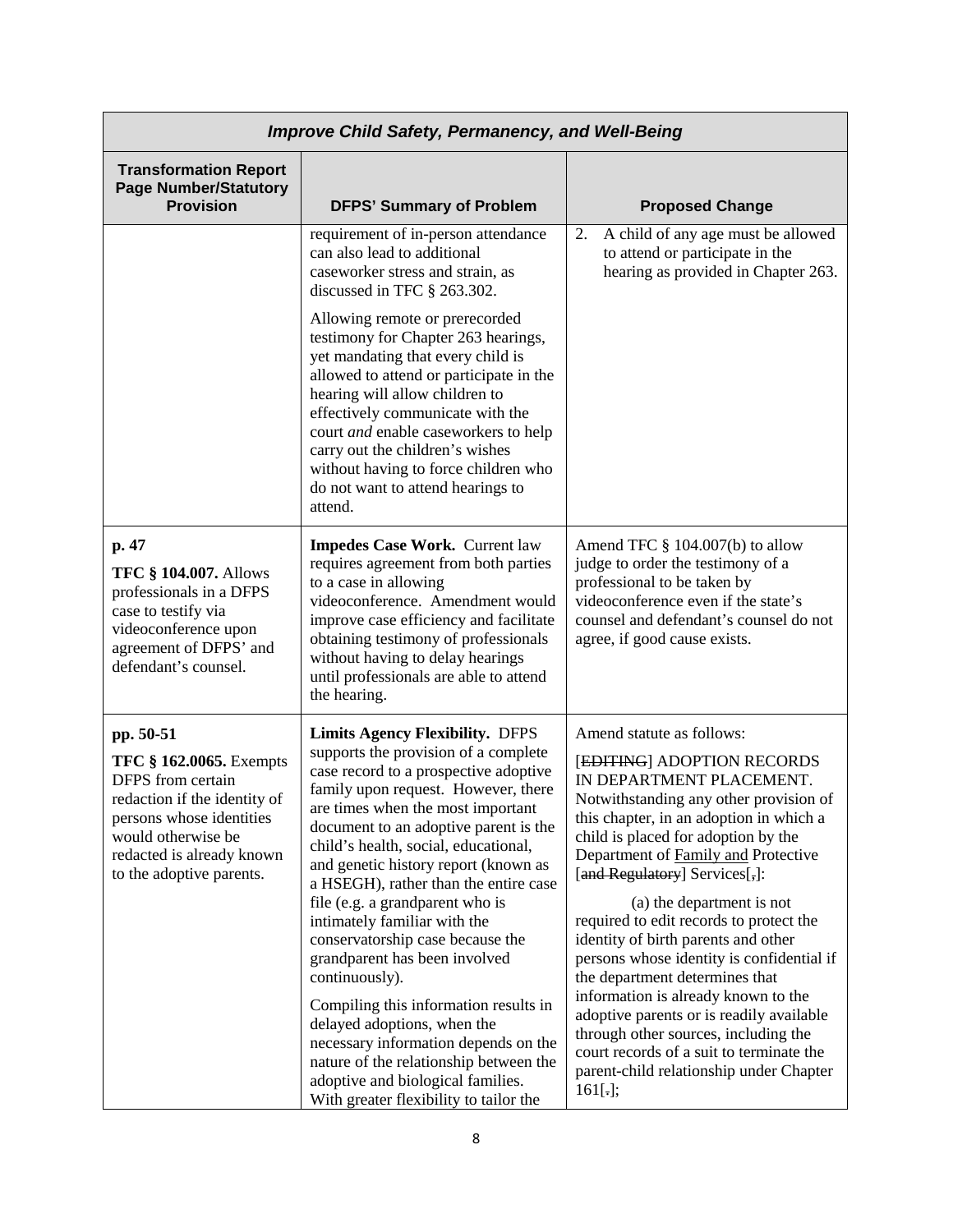|                                                                                                                                                                                                                        | <b>Improve Child Safety, Permanency, and Well-Being</b>                                                                                                                                                                                                                                                                                                   |                                                                                                                                                                                                                                                                                                                                                                                                                                                                                                                                                                                                                                                                                                                                                                                                                                                                                                                                                                                                |
|------------------------------------------------------------------------------------------------------------------------------------------------------------------------------------------------------------------------|-----------------------------------------------------------------------------------------------------------------------------------------------------------------------------------------------------------------------------------------------------------------------------------------------------------------------------------------------------------|------------------------------------------------------------------------------------------------------------------------------------------------------------------------------------------------------------------------------------------------------------------------------------------------------------------------------------------------------------------------------------------------------------------------------------------------------------------------------------------------------------------------------------------------------------------------------------------------------------------------------------------------------------------------------------------------------------------------------------------------------------------------------------------------------------------------------------------------------------------------------------------------------------------------------------------------------------------------------------------------|
| <b>Transformation Report</b><br><b>Page Number/Statutory</b><br><b>Provision</b>                                                                                                                                       | <b>DFPS' Summary of Problem</b>                                                                                                                                                                                                                                                                                                                           | <b>Proposed Change</b>                                                                                                                                                                                                                                                                                                                                                                                                                                                                                                                                                                                                                                                                                                                                                                                                                                                                                                                                                                         |
|                                                                                                                                                                                                                        | information compiled and, to<br>eventually consider producing a more<br>robust HSEGH in lieu of providing<br>the entire case record with the<br>associated redaction workload, DFPS<br>can better provide for permanency.                                                                                                                                 | (b) the department may, in<br>accordance with department rule,<br>develop a format for the report required<br>by section $162.007$ , other than the<br>format provided in section 162.007,<br>which the department determines is<br>appropriate based on the relationship<br>between the adoptive parents and the<br>child or the child's family, the<br>provision of the child's case record to<br>the adoptive parents, or other factor<br>specified in department rule; and<br>(c) the department must<br>produce a child's case record in<br>accordance with section 162.006 upon<br>request; however, the department may,<br>but is not required to, produce the<br>child's case record in accordance with<br>section 162.006 if the department has<br>compiled a complete report on the<br>child's health, social, education, and<br>genetic history in accordance with<br>section 162.007, and the adoptive<br>parent indicates that the parent wishes<br>to proceed with the adoption. |
| p. 52<br>TFC § 262.114(b).<br>Evaluation of kinship<br>placements.                                                                                                                                                     | Impedes Case Work. Allows the<br>Department to place a child without<br>criminal or CPS background check.<br>Not conducive to child safety.                                                                                                                                                                                                               | Amend statute to allow emergency<br>placement with relative without<br>completion of a home study but require<br>background and criminal history check<br>and preliminary evaluation of home<br>prior to placement, and require<br>initiation of a full home study within 48<br>hours of placement. Require full home<br>study must be completed as soon as<br>possible, subject to judicial direction.                                                                                                                                                                                                                                                                                                                                                                                                                                                                                                                                                                                        |
| pp. 53-54<br>TFC § 263.302. Child<br>shall attend hearing unless<br>court specifically excuses<br>attendance. Court shall<br>consult with child age four<br>or older if court determines<br>in best interest of child. | <b>Unclear Statutory Authority.</b><br>Despite the fact that it is critically<br>important to many youth to attend<br>court, and despite the fact that it may<br>be detrimental to a young child's best<br>interest to attend court, the CPS<br>system is replete with stories of<br>children and youth not being<br>permitted to attend hearings (or not | Repeal current language and replace<br>with the following:<br>263.302.<br><b>CHILD'S</b><br>Sec.<br>ATTENDANCE AT HEARING. [The<br>child shall attend each permanency<br>hearing unless the court specifically<br>excuses the child's attendance. A child<br>committed to the Texas Youth                                                                                                                                                                                                                                                                                                                                                                                                                                                                                                                                                                                                                                                                                                      |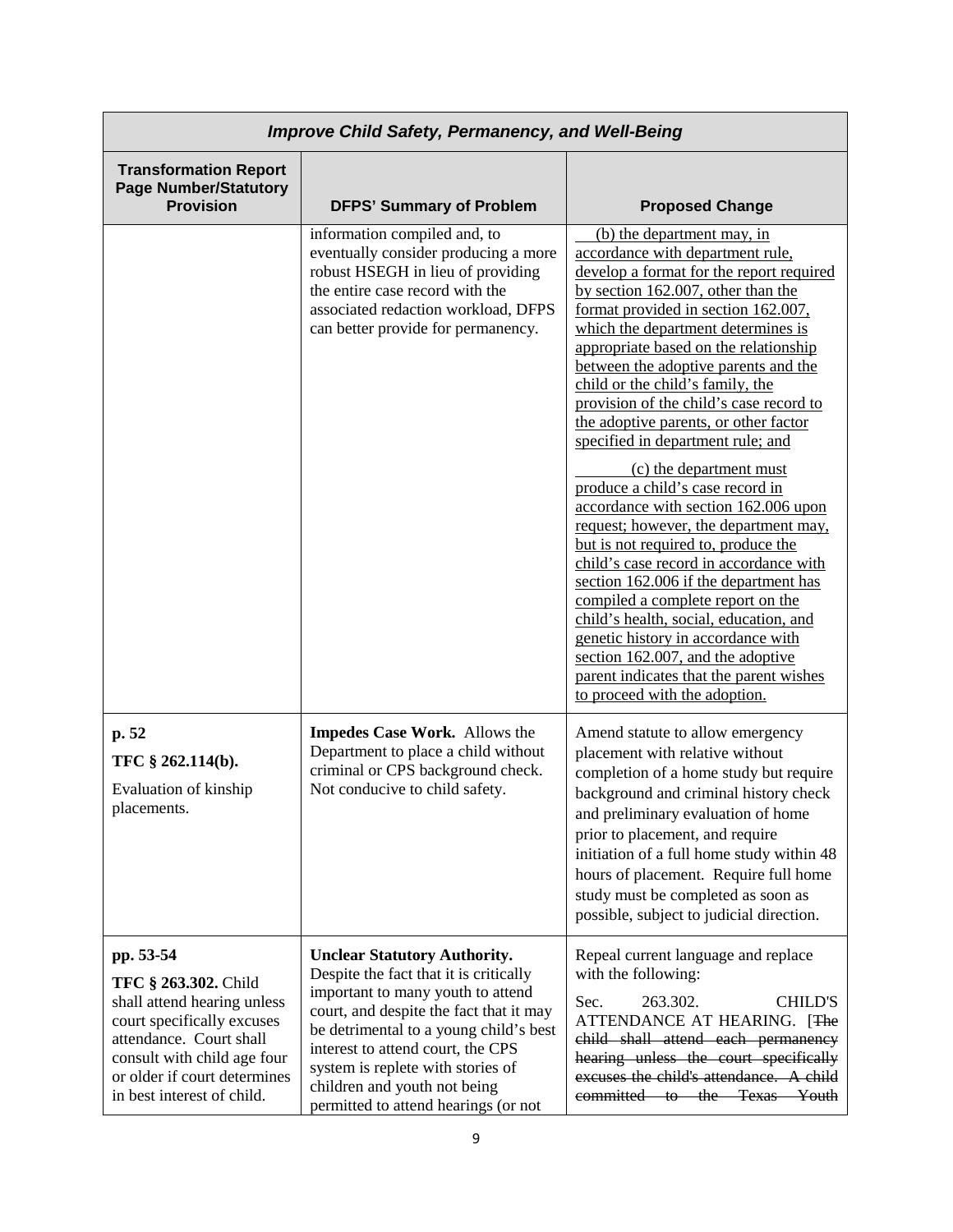|                                                                                  | <b>Improve Child Safety, Permanency, and Well-Being</b>                                                                                                                                                                                                                                                                                                                                                                                                                                                                                                                                                                                                                                                                                                                                                                                                                                                                                                                                             |                                                                                                                                                                                                                                                                                                                                                                                                                                                                                                                                                                                                                                                                                                                                                                                                                                                                                                                                                                                                                                                                                                                                                                                                                                                                                                                                                                                                                                                                                                                                                                                                                                                                                                                                                               |
|----------------------------------------------------------------------------------|-----------------------------------------------------------------------------------------------------------------------------------------------------------------------------------------------------------------------------------------------------------------------------------------------------------------------------------------------------------------------------------------------------------------------------------------------------------------------------------------------------------------------------------------------------------------------------------------------------------------------------------------------------------------------------------------------------------------------------------------------------------------------------------------------------------------------------------------------------------------------------------------------------------------------------------------------------------------------------------------------------|---------------------------------------------------------------------------------------------------------------------------------------------------------------------------------------------------------------------------------------------------------------------------------------------------------------------------------------------------------------------------------------------------------------------------------------------------------------------------------------------------------------------------------------------------------------------------------------------------------------------------------------------------------------------------------------------------------------------------------------------------------------------------------------------------------------------------------------------------------------------------------------------------------------------------------------------------------------------------------------------------------------------------------------------------------------------------------------------------------------------------------------------------------------------------------------------------------------------------------------------------------------------------------------------------------------------------------------------------------------------------------------------------------------------------------------------------------------------------------------------------------------------------------------------------------------------------------------------------------------------------------------------------------------------------------------------------------------------------------------------------------------|
| <b>Transformation Report</b><br><b>Page Number/Statutory</b><br><b>Provision</b> | <b>DFPS' Summary of Problem</b>                                                                                                                                                                                                                                                                                                                                                                                                                                                                                                                                                                                                                                                                                                                                                                                                                                                                                                                                                                     | <b>Proposed Change</b>                                                                                                                                                                                                                                                                                                                                                                                                                                                                                                                                                                                                                                                                                                                                                                                                                                                                                                                                                                                                                                                                                                                                                                                                                                                                                                                                                                                                                                                                                                                                                                                                                                                                                                                                        |
|                                                                                  | being permitted to speak once there),<br>and of children as young as babies<br>being required to attend even if it<br>meant the foster parents staying at<br>court all day waiting for the case to<br>be called.<br>Feedback obtained in the review<br>reflects that CPS staff believe a child<br>should be allowed to attend if the<br>child wishes to attend, but no child<br>should be forced unless the<br>caseworker agrees there is a real<br>reason the judge needs to address the<br>child (e.g. a discussion on truancy).<br>Substantial caseworker resources are<br>expended to facilitate attendance,<br>particularly for children placed out of<br>region. The caseworkers must secure<br>temporary placements, and for<br>children with special needs, ensure<br>that the child has medical equipment<br>and care. For counties which hold all<br>children's review hearings on a<br>single day, the workload of making<br>travel and housing arrangements<br>alone can be staggering. | Commission may attend a permanency<br>hearing in person, by telephone, or by<br>videoconference. The court shall<br>consult with the child in a<br>developmentally appropriate manner<br>regarding the child's permanency plan,<br>if the child is four years of age or older<br>and if the court determines it is in the<br>best interest of the child. Failure by the<br>child to attend a hearing does not affect<br>the validity of an order rendered at the<br>hearing.]<br>(a) It is a rebuttable presumption that<br>the child's attendance in person at each<br>permanency hearing is in the best<br>interest of the child.<br>(b) Upon request of the department or<br>the attorney ad litem appointed for the<br>child or upon the court's own motion,<br>the court may excuse the child's<br>attendance. The request must state the<br>for<br>waiving<br>the<br>child's<br>reasons<br>attendance and be submitted to the<br>court and all parties entitled to notice of<br>the permanency hearing, not less than<br>14 calendar days before the hearing.<br>The department, a parent of the child,<br>the attorney for that parent, or the<br>child's attorney ad litem or guardian ad<br>litem may submit a response to the<br>request to excuse the child's attendance<br>not less than ten calendar days prior to<br>the hearing. In the absence of a timely<br>response or court order denying the<br>request, the request shall be deemed<br>granted.<br>(c) In determining whether to excuse<br>the child's attendance, the court shall<br>consider all relevant factors, including:<br>$(1)$ the child's wishes;<br>any transportation barriers to<br>(2)<br>securing<br>child's<br>the<br>attendance;<br>information<br>from<br>the<br>(3) |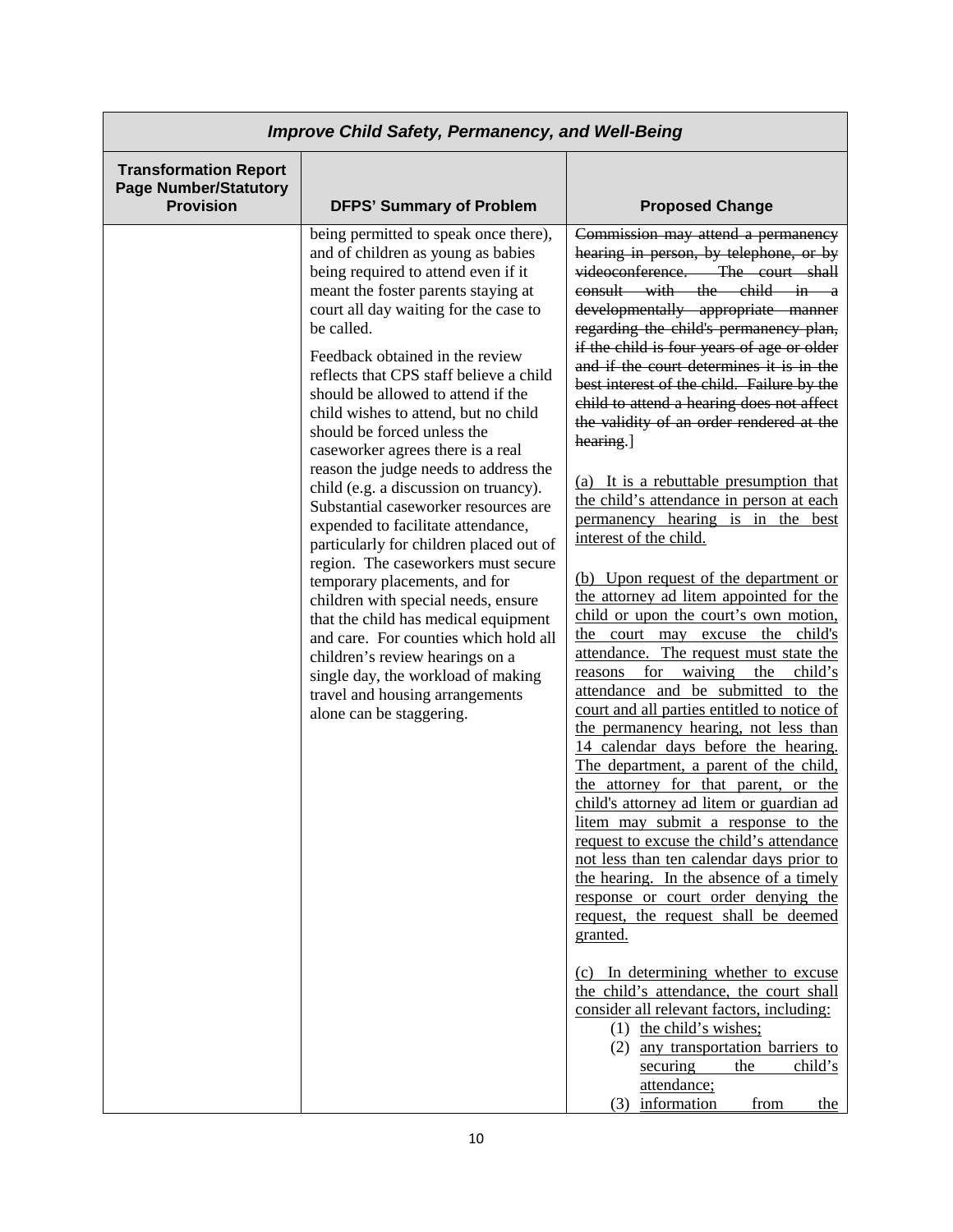| <b>Transformation Report</b><br><b>Page Number/Statutory</b><br><b>Provision</b><br><b>DFPS' Summary of Problem</b><br><b>Proposed Change</b><br>department including:<br>whether the child will<br>a.<br>be required to be<br>absent from school or<br>a significant school-<br>related<br>event<br>or<br>activity;<br>whether the child has<br>b.<br>any medical, mental<br>or behavioral health<br>that<br>could<br>issues<br>cause potential harm<br>to the child or others;<br>(4) whether the condition of the<br>court's docket for the day of<br>the hearing will be a barrier to<br>meaningful participation by<br>the child; and<br>(5) any other factor relevant to<br>the child's best interest.<br>(d) If the child's attendance in person<br>at a permanency hearing is excused,<br>upon the child's election or the court's<br>own motion, the child may attend a<br>permanency hearing<br>by<br>telephone,<br>videoconference, or other means of<br>electronic communication approved by<br>court, or the child may submit a written<br>or pre-recorded<br>video<br>statement<br>statement to the court. |
|--------------------------------------------------------------------------------------------------------------------------------------------------------------------------------------------------------------------------------------------------------------------------------------------------------------------------------------------------------------------------------------------------------------------------------------------------------------------------------------------------------------------------------------------------------------------------------------------------------------------------------------------------------------------------------------------------------------------------------------------------------------------------------------------------------------------------------------------------------------------------------------------------------------------------------------------------------------------------------------------------------------------------------------------------------------------------------------------------------------------------|
|                                                                                                                                                                                                                                                                                                                                                                                                                                                                                                                                                                                                                                                                                                                                                                                                                                                                                                                                                                                                                                                                                                                          |
| The court shall consult, in a<br>(e)<br>developmentally appropriate manner,<br>with each child attending a permanency<br>hearing in person unless the court finds<br>that it is not in the child's best interest.<br>The court must consider whether in-<br>chambers consultation is in the child's<br>best interest.<br>(f) A child committed to the Texas<br><b>Juvenile Justice Department may attend</b><br>a permanency hearing in person, by<br>telephone, or by videoconference.                                                                                                                                                                                                                                                                                                                                                                                                                                                                                                                                                                                                                                  |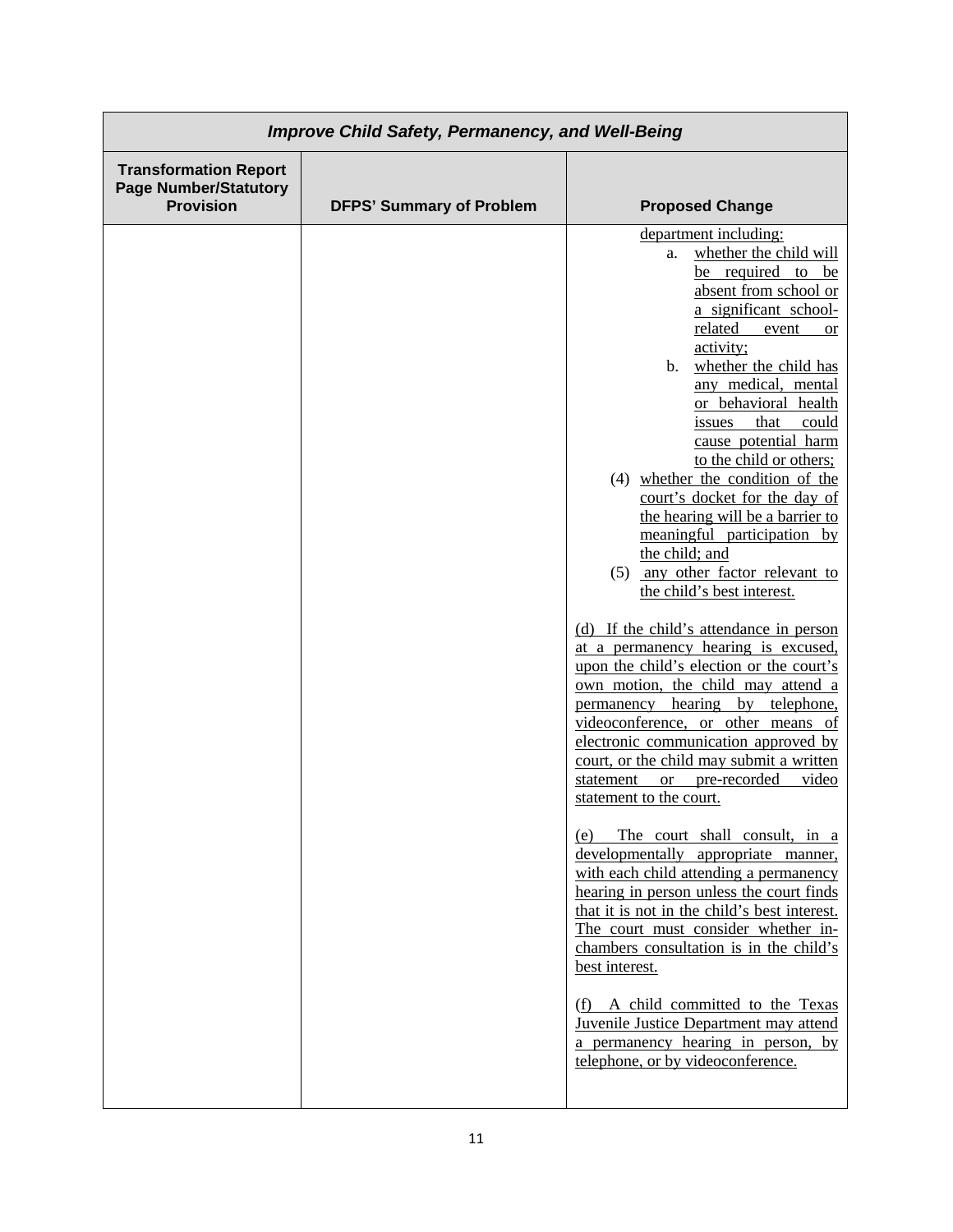| <b>Improve Child Safety, Permanency, and Well-Being</b>                                                                                     |                                                                                                                                                                                                                                                                                                                                                                                                                                                                                                                                                                                                              |                                                                                                                                                                                                                                                                                                                                                                                                                                                                                                                                                                                                                                                                                                                                                                                                                                                                                                                                                                                                                                                                                                                                                                                                                                                                                                                                                                                                                                                 |
|---------------------------------------------------------------------------------------------------------------------------------------------|--------------------------------------------------------------------------------------------------------------------------------------------------------------------------------------------------------------------------------------------------------------------------------------------------------------------------------------------------------------------------------------------------------------------------------------------------------------------------------------------------------------------------------------------------------------------------------------------------------------|-------------------------------------------------------------------------------------------------------------------------------------------------------------------------------------------------------------------------------------------------------------------------------------------------------------------------------------------------------------------------------------------------------------------------------------------------------------------------------------------------------------------------------------------------------------------------------------------------------------------------------------------------------------------------------------------------------------------------------------------------------------------------------------------------------------------------------------------------------------------------------------------------------------------------------------------------------------------------------------------------------------------------------------------------------------------------------------------------------------------------------------------------------------------------------------------------------------------------------------------------------------------------------------------------------------------------------------------------------------------------------------------------------------------------------------------------|
| <b>Transformation Report</b><br><b>Page Number/Statutory</b><br><b>Provision</b>                                                            | <b>DFPS' Summary of Problem</b>                                                                                                                                                                                                                                                                                                                                                                                                                                                                                                                                                                              | <b>Proposed Change</b>                                                                                                                                                                                                                                                                                                                                                                                                                                                                                                                                                                                                                                                                                                                                                                                                                                                                                                                                                                                                                                                                                                                                                                                                                                                                                                                                                                                                                          |
|                                                                                                                                             |                                                                                                                                                                                                                                                                                                                                                                                                                                                                                                                                                                                                              | (g) The failure of the child to attend a<br>hearing does not affect the validity of<br>an order rendered at the hearing.                                                                                                                                                                                                                                                                                                                                                                                                                                                                                                                                                                                                                                                                                                                                                                                                                                                                                                                                                                                                                                                                                                                                                                                                                                                                                                                        |
| pp. 55-56<br>TFC § 263.401. Provides<br>for dismissal of a DFPS<br>suit unless the court finds<br>there are extraordinary<br>circumstances. | Unclear Statutory Authority. Current<br>statute does not address the<br>relationship of the dismissal deadline<br>and cases that are halted because of a<br>successful motion for new trial, the<br>declaration of a mistrial, or a<br>successful appeal and remand. A<br>trial court, therefore, does not have a<br>clear basis upon which to retain the<br>case. DFPS must file a new removal<br>and depend on the judge to reassert<br>jurisdiction. In the interest of child<br>safety, in addition to judicial and<br>caseworker efficiency, there needs to<br>be a clear path for the court to follow. | To clarify that if a court has taken<br>jurisdiction in a CPS case and it must<br>be retried or is remanded, add (b-1) and<br>amend (c) as follows:<br>(b-1) If, after commencement<br>of the initial trial on the merits within<br>the time required by Subsection (a) or<br>(b), the court grants a motion for a new<br>trial or mistrial, or the case is remanded<br>to the court by an appellate court<br>following an appeal of the court's final<br>order, the court shall retain the suit on<br>the court's docket and render an order<br>in which the court:<br>(1) schedules a new<br>date on which the suit will be dismissed<br>if the new trial has not commenced,<br>which must be a date not later than the<br>180th day after the date:<br>$(A)$ the<br>motion for new trial or mistrial is<br>granted; or<br>$(B)$ the<br>appellate court remanded the case;<br>(2) makes further<br>temporary orders for the safety and<br>welfare of the child as necessary to<br>avoid further delay in resolving the suit;<br>and<br>(3) sets the new trial<br>on the merits for a date not later than<br>the date specified under Subdivision<br>$(1)$ .<br>(c) If the court grants an<br>extension under Subsection (b) or (b-1)<br>but does not commence the trial on the<br>merits before the new dismissal<br>[required] date [for dismissal under<br>Subsection (b)], the court shall dismiss<br>the suit. The court may not grant an |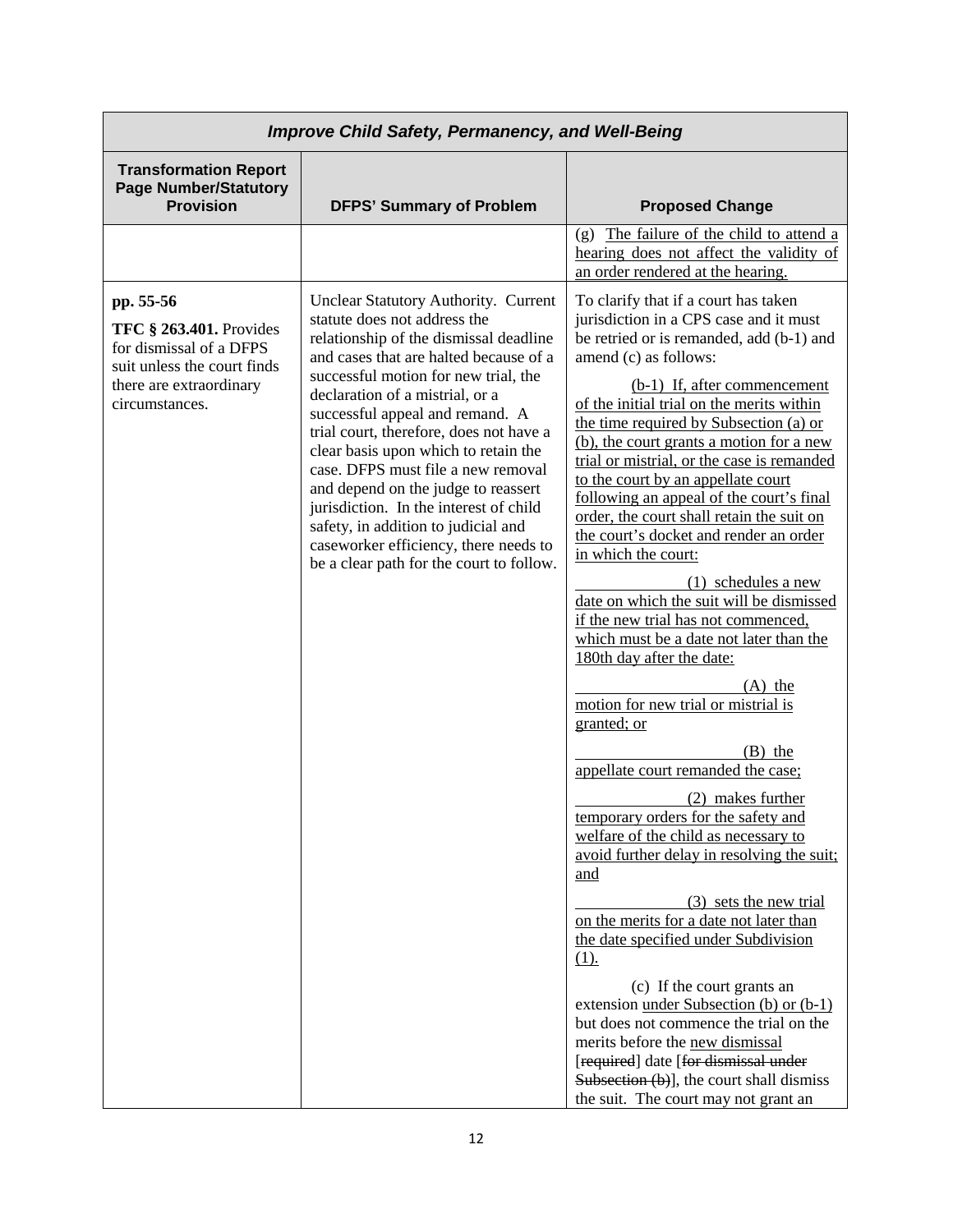| <b>Improve Child Safety, Permanency, and Well-Being</b>                                                                                                           |                                                                                                                                                                                                                                                                                                                                                                                                                                                                                                                                                                                                                                                                                                                                                                                                                                                                                                                                                                                                                                                                                                                                                                                                |                                                                                                                                                                                                                                                                                                                                                                                                                                                                                                                                                                                                                                                                                                                                                                                                                                                                                                                                                                                                                                                                                                                                                                                                                                                                                                                                                                                                                                              |
|-------------------------------------------------------------------------------------------------------------------------------------------------------------------|------------------------------------------------------------------------------------------------------------------------------------------------------------------------------------------------------------------------------------------------------------------------------------------------------------------------------------------------------------------------------------------------------------------------------------------------------------------------------------------------------------------------------------------------------------------------------------------------------------------------------------------------------------------------------------------------------------------------------------------------------------------------------------------------------------------------------------------------------------------------------------------------------------------------------------------------------------------------------------------------------------------------------------------------------------------------------------------------------------------------------------------------------------------------------------------------|----------------------------------------------------------------------------------------------------------------------------------------------------------------------------------------------------------------------------------------------------------------------------------------------------------------------------------------------------------------------------------------------------------------------------------------------------------------------------------------------------------------------------------------------------------------------------------------------------------------------------------------------------------------------------------------------------------------------------------------------------------------------------------------------------------------------------------------------------------------------------------------------------------------------------------------------------------------------------------------------------------------------------------------------------------------------------------------------------------------------------------------------------------------------------------------------------------------------------------------------------------------------------------------------------------------------------------------------------------------------------------------------------------------------------------------------|
| <b>Transformation Report</b><br><b>Page Number/Statutory</b><br><b>Provision</b>                                                                                  | <b>DFPS' Summary of Problem</b>                                                                                                                                                                                                                                                                                                                                                                                                                                                                                                                                                                                                                                                                                                                                                                                                                                                                                                                                                                                                                                                                                                                                                                | <b>Proposed Change</b>                                                                                                                                                                                                                                                                                                                                                                                                                                                                                                                                                                                                                                                                                                                                                                                                                                                                                                                                                                                                                                                                                                                                                                                                                                                                                                                                                                                                                       |
|                                                                                                                                                                   |                                                                                                                                                                                                                                                                                                                                                                                                                                                                                                                                                                                                                                                                                                                                                                                                                                                                                                                                                                                                                                                                                                                                                                                                | additional extension that extends the<br>suit beyond the required date for<br>dismissal under Subsection (b) or $(b-1)$ .                                                                                                                                                                                                                                                                                                                                                                                                                                                                                                                                                                                                                                                                                                                                                                                                                                                                                                                                                                                                                                                                                                                                                                                                                                                                                                                    |
| pp. 58-61<br><b>TFC § 263.501.</b> Schedule<br>for and conduct of<br>placement review hearings<br>for children in DFPS'<br>permanent managing<br>conservatorship. | <b>Unclear Statutory Authority.</b><br>Subsection (f) provides that "The<br>child shall attend each placement<br>review hearing unless the court<br>specifically excuses the child's<br>attendance." However, as explained<br>under TFC § 263.302, some courts<br>have excused children's attendance<br>even when attendance is critically<br>important to the child. In addition,<br>children who are not adjudicated into<br>custody of Texas Juvenile Justice<br>Department should be permitted to<br>participate in hearings by video or<br>telephone, in addition to attending in<br>person. Title of "placement review"<br>hearings conveys a focus other than<br>permanency for the child, which<br>should remain the continual focus for<br>the legal case.<br>Subsections (a) $(b)$ , and $(g)$ indicate<br>that the placement review hearings<br>are to continue until the child is an<br>adult (or in the case of a child whose<br>parents' rights have been terminated<br>until adoption). The hearings would<br>cease if a child were reunified or if a<br>person other than DFPS were<br>appointed conservator, not only<br>because a child reached adulthood or<br>was adopted. | Amend section as follows:<br>SUBCHAPTER F. PERMANENCY<br><b>PLACEMENT</b><br><b>REVIEW</b><br>HEARINGS AFTER FINAL ORDER<br>263.501.<br>Sec.<br><b>PERMANENCY</b><br><b>HEARING AFTER FINAL ORDER</b><br>[PLACEMENT REVIEW]. (a) If the<br>department has been named as a child's<br>managing conservator in a final order<br>that does not include termination of<br>parental rights, the court shall conduct a<br>[placement review]<br>permanency<br>hearing after a final order at least once<br>every six months until the department is<br>child's managing<br>no longer<br>the<br>conservator [child becomes an adult].<br>(b) If the department has been named<br>as a child's managing conservator in a<br>final order that terminates a parent's<br>parental rights, the court shall conduct a<br>[placement review]<br>permanency<br>hearing not later than the 90th day after<br>the date the court renders the final<br>order.<br>The court shall conduct<br>additional permanency [placement<br>review] hearings at least once every six<br>months until the department is no<br>the<br>child's<br>longer<br>managing<br>conservator [date the child is adopted or<br>the child becomes an adult].<br>Notice of each permanency [a<br>(c)<br>placement review] hearing shall be<br>given as provided by Section 263.0021<br>[Rule 21a, Texas Rules of Civil<br>Procedure, to each person entitled to<br>notice of the hearing. |
|                                                                                                                                                                   |                                                                                                                                                                                                                                                                                                                                                                                                                                                                                                                                                                                                                                                                                                                                                                                                                                                                                                                                                                                                                                                                                                                                                                                                | (d) [The following are entitled to not<br>less than 10 days' notice of a placement                                                                                                                                                                                                                                                                                                                                                                                                                                                                                                                                                                                                                                                                                                                                                                                                                                                                                                                                                                                                                                                                                                                                                                                                                                                                                                                                                           |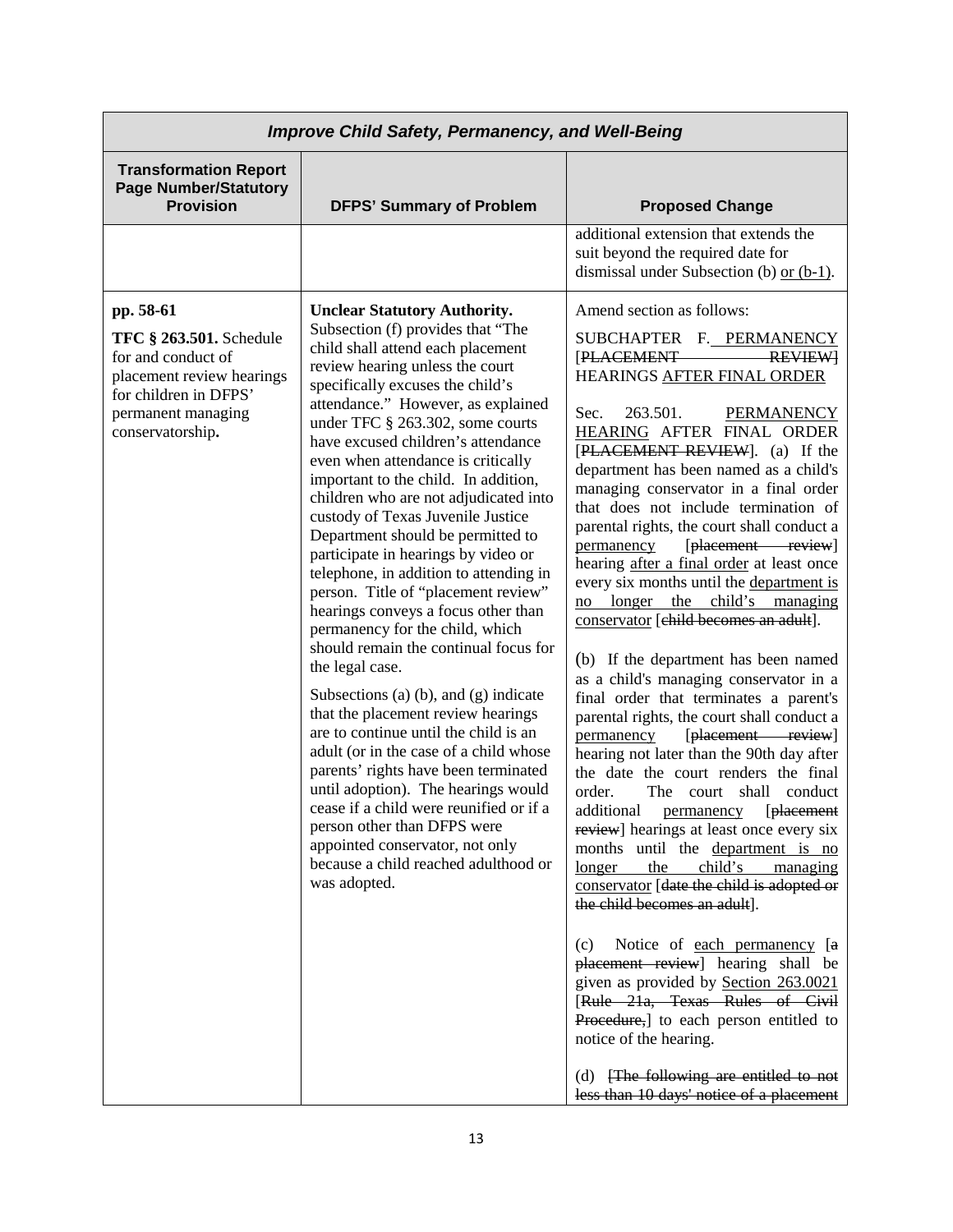| <b>Improve Child Safety, Permanency, and Well-Being</b>                          |                                 |                                                                                                                                                                                                                                                                                                                                                                                                                                                                                                                                                                                                                                                                                                                                                                                                                                                                                                                                                                                                         |
|----------------------------------------------------------------------------------|---------------------------------|---------------------------------------------------------------------------------------------------------------------------------------------------------------------------------------------------------------------------------------------------------------------------------------------------------------------------------------------------------------------------------------------------------------------------------------------------------------------------------------------------------------------------------------------------------------------------------------------------------------------------------------------------------------------------------------------------------------------------------------------------------------------------------------------------------------------------------------------------------------------------------------------------------------------------------------------------------------------------------------------------------|
| <b>Transformation Report</b><br><b>Page Number/Statutory</b><br><b>Provision</b> | <b>DFPS' Summary of Problem</b> | <b>Proposed Change</b>                                                                                                                                                                                                                                                                                                                                                                                                                                                                                                                                                                                                                                                                                                                                                                                                                                                                                                                                                                                  |
|                                                                                  |                                 | review hearing and are entitled to<br>present evidence and be heard at the<br>hearing:<br>$(1)$ the department;<br>$(2)$ the foster parent, preadoptive<br>parent, relative of the child<br>providing care, or director of the<br>group home or institution in which<br>the child is residing;<br>(3) each parent of the child;<br>(4) each possessory conservator<br>or guardian of the child;<br>(5) the child's attorney ad litem<br>and volunteer advocate, if the<br>appointments were not dismissed<br>in the final order;<br>$(6)$ the child if:<br>$(A)$ the child is 10 years of<br>age or older; or<br>(B) the court determines it is<br>appropriate for the child to<br>receive notice; and<br>(7) any other person or agency<br>named by the court as having an<br>interest in the child's welfare.<br>(e) The licensed administrator of the<br>child-placing agency responsible for<br>placing the child is entitled to not less<br>than 10 days' notice of a placement<br>review hearing. |
|                                                                                  |                                 | (f)<br>The child shall attend each<br>[placement review]<br>permanency<br>hearing in accordance with Section<br>263.302 [unless the court specifically<br>excuses the child's attendance. A child<br>committed to the Texas Youth<br>Commission may attend a placement<br>review hearing in person, by telephone,<br>or by videoconference. The court shall<br>consult with the child in a<br>developmentally appropriate manner<br>regarding the child's permanency or<br>transition plan, if the child is four years<br>of age or older. Failure by the child to<br>attend a hearing does not affect the<br>validity of an order rendered at the                                                                                                                                                                                                                                                                                                                                                      |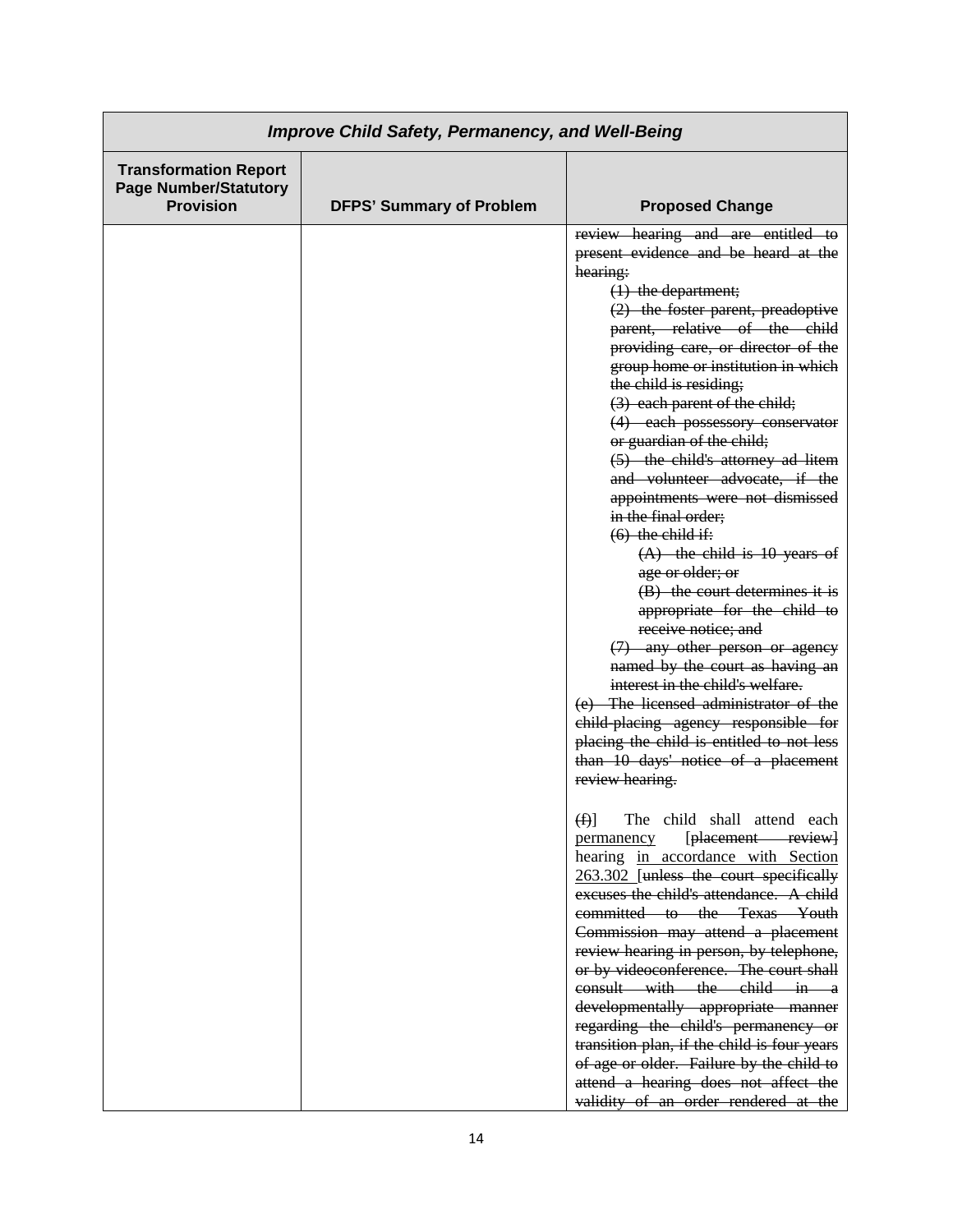| <b>Improve Child Safety, Permanency, and Well-Being</b>                          |                                 |                                                                                                                                                                                                                                                                                                                                                                                                                                                                                                                                                                                                                                                                                                                                                                |
|----------------------------------------------------------------------------------|---------------------------------|----------------------------------------------------------------------------------------------------------------------------------------------------------------------------------------------------------------------------------------------------------------------------------------------------------------------------------------------------------------------------------------------------------------------------------------------------------------------------------------------------------------------------------------------------------------------------------------------------------------------------------------------------------------------------------------------------------------------------------------------------------------|
| <b>Transformation Report</b><br><b>Page Number/Statutory</b><br><b>Provision</b> | <b>DFPS' Summary of Problem</b> | <b>Proposed Change</b>                                                                                                                                                                                                                                                                                                                                                                                                                                                                                                                                                                                                                                                                                                                                         |
|                                                                                  |                                 | hearing.<br>$\overline{(\frac{1}{2}) \cdot (\frac{1}{2})}$ A court required to conduct<br>[placement review]<br><u>permanency</u><br>hearings for a child for whom the<br>department has<br>been<br>appointed<br>permanent managing conservator may<br>not dismiss a suit affecting the parent-<br>child relationship filed by the<br>department regarding the child while<br>the child is committed to the Texas<br>Juvenile Justice Department [Texas<br>Youth Commission] or released under<br>the supervision of the Texas Juvenile<br>Justice Department [Texas Youth<br>Commission], unless the child is<br>adopted<br>or permanent<br>managing<br>conservatorship of the child is awarded<br>individual other<br>than<br>the<br>tΩ<br>an<br>department. |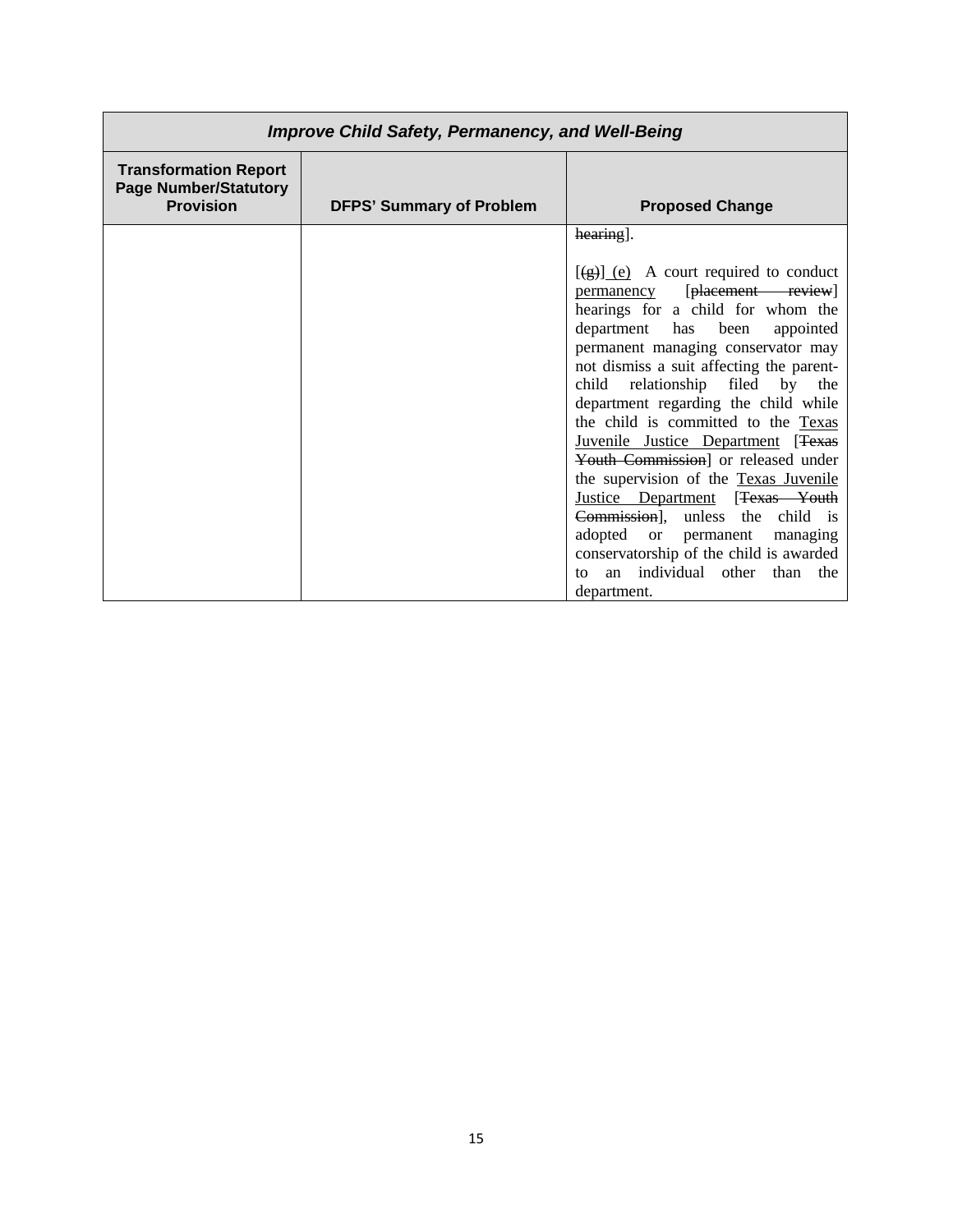| <b>Enable Caseworkers to Spend More Time with Children and Families</b>                                                                                                                                                                         |                                                                                                                                                                                                                                                                                                                                                                                                                                                                                           |                                                                                                                                                                                                                                                                                                                                                                                                                                                                                                                                                                                                                                                                                                         |
|-------------------------------------------------------------------------------------------------------------------------------------------------------------------------------------------------------------------------------------------------|-------------------------------------------------------------------------------------------------------------------------------------------------------------------------------------------------------------------------------------------------------------------------------------------------------------------------------------------------------------------------------------------------------------------------------------------------------------------------------------------|---------------------------------------------------------------------------------------------------------------------------------------------------------------------------------------------------------------------------------------------------------------------------------------------------------------------------------------------------------------------------------------------------------------------------------------------------------------------------------------------------------------------------------------------------------------------------------------------------------------------------------------------------------------------------------------------------------|
| <b>Transformation Report</b><br><b>Page Number/Statutory</b><br><b>Provision</b>                                                                                                                                                                | <b>DFPS' Summary of Problem</b>                                                                                                                                                                                                                                                                                                                                                                                                                                                           | <b>Proposed Change</b>                                                                                                                                                                                                                                                                                                                                                                                                                                                                                                                                                                                                                                                                                  |
| pp. 63-64                                                                                                                                                                                                                                       | Impedes Case Work. While a school                                                                                                                                                                                                                                                                                                                                                                                                                                                         | Amend section as follows:                                                                                                                                                                                                                                                                                                                                                                                                                                                                                                                                                                                                                                                                               |
| <b>TFC § 263.004.</b> Requires<br>DFPS to: file a report with<br>the court within five days of<br>the adversary hearing with<br>information on a foster<br>child's educational decision                                                         | needs information regarding the identity<br>of the education decision maker, there is<br>no reason the court and other parties<br>need the information within five days of<br>the initial designation and within five<br>days of any changes.                                                                                                                                                                                                                                             | 263.004.<br>Sec.<br><b>NOTICE</b><br><b>TO</b><br><b>COURT</b><br><b>REGARDING</b><br><b>DECISION-</b><br>EDUCATION<br>MAKING. (a) Unless the rights<br>and duties of the department under<br>153.371(10)<br>make<br>Section<br>to                                                                                                                                                                                                                                                                                                                                                                                                                                                                      |
| maker and any surrogate<br>parent, provide a copy of<br>the report to each person<br>entitled to notice of the<br>permanency hearing and to<br>the child's school, and to<br>update and refile the report<br>within five days of any<br>change. | In addition, this provision effectively<br>necessitates a form because something<br>must be filed with the court; requires<br>caseworker time to get to drive to court,<br>find parking, and file the document;<br>requires caseworker time to notify<br>parties and others in the case when the<br>only entity with a clear need to<br>immediately have the information is the<br>school; and the form may go through<br>multiple updates and necessitate new<br>signatures and filings. | decisions regarding the<br>child's<br>education have been limited by<br>court order, the department shall<br>provide [file with the court a report<br>identifying] the name and contact<br>information for each person who<br>has been:<br>(1) designated by the department<br>to make educational decisions on<br>behalf of the child; and<br>(2) assigned to serve as the child's<br>surrogate parent in accordance with<br>20 U.S.C. Section 1415(b) and<br>Section $29.001(10)$ ,<br>Education<br>Code, for purposes of decision-<br>making regarding special education<br>services, if applicable.                                                                                                 |
|                                                                                                                                                                                                                                                 |                                                                                                                                                                                                                                                                                                                                                                                                                                                                                           | (b) Not later than the fifth day after<br>the date an adversary hearing under<br>Section 262.201 or Section 262.205<br>concluded,<br>information<br>the<br>is<br>[report] required by Subsection (a)<br>shall be filed with the court and a<br>copy shall be provided to the<br>school the child attends.<br>(c) If a person other than a person<br>identified in the report required by<br>Subsection (a) is designated to<br>make educational decisions<br><sub>or</sub><br>assigned to serve as a surrogate<br>parent, the department shall include<br>the updated information in the<br>permanency progress report filed<br>pursuant to Section 263.303 and<br>Section 263.502 [file with the court |
|                                                                                                                                                                                                                                                 |                                                                                                                                                                                                                                                                                                                                                                                                                                                                                           | an updated report that includes the<br>information required by Subsection                                                                                                                                                                                                                                                                                                                                                                                                                                                                                                                                                                                                                               |

I

Г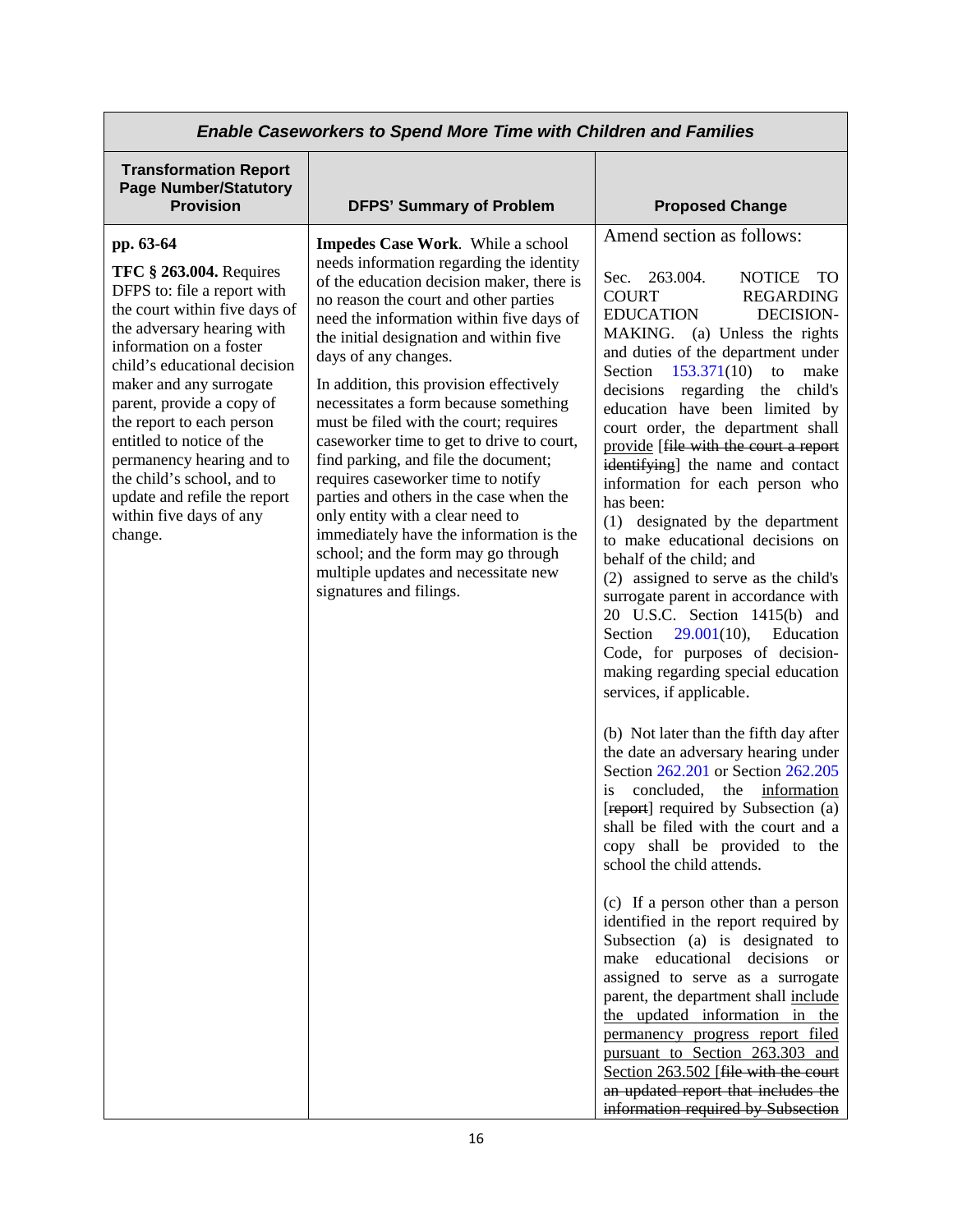| <b>Enable Caseworkers to Spend More Time with Children and Families</b>                                                                                           |                                                                                                                                                                                                                                                                                                                                                                                                                                                                                                                                                                                                                                                                                                                                                                                                                                                                                                                                                                                            |                                                                                                                                                                                                                                                                                                                                                                                                                                                                                                                                                                                                                                                                                                                                                                                                                                                                                                                                                                                                                                      |
|-------------------------------------------------------------------------------------------------------------------------------------------------------------------|--------------------------------------------------------------------------------------------------------------------------------------------------------------------------------------------------------------------------------------------------------------------------------------------------------------------------------------------------------------------------------------------------------------------------------------------------------------------------------------------------------------------------------------------------------------------------------------------------------------------------------------------------------------------------------------------------------------------------------------------------------------------------------------------------------------------------------------------------------------------------------------------------------------------------------------------------------------------------------------------|--------------------------------------------------------------------------------------------------------------------------------------------------------------------------------------------------------------------------------------------------------------------------------------------------------------------------------------------------------------------------------------------------------------------------------------------------------------------------------------------------------------------------------------------------------------------------------------------------------------------------------------------------------------------------------------------------------------------------------------------------------------------------------------------------------------------------------------------------------------------------------------------------------------------------------------------------------------------------------------------------------------------------------------|
| <b>Transformation Report</b><br><b>Page Number/Statutory</b><br><b>Provision</b>                                                                                  | <b>DFPS' Summary of Problem</b>                                                                                                                                                                                                                                                                                                                                                                                                                                                                                                                                                                                                                                                                                                                                                                                                                                                                                                                                                            | <b>Proposed Change</b>                                                                                                                                                                                                                                                                                                                                                                                                                                                                                                                                                                                                                                                                                                                                                                                                                                                                                                                                                                                                               |
|                                                                                                                                                                   |                                                                                                                                                                                                                                                                                                                                                                                                                                                                                                                                                                                                                                                                                                                                                                                                                                                                                                                                                                                            | (a) for the designated or assigned<br>person.] The updated information<br>[report] must be provided to the<br>school the child attends [filed] not<br>later than the fifth day after the date<br>of designation or assignment.                                                                                                                                                                                                                                                                                                                                                                                                                                                                                                                                                                                                                                                                                                                                                                                                       |
| pp. 65-66<br>TFC § 263.301. Required<br>notice of permanency<br>hearings to certain listed<br>individuals and entities<br>within 10 days prior to the<br>hearing. | <b>Impedes Case Work. DFPS</b><br>caseworkers are already required to send<br>a report to all the same individuals and<br>entities prior to the hearing in question.<br>Workers' efficiency could be maximized<br>by utilizing the report to provide notice<br>of an upcoming hearing.<br>There is a slightly different list of parties<br>to notify of a permanency hearing and a<br>placement review hearing. While it may<br>make additional sense to notify a child's<br>child-placing agency (CPA) after<br>rendition of a final order, there seems to<br>be no compelling reason not to notify the<br>CPA prior to a final order, and CPS has<br>required as much by policy since it<br>implemented the law. Moreover, the law<br>is not clear inasmuch as a CPA<br>administrator's designee may be the<br>right person to notify in order for a<br>person more involved in the child's case<br>to attend a hearing or review the<br>department's report in anticipation<br>thereof. | Repeal Sec. 263.301 and replace<br>with the following new section:<br>NOTICE OF<br>Sec. 263.0021.<br>HEARING. (a) Notice of any<br>hearing under this chapter shall be<br>given to all persons entitled to<br>notice of the hearing.<br>The following persons are<br>(b)<br>entitled to at least 10 days' notice of<br>a hearing and are entitled to present<br>evidence and be heard at the<br>hearing:<br>$(1)$ the department;<br>(2) the foster parent, pre-<br>adoptive parent, relative of the<br>child providing care, director<br>or director's desginee of the<br>home<br><b>or</b><br>general<br>group<br>residential operation where<br>the child is residing;<br>(3) each parent of the child;<br>(4) the managing conservator<br>or guardian of the child;<br>an attorney ad litem<br>(5)<br>appointed for the child under<br>Chapter<br>107,<br>if<br>the<br>appointment<br>was<br>not<br>dismissed in the final order;<br>a guardian ad litem<br>(6)<br>appointed for the child under<br>107,<br>if<br>Chapter<br>the |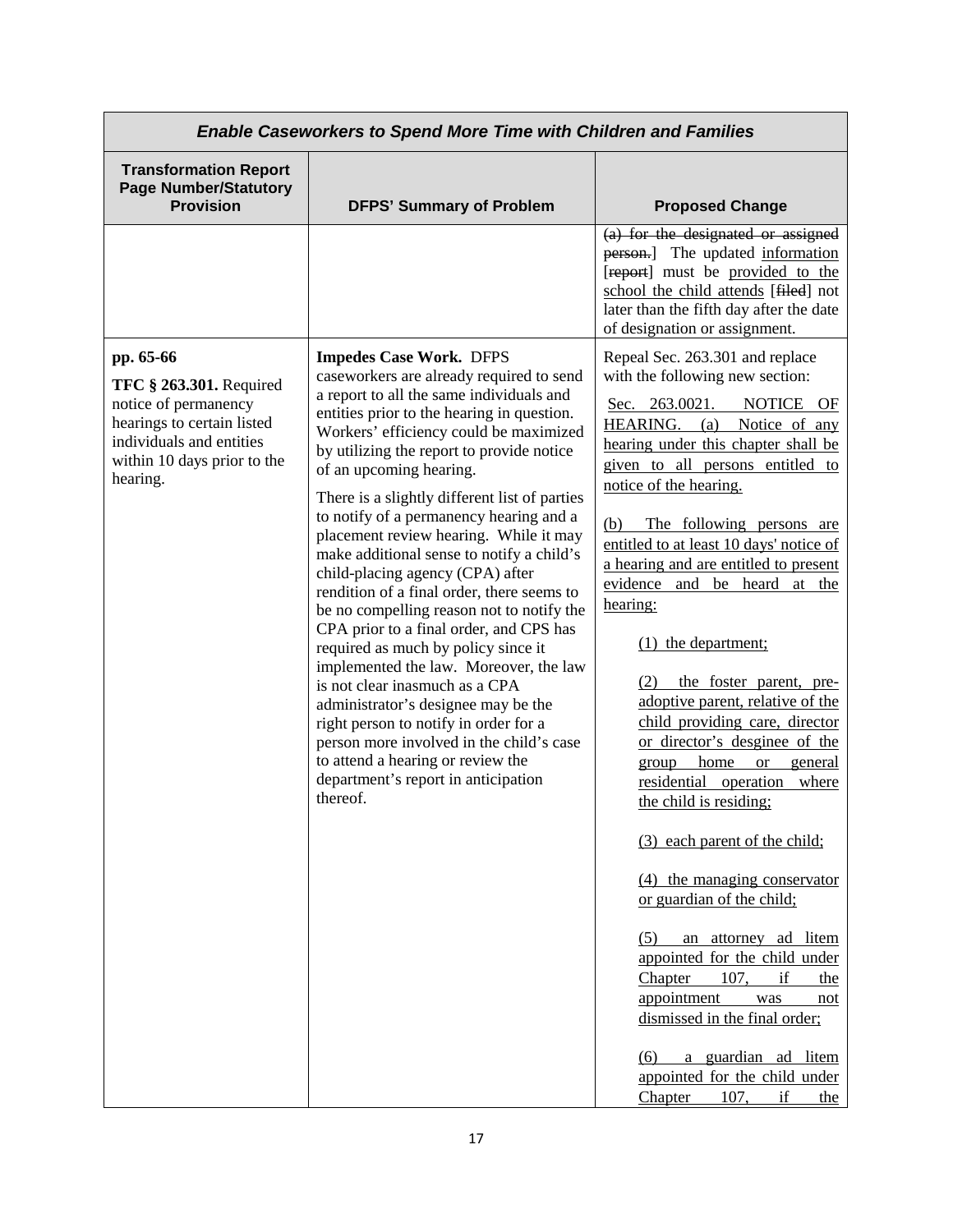| <b>Enable Caseworkers to Spend More Time with Children and Families</b>          |                                 |                                                                                                                                                         |
|----------------------------------------------------------------------------------|---------------------------------|---------------------------------------------------------------------------------------------------------------------------------------------------------|
| <b>Transformation Report</b><br><b>Page Number/Statutory</b><br><b>Provision</b> | <b>DFPS' Summary of Problem</b> | <b>Proposed Change</b>                                                                                                                                  |
|                                                                                  |                                 | appointment<br>was<br>not                                                                                                                               |
|                                                                                  |                                 | dismissed in the final order                                                                                                                            |
|                                                                                  |                                 | (7) a volunteer advocate<br>appointed for the child under<br>Chapter<br>107,<br>if<br>the<br>appointment<br>was<br>not<br>dismissed in the final order; |
|                                                                                  |                                 | $(8)$ the child if:                                                                                                                                     |
|                                                                                  |                                 | $(A)$ the child is 10 years<br>of age or older; or                                                                                                      |
|                                                                                  |                                 | (B) the court determines<br>it is appropriate for the<br>child to receive notice;<br>and                                                                |
|                                                                                  |                                 | (9)<br>any other person or<br>agency named by the court to<br>have an interest in the child's<br>welfare.                                               |
|                                                                                  |                                 | (c) Notice may be given:                                                                                                                                |
|                                                                                  |                                 | (1) as provided by Rule 21a,<br>Texas<br>of<br>Rules<br>Civil<br>Procedure;                                                                             |
|                                                                                  |                                 | $(2)$ in a temporary order<br>following a full adversary<br>hearing;                                                                                    |
|                                                                                  |                                 | (3) in an order following a<br>hearing under this chapter;                                                                                              |
|                                                                                  |                                 | $(4)$ in open court; or                                                                                                                                 |
|                                                                                  |                                 | (5) in any manner that would<br>provide actual notice to a<br>person entitled to notice.                                                                |
|                                                                                  |                                 | The licensed administrator or<br>(d)<br>licensed administrator's designee                                                                               |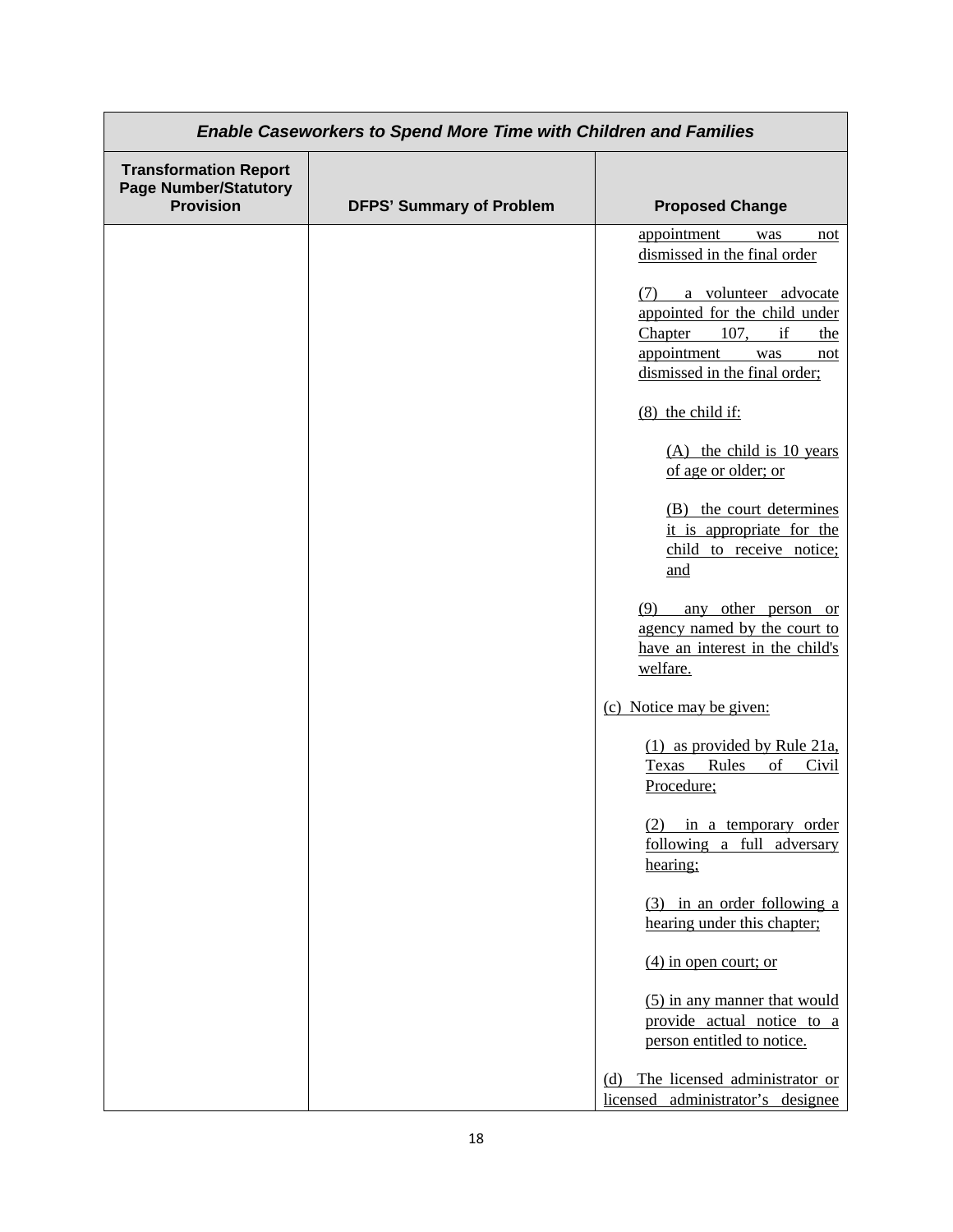| <b>Enable Caseworkers to Spend More Time with Children and Families</b>                                                                                    |                                                                                                                                                                                                                                                                                                                                                                                                                                                                                                                                                                                                                                                                                                                                                                        |                                                                                                                                                                                                                                                                                                                                                                                         |
|------------------------------------------------------------------------------------------------------------------------------------------------------------|------------------------------------------------------------------------------------------------------------------------------------------------------------------------------------------------------------------------------------------------------------------------------------------------------------------------------------------------------------------------------------------------------------------------------------------------------------------------------------------------------------------------------------------------------------------------------------------------------------------------------------------------------------------------------------------------------------------------------------------------------------------------|-----------------------------------------------------------------------------------------------------------------------------------------------------------------------------------------------------------------------------------------------------------------------------------------------------------------------------------------------------------------------------------------|
| <b>Transformation Report</b><br><b>Page Number/Statutory</b><br><b>Provision</b>                                                                           | <b>DFPS' Summary of Problem</b>                                                                                                                                                                                                                                                                                                                                                                                                                                                                                                                                                                                                                                                                                                                                        | <b>Proposed Change</b>                                                                                                                                                                                                                                                                                                                                                                  |
|                                                                                                                                                            |                                                                                                                                                                                                                                                                                                                                                                                                                                                                                                                                                                                                                                                                                                                                                                        | of<br>the<br>child-placing<br>agency<br>responsible for placing the child is<br>entitled to not less than 10 days'<br>notice of a permanency hearing<br>after final order.                                                                                                                                                                                                              |
| p. 67<br>TFC § 264.107(b).<br>Requires DFPS to use<br>HHSC's "standard<br>application" for the<br>placement of children in<br>contracted residential care. | Limits Agency Flexibility. At this time,<br>the need for a "common application" is<br>limited primarily to DFPS and possibly<br>Texas Juvenile Justice Department.<br>While there is an abbreviated form that<br>can be used in certain circumstances, the<br>primary form (without any content<br>added) is 18 pages. With attachments<br>and information added, the application<br>can easily become 50 pages or more.<br>Caseworkers must complete the<br>application using information that is<br>available elsewhere in the record,<br>making double work. Feedback from<br>providers is that the application is not<br>helpful to them. Accordingly, and in<br>light of evolving best practices, DFPS is<br>examining the application and<br>assessment process. | Require DFPS to work with<br>stakeholders to develop a<br>replacement for the standard<br>application, which may be an<br>appropriate assessment. The new<br>application or assessment must be<br>developed and adopted by<br>December 1, 2016, subject to the<br>availability of funds. Until a new<br>application or assessment is<br>adopted, current application<br>remains in use. |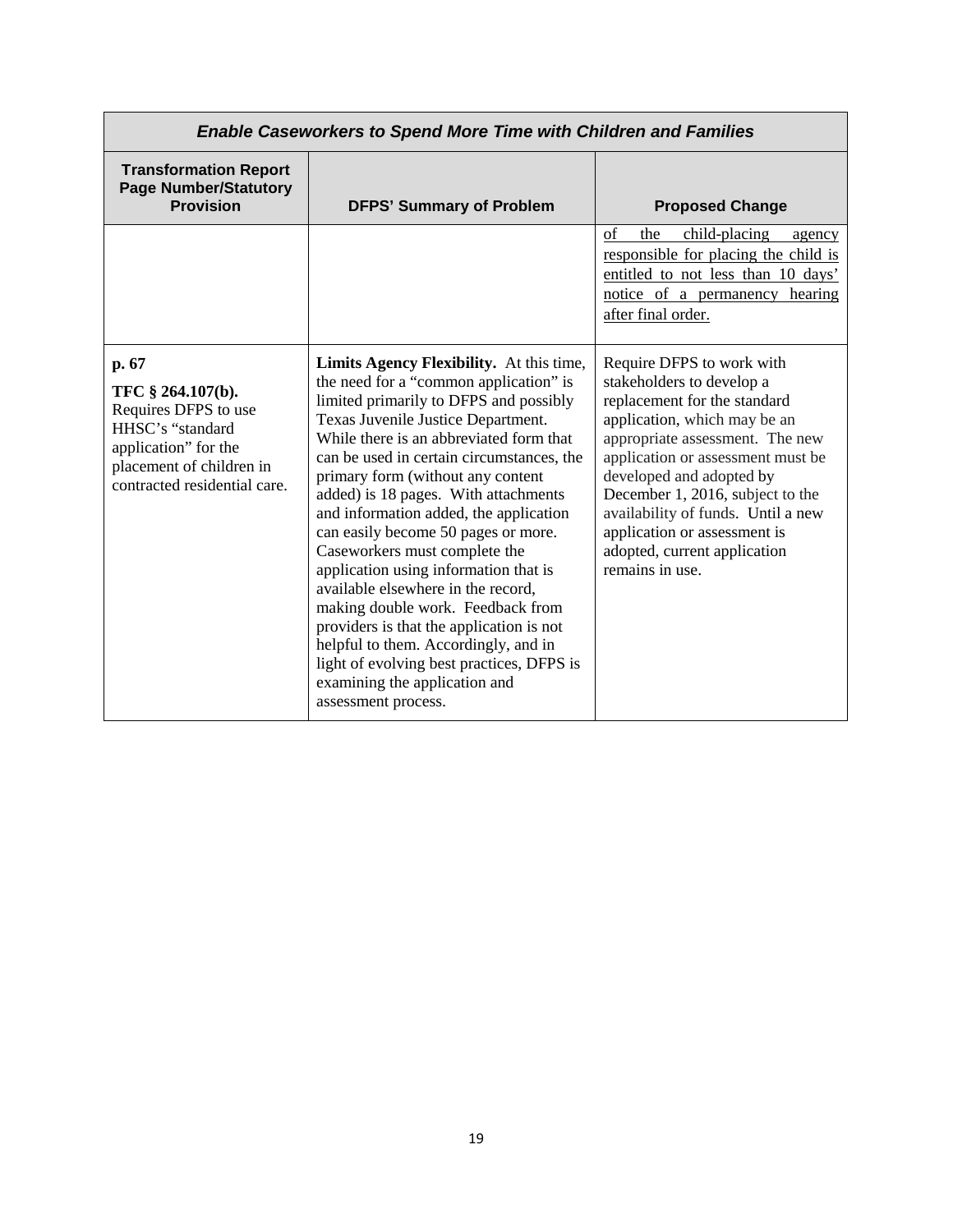| <b>Remove Prescriptive Statutory Provisions</b>                                                                                                                                                                                                                                                                     |                                                                                                                                                                                                                                                                                                                                                                                                                                                                                                                                                                                                               |                                                                                                                                                                                                                                                         |
|---------------------------------------------------------------------------------------------------------------------------------------------------------------------------------------------------------------------------------------------------------------------------------------------------------------------|---------------------------------------------------------------------------------------------------------------------------------------------------------------------------------------------------------------------------------------------------------------------------------------------------------------------------------------------------------------------------------------------------------------------------------------------------------------------------------------------------------------------------------------------------------------------------------------------------------------|---------------------------------------------------------------------------------------------------------------------------------------------------------------------------------------------------------------------------------------------------------|
| <b>Transformation Report</b><br><b>Page Number/Statutory</b><br><b>Provision</b>                                                                                                                                                                                                                                    | <b>DFPS' Summary of Problem</b>                                                                                                                                                                                                                                                                                                                                                                                                                                                                                                                                                                               | <b>Proposed Change</b>                                                                                                                                                                                                                                  |
| p. 71<br><b>TFC § 161.1031. Requires</b><br>the case worker to obtain<br>the medical history of the<br>child's family at the time<br>the parent executes an<br>affidavit of relinquishment.                                                                                                                         | Impedes Case Work. There has been<br>significant caseworker feedback about<br>the overabundance of forms. The parent<br>should be asked this information earlier<br>in the process, not when the emotions<br>are so raw. The decision on when to<br>obtain medical history should be based<br>on department (or in the case of a private<br>adoption, CPA) policy and decisions at<br>the field level based on the needs of the<br>child and the availability of the parent.                                                                                                                                  | Repeal and replace with language<br>requiring DFPS to obtain medical<br>history of the child's family as soon<br>as possible, making every<br>reasonable effort to obtain the<br>history prior to a parent executing<br>an affidavit of relinquishment. |
| p. 72<br>TFC § 261.203(d).<br>Requires DFPS to provide a<br>copy of a request for<br>information to the attorney<br>ad litem (AAL) for the<br>deceased child, if any.                                                                                                                                               | <b>Unnecessary Provision.</b> In many cases,<br>a request for child fatality information is<br>made by the media well after the death<br>of the child; however, an appointment<br>does not generally survive the death.<br>While it is possible for an attorney to be<br>appointed to represent the estate of a<br>child, it is not clear that such an attorney<br>is within the meaning of this subsection,<br>that DFPS would have knowledge of<br>such appointment, or that it makes sense<br>to use DFPS resources to attempt to find<br>or maintain contact with an AAL who is<br>appointed after death. | Repeal.                                                                                                                                                                                                                                                 |
| p. 73<br><b>TFC § 261.3012. Requires</b><br>that a caseworker<br>responding to the highest<br>priority report, to the extent<br>reasonable, identify and<br>solicit family assistance in<br>completing any paperwork<br>but remain ultimately<br>responsible for the<br>appropriate completion of<br>the paperwork. | Impedes Case Work. This provision is<br>overly prescriptive and appears to focus<br>more on paperwork than child safety.<br>While CPS has developed a family<br>information form (Form 2626), this form<br>is designed to gather information to<br>better care for a child coming into care,<br>not necessarily to have the family assist<br>the caseworker in completing paperwork<br>the worker is otherwise required to<br>complete. As such, this provision and its<br>purpose could be better served through<br>policy or practice.                                                                      | Repeal.                                                                                                                                                                                                                                                 |
| pp. 74-75<br><b>TFC § 261.3101.</b> Requires<br>DFPS, subject to the<br>availability of funds, to<br>employ or contract with                                                                                                                                                                                        | Limits Agency Flexibility. The entire<br>section legislates decisions that could be<br>left to the managerial discretion of the<br>Department. Repealing the statute<br>would allow DFPS greater discretion to                                                                                                                                                                                                                                                                                                                                                                                                | Repeal.                                                                                                                                                                                                                                                 |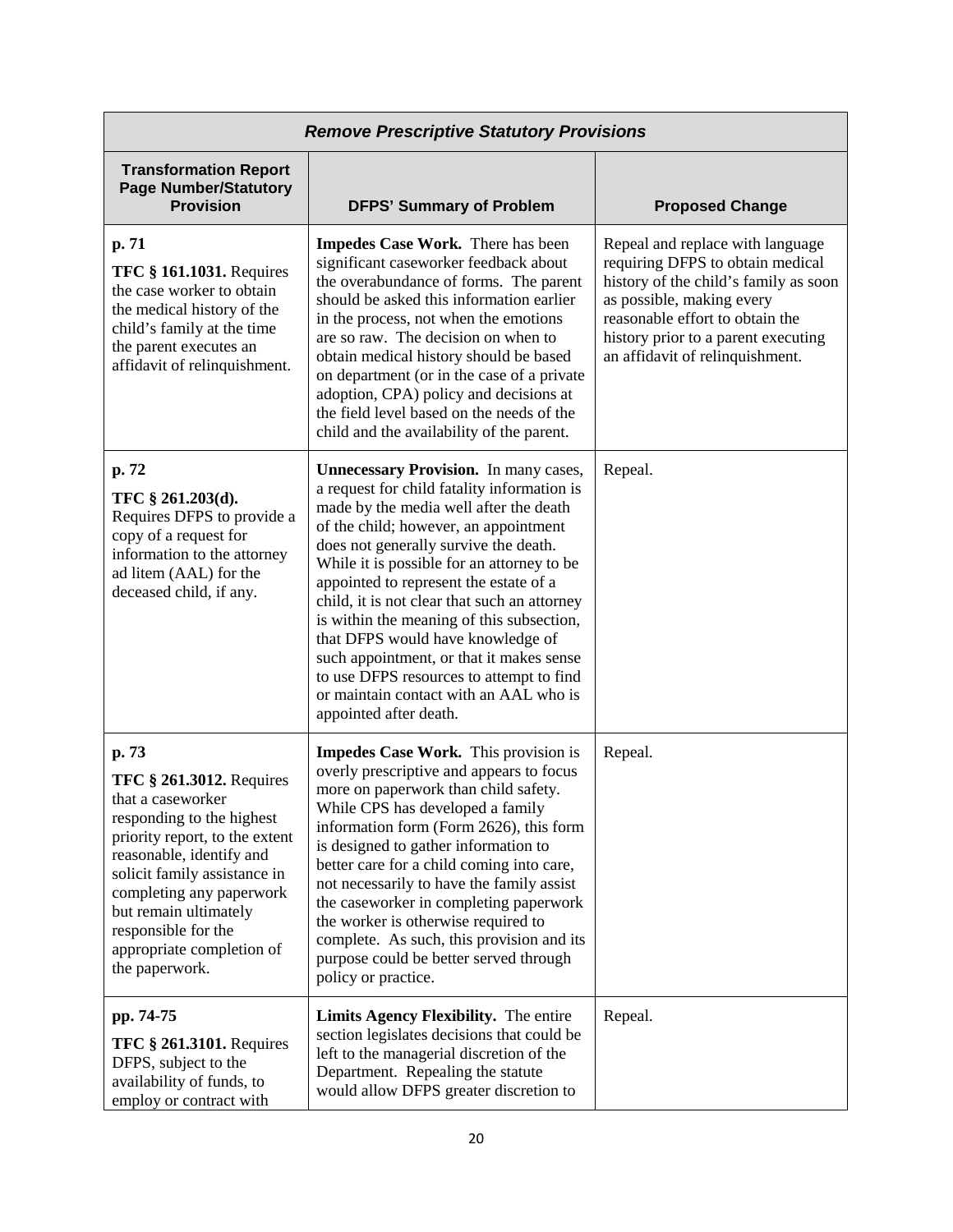| <b>Remove Prescriptive Statutory Provisions</b>                                                                                                                                                                                                                                                                                                             |                                                                                                                                                                                                                                                                                                                                                                                                                                                                                                                                                                                                                                      |                        |
|-------------------------------------------------------------------------------------------------------------------------------------------------------------------------------------------------------------------------------------------------------------------------------------------------------------------------------------------------------------|--------------------------------------------------------------------------------------------------------------------------------------------------------------------------------------------------------------------------------------------------------------------------------------------------------------------------------------------------------------------------------------------------------------------------------------------------------------------------------------------------------------------------------------------------------------------------------------------------------------------------------------|------------------------|
| <b>Transformation Report</b><br><b>Page Number/Statutory</b><br><b>Provision</b>                                                                                                                                                                                                                                                                            | <b>DFPS' Summary of Problem</b>                                                                                                                                                                                                                                                                                                                                                                                                                                                                                                                                                                                                      | <b>Proposed Change</b> |
| medical and law<br>enforcement professionals<br>to assist with investigation<br>assessment decisions and<br>intervention activities; to<br>employ or contract with<br>subject matter experts to<br>serve as consultants to<br>DFPS; and designate<br>liaisons within DFPS to<br>develop relationships with<br>local law enforcement<br>agencies and courts. | use experts and consultants and establish<br>liaisons in the community as needed.                                                                                                                                                                                                                                                                                                                                                                                                                                                                                                                                                    |                        |
| p. 76<br>TFC § 262.105(b).<br>Requires DFPS to file a<br>petition for termination 45<br>days after taking possession<br>of child without court order.                                                                                                                                                                                                       | Archaic Language. DFPS should file<br>its petition on the day of or the first<br>working day after taking possession of<br>child without court order. While there<br>may be limited exceptions, DFPS nearly<br>always files in the alternative and<br>includes termination. Accordingly,<br>provision is in direct tension with TFC §<br>262.106 and at odds with best practice,<br>which might indicate modifying an<br>initial pleading to include termination at<br>a later date.                                                                                                                                                 | Repeal.                |
| p. 77<br><b>TFC § 264.107(a). Requires</b><br>DFPS to use a system for<br>foster care placements that<br>conforms to the "levels of<br>care" adopted and<br>maintained by HHSC.                                                                                                                                                                             | Archaic Language. The substance of<br>this provision dates back to the Sunset<br>bill for the then-DHS in 1987. Senate<br>Bill 298 § 3.03 (70 (R)). While the<br>name of the agency has been updated to<br>HHSC, the substance has not been<br>adjusted for the fact that the former six-<br>level "Levels of Care" system has been<br>replaced with a service level system that<br>promotes placement of children in the<br>least restrictive setting. In addition, the<br>current language does not afford<br>requisite flexibility to account for a<br>redesigned foster care system that does<br>not use a service level system. | Repeal.                |
| pp. 77-78<br>TFC $§$ 264.107(c). Requires<br>DFPS to use real-time<br>technology to screen and                                                                                                                                                                                                                                                              | <b>Limits Agency Flexibility.</b> As<br>originally enacted, this provision applied<br>to an independent administrator of<br>outsourced services. Senate Bill 6 §                                                                                                                                                                                                                                                                                                                                                                                                                                                                     | Repeal.                |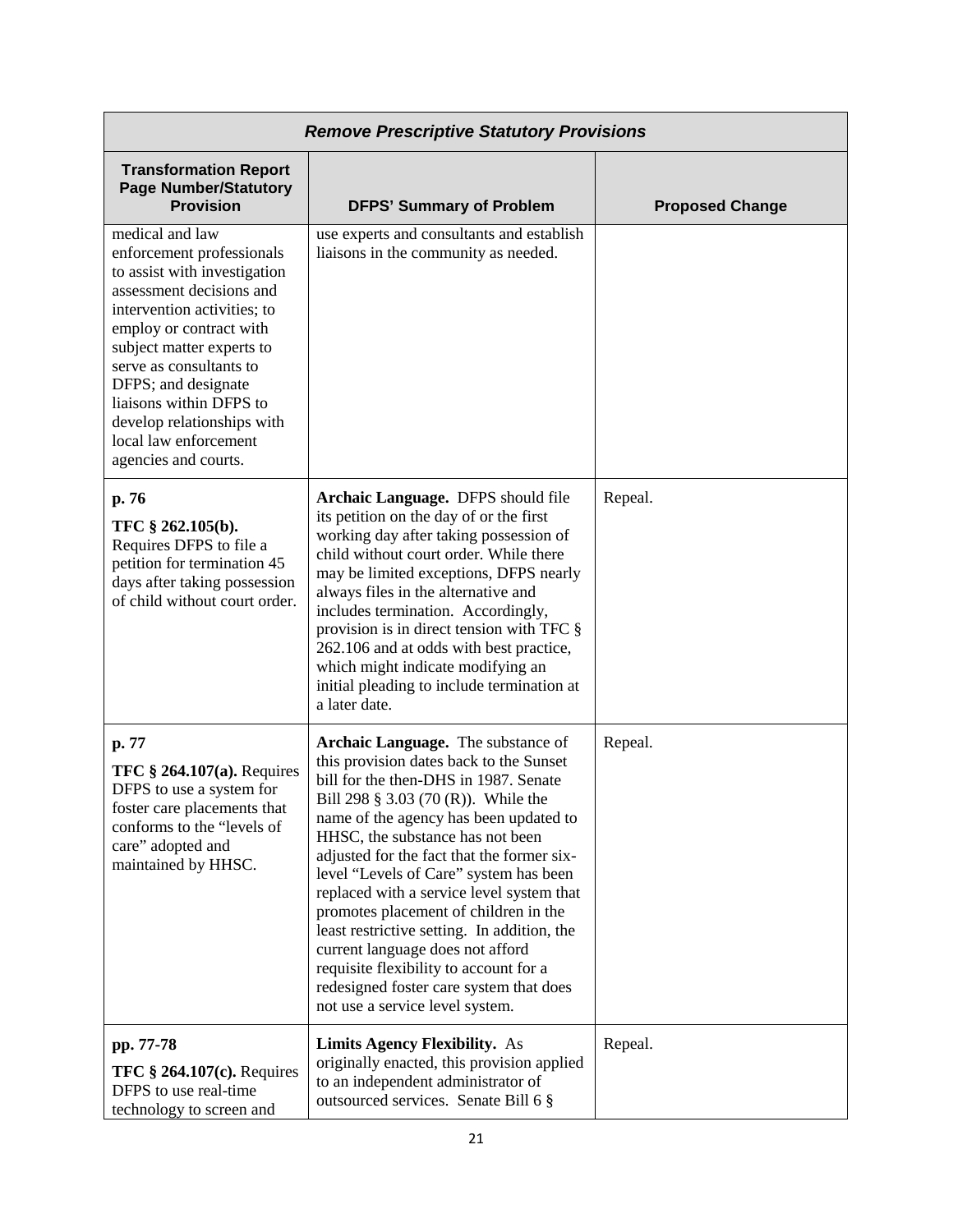| <b>Remove Prescriptive Statutory Provisions</b>                                                                                                                                                                                                                                                                    |                                                                                                                                                                                                                                                                                                                                                                                                                                                                                                                                                                                                                                                  |                                                                                                                                                                                                                                                                                                                                                                                                                                |
|--------------------------------------------------------------------------------------------------------------------------------------------------------------------------------------------------------------------------------------------------------------------------------------------------------------------|--------------------------------------------------------------------------------------------------------------------------------------------------------------------------------------------------------------------------------------------------------------------------------------------------------------------------------------------------------------------------------------------------------------------------------------------------------------------------------------------------------------------------------------------------------------------------------------------------------------------------------------------------|--------------------------------------------------------------------------------------------------------------------------------------------------------------------------------------------------------------------------------------------------------------------------------------------------------------------------------------------------------------------------------------------------------------------------------|
| <b>Transformation Report</b><br><b>Page Number/Statutory</b><br><b>Provision</b>                                                                                                                                                                                                                                   | <b>DFPS' Summary of Problem</b>                                                                                                                                                                                                                                                                                                                                                                                                                                                                                                                                                                                                                  | <b>Proposed Change</b>                                                                                                                                                                                                                                                                                                                                                                                                         |
| match children with<br>qualified placements that<br>have vacancies.                                                                                                                                                                                                                                                | 1.48. In response to amendments made<br>by SB 758 $(80 (R))$ , which imposed the<br>duty directly on DFPS, the agency<br>developed its Child Placement Vacancy<br>database (CPV), which is basically a<br>manual tool providers are required to use<br>by contract. However, utilizing<br>technology to assist in placement<br>decisions is simply the baseline of good<br>business judgment in the $21st$ century,<br>nor does DFPS need a statute to exercise<br>good business judgment; moreover,<br>depending on technological<br>enhancements and the roll-out of Foster<br>Care Redesign, the need for the CPV as<br>such may be obviated. |                                                                                                                                                                                                                                                                                                                                                                                                                                |
| p. 78<br>TFC § 264.107(d).<br>Requires DFPS to ensure<br>placement decisions are<br>reliable and made in a<br>consistent manner.                                                                                                                                                                                   | <b>Duplicative of Federal Law. Federal</b><br>law and monitoring are already focused<br>on safety, well-being, and permanency in<br>a child's placement, so there is no need<br>to restate federal goals in state law.<br>Moreover, doing any action consistently<br>and reliably does not equate to doing the<br>action well.                                                                                                                                                                                                                                                                                                                   | Repeal.                                                                                                                                                                                                                                                                                                                                                                                                                        |
| p. 78<br><b>TFC § 264.1071.</b> Directs<br>DFPS, in making placement<br>decisions, to ensure stability<br>for children in care under<br>the age of two.                                                                                                                                                            | <b>Limits Agency Flexibility.</b> This<br>statutory language legislates decisions<br>that could be left to agency management,<br>without adding any benefit to child<br>safety. There are varied and complex<br>reasons why placements fail or change.<br>Moreover, it is an unduly narrow focus<br>on one age group.                                                                                                                                                                                                                                                                                                                            | Repeal.                                                                                                                                                                                                                                                                                                                                                                                                                        |
| pp. 78-79<br><b>TFC § 264.1075.</b> Directs<br>DFPS to utilize assessment<br>services to determine the<br>most appropriate placement<br>for a child in substitute care;<br>requires DFPS to assess<br>whether a child has<br>developmental disability or<br>mental retardation and<br>authorizes the assessment to | Limits Agency Flexibility. Children<br>should be adequately assessed upon<br>entry into care, which is measured by the<br>CFSR and is a basic obligation of the<br>system. There is no need to codify it for<br>emphasis, to specify the precise contours<br>of the assessment, or to focus on one<br>particular type of issue, i.e.<br>developmental disability or mental<br>retardation.                                                                                                                                                                                                                                                       | Amend subsection (b) as follows:<br>(b) As soon as possible after a<br>child begins receiving foster care<br>under this subchapter, the<br>department shall assess whether the<br>child has a developmental disability<br>or mental retardation. The<br>commission shall establish the<br>procedures that the department<br>must use in making an assessment<br>under this subsection. The<br>procedures may include screening |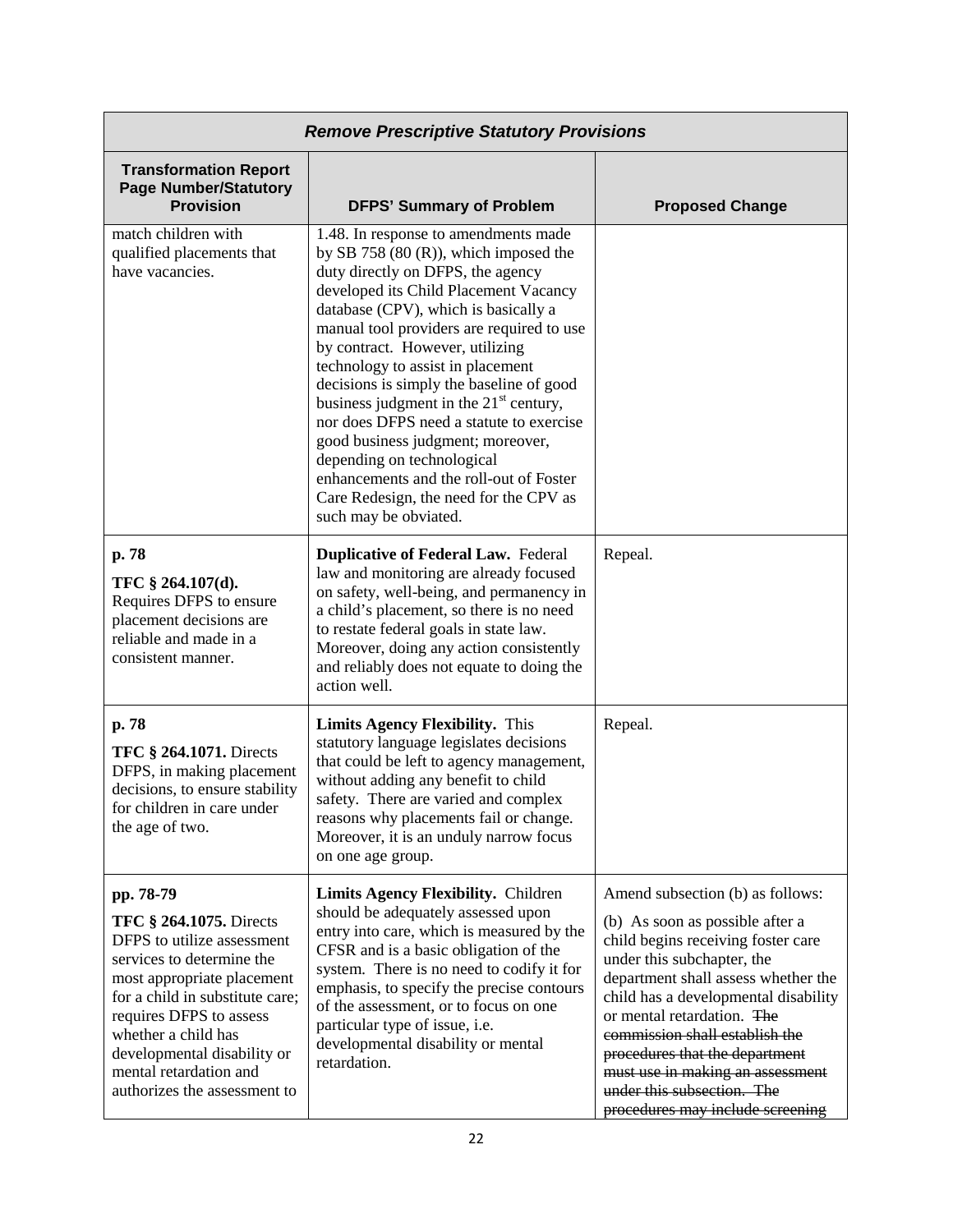| <b>Remove Prescriptive Statutory Provisions</b>                                                                                                                                                                                                                                                                                                                                                                                                  |                                                                                                                                                                                                                                                                                                                                                                                                                                                                                                                                                                                                                               |                                                                                                                                                                                                                                                                                                                                                                                                                                                                                                                                                                                      |
|--------------------------------------------------------------------------------------------------------------------------------------------------------------------------------------------------------------------------------------------------------------------------------------------------------------------------------------------------------------------------------------------------------------------------------------------------|-------------------------------------------------------------------------------------------------------------------------------------------------------------------------------------------------------------------------------------------------------------------------------------------------------------------------------------------------------------------------------------------------------------------------------------------------------------------------------------------------------------------------------------------------------------------------------------------------------------------------------|--------------------------------------------------------------------------------------------------------------------------------------------------------------------------------------------------------------------------------------------------------------------------------------------------------------------------------------------------------------------------------------------------------------------------------------------------------------------------------------------------------------------------------------------------------------------------------------|
| <b>Transformation Report</b><br><b>Page Number/Statutory</b><br><b>Provision</b>                                                                                                                                                                                                                                                                                                                                                                 | <b>DFPS' Summary of Problem</b>                                                                                                                                                                                                                                                                                                                                                                                                                                                                                                                                                                                               | <b>Proposed Change</b>                                                                                                                                                                                                                                                                                                                                                                                                                                                                                                                                                               |
| be conducted by certain<br>individuals and entities.                                                                                                                                                                                                                                                                                                                                                                                             |                                                                                                                                                                                                                                                                                                                                                                                                                                                                                                                                                                                                                               | or participation by:<br>$(1)$ a person who has experience in<br>childhood developmental<br>disabilities or mental retardation;<br>$(2)$ a local mental retardation<br>authority; or<br>$(3)$ a provider in a county with a<br>local child welfare board.                                                                                                                                                                                                                                                                                                                             |
| p. 79<br><b>TFC § 264.110.</b> Among<br>other things, requires DFPS<br>to establish a registry of<br>people who will accept<br>foster care placements of a<br>child, possibly pending<br>termination and with no<br>ability to be compensated,<br>and mandates that DFPS<br>make a "reasonable effort to<br>place a child with the first<br>available qualified person<br>on the list" if the child<br>cannot be placed with a<br>family member. | Archaic Language. This is arcane and<br>overly prescriptive language (harkening<br>back to pre-automation days) that does<br>not reflect the way adoptive placement<br>decisions or foster care maintenance<br>payments are made today. In addition,<br>and in contravention of current best<br>practice, the focus is more on the rights<br>of a person to get preferential treatment<br>on a first-come-first-served basis for an<br>adoptive child, instead of focusing on the<br>adoptive placement that would be in the<br>best interests of the individual child.                                                       | Repeal all but (d), and amend (d) as<br>follows:<br>(d) Before a child may be placed<br>with a foster or adoptive parent<br>person under this section, the<br>prospective parent person must sign<br>a written statement in which the<br>person agrees to the immediate<br>removal of the child by the<br>department under circumstances<br>determined by the department.                                                                                                                                                                                                            |
| pp. 79-80<br><b>TFC § 264.111. Requires</b><br>DFPS to maintain and make<br>available a lengthy and<br>detailed list of data elements<br>related to substitute care and<br>adoption.                                                                                                                                                                                                                                                             | Limits Agency Flexibility. Not only is<br>it difficult for a statute at this level of<br>granularity to keep pace with<br>terminology, the focus ends up being out<br>of sync with current practice, e.g. this<br>statute focuses entirely on adoption and<br>substitute care, to the exclusion of<br>reunification and other permanency<br>outcomes. DFPS can still produce the<br>required data if needed, but repealing<br>this statute will permit maximum<br>flexibility for developing and reporting<br>to the public on key measures of the<br>agency's performance and the<br>functioning of the system on the whole. | Repeal section and replace with<br>new section, TFC Sec. 264.017, as<br>follows.<br>Sec. 264.017. REQUIRED<br>REPORTING. (a) The<br>department shall prepare and<br>disseminate statistics by county<br>relating to key performance<br>measures and data elements for<br>child protection.<br>$(b)$ The<br>performance measures and data<br>elements required by subsection<br>(a) shall be provided to the<br>legislature, as well as published<br>and made available electronically<br>to the public not later than<br>February 1 of each year and shall<br>include, at a minimum: |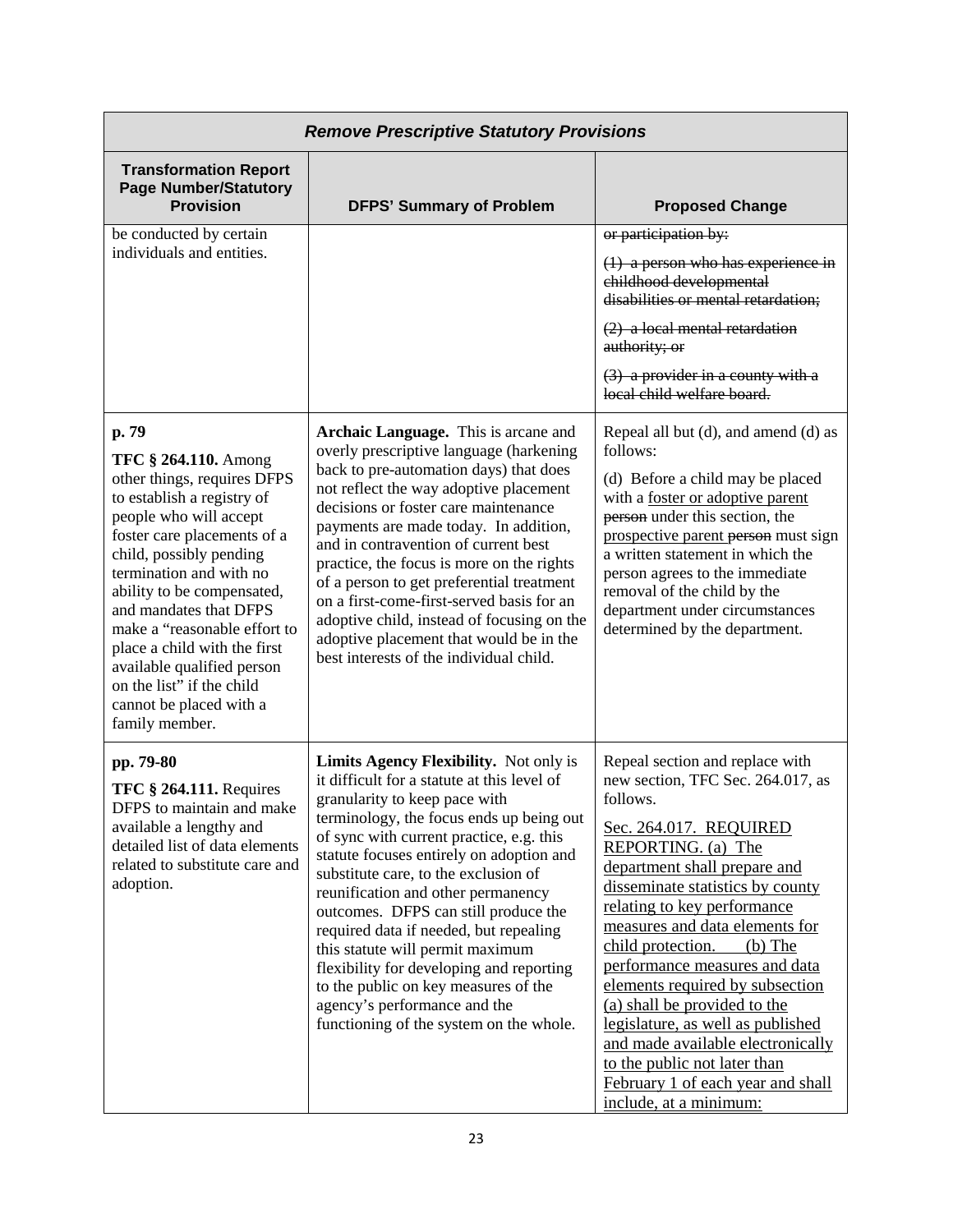| <b>Remove Prescriptive Statutory Provisions</b>                                  |                                 |                                                                                                                                                                                                                                                                                                                                                                                                                                                                                                                                                                                                                                                                                                                                                                                                                                                                                                                                                                                                                                                                                                                                                                                                                                                                                                                                                                                                           |
|----------------------------------------------------------------------------------|---------------------------------|-----------------------------------------------------------------------------------------------------------------------------------------------------------------------------------------------------------------------------------------------------------------------------------------------------------------------------------------------------------------------------------------------------------------------------------------------------------------------------------------------------------------------------------------------------------------------------------------------------------------------------------------------------------------------------------------------------------------------------------------------------------------------------------------------------------------------------------------------------------------------------------------------------------------------------------------------------------------------------------------------------------------------------------------------------------------------------------------------------------------------------------------------------------------------------------------------------------------------------------------------------------------------------------------------------------------------------------------------------------------------------------------------------------|
| <b>Transformation Report</b><br><b>Page Number/Statutory</b><br><b>Provision</b> | <b>DFPS' Summary of Problem</b> | <b>Proposed Change</b>                                                                                                                                                                                                                                                                                                                                                                                                                                                                                                                                                                                                                                                                                                                                                                                                                                                                                                                                                                                                                                                                                                                                                                                                                                                                                                                                                                                    |
|                                                                                  |                                 | $(1)$ data on the number<br>and handling of reports of abuse<br>and neglect of a child received by<br>the department:<br>(2) information on the<br>number of clients for whom the<br>department took protective action<br>including<br>investigations,<br>alternative response, and court-<br>ordered removal;<br>$(3)$ information on the<br>number of clients to whom the<br>department provided services in<br>each program administered by the<br>child protective services division,<br>including<br>investigations,<br>alternative response, family-based<br>safety services, conservatorship,<br>post-adoption<br>services,<br>and<br>transitional<br>living<br>services<br>program;<br>(4)<br>the<br>number<br>of<br>children who died during the<br>preceding year as a result of child<br>abuse or neglect;<br>$(5)$ of the<br>children to whom Subdivision (4)<br>applies, the number for whom the<br>department was the child's<br>managing conservator at the time<br>of death;<br>$\left(6\right)$ the<br>timeliness of the department's<br>initial contact in an investigation<br>or alternative response;<br>$(8)$ the<br>response time by the department<br>with respect to commencing<br>services to families and children<br>for whom an allegation of abuse<br>or neglect has been made;;<br>(9)<br>information regarding child<br>protection staff and caseloads by<br>program area; |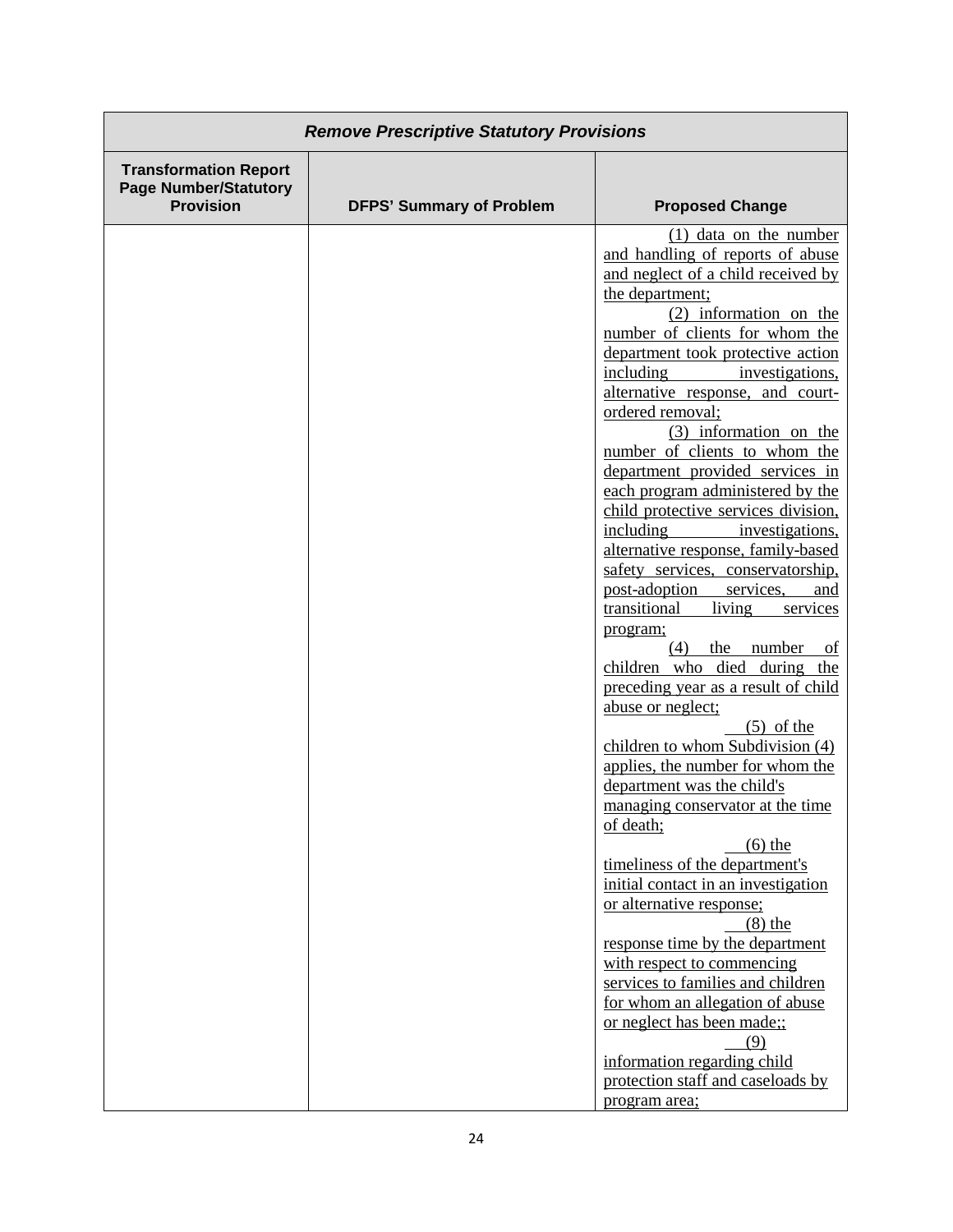| <b>Remove Prescriptive Statutory Provisions</b>                                  |                                 |                                                                                                                                                                                                                                                                                                                                                                                                                                                                                                                                                                                                                                                                                                                                                                                                                                                                                                                                                                                                                                                                                                                                                                                                                                                                                                                                                                                                                                                                                    |
|----------------------------------------------------------------------------------|---------------------------------|------------------------------------------------------------------------------------------------------------------------------------------------------------------------------------------------------------------------------------------------------------------------------------------------------------------------------------------------------------------------------------------------------------------------------------------------------------------------------------------------------------------------------------------------------------------------------------------------------------------------------------------------------------------------------------------------------------------------------------------------------------------------------------------------------------------------------------------------------------------------------------------------------------------------------------------------------------------------------------------------------------------------------------------------------------------------------------------------------------------------------------------------------------------------------------------------------------------------------------------------------------------------------------------------------------------------------------------------------------------------------------------------------------------------------------------------------------------------------------|
| <b>Transformation Report</b><br><b>Page Number/Statutory</b><br><b>Provision</b> | <b>DFPS' Summary of Problem</b> | <b>Proposed Change</b>                                                                                                                                                                                                                                                                                                                                                                                                                                                                                                                                                                                                                                                                                                                                                                                                                                                                                                                                                                                                                                                                                                                                                                                                                                                                                                                                                                                                                                                             |
|                                                                                  |                                 | $(10)$ data on<br>the permanency goals in place<br>and achieved for children in the<br>managing conservatorship of the<br>department, including information<br>on the timeliness of achieving the<br>goals; and<br>$(11)$ the<br>number of children who suffer<br>from a severe emotional<br>disturbance and for whom the<br>department is appointed<br>managing conservator, including<br>statistics on appointments as joint<br>managing conservator, because a<br>person voluntarily relinquished<br>custody of the child solely to<br>obtain mental health services for<br>the child.<br>(c) Not later than<br>September 1 of each year, the<br>department shall seek public input<br>regarding the utility and any<br>proposed modifications to<br>existing reporting measures, as<br>well as any proposed additional<br>reporting measures. The<br>department shall afford<br>appropriate weight to such public<br>input and seek to facilitate<br>reporting to the maximum extent<br>feasible within existing resources<br>and in a manner that is most<br>likely to aid public understanding<br>of department functioning.<br>(d) In addition to the<br>information required under<br>subsection (a), the department<br>shall annually publish information<br>regarding the number of children<br>who died during the preceding<br>year and in whose cases the<br>department determined the child<br>had been abused or neglect but<br>the death was not the result of the |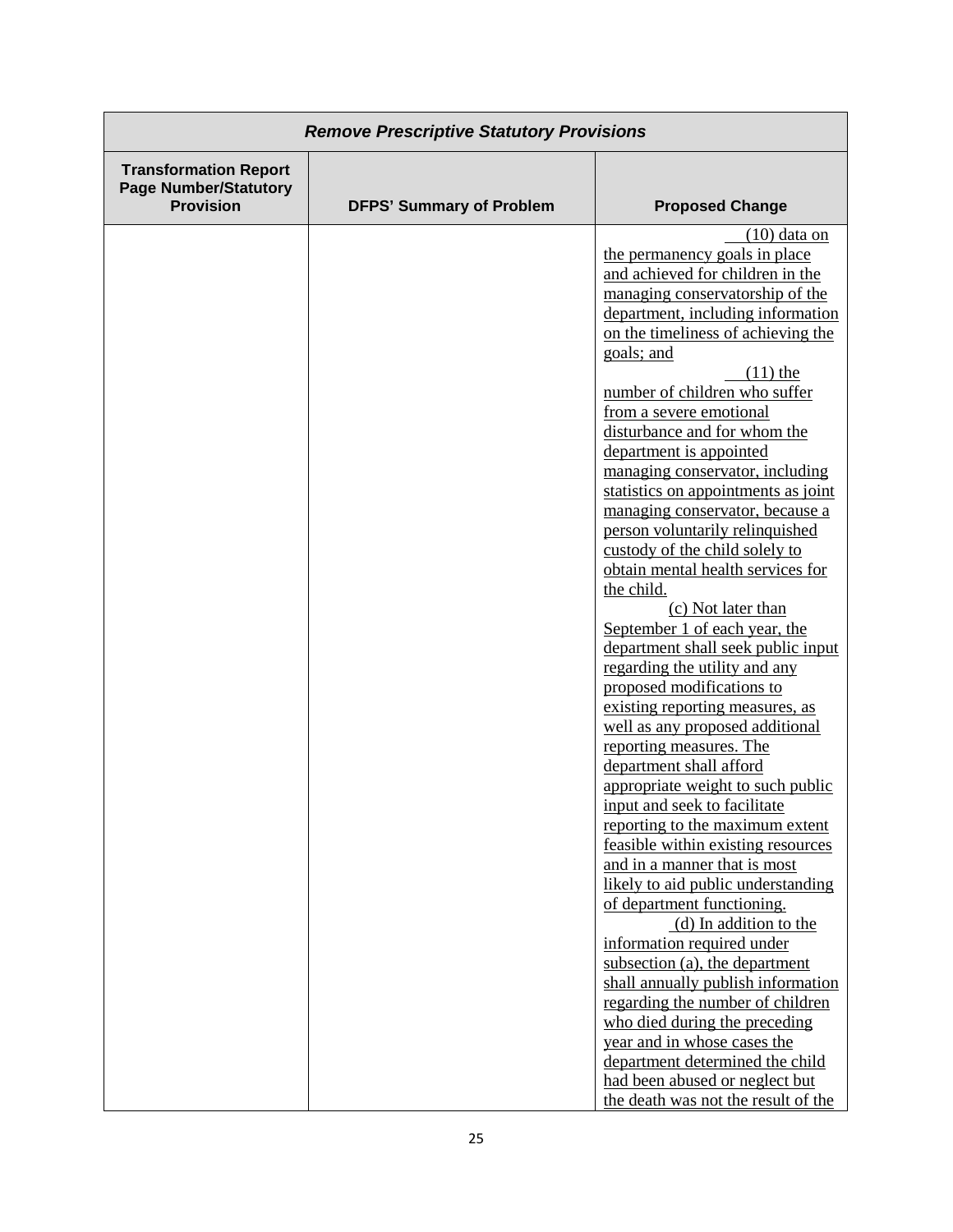| <b>Remove Prescriptive Statutory Provisions</b>                                                                                                                                                                                                                                                                                                                                                                                                                                                                             |                                                                                                                                                                                                                                                                                                                                                                                                                                                                                                                                                                                                                                                                                                                                                              |                                                                                                                                                                                                          |
|-----------------------------------------------------------------------------------------------------------------------------------------------------------------------------------------------------------------------------------------------------------------------------------------------------------------------------------------------------------------------------------------------------------------------------------------------------------------------------------------------------------------------------|--------------------------------------------------------------------------------------------------------------------------------------------------------------------------------------------------------------------------------------------------------------------------------------------------------------------------------------------------------------------------------------------------------------------------------------------------------------------------------------------------------------------------------------------------------------------------------------------------------------------------------------------------------------------------------------------------------------------------------------------------------------|----------------------------------------------------------------------------------------------------------------------------------------------------------------------------------------------------------|
| <b>Transformation Report</b><br><b>Page Number/Statutory</b><br><b>Provision</b>                                                                                                                                                                                                                                                                                                                                                                                                                                            | <b>DFPS' Summary of Problem</b>                                                                                                                                                                                                                                                                                                                                                                                                                                                                                                                                                                                                                                                                                                                              | <b>Proposed Change</b>                                                                                                                                                                                   |
|                                                                                                                                                                                                                                                                                                                                                                                                                                                                                                                             |                                                                                                                                                                                                                                                                                                                                                                                                                                                                                                                                                                                                                                                                                                                                                              | child abuse or neglect. The<br>department may publish the<br>information in the same<br>publication as that required by<br>subsection (a) or in another<br>annual report published by the<br>department. |
| pp. 71-72<br><b>TFC § 261.004.</b> Requires<br>DFPS to compile an annual<br>report with required data<br>elements and submit the<br>report to the Legislature and<br>general public not later than<br>February 1, annually.                                                                                                                                                                                                                                                                                                 | Limits Agency Flexibility. DFPS is<br>subject to extensive data reporting at the<br>federal level on statistics that are similar<br>to the data elements required for public<br>dissemination under this section, but that<br>differ in some respects. It adds to the<br>complexity of DFPS reports to be<br>required to report different measures in<br>specific ways, which may or may not<br>mirror other review or reporting<br>measures, and it is not clear that this<br>level of granularity and prescriptiveness<br>adds to either child safety or greater<br>transparency.                                                                                                                                                                          | Repeal and replace with new<br>section TFC Sec. 264.017, as<br>described above.                                                                                                                          |
| p. 81<br><b>TFC § 264.207.</b> Requires<br>DFPS to adopt policies to<br>improve services, including<br>policies to "provide for<br>conducting a home study<br>within four months after the<br>date an applicant is<br>approved." Delineates<br>multiple, highly specific<br>requirements for DFPS<br>policies adopted pursuant to<br>the subsection, including<br>working with private child-<br>placing agencies,<br>"establish[ing] goals and<br>performance measures in<br>the permanent placement of<br>children", etc. | <b>Unnecessary Provision.</b> First, it is<br>impossible and unsafe to approve a<br>home and then conduct a home study<br>after approval. To ensure child safety,<br>the home study must be done before<br>approval. Second, a statute like this<br>locks DFPS into a time frame that does<br>not recognize how much of the process<br>depends on an applicant. Finally, there<br>is much of the statute that seems to<br>merely restate basic ideas, such as to<br>improve services and be consistent<br>across the state. These are laudable<br>principles, but they can be carried out in<br>the absence of statute and none of them<br>get at the current, safety-driven efforts<br>the agency is undertaking to improve the<br>home assessment process. | Repeal and replace with<br>requirement that DFPS must<br>complete a home study prior to<br>approving an adoptive home.                                                                                   |
| pp. 81-82<br><b>TFC § 264.208.</b> Directs<br>DFPS to create a division                                                                                                                                                                                                                                                                                                                                                                                                                                                     | <b>Unnecessary Provision.</b> As a statewide<br>agency with a need to repeatedly locate<br>parties and other key persons in child<br>welfare cases, and to prove up the efforts                                                                                                                                                                                                                                                                                                                                                                                                                                                                                                                                                                              | Repeal.                                                                                                                                                                                                  |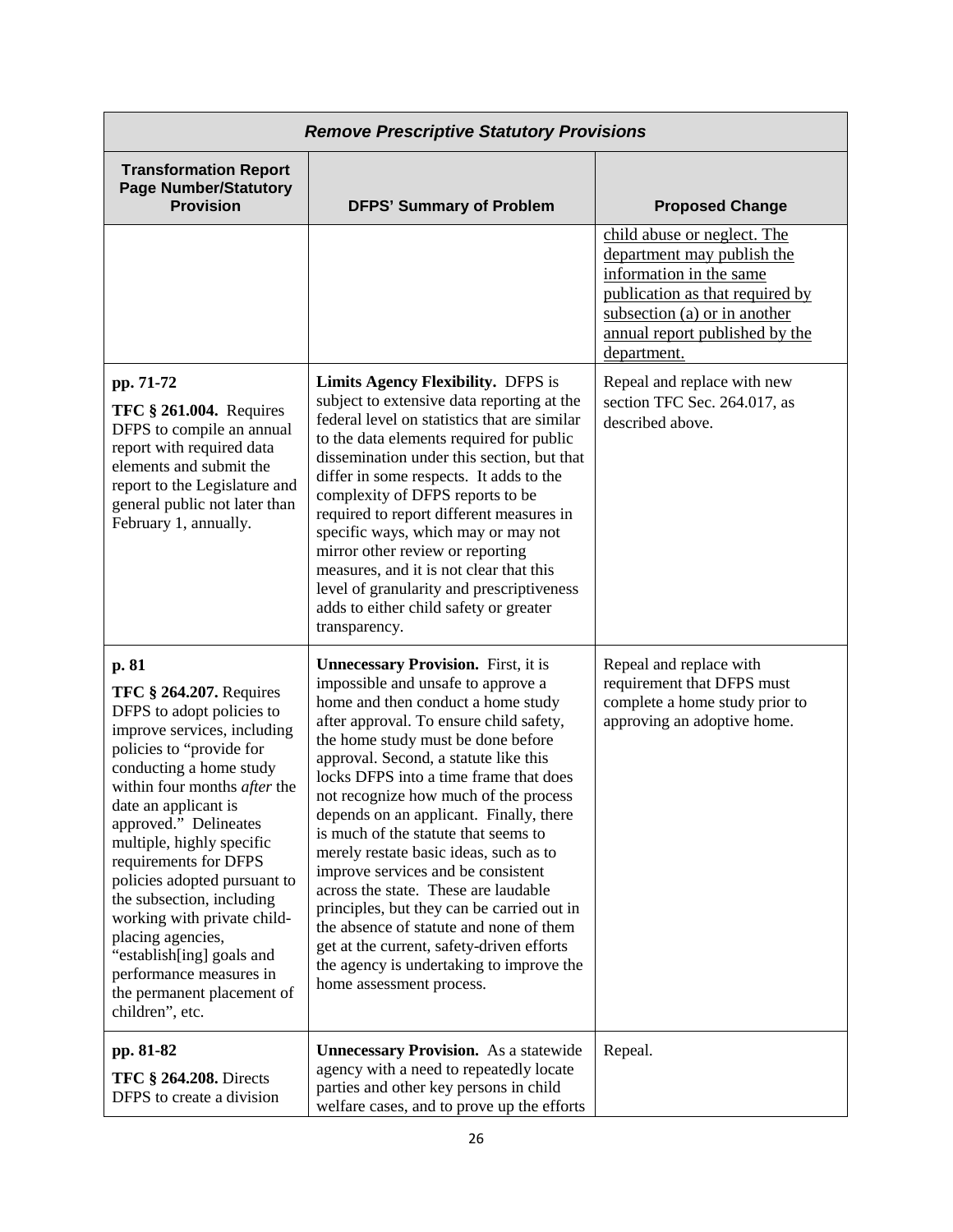| <b>Remove Prescriptive Statutory Provisions</b>                                                                                                                                                                                                                                                                                                                    |                                                                                                                                                                                                                                                                                                                                                                                                                                                                                                                                                                                 |                        |
|--------------------------------------------------------------------------------------------------------------------------------------------------------------------------------------------------------------------------------------------------------------------------------------------------------------------------------------------------------------------|---------------------------------------------------------------------------------------------------------------------------------------------------------------------------------------------------------------------------------------------------------------------------------------------------------------------------------------------------------------------------------------------------------------------------------------------------------------------------------------------------------------------------------------------------------------------------------|------------------------|
| <b>Transformation Report</b><br><b>Page Number/Statutory</b><br><b>Provision</b>                                                                                                                                                                                                                                                                                   | <b>DFPS' Summary of Problem</b>                                                                                                                                                                                                                                                                                                                                                                                                                                                                                                                                                 | <b>Proposed Change</b> |
| for locating persons and<br>relatives and to use<br>contractors and volunteer<br>resources to the extent<br>feasible.                                                                                                                                                                                                                                              | to the court, DFPS does not need a<br>statute to legislate its internal structure in<br>this regard.                                                                                                                                                                                                                                                                                                                                                                                                                                                                            |                        |
| p. 82<br>TFC § 264.303. Authorizes<br>DFPS or any contractor for<br>DFPS to commence a civil<br>action to request any district<br>or county court, other than a<br>juvenile court, to determine<br>that a child is an at-risk<br>child. Provides the<br>requirements for notice of<br>an action and directs that a<br>written answer may be filed.                 | Archaic Language. This is an<br>unnecessarily burdensome and confusing<br>provision that is not needed or used to<br>authorize services for at-risk youth.<br>DFPS legal staff and Prevention and<br>Early Intervention (PEI) staff both<br>confirmed that this court procedure is<br>not used and the necessary services can<br>be authorized and provided to a child<br>without first requiring that a court<br>declare that the child is "at-risk."<br>Having this prescriptive statute in the<br>Texas Family Code is misleading and<br>confusing for CPS staff and courts. | Repeal.                |
| p. 82<br><b>TFC § 264.304. Requires</b><br>the court to set a hearing<br>date for the determination of<br>an at-risk child not later<br>than 30 days after the date<br>the civil action is filed.<br>Provides the criteria the<br>court must follow to<br>determine that a child is an<br>at-risk child.                                                           | Archaic Language. Because this statute<br>derives from an action taken pursuant §<br>264.303, it is also a burdensome and<br>unnecessary provision. See TFC §<br>264.303.                                                                                                                                                                                                                                                                                                                                                                                                       | Repeal.                |
| pp. 82-83<br>TFC $§$ 264.305. Authorizes<br>the court to order that an at-<br>risk child (as determined by<br>a hearing) and the at-risk<br>child's parent, managing<br>conservator, guardian, or<br>any other member of the at-<br>risk child's household to<br>participate in services<br>provided by DFPS. Such<br>services may include<br>emergency short-term | Archaic Language. Because this statute<br>derives from an action taken pursuant §<br>264.303, it is also a burdensome and<br>unnecessary provision. See TFC §<br>264.303.                                                                                                                                                                                                                                                                                                                                                                                                       | Repeal.                |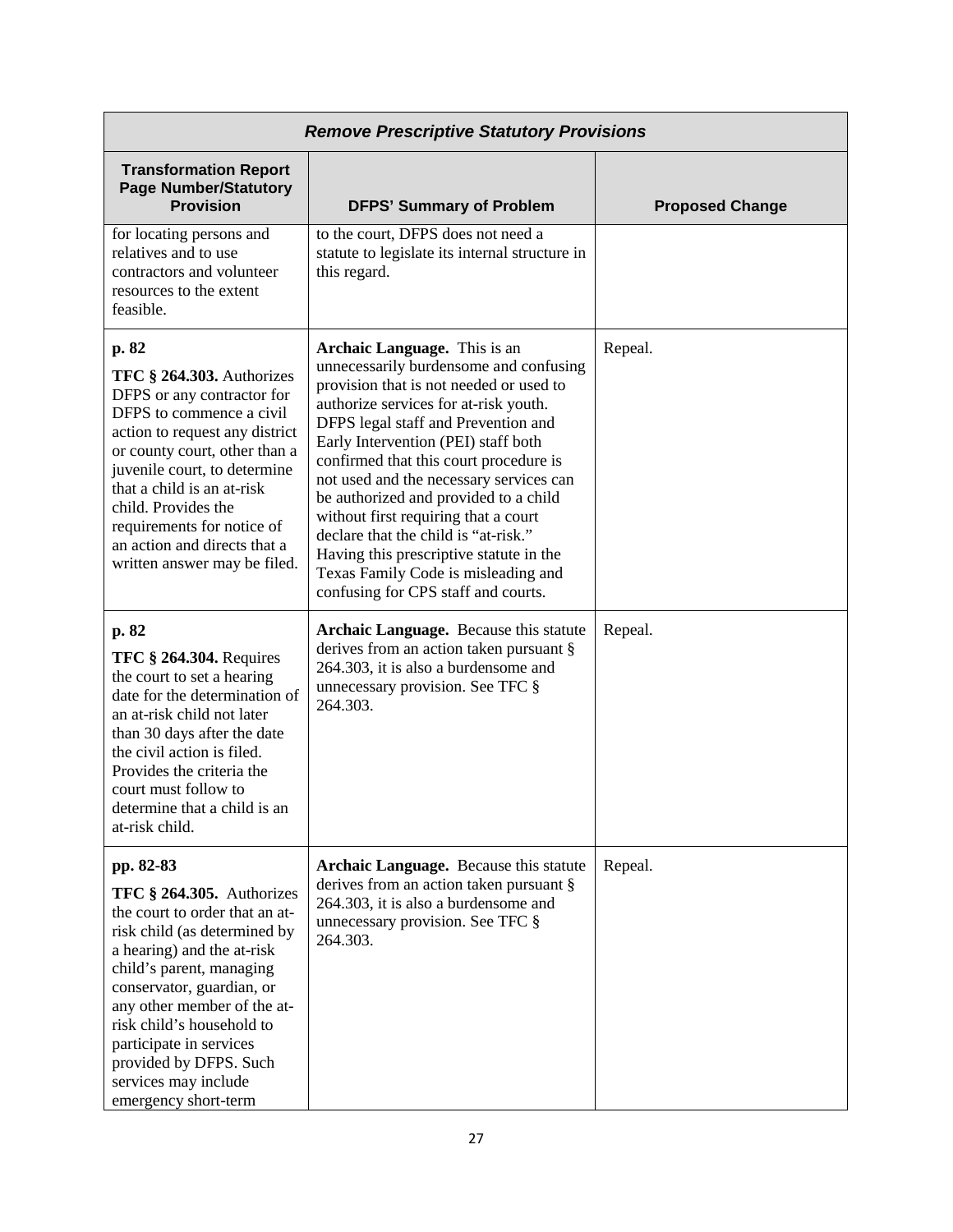| <b>Remove Prescriptive Statutory Provisions</b>                                                                                                                                                                                                                                                                                                |                                                                                                                                                                                                                                                                                                                                                                                                      |                                            |
|------------------------------------------------------------------------------------------------------------------------------------------------------------------------------------------------------------------------------------------------------------------------------------------------------------------------------------------------|------------------------------------------------------------------------------------------------------------------------------------------------------------------------------------------------------------------------------------------------------------------------------------------------------------------------------------------------------------------------------------------------------|--------------------------------------------|
| <b>Transformation Report</b><br><b>Page Number/Statutory</b><br><b>Provision</b>                                                                                                                                                                                                                                                               | <b>DFPS' Summary of Problem</b>                                                                                                                                                                                                                                                                                                                                                                      | <b>Proposed Change</b>                     |
| residential care if the court<br>finds that the child engaged<br>in qualifying conduct.                                                                                                                                                                                                                                                        |                                                                                                                                                                                                                                                                                                                                                                                                      |                                            |
| p. 83<br><b>TFC § 264.306.</b> Provides<br>the sanctions that shall or<br>may be given to a child or<br>the child's parent, managing<br>conservatorship, guardian,<br>or other member of the<br>child's household for failure<br>to participate in the services<br>ordered by the court.                                                       | Archaic Language. Because this statute<br>derives from an action taken pursuant §<br>264.303, it is also a burdensome and<br>unnecessary provision. See TFC §<br>264.303.                                                                                                                                                                                                                            | Repeal.                                    |
| pp. 83-84<br>TFC § 264.752(b).<br>Requires DFPS to use<br>federal funds available, to<br>the extent permitted by<br>federal law, under Title IV-<br>E, Social Security Act (42<br>U.S.C. Section 670 et seq.),<br>and to seek a federal waiver<br>to administer the Relative<br>and Other Designated<br><b>Caregiver Placement</b><br>program. | <b>Unnecessary Provision.</b> This provision<br>is unnecessary, as there are no IV-E<br>funds available for this program, and this<br>provision duplicates other FFP-<br>maximization directives.                                                                                                                                                                                                    | Repeal.                                    |
| p. 91<br><b>HRC</b> § 40.0305. Directs<br>DFPS to implement specific<br>technology projects.                                                                                                                                                                                                                                                   | <b>Unnecessary Provision.</b> The statutory<br>mandate is unnecessary in that<br>subsections (a) and (d) restate basic<br>business principles, and subsection (e) is<br>unduly prescriptive laying out specific<br>projects.                                                                                                                                                                         | Repeal.                                    |
| pp. 90-91<br>HRC § 40.031(b) and (e).<br>Directs the executive<br>commissioner to establish<br>an investigations division to<br>oversee and direct the<br>investigation functions of<br>the child protective services<br>program; provides that                                                                                                | <b>Limits Agency Flexibility.</b> Directions<br>regarding specific divisions or staff are<br>unnecessary to codify in law. The<br>agency should have the ability to make<br>nimble decisions about its programs and<br>the staff best suited to perform an<br>investigation.<br>The investigations specified in<br>subsection (e) are handled by the state<br>agency responsible for the facility in | Repeal HRC Sec. 40.031 in its<br>entirety. |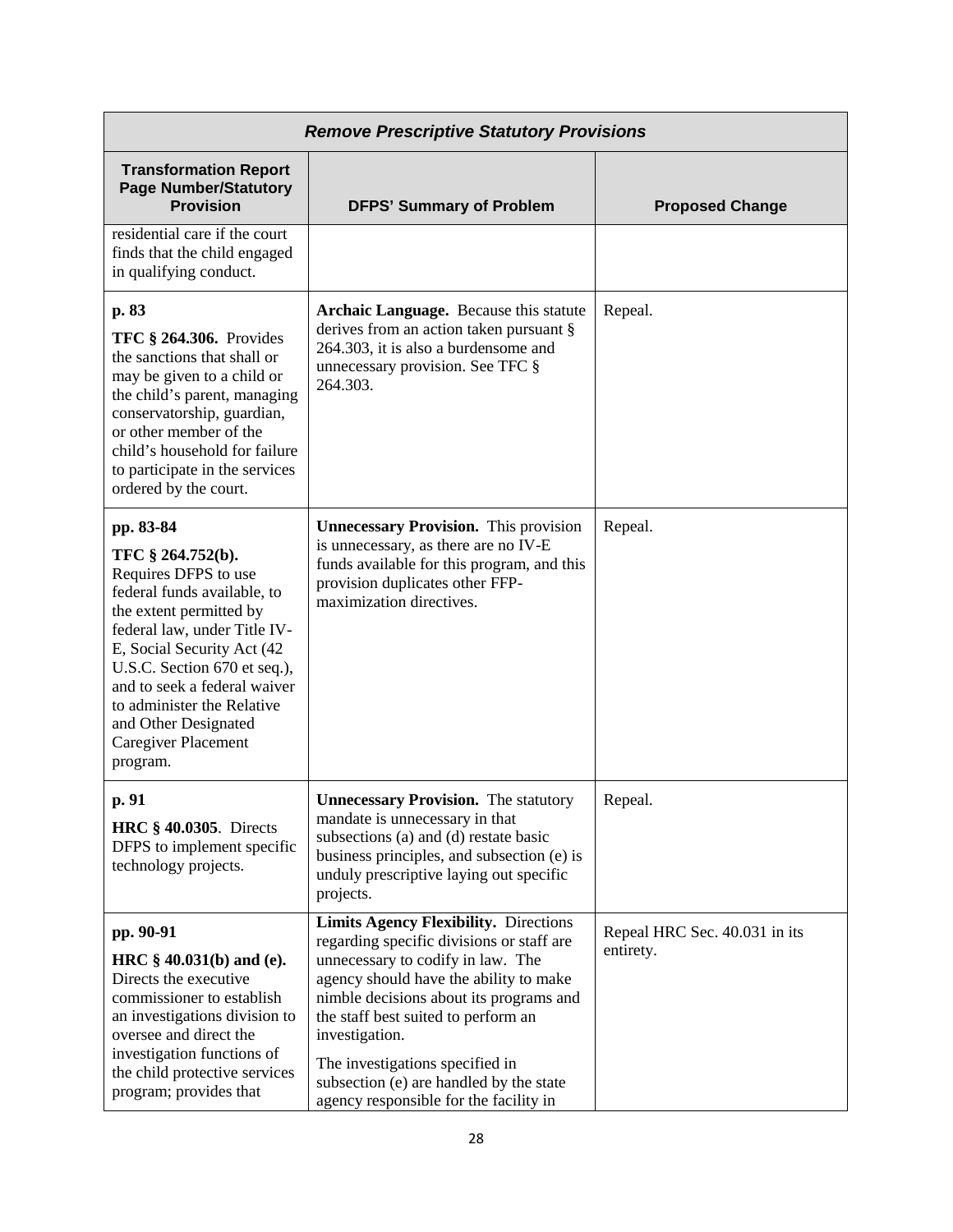| <b>Remove Prescriptive Statutory Provisions</b>                                                                                                                                                                                    |                                                                                                                                                                                                                                                                                                                                             |                                                                                                                                                                                                                                                                                                                           |
|------------------------------------------------------------------------------------------------------------------------------------------------------------------------------------------------------------------------------------|---------------------------------------------------------------------------------------------------------------------------------------------------------------------------------------------------------------------------------------------------------------------------------------------------------------------------------------------|---------------------------------------------------------------------------------------------------------------------------------------------------------------------------------------------------------------------------------------------------------------------------------------------------------------------------|
| <b>Transformation Report</b><br><b>Page Number/Statutory</b><br><b>Provision</b>                                                                                                                                                   | <b>DFPS' Summary of Problem</b>                                                                                                                                                                                                                                                                                                             | <b>Proposed Change</b>                                                                                                                                                                                                                                                                                                    |
| reports of alleged child<br>abuse or neglect<br>investigated under Section<br>261.401 or 261.404, Family<br>Code, are not subject to<br>investigation by the<br>investigations division.                                           | question or the APS services division of<br>the department, and TFC § 261.401 and<br>.404 adequately codify their authority to<br>continue conducting investigations.                                                                                                                                                                       |                                                                                                                                                                                                                                                                                                                           |
| p. 92<br>HRC $§$ 40.031(c). Directs<br>the commissioner to<br>designate a person with law<br>enforcement experience as<br>the director of the<br>investigations division.                                                          | <b>Limits Agency Flexibility.</b> This<br>provision limits DFPS' ability to recruit<br>and hire candidates.                                                                                                                                                                                                                                 | Repeal.                                                                                                                                                                                                                                                                                                                   |
| p. 92<br>HRC $§$ 40.031(d). Requires<br>investigation division, as<br>appropriate, to refer<br>children and families in<br>need of services to other<br>department divisions or<br>entities with whom the<br>department contracts. | <b>Unnecessary Provision.</b> This<br>prescription is unnecessary, as referral<br>for services is already an internal<br>management decision and common<br>practice, without the necessity of a<br>statutory requirement.                                                                                                                   | Repeal.                                                                                                                                                                                                                                                                                                                   |
| p. 92<br>HRC §40.052. Prescribes<br>duties related to quality<br>service delivery for DFPS.                                                                                                                                        | Archaic Language. These provisions<br>are outdated, having been around since<br>at least 1991 when the Department of<br>Protective and Regulatory Services was<br>created, and are also unnecessary,<br>prescribing a general directive to<br>promote quality in service delivery. In<br>addition, subsection (3) is codified<br>elsewhere. | Repeal.                                                                                                                                                                                                                                                                                                                   |
| pp. 93-94<br>HRC § 40.0524(d).<br>Requires DFPS to establish<br>a process by which a<br>multidisciplinary team is<br>involved in the development<br>and implementation of<br>procedures related to the<br>department's child abuse | Archaic Language. While it is<br>important for DFPS to work closely with<br>multidisciplinary teams, this provision<br>seems unnecessarily prescriptive and<br>implies a level of involvement beyond<br>ordinary cooperation and beyond what<br>occurs in practice today.                                                                   | Repeal (d). Amend (a) as follows:<br>(a) In a jurisdiction for which no<br>Children's Advocacy Center has<br>been established pursuant to<br>264.402, Family Code, the<br>department shall, to the extent<br>possible, establish multidisciplinary<br>teams to provide services relating<br>to a report of child abuse or |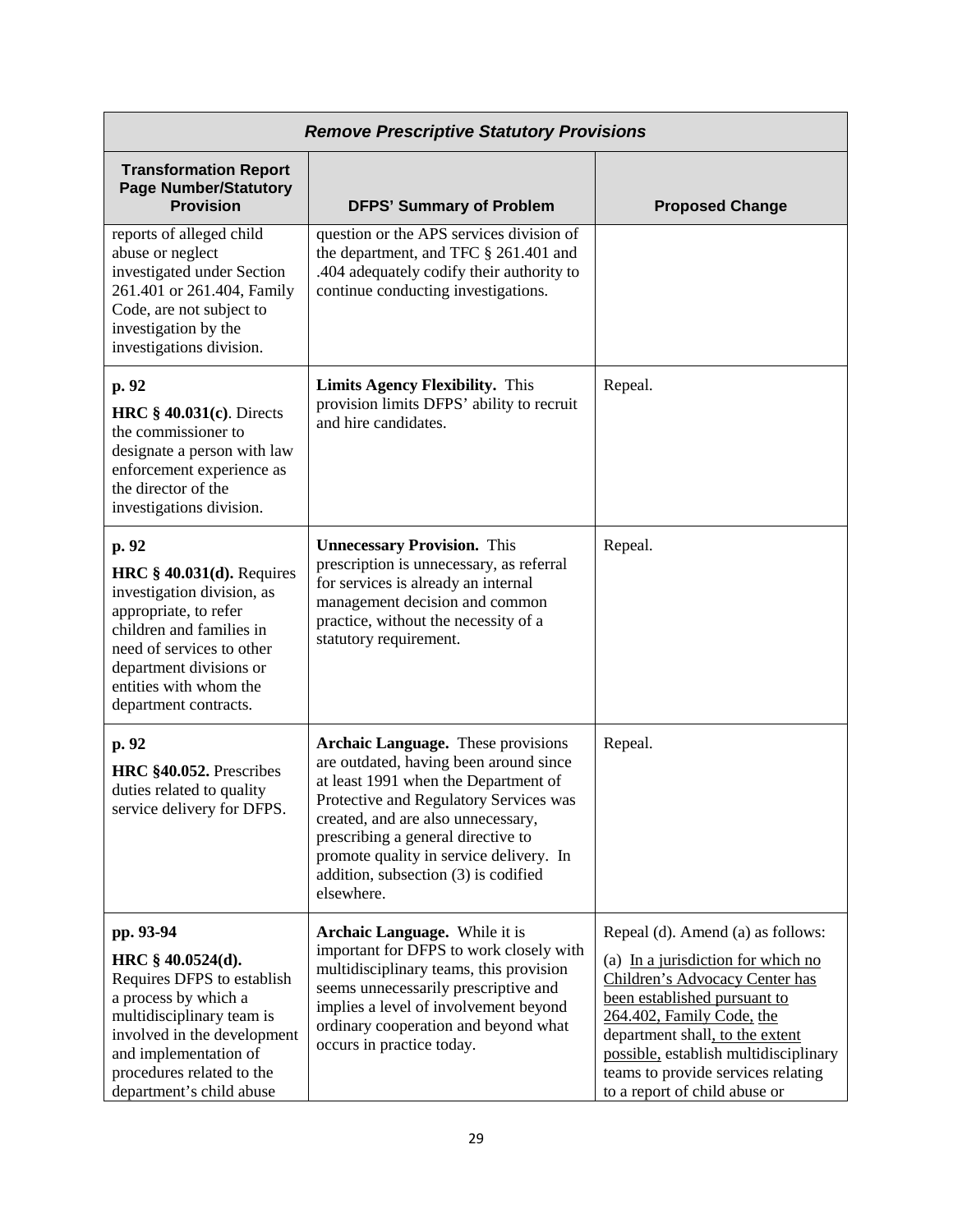| <b>Remove Prescriptive Statutory Provisions</b>                                                                                                                                                                                                                                                                                                                                                                                                                            |                                                                                                                                                                                                                                                                                                                                                                                                                                                          |                                                                                                                                                                                                                                                                                                     |
|----------------------------------------------------------------------------------------------------------------------------------------------------------------------------------------------------------------------------------------------------------------------------------------------------------------------------------------------------------------------------------------------------------------------------------------------------------------------------|----------------------------------------------------------------------------------------------------------------------------------------------------------------------------------------------------------------------------------------------------------------------------------------------------------------------------------------------------------------------------------------------------------------------------------------------------------|-----------------------------------------------------------------------------------------------------------------------------------------------------------------------------------------------------------------------------------------------------------------------------------------------------|
| <b>Transformation Report</b><br><b>Page Number/Statutory</b><br><b>Provision</b>                                                                                                                                                                                                                                                                                                                                                                                           | <b>DFPS' Summary of Problem</b>                                                                                                                                                                                                                                                                                                                                                                                                                          | <b>Proposed Change</b>                                                                                                                                                                                                                                                                              |
| and neglect services with<br>services provided by other<br>agencies.                                                                                                                                                                                                                                                                                                                                                                                                       |                                                                                                                                                                                                                                                                                                                                                                                                                                                          | neglect. A multidisciplinary team<br>shall include professionals in parent<br>education and in each professional<br>discipline necessary to provide<br>comprehensive medical and<br>psychological services to a child<br>who is the subject of a report and to<br>members of the child's household. |
| p. 94<br><b>HRC § 40.0525.</b> Requires<br>DFPS to separate the<br>performance of<br>investigations personnel<br>from the delivery of<br>services to clients and to<br>develop policies for<br>exchanging information<br>between investigations<br>employees and employees<br>who are responsible for the<br>delivery of services to<br>clients; provides that DFPS<br>is not required to establish<br>separate departments for<br>investigations and service<br>delivery. | <b>Limits Agency Flexibility.</b> This<br>provision mandates administrative<br>structure at a level of detail that inhibits<br>the agency's ability to make agile<br>decisions in light of current best practice<br>and business need. Moreover, the<br>legislative intent is no longer aligned<br>with current legislative thought, which<br>emphasizes the importance of combing<br>and aligning investigations with Family-<br>based Safety Services. | Repeal.                                                                                                                                                                                                                                                                                             |
| pp. 95-96<br><b>HRC</b> § 40.0566. Requires<br>DFPS to develop and<br>implement a statewide<br>outreach program to inform<br>counties about federal<br>funding; requires the<br>designation of specific<br>personnel and directs DFPS<br>to maintain a record of<br>funding amounts.                                                                                                                                                                                       | <b>Unnecessary Provision.</b> This provision<br>is unnecessary because DFPS does not<br>need to mandate outreach to counties. If<br>it does mandate county outreach, it<br>should be a general mandate and not<br>specify such requirements as a database<br>of local county personnel.                                                                                                                                                                  | Repeal.                                                                                                                                                                                                                                                                                             |
| p. 96<br>HRC $§$ 40.069. Prescribes a<br>detailed (two-page) affidavit<br>that is required for<br>applicants for temporary or<br>permanent employment                                                                                                                                                                                                                                                                                                                      | <b>Unnecessary Provision.</b> This provision<br>is unnecessary given criminal and CPS<br>background checks. Moreover, the<br>questions are extremely broad and ask an<br>applicant to explain any mental health<br>conditions, which seems unnecessarily                                                                                                                                                                                                 | Repeal.                                                                                                                                                                                                                                                                                             |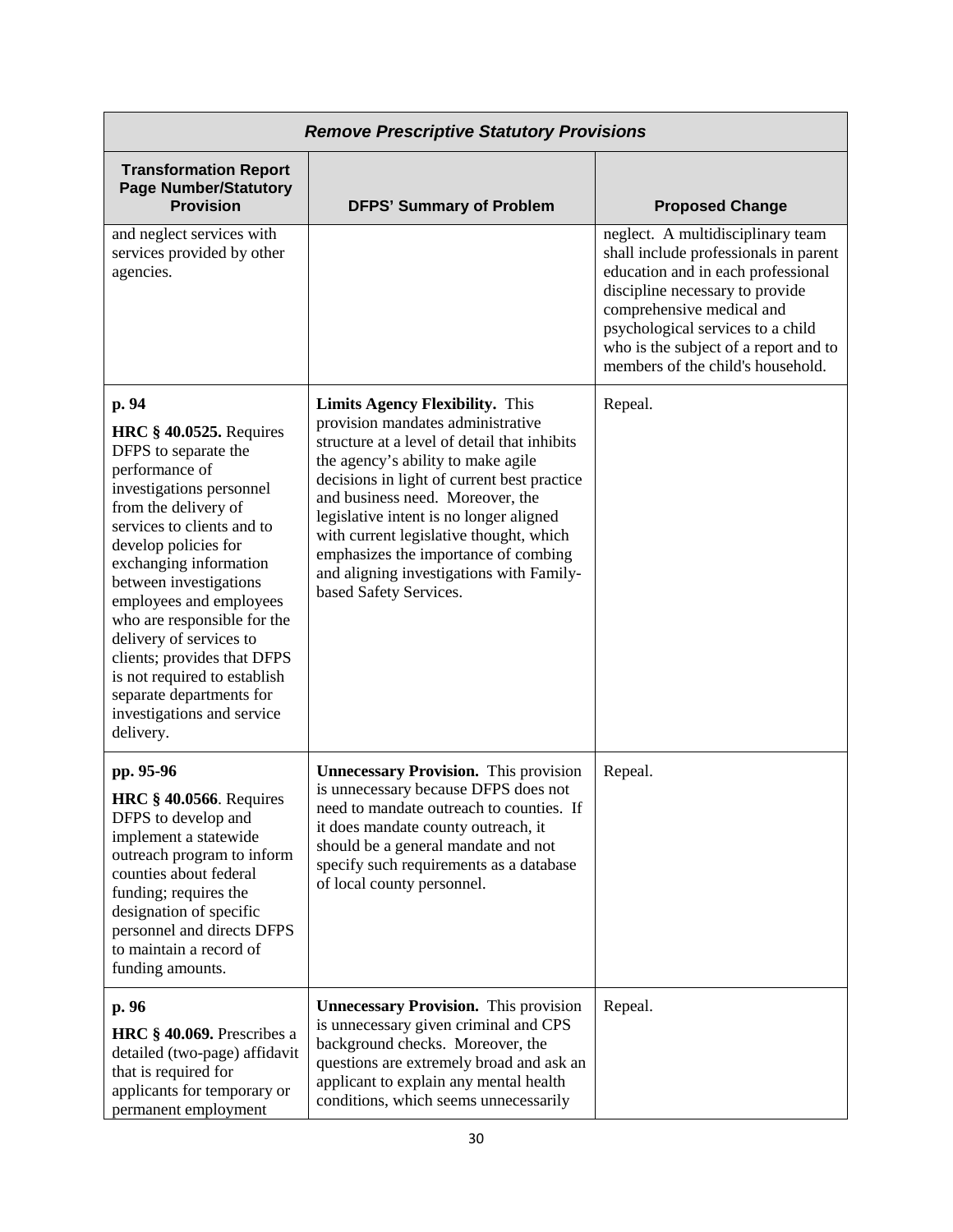| <b>Remove Prescriptive Statutory Provisions</b>                                                                                  |                                 |                        |
|----------------------------------------------------------------------------------------------------------------------------------|---------------------------------|------------------------|
| <b>Transformation Report</b><br><b>Page Number/Statutory</b><br><b>Provision</b>                                                 | <b>DFPS' Summary of Problem</b> | <b>Proposed Change</b> |
| with DFPS whose job<br>"involves direct interactions"<br>with or the opportunity to<br>interact and associate with<br>children". | intrusive.                      |                        |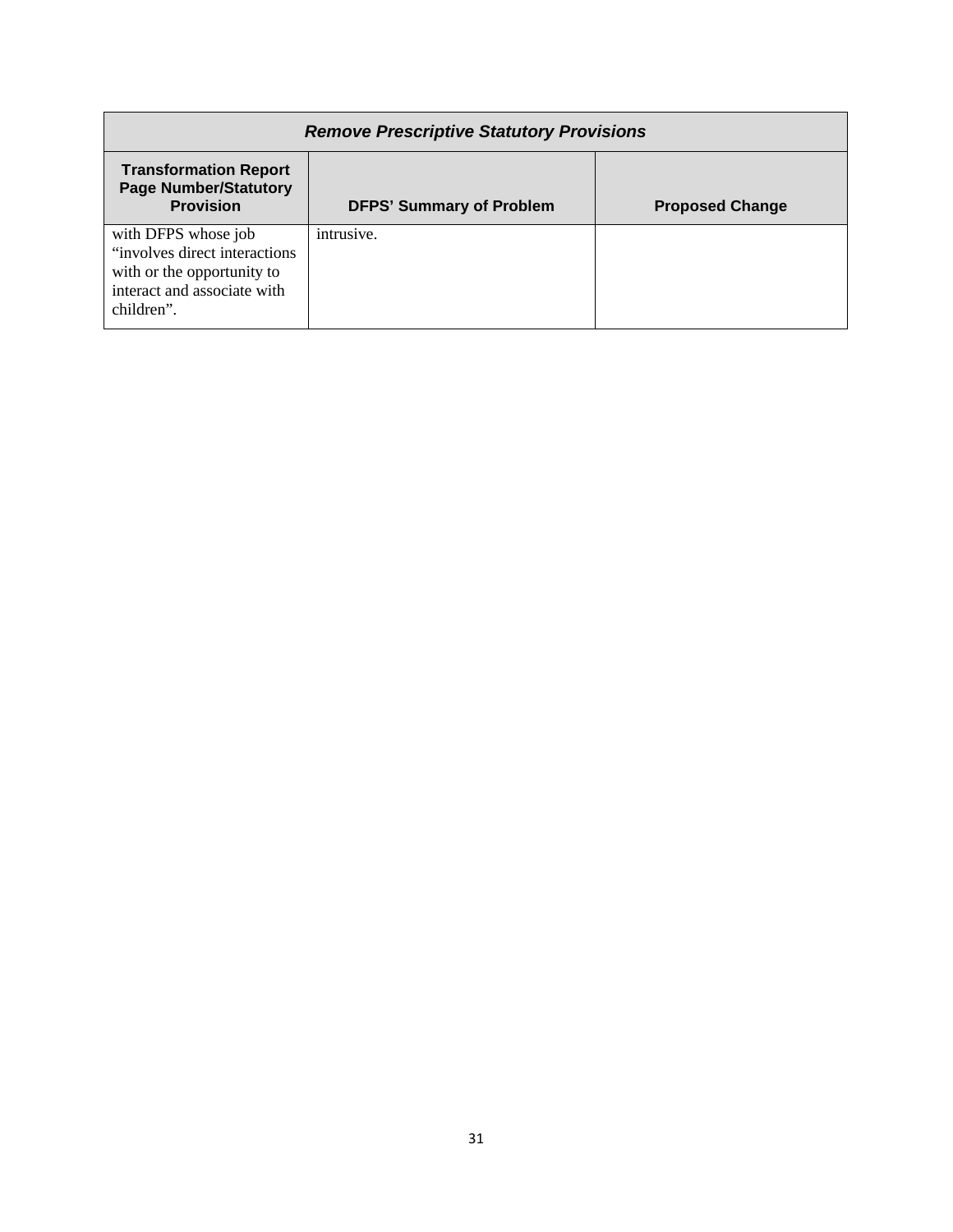| <b>Eliminate State Law That Duplicates or Deviates From Federal Law</b>                                                                                                                                                                                                                                      |                                                                                                                                                                                                                                                                                                                                                                                                                                                                                                                                                                                                                                                                                                                                   |                                                                                                                                                                                                                                                                                                                                                                                                                                                                                   |
|--------------------------------------------------------------------------------------------------------------------------------------------------------------------------------------------------------------------------------------------------------------------------------------------------------------|-----------------------------------------------------------------------------------------------------------------------------------------------------------------------------------------------------------------------------------------------------------------------------------------------------------------------------------------------------------------------------------------------------------------------------------------------------------------------------------------------------------------------------------------------------------------------------------------------------------------------------------------------------------------------------------------------------------------------------------|-----------------------------------------------------------------------------------------------------------------------------------------------------------------------------------------------------------------------------------------------------------------------------------------------------------------------------------------------------------------------------------------------------------------------------------------------------------------------------------|
| <b>Transformation Report</b><br><b>Page Number/Statutory</b><br><b>Provision</b>                                                                                                                                                                                                                             | <b>DFPS' Summary of Problem</b>                                                                                                                                                                                                                                                                                                                                                                                                                                                                                                                                                                                                                                                                                                   | <b>Proposed Change</b>                                                                                                                                                                                                                                                                                                                                                                                                                                                            |
| p. 100<br>TFC § 161.001(1)(L).<br>Directs that the court may<br>order termination of the<br>parent-child relationship if<br>the court finds by clear and<br>convincing evidence that the<br>parent has been convicted of<br>or adjudicated for one of the<br>crimes listed pursuant the<br>Texas Penal Code. | Conflicts With Federal Law. CAPTA,<br>42 U.S.C. § 5106a(b)(2)(B)(xvii)<br>requires that a state include as grounds<br>for termination a conviction for certain<br>crimes. Texas's current law refers only<br>to a conviction under the Texas Penal<br>Code. However, as written, CAPTA<br>refers only to the convictions generally<br>and not limited to a conviction under a<br>particular state's laws. Nothing about<br>conforming state law to federal law<br>compels any action by a court, which<br>must still determine that the termination<br>ground has been proven (which would<br>include any necessary inquiry into the<br>circumstances of the conviction) and that<br>termination is in the child's best interest. | Amend subsection as follows:<br>(L) been convicted or has been<br>placed on community supervision,<br>for being criminal responsible for<br>the death or serious injury to a<br>child under the following sections<br>of the Penal Code, or under a law<br>of another jurisdiction that contains<br>elements that are substantially<br>similar to the offense under the<br>following Penal Code sections, or<br>adjudicated under Title 3 for<br>conduct [no additional changes]. |
| p. 102<br><b>TFC § 264.016. Requires</b><br>DFPS to ensure that youth<br>in conservatorship receive<br>their credit report and<br>information on interpreting<br>the report and correcting<br>inaccuracies.                                                                                                  | Duplicative of Federal Law. 42 U.S.C.<br>§ $675$ (5)(I) requires that each child in<br>foster care age 16 and above receive a<br>copy of any consumer report pertaining<br>to the child, at no cost, each year and<br>receives assistance (including when<br>feasible from any court appointed<br>advocate) in interpreting and resolving<br>any inaccuracies in the report. The state<br>law predated the corresponding federal<br>provision, which is broader.                                                                                                                                                                                                                                                                  | Repeal.                                                                                                                                                                                                                                                                                                                                                                                                                                                                           |
| p. 102<br><b>TFC § 264.1072. Requires</b><br>DFPS to develop a plan for<br>the educational stability of a<br>child in accordance with 42<br>U.S.C. § 675.                                                                                                                                                    | Duplicative of Federal Law. An<br>educational stability plan is already<br>required by federal law (42 U.S.C. §<br>$675(5)(1)(G)$ , and there is no need to<br>duplicate the mandate in state law.                                                                                                                                                                                                                                                                                                                                                                                                                                                                                                                                | Repeal.                                                                                                                                                                                                                                                                                                                                                                                                                                                                           |
| pp. 103-104<br>HRC §40.001. Definitions.                                                                                                                                                                                                                                                                     | <b>Duplicative of Federal Law.</b> The<br>definition of family preservation in<br>subsection (5) partially but not<br>completely restates a defined term in<br>federal law. See 42 U.S.C. § 629a.<br>Moreover, the definition is strangely<br>limited to family preservation, although<br>DFPS is designated by Chapter 40 to<br>provide family preservation and family                                                                                                                                                                                                                                                                                                                                                           | Repeal subsection (5). Move<br>Chapter 54 language to the DFPS<br>subtitle. Move definitions to a<br>title-wide definitions section.                                                                                                                                                                                                                                                                                                                                              |

 $\Gamma$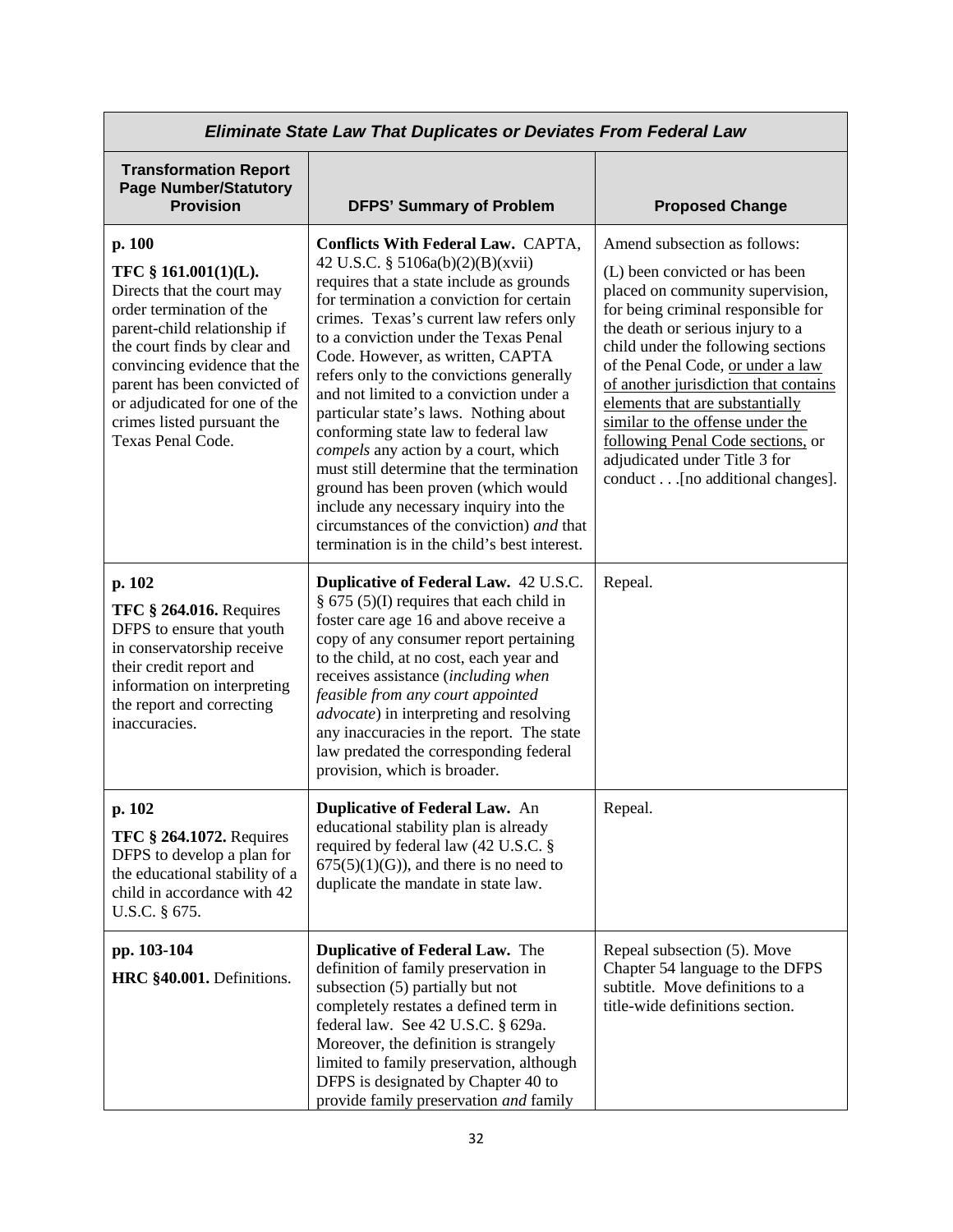| <b>Eliminate State Law That Duplicates or Deviates From Federal Law</b>          |                                                                                                                                                                                                                                                                                                                                                  |                        |
|----------------------------------------------------------------------------------|--------------------------------------------------------------------------------------------------------------------------------------------------------------------------------------------------------------------------------------------------------------------------------------------------------------------------------------------------|------------------------|
| <b>Transformation Report</b><br><b>Page Number/Statutory</b><br><b>Provision</b> | <b>DFPS' Summary of Problem</b>                                                                                                                                                                                                                                                                                                                  | <b>Proposed Change</b> |
|                                                                                  | support services, both of which are<br>defined terms in law.<br>The definitions in $\S$ 40.001 apply to "this<br>subtitle," which is Subtitle D,<br>Department of Protective and Regulatory<br>Services: Child Welfare and Protective<br>Services and includes Chapters 40-49,<br>but not Chapters 51-54, which also<br>pertain in part to DFPS. |                        |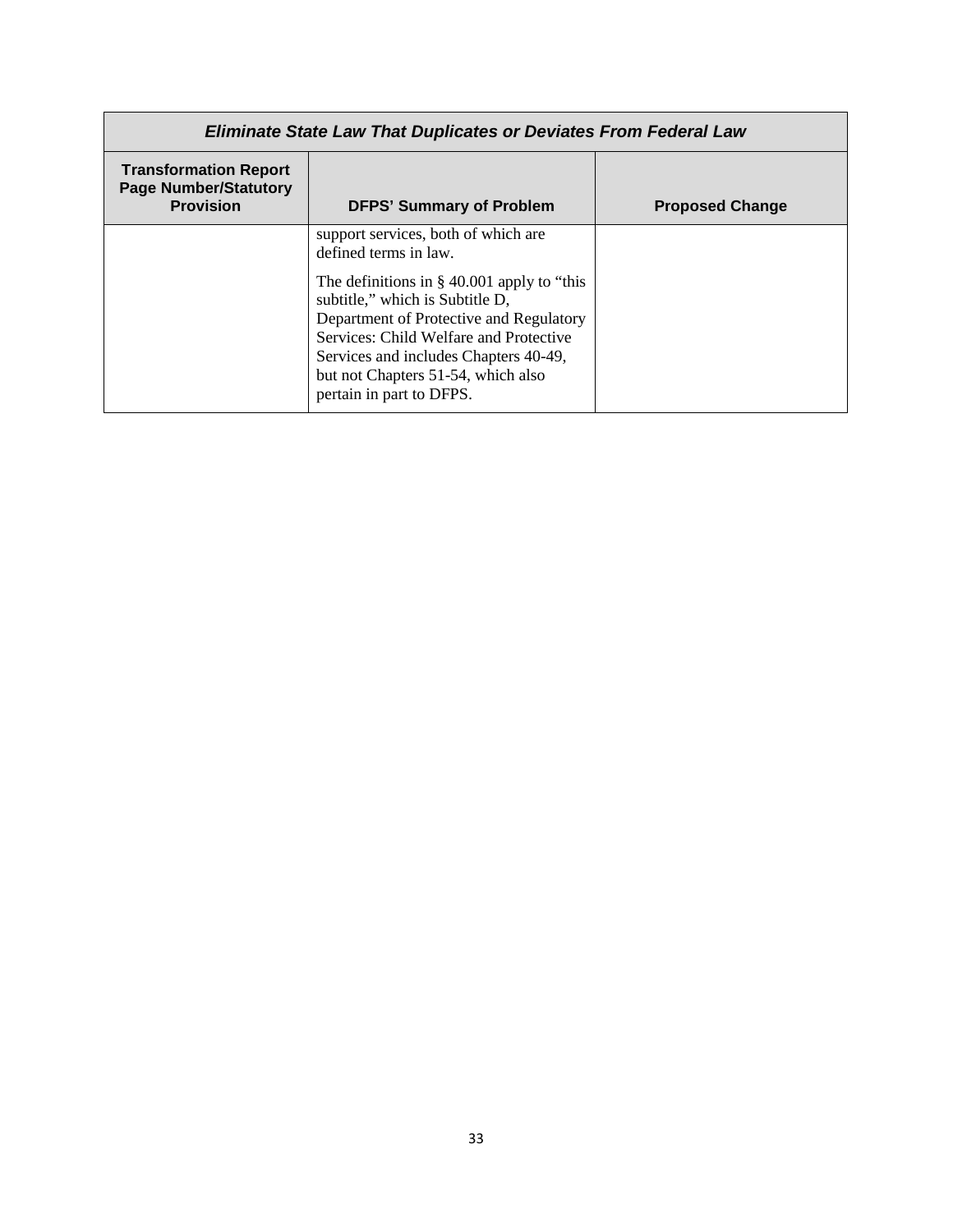| Streamline Texas Law to Support Caseworker Best Practices for Safety, Permanency,<br>and Well-Being                                                                                                                                                                                                                                                                                                                                                                                                                                            |                                                                                                                                                                                                                                                                                                                                                                                                                                                            |                                                                                                                                                                                                                                          |
|------------------------------------------------------------------------------------------------------------------------------------------------------------------------------------------------------------------------------------------------------------------------------------------------------------------------------------------------------------------------------------------------------------------------------------------------------------------------------------------------------------------------------------------------|------------------------------------------------------------------------------------------------------------------------------------------------------------------------------------------------------------------------------------------------------------------------------------------------------------------------------------------------------------------------------------------------------------------------------------------------------------|------------------------------------------------------------------------------------------------------------------------------------------------------------------------------------------------------------------------------------------|
| <b>Transformation Report</b><br><b>Page Number/Statutory</b><br><b>Provision</b>                                                                                                                                                                                                                                                                                                                                                                                                                                                               | <b>DFPS' Summary of Problem</b>                                                                                                                                                                                                                                                                                                                                                                                                                            | <b>Proposed Change</b>                                                                                                                                                                                                                   |
| pp. 104-105<br>TFC § 107.003(a)(3)(F).<br>Allows the child's attorney<br>ad litem and amicus<br>attorney to attend case<br>staffings concerning the<br>child.                                                                                                                                                                                                                                                                                                                                                                                  | <b>Streamlining Roles and</b><br>Responsibilities. While at some points<br>in history, some counties may have<br>operated as "authorized agencies" for<br>purposes of child protection, at this point<br>DFPS is the single state agency<br>authorized to care for children and the<br>single state agency authorized to<br>approve, license, or certify individuals<br>and entities seeking to care for or place<br>children for foster care or adoption. | Delete reference to "authorized<br>agency" in subsection $(a)(3)(F)$ .                                                                                                                                                                   |
| p. 105<br>TFC §162.005(c). The<br>report (HSEGH) shall<br>include a history of<br>physical, sexual, or<br>emotional abuse suffered by<br>the child, if any.                                                                                                                                                                                                                                                                                                                                                                                    | <b>Unclear Statutory Authority.</b><br>Mandated contents of HSEGH report<br>should be consolidated in a single<br>statute.                                                                                                                                                                                                                                                                                                                                 | Move subsection (c) to 162.007,<br>which lays out the required content<br>of HSEGH reports.                                                                                                                                              |
| pp. 105-106<br>TFC $$162.006(a)$ and $(a-$<br>$1$ ).<br>Requires DFPS, licensed<br>child-placing agencies and<br>any other entity placing a<br>child to inform prospective<br>adoptive parents of their<br>right to examine the records<br>and information relating to<br>the history of the child; edit<br>records to protect the<br>identity of certain parties;<br>and to include any<br>investigation records in<br>which child alleged or<br>confirmed as sexual abuse<br>victim in foster home or<br>residential child-care<br>facility. | <b>Unclear Statutory Authority.</b> Need to<br>clarify statute by separating two<br>functions: producing entire case records<br>versus compiling report of child history<br>data. Restructuring and revising for<br>maximum clarity, flexibility, timeliness<br>to permanency, and efficient use of staff<br>time.                                                                                                                                         | Move subsections $(b)-(e)$ of this<br>section into TFC § 162.007 or into<br>a new section (see below).<br>Consolidate contents of TFC §<br>162.018, which also concerns the<br>provision of an entire case record,<br>into TFC §162.006. |
| p. 106<br>TFC §162.006(b)-(e).                                                                                                                                                                                                                                                                                                                                                                                                                                                                                                                 | <b>Unclear Statutory Authority.</b> While<br>these subsections relate to the<br>compilation of a report (aka a                                                                                                                                                                                                                                                                                                                                             | Consolidate subsections (b)-(e)<br>which pertain to the required                                                                                                                                                                         |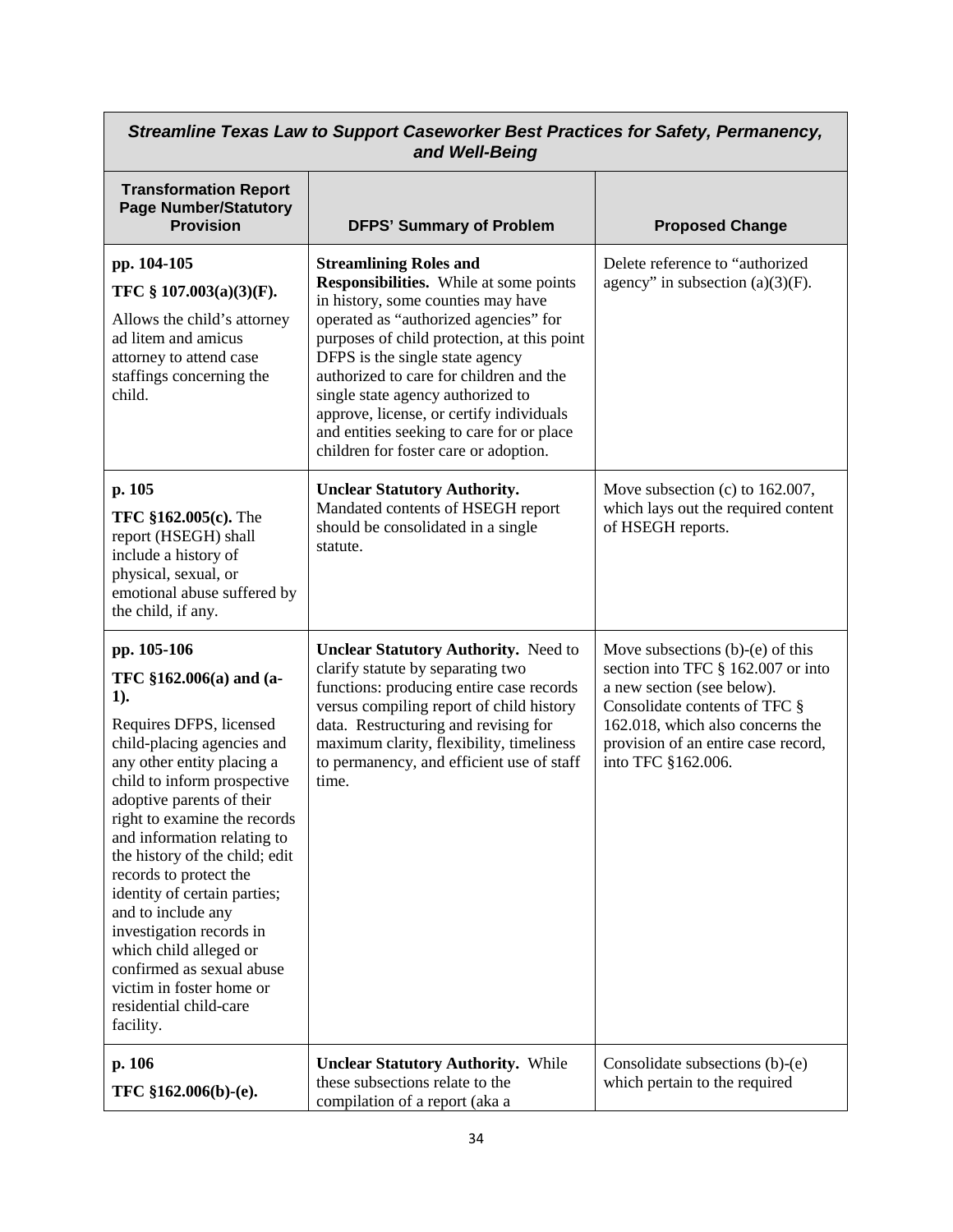| Streamline Texas Law to Support Caseworker Best Practices for Safety, Permanency,<br>and Well-Being                                                                                                                                                                                                                                                                                                                       |                                                                                                                                                                                                                                                                                                                                        |                                                                                                                                       |
|---------------------------------------------------------------------------------------------------------------------------------------------------------------------------------------------------------------------------------------------------------------------------------------------------------------------------------------------------------------------------------------------------------------------------|----------------------------------------------------------------------------------------------------------------------------------------------------------------------------------------------------------------------------------------------------------------------------------------------------------------------------------------|---------------------------------------------------------------------------------------------------------------------------------------|
| <b>Transformation Report</b><br><b>Page Number/Statutory</b><br><b>Provision</b>                                                                                                                                                                                                                                                                                                                                          | <b>DFPS' Summary of Problem</b>                                                                                                                                                                                                                                                                                                        | <b>Proposed Change</b>                                                                                                                |
| DFPS and listed entities<br>must compile health, social<br>educational and genetic<br>history of child and must<br>provide copy on proof of<br>identity and entitlement<br>after payment of reasonable<br>costs; report to be retained<br>99 years from date of<br>adoption.                                                                                                                                              | "HSEGH") about a child, they are<br>interspersed with provisions that relate to<br>the production of an entire case record.                                                                                                                                                                                                            | contents of the HSEGH, into TFC §<br>162.007 or into, a new section.                                                                  |
| pp. 106-107<br><b>TFC §162.018. Requires</b><br>DFPS, licensed CPAs and<br>others to provide copies of<br>the records and other<br>information relating to the<br>history of an adopted child<br>to the adoptive parents and<br>an adult adopted child. If<br>applicable, the information<br>must be edited to protect the<br>identity of the biological<br>parents and anyone else<br>whose identity is<br>confidential. | <b>Unclear Statutory Authority.</b> This<br>relates to the same content that is<br>covered in TFC § 162.006.                                                                                                                                                                                                                           | Consolidate §162.018 with<br>§162.006(a) and (a-1). Could be<br>consolidated into TFC § 162.006 or<br>a new section could be created. |
| p. 107<br><b>TFC §162.302. DFPS must</b><br>promote adoption with<br>information, support, and<br>adoption assistance;<br>legislative intent to reduce<br>costs of foster care by<br>providing stability and<br>permanency; licensed<br>CPA's and counties to<br>perform these duties; DFPS<br>to keep records; legislative<br>intent to place siblings<br>together where possible.                                       | <b>Archaic Language.</b> Provision reflects<br>outdated concepts (counties and CPA's<br>do not handle adoption assistance and do<br>not incur foster care expenses),<br>legislative intent that is now duplicated<br>by subsequently enacted federal law<br>(goal of sibling placements), and<br>effectively add no value to the Code. | Repeal $(a)$ , $(b)$ , $(c)$ , and $(e)$ , and<br>retain (d), moving it to TFC Sec.<br>162.304.                                       |
| pp. 107-108<br>TFC §162.303. DFPS,                                                                                                                                                                                                                                                                                                                                                                                        | Archaic Language. Reference to<br>counties is a hold-over from county-<br>based system and no longer accurate,                                                                                                                                                                                                                         | Repeal.                                                                                                                               |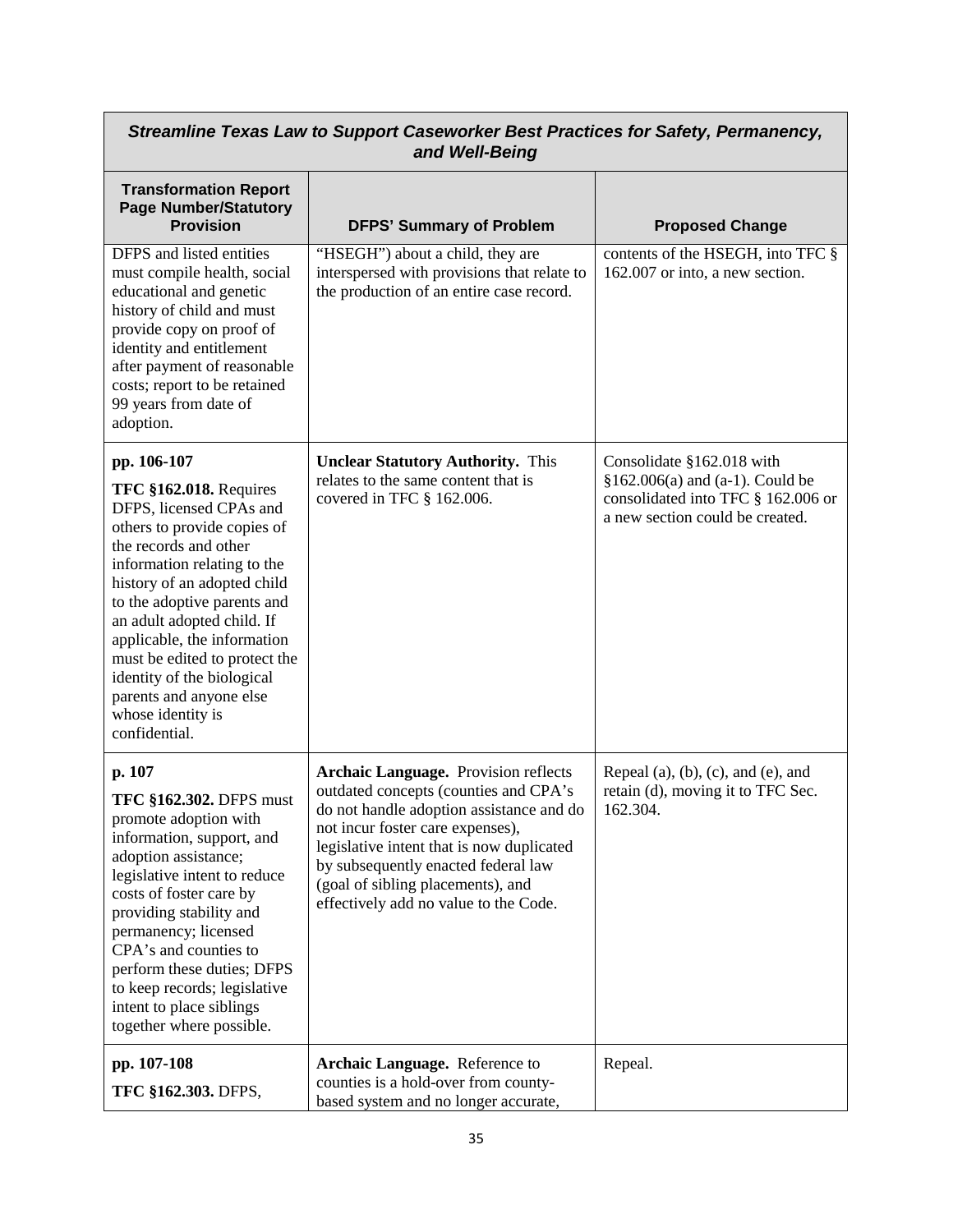| Streamline Texas Law to Support Caseworker Best Practices for Safety, Permanency,<br>and Well-Being                                                                                                                    |                                                                                                                                                                                                                                                                                                                           |                                                                                                                                                                                                                                                                                                                                                                                                                                                           |
|------------------------------------------------------------------------------------------------------------------------------------------------------------------------------------------------------------------------|---------------------------------------------------------------------------------------------------------------------------------------------------------------------------------------------------------------------------------------------------------------------------------------------------------------------------|-----------------------------------------------------------------------------------------------------------------------------------------------------------------------------------------------------------------------------------------------------------------------------------------------------------------------------------------------------------------------------------------------------------------------------------------------------------|
| <b>Transformation Report</b><br><b>Page Number/Statutory</b><br><b>Provision</b>                                                                                                                                       | <b>DFPS' Summary of Problem</b>                                                                                                                                                                                                                                                                                           | <b>Proposed Change</b>                                                                                                                                                                                                                                                                                                                                                                                                                                    |
| counties and CPAs must<br>disseminate information<br>about adoption assistance,<br>with special focus on low<br>income families.                                                                                       | and federal law separately requires that<br>DFPS publicize the adoption assistance<br>program. 45 C.F.R. 1356.40(f).<br>Emphasis on low income families does<br>not directly conflict with prohibition on<br>means testing for this program but is<br>certainly in tension.                                               |                                                                                                                                                                                                                                                                                                                                                                                                                                                           |
| p. 108<br><b>TFC § 162.304 (a). DFPS</b><br>shall enter into Title IV-E<br>adoption assistance<br>agreements with adoptive<br>parents.                                                                                 | <b>Unclear Statutory Authority.</b> Insert<br>directive to DFPS to operate the<br>adoption assistance program (if $\S$<br>162.302 is repealed, essentially insert<br>language currently in $$162.302$ (a).                                                                                                                | Add a general directive regarding<br>operation of program so the<br>subsection reads something similar<br>to the following:<br>"The department shall operate a<br>program to provide adoption<br>assistance for eligible children and<br>shall enter into adoption assistance<br>agreements with the adoptive<br>parents of a child as authorized by<br>Part E of Title IV of the federal<br>Social Security Act, as amended<br>(42 U.S.C. Section 673)." |
| pp. 108-109<br>TFC §162.304 (b-1), (b-2).<br>DFPS to pay \$150 for health<br>benefits for child adopted<br>from DFPS meeting<br>eligibility requirements,<br>including ineligibility for<br>Ch. 32 medical assistance. | <b>Unnecessary Provision.</b> Program<br>creates confusion for public because it<br>has not been funded since 2012 and<br>payments only continue as to previously<br>qualified children.                                                                                                                                  | Add a provision to make payment<br>of the stipend explicitly "Subject to<br>the availability of funding"                                                                                                                                                                                                                                                                                                                                                  |
| p. 109<br>TFC § 162.304 (c).<br>Authorizes DFPS to<br>subsidize medical care for<br>child.                                                                                                                             | Archaic Language. This legacy<br>language, which pre-dates the creation of<br>DHS, creates confusion because adopted<br>children receive Medicaid or an<br>equivalent benefit, and neither DFPS nor<br>another agency is funded to subsidize in<br>any way other than the provision of<br>Medicaid or comparable benefit. | Repeal.                                                                                                                                                                                                                                                                                                                                                                                                                                                   |
| p. 109<br>TFC § 162.304 (d). The<br>county may pay an adoption<br>or medical subsidy for                                                                                                                               | Archaic Language. Outdated reference;<br>originates from a system in which<br>counties were responsible for the foster<br>care payments for certain children.                                                                                                                                                             | Repeal.                                                                                                                                                                                                                                                                                                                                                                                                                                                   |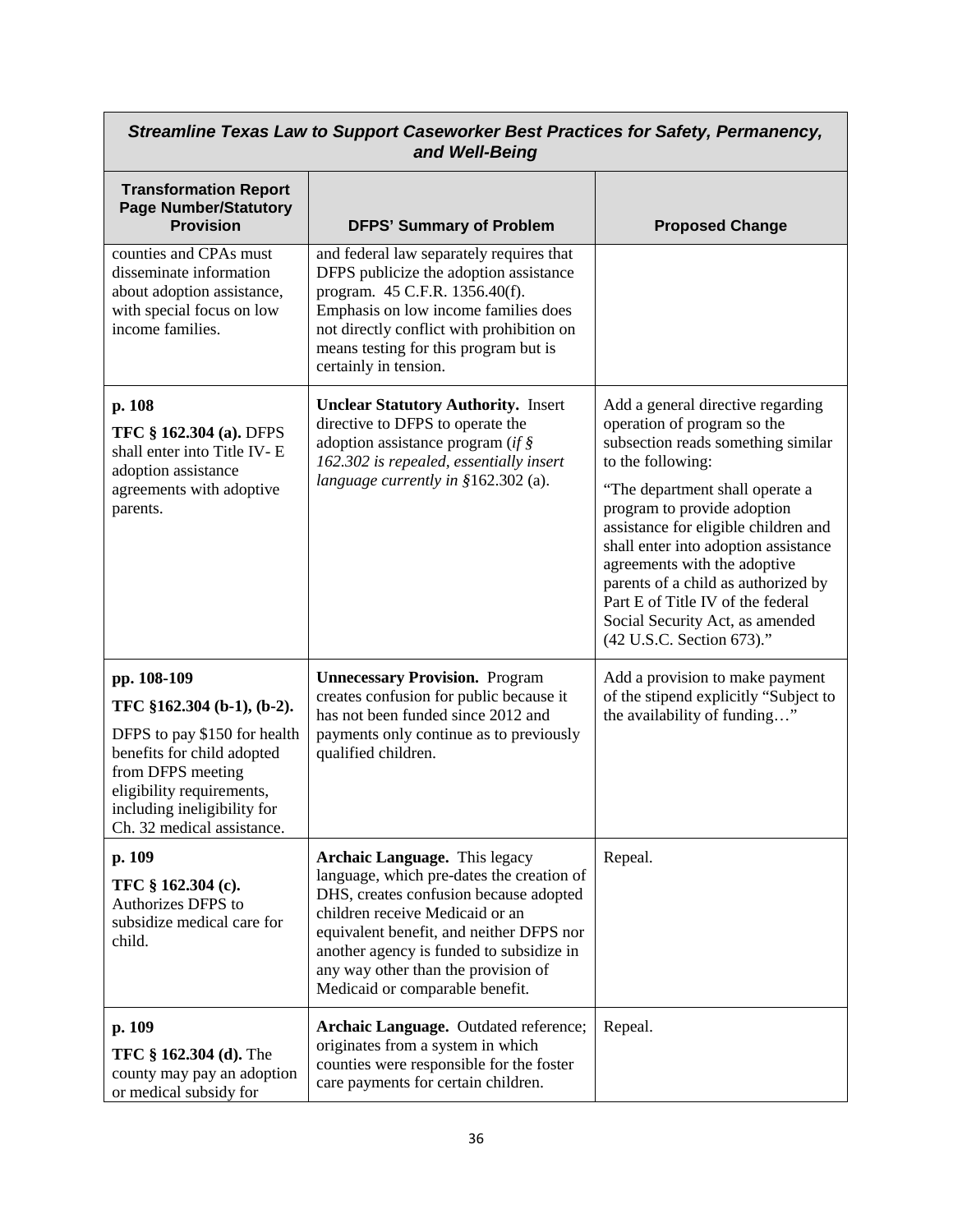| Streamline Texas Law to Support Caseworker Best Practices for Safety, Permanency,<br>and Well-Being                                                                                                                                                                                                                        |                                                                                                                                                                                                                                                                                                                                                                                                                                                                                                                                                   |                                                                                                                         |
|----------------------------------------------------------------------------------------------------------------------------------------------------------------------------------------------------------------------------------------------------------------------------------------------------------------------------|---------------------------------------------------------------------------------------------------------------------------------------------------------------------------------------------------------------------------------------------------------------------------------------------------------------------------------------------------------------------------------------------------------------------------------------------------------------------------------------------------------------------------------------------------|-------------------------------------------------------------------------------------------------------------------------|
| <b>Transformation Report</b><br><b>Page Number/Statutory</b><br><b>Provision</b>                                                                                                                                                                                                                                           | <b>DFPS' Summary of Problem</b>                                                                                                                                                                                                                                                                                                                                                                                                                                                                                                                   | <b>Proposed Change</b>                                                                                                  |
| foster children in county<br>responsibility.                                                                                                                                                                                                                                                                               |                                                                                                                                                                                                                                                                                                                                                                                                                                                                                                                                                   |                                                                                                                         |
| p. 109<br>TFC § 162.304 (e).<br>Authorizes payment of<br>adoption assistance for child<br>receiving SSI benefits,<br>regardless of whether DFPS<br>is conservator.                                                                                                                                                         | <b>Duplicative of Federal Law. Federal</b><br>law makes this child population eligible,<br>making state authority unnecessary. 42<br>U.S.C. § 673(c).                                                                                                                                                                                                                                                                                                                                                                                             | Repeal.                                                                                                                 |
| pp. 109-110<br>TFC $$162.3041$ (a)-(d).<br>Subject to appropriations,<br>DFPS to offer adoption<br>assistance until age 18 (if<br>adoption assistance began<br>after 16 <sup>th</sup> birthday and child<br>meets<br>academic/training/work<br>criteria) or up to age 21<br>(child with mental or<br>physical disability). | <b>Duplicative of Federal Law.</b> This<br>authority, which already exists in federal<br>law, has never been funded in Texas.<br>Without funding, the prospect of<br>extended adoption assistance for this<br>population, as opposed to the group of<br>individuals who can and do qualify for<br>extended adoption assistance pursuant to<br>TFC $\S$ 162.3041(a-1), creates confusion<br>for adoptive parents and unnecessarily<br>populates the Code with authority that<br>already exists in federal law. 42 U.S.C.<br>§ $673(a)(4)(A)(ii)$ . | Retain statute but add that DFPS is<br>required to implement this program<br>"subject to the availability of<br>funds." |
| p. 110<br>TFC § 162.308(a). No<br>presumption that same race<br>or ethnicity is in child's best<br>interest permitted in<br>adoption placement by<br>DFPS or CPA.                                                                                                                                                          | <b>Duplicative of Federal Law.</b> State law<br>barring a presumption that race or<br>ethnicity matching in placement is in<br>child's best interest does not contradict<br>but invites confusion because the federal<br>law prohibits delay or denial of adoption<br>based on race, color or national origin.                                                                                                                                                                                                                                    | Repeal.                                                                                                                 |
| p. 110<br><b>TFC § 162.308(b). DFPS</b><br>or a CPA placing a child<br>must have an independent<br>psychological evaluation<br>showing detriment to the<br>child to be placed with a<br>family of particular race or<br>ethnicity, in order to deny,<br>delay or prohibit an                                               | <b>Duplicative of Federal Law. State</b><br>statute mandates a single option for<br>determining when race or ethnicity can<br>be used in selecting an adoption<br>placement when federal law (MEPA-<br>IEP) applies strict scrutiny to placement<br>decisions based on race, ethnicity or<br>national origin but leaves open how that<br>is implemented.                                                                                                                                                                                          | Repeal.                                                                                                                 |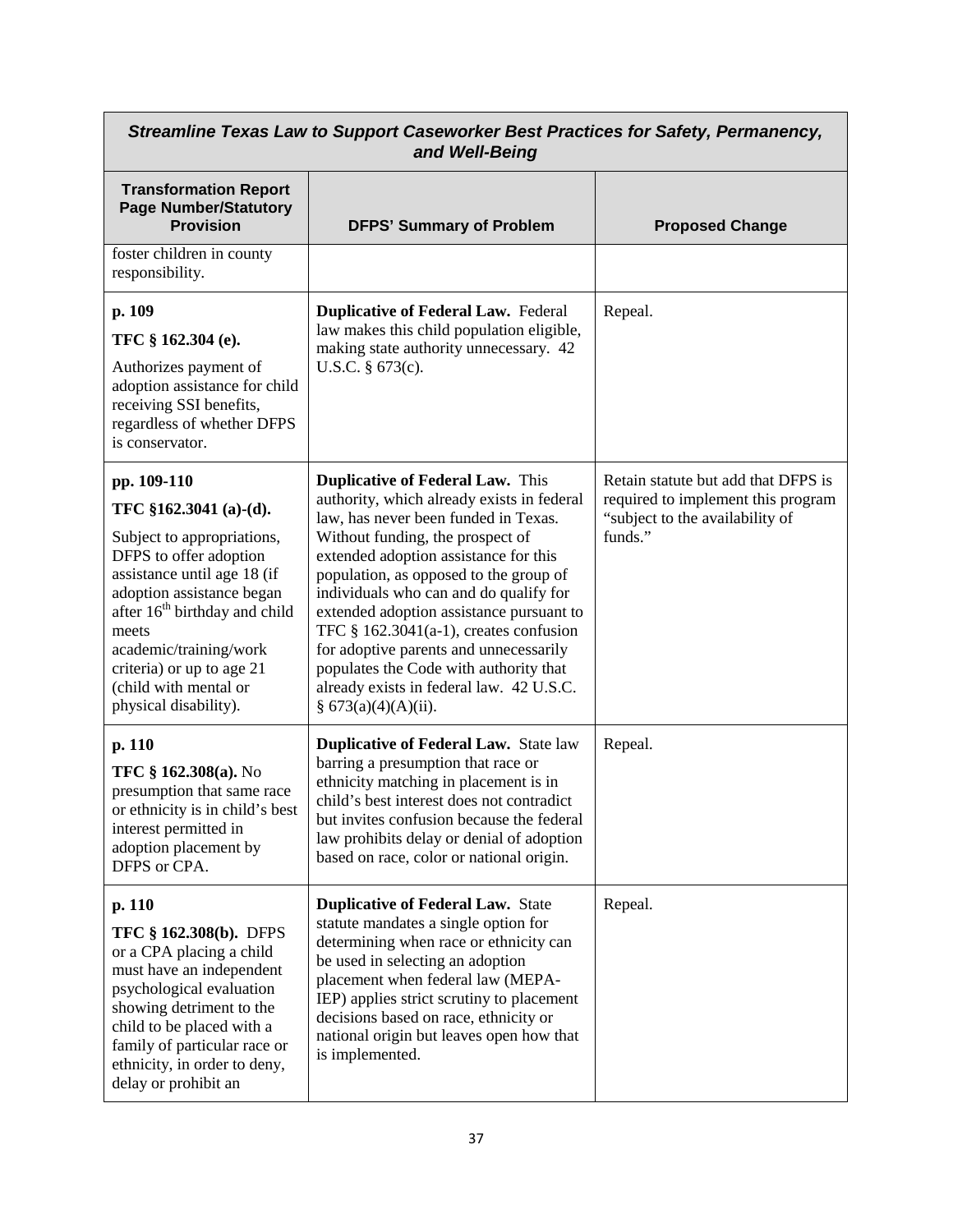| Streamline Texas Law to Support Caseworker Best Practices for Safety, Permanency,<br>and Well-Being                                                                                                                                                                                                                                                                                                                                                      |                                                                                                                                                                                                                                                                                                                                                                                                                                                                                                                                                                                                                                                                                                                                                                                                                                                                                                                                                                                                                                                       |                                                                                                                                                                                                                                                                                                                                                                                                                                                                                                                                                                                                           |
|----------------------------------------------------------------------------------------------------------------------------------------------------------------------------------------------------------------------------------------------------------------------------------------------------------------------------------------------------------------------------------------------------------------------------------------------------------|-------------------------------------------------------------------------------------------------------------------------------------------------------------------------------------------------------------------------------------------------------------------------------------------------------------------------------------------------------------------------------------------------------------------------------------------------------------------------------------------------------------------------------------------------------------------------------------------------------------------------------------------------------------------------------------------------------------------------------------------------------------------------------------------------------------------------------------------------------------------------------------------------------------------------------------------------------------------------------------------------------------------------------------------------------|-----------------------------------------------------------------------------------------------------------------------------------------------------------------------------------------------------------------------------------------------------------------------------------------------------------------------------------------------------------------------------------------------------------------------------------------------------------------------------------------------------------------------------------------------------------------------------------------------------------|
| <b>Transformation Report</b><br><b>Page Number/Statutory</b><br><b>Provision</b>                                                                                                                                                                                                                                                                                                                                                                         | <b>DFPS' Summary of Problem</b>                                                                                                                                                                                                                                                                                                                                                                                                                                                                                                                                                                                                                                                                                                                                                                                                                                                                                                                                                                                                                       | <b>Proposed Change</b>                                                                                                                                                                                                                                                                                                                                                                                                                                                                                                                                                                                    |
| adoption because of the<br>family's race or ethnicity.                                                                                                                                                                                                                                                                                                                                                                                                   |                                                                                                                                                                                                                                                                                                                                                                                                                                                                                                                                                                                                                                                                                                                                                                                                                                                                                                                                                                                                                                                       |                                                                                                                                                                                                                                                                                                                                                                                                                                                                                                                                                                                                           |
| pp. 113-114<br>TFC § 261.308(b),(c).<br>Requires DFPS or<br>designated agency to make<br>a complete written report of<br>the investigation and submit<br>the report with<br>recommendations to the<br>court, district attorney, and<br>appropriate law<br>enforcement agency if<br>sufficient grounds for filing<br>a suit exist. Authorizes the<br>court to direct DFPS or<br>designated agency to file a<br>petition requesting<br>appropriate relief. | Archaic Language. This is legacy hold-<br>over language, first introduced in much<br>the same substance, in 1975, by Acts<br>1975, 64 <sup>th</sup> Leg., Ch 1052, §6.08, during<br>part of a major codification of what was<br>then Title 2 of the Family Code. This<br>was during the time when centralized<br>responsibility for child protection was<br>not vested in a state agency (DFPS) with<br>authority to determine when it is<br>appropriate to file suit for the protection<br>of the child as provided under Chapter<br>262, TFC. This subsection creates a<br>burdensome duty that no longer<br>advances child safety. CPS is already<br>obliged under other law to cooperate in a<br>joint investigation or a prosecution<br>arising from an investigation, and a court<br>can order submission of a report at any<br>time it believes such evidence relevant to<br>a court proceeding, which usually occurs<br>only during the discovery phase of a suit,<br>but the court should not direct DFPS to<br>file a petition at any time. | Repeal.                                                                                                                                                                                                                                                                                                                                                                                                                                                                                                                                                                                                   |
| p. 114<br>TFC § 261.309(d).<br>Requires DFPS to conduct<br>an administrative review of<br>findings as soon as possible<br>but not later than 45 days<br>after receipt of request.                                                                                                                                                                                                                                                                        | Limits Agency Flexibility. The 45-day<br>time frame is not realistic in every case.<br>In 1995 when this provision was<br>enacted, it is likely that records redaction<br>was performed in a decentralized<br>manner, making the 45-day time frame<br>more realistic. However, this also meant<br>that production and redaction were<br>inconsistent. Since that time, the<br>function has been centralized, and the<br>volume of the work has increased such<br>that 45 days is not a sufficient time<br>frame for producing redacted records to<br>an alleged perpetrator who would need<br>them in order to properly speak about his<br>or her case. Allowing a good cause<br>exception preserves the integrity of the                                                                                                                                                                                                                                                                                                                             | Amend subsection (d) as follows:<br>Unless a civil or criminal court<br>proceeding or an ongoing criminal<br>investigation relating to the alleged<br>abuse or neglect investigated by the<br>department is pending, the<br>department employee shall conduct<br>the review prescribed by<br>Subsection (c) as soon as possible<br>but not later than the 45th day after<br>the date the department receives the<br>request, unless good cause is shown<br>to extend the time frame. If a civil<br>or criminal court proceeding or an<br>ongoing criminal investigation is<br>pending, the department may |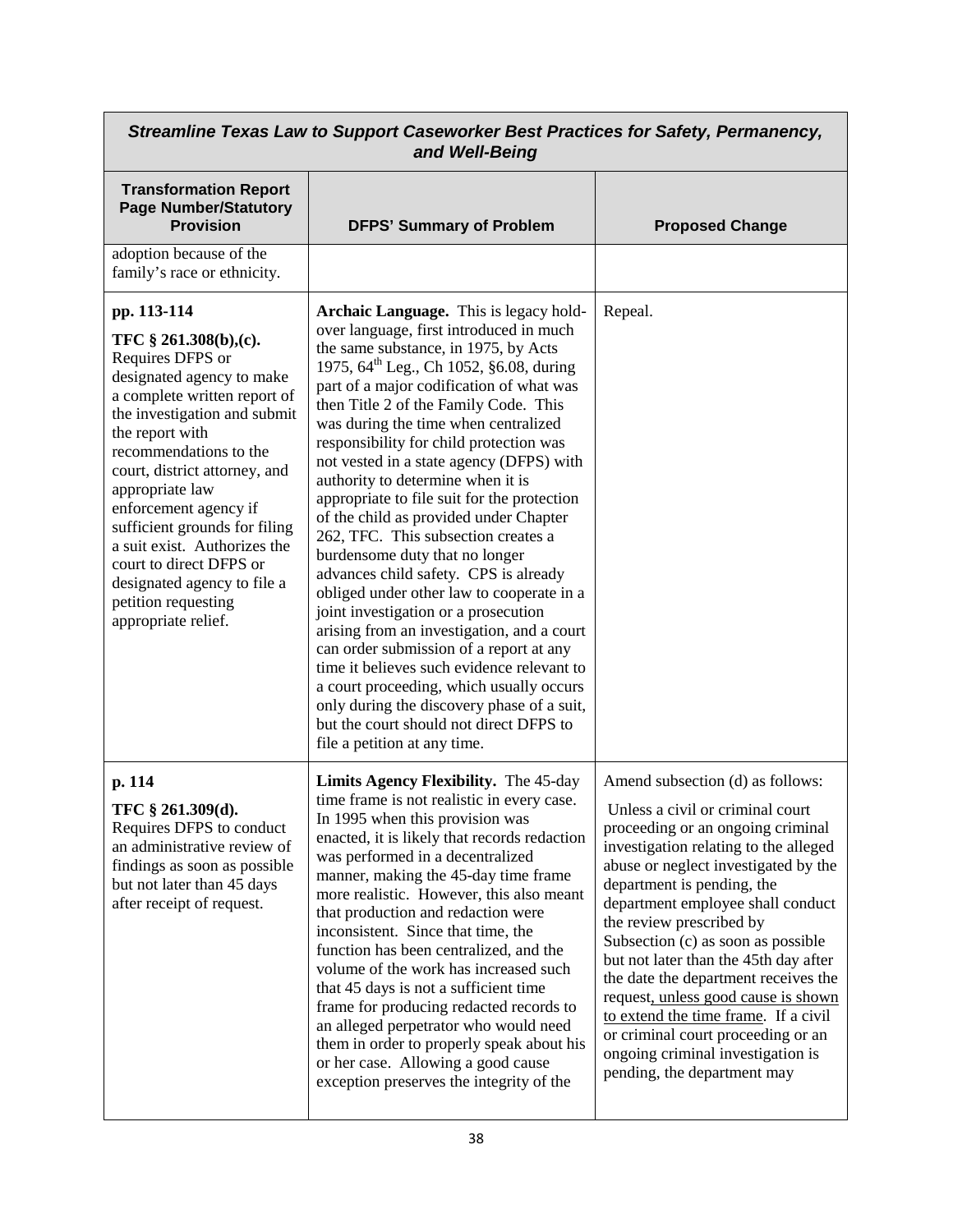| Streamline Texas Law to Support Caseworker Best Practices for Safety, Permanency,<br>and Well-Being                                                                                                                                                                                                                                                                                                                                                                                                                                                      |                                                                                                                                                                                                                                                                                                                                                                                                                                                                                                                                                                             |                                                                                                                                                                                                                                                                                                                                  |
|----------------------------------------------------------------------------------------------------------------------------------------------------------------------------------------------------------------------------------------------------------------------------------------------------------------------------------------------------------------------------------------------------------------------------------------------------------------------------------------------------------------------------------------------------------|-----------------------------------------------------------------------------------------------------------------------------------------------------------------------------------------------------------------------------------------------------------------------------------------------------------------------------------------------------------------------------------------------------------------------------------------------------------------------------------------------------------------------------------------------------------------------------|----------------------------------------------------------------------------------------------------------------------------------------------------------------------------------------------------------------------------------------------------------------------------------------------------------------------------------|
| <b>Transformation Report</b><br><b>Page Number/Statutory</b><br><b>Provision</b>                                                                                                                                                                                                                                                                                                                                                                                                                                                                         | <b>DFPS' Summary of Problem</b>                                                                                                                                                                                                                                                                                                                                                                                                                                                                                                                                             | <b>Proposed Change</b>                                                                                                                                                                                                                                                                                                           |
|                                                                                                                                                                                                                                                                                                                                                                                                                                                                                                                                                          | statute but takes into account that there<br>may be circumstances that require DFPS<br>to exceed the statutorily specified time<br>frame despite best efforts.                                                                                                                                                                                                                                                                                                                                                                                                              | postpone the review until the court<br>proceeding is completed.                                                                                                                                                                                                                                                                  |
| pp. 115-116<br>TFC § 261.406(b).<br>Requires DFPS to send a<br>copy of its completed<br>investigation report to the<br>Texas Education Agency,<br>the State Board for Educator<br>Certification, the local<br>school board or the school's<br>governing body, the<br>superintendent of the school<br>district, and the school<br>principal or director.<br>Requires DFPS, upon<br>request, to provide a copy of<br>the report to the parent,<br>managing conservator, legal<br>guardian, or person alleged<br>to have committed the abuse<br>or neglect. | <b>Impedes Case Work.</b> It is<br>unnecessarily burdensome to require<br>DFPS to provide a copy of the<br>investigative report to five different<br>entities. It is more efficient to require<br>DFPS to provide the report to the Texas<br>Education Agency and make it available<br>to the specified entities upon request. In<br>addition TFC § 261.308(d) already<br>contains more appropriate reporting<br>provisions to ensure proper steps are<br>taken to notify any entity within the<br>school hierarchy as necessary to protect<br>a child from potential harm. | Delete requirement in subsection<br>(b) that DFPS provide a copy of the<br>report to five separate entities and<br>instead require DFPS to provide a<br>copy to the Texas Education<br>Agency and make the report<br>available to specified entities upon<br>request.                                                            |
| p. 116<br><b>TFC § 262.1041.</b> Allows<br>law enforcement to bypass<br>CPS and take child directly<br>to child-placing agency.                                                                                                                                                                                                                                                                                                                                                                                                                          | <b>Unnecessary Provision.</b> There is no<br>basis to pay for foster care under this<br>system and this provision is reportedly<br>never used. DFPS can accomplish the<br>purpose of the statute without the statute<br>by constructively taking possession of a<br>child and having the child delivered to a<br>child-placing agency.                                                                                                                                                                                                                                      | Repeal.                                                                                                                                                                                                                                                                                                                          |
| pp. 116-117<br><b>TFC § 262.1095.</b> Obligates<br>the department to give<br>information on the case to<br>certain individuals.                                                                                                                                                                                                                                                                                                                                                                                                                          | <b>Unclear Statutory Authority.</b><br>Subsection (a) $(1)(A)$ requires the<br>department to give information to adult<br>relatives of the most likely alleged<br>father. Early in the case the caseworker<br>may have little information to determine<br>who is the "most likely" alleged father.<br>This concept is unclear and in need of<br>precision that reflects the reality of day-<br>to-day casework where there may be                                                                                                                                           | Add precision to the concept of<br>notifying relatives of alleged<br>fathers early in a CPS case, and<br>correct a drafting error, by revising<br>subsection $(a)(1)(A)$ as follows:<br>(a) When the Department<br>of Family and Protective Services<br>or another agency takes possession<br>of a child under this chapter, the |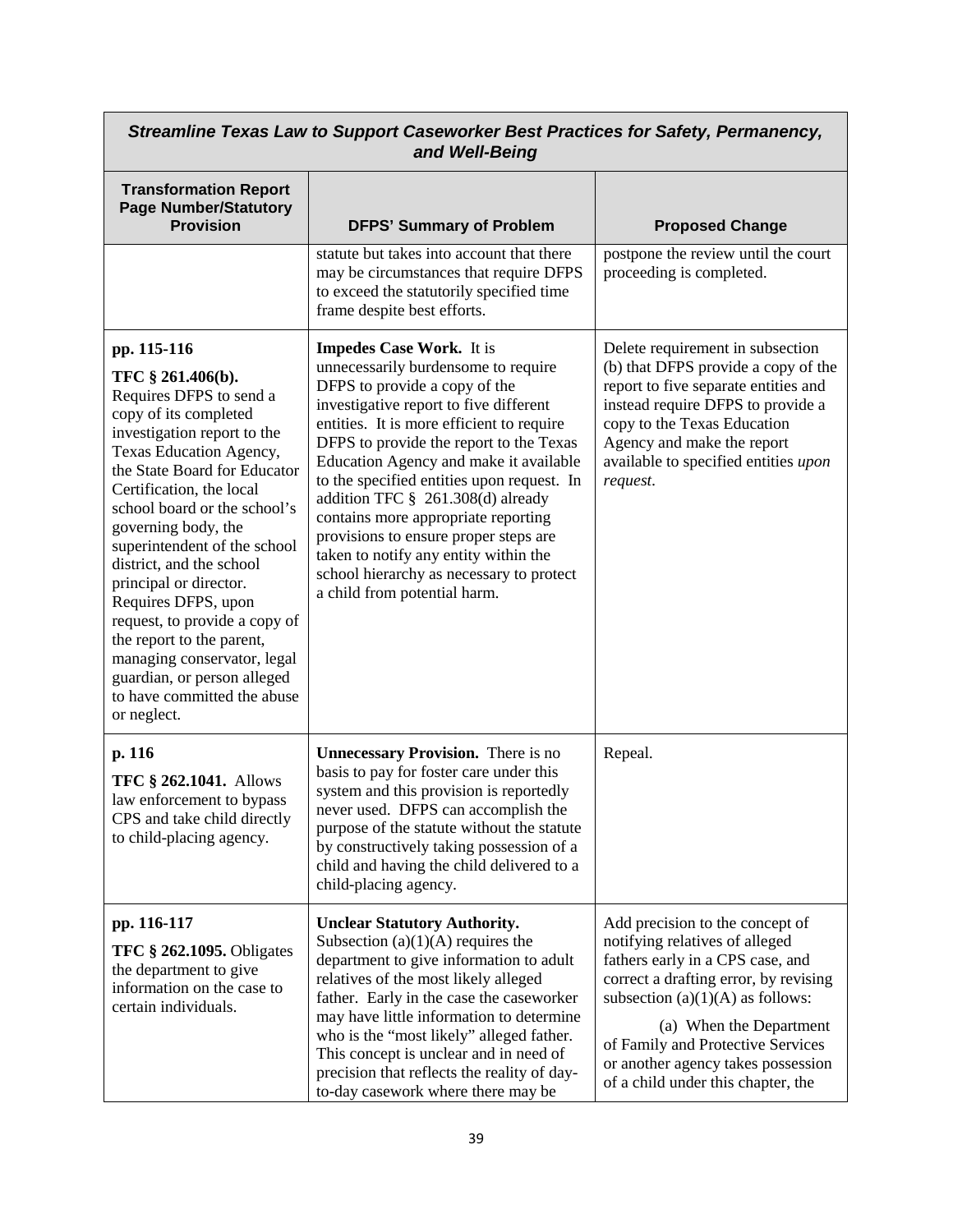| Streamline Texas Law to Support Caseworker Best Practices for Safety, Permanency,<br>and Well-Being                                                                           |                                                                                                                                                                                                                                                                                                                                                                                                                                                                                                                                                                                                                                                                                                                                                                                                        |                                                                                                                                                                                                                                                                                                                                                                                                                                                                                                                                                                                                                                                                                                                                             |
|-------------------------------------------------------------------------------------------------------------------------------------------------------------------------------|--------------------------------------------------------------------------------------------------------------------------------------------------------------------------------------------------------------------------------------------------------------------------------------------------------------------------------------------------------------------------------------------------------------------------------------------------------------------------------------------------------------------------------------------------------------------------------------------------------------------------------------------------------------------------------------------------------------------------------------------------------------------------------------------------------|---------------------------------------------------------------------------------------------------------------------------------------------------------------------------------------------------------------------------------------------------------------------------------------------------------------------------------------------------------------------------------------------------------------------------------------------------------------------------------------------------------------------------------------------------------------------------------------------------------------------------------------------------------------------------------------------------------------------------------------------|
| <b>Transformation Report</b><br><b>Page Number/Statutory</b><br><b>Provision</b>                                                                                              | <b>DFPS' Summary of Problem</b>                                                                                                                                                                                                                                                                                                                                                                                                                                                                                                                                                                                                                                                                                                                                                                        | <b>Proposed Change</b>                                                                                                                                                                                                                                                                                                                                                                                                                                                                                                                                                                                                                                                                                                                      |
|                                                                                                                                                                               | multiple alleged fathers for multiple<br>children in a single case. DFPS believes<br>in the importance of involving fathers<br>and their relatives but in some instances<br>early in the case, it may not be<br>immediately possible.<br>There is a drafting error, inasmuch as the<br>individuals listed in subsections $(1)(A)$<br>and (B) are separate groups of people.<br>There may be some crossover but many<br>will be simply in one group or the other.<br>Furthermore, recent changes to federal<br>law now includes additional parties who<br>must be notified under this provision.                                                                                                                                                                                                        | department:<br>(1) shall provide<br>information as prescribed by this<br>section to each adult the<br>department is able to identify and<br>locate who:<br>$(A)$ is<br>related to the child within the third<br>degree by consanguinity as<br>determined under Chapter 573,<br>Government Code, or is an adult<br>relative of the alleged father of the<br>child [who] if the department<br>[determines is most likely to be]<br>has a reasonable basis to believe<br>the alleged father is the child's<br>biological father; [and] or<br>$(B)$ is<br>identified as a potential relative or<br>designated caregiver, as defined by<br>Section 264.751, on the proposed<br>child placement resources form<br>provided under Section 261.307. |
| pp. 118-120<br>TFC § 262.2015. Defines<br>"aggravated circumstances"<br>under which the department<br>does not have to make<br>reasonable efforts to reunify<br>with parents. | <b>Conflicts with Federal Law. CAPTA</b><br>and title IV-E both require that a state<br>have policies and procedures in effect to<br>not require reunification following a<br>removal with a parent 1) who has<br>subjected a child to aggravated<br>circumstances as defined in state law 2)<br>if a court of competent jurisdiction<br>determines that a parent has committed<br>certain offenses or acts, or is required to<br>register as a sex offender or 3) has had<br>parental rights to a sibling involuntarily<br>terminated. 42 U.S.C. §<br>5106a(b)(2)(xvi); 42 U.S.C. §<br>$671(a)(15)(B)$ and (D). Texas law does<br>not fully track all of federal law, and as<br>this statute is the place where the<br>legislature has heretofore memorialized<br>compliance with the requirements in | Recommend amending section as<br>follows:<br>(b) The court may find under<br>Subsection (a) that a parent has<br>subjected the child to aggravated<br>circumstances if:<br>$(1)$ the parent<br>abandoned the child without<br>identification or a means for<br>identifying the child;<br>$(2)$ the child or<br>another child of the parent is a<br>victim of serious bodily injury or<br>sexual abuse inflicted by the parent<br>or by another person with the<br>parent's consent;<br>(3) the parent has<br>engaged in conduct against the                                                                                                                                                                                                 |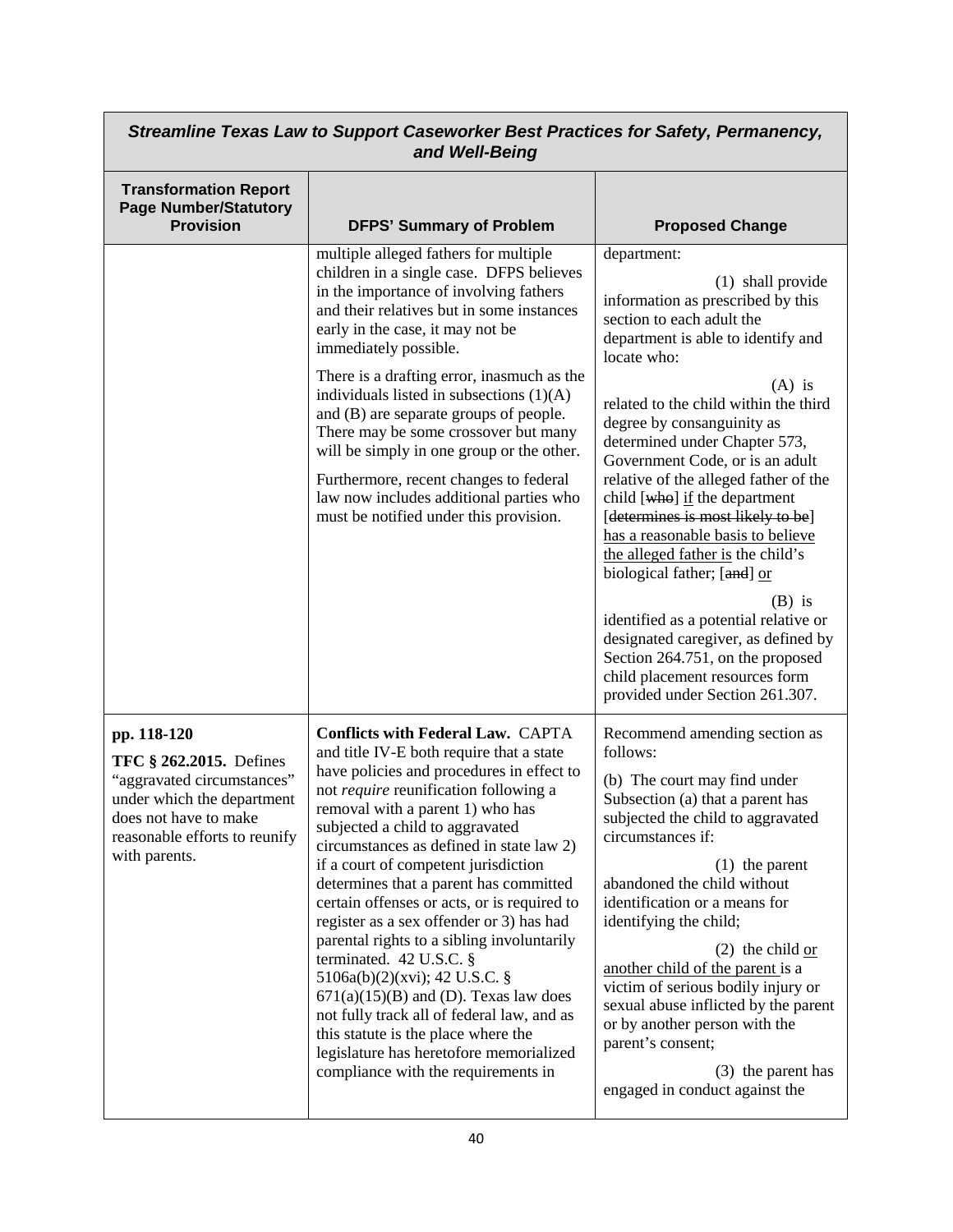| Streamline Texas Law to Support Caseworker Best Practices for Safety, Permanency,<br>and Well-Being |                                               |                                                                                                                                                                                                                                                                         |
|-----------------------------------------------------------------------------------------------------|-----------------------------------------------|-------------------------------------------------------------------------------------------------------------------------------------------------------------------------------------------------------------------------------------------------------------------------|
| <b>Transformation Report</b><br><b>Page Number/Statutory</b><br><b>Provision</b>                    | <b>DFPS' Summary of Problem</b>               | <b>Proposed Change</b>                                                                                                                                                                                                                                                  |
|                                                                                                     | question, the provision should be<br>updated. | child or another child of the parent<br>that would constitute an offense<br>under the following provisions of<br>the Penal Code:                                                                                                                                        |
|                                                                                                     |                                               | [no]<br>change to subsections (A) through<br>$(O)$ ].                                                                                                                                                                                                                   |
|                                                                                                     |                                               | $(4)-(5)$ [no<br>change]                                                                                                                                                                                                                                                |
|                                                                                                     |                                               | (6) the parent has<br>been convicted for:                                                                                                                                                                                                                               |
|                                                                                                     |                                               | $(A)$ the<br>murder of another child of the<br>parent and the offense would have<br>been an offense under 18 U.S.C.<br>Section $1111(a)$ if the offense had<br>occurred in the special maritime or<br>territorial jurisdiction of the United<br>States;                 |
|                                                                                                     |                                               | $(B)$ the<br>voluntary manslaughter of another<br>child of the parent and the offense<br>would have been an offense under<br>18 U.S.C. Section $1112(a)$ if the<br>offense had occurred in the special<br>maritime or territorial jurisdiction<br>of the United States; |
|                                                                                                     |                                               | (C)<br>aiding or abetting, attempting,<br>conspiring, or soliciting an offense<br>under Subdivision (A) or $(B)$ ; or                                                                                                                                                   |
|                                                                                                     |                                               | $(D)$ the<br>felony assault of the child or<br>another child of the parent that<br>resulted in serious bodily injury to<br>the child or another child of the<br>parent; [or]                                                                                            |
|                                                                                                     |                                               | (7) the parent's<br>parental rights with regard to [two<br>other children] another child of the<br>parent have been involuntarily<br>terminated[.]; or                                                                                                                  |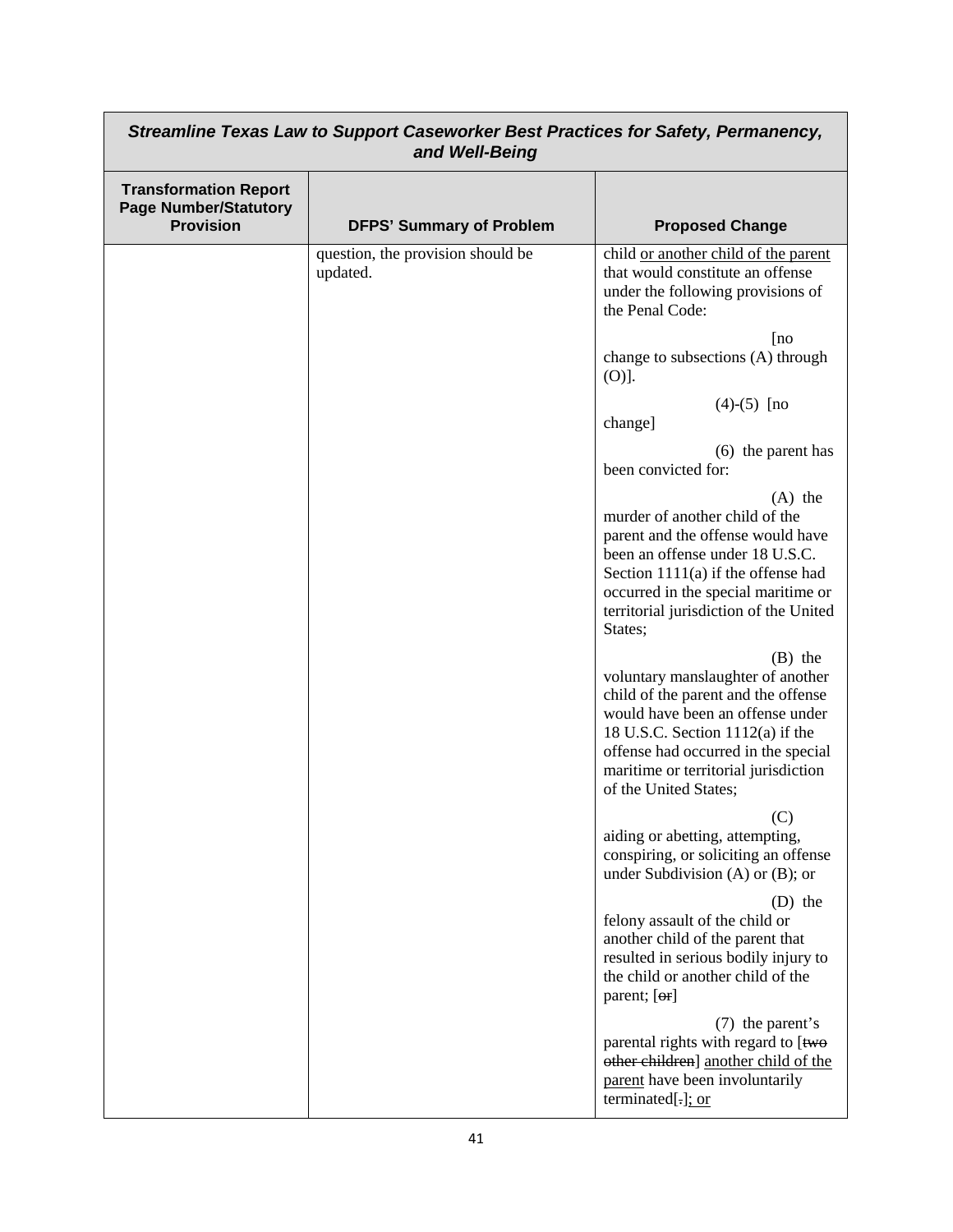| Streamline Texas Law to Support Caseworker Best Practices for Safety, Permanency,<br>and Well-Being                                            |                                                                                                                                                                                                                                                                                                                                                                                                                                                                                                                                                                                                                                                |                                                                                                                                                                                                                                                                                                                                                                                                                                                                     |
|------------------------------------------------------------------------------------------------------------------------------------------------|------------------------------------------------------------------------------------------------------------------------------------------------------------------------------------------------------------------------------------------------------------------------------------------------------------------------------------------------------------------------------------------------------------------------------------------------------------------------------------------------------------------------------------------------------------------------------------------------------------------------------------------------|---------------------------------------------------------------------------------------------------------------------------------------------------------------------------------------------------------------------------------------------------------------------------------------------------------------------------------------------------------------------------------------------------------------------------------------------------------------------|
| <b>Transformation Report</b><br><b>Page Number/Statutory</b><br><b>Provision</b>                                                               | <b>DFPS' Summary of Problem</b>                                                                                                                                                                                                                                                                                                                                                                                                                                                                                                                                                                                                                | <b>Proposed Change</b>                                                                                                                                                                                                                                                                                                                                                                                                                                              |
|                                                                                                                                                |                                                                                                                                                                                                                                                                                                                                                                                                                                                                                                                                                                                                                                                | $(8)$ the parent is<br>required under any state or federal<br>law to register with a sex offender<br>registry.                                                                                                                                                                                                                                                                                                                                                      |
| p. 120<br>TFC § 263.1015. No<br>service plan required for<br>child abandoned without<br>identification whose identity<br>cannot be determined. | <b>Unnecessary Provision. TFC §</b><br>262.2015 already permits the court to<br>dispense with the requirement of a<br>service plan and to make reasonable<br>efforts to reunify if "the parent<br>abandoned the child without<br>identification or a means for identifying<br>the child." TFC $\S 262.2015(a)(1)$ .                                                                                                                                                                                                                                                                                                                            | Repeal this statute and retain<br>$262.2015(a)(1)$ .                                                                                                                                                                                                                                                                                                                                                                                                                |
| p. 120<br>TFC § 263.102.<br>Requirements for parents'<br>service plan.                                                                         | <b>Archaic Language.</b> Subsection $(a)(5)$<br>does not align with the permanency<br>goals permitted under state and federal<br>law. See 42 U.S.C. § 675(5)(C); Tex.<br>Fam. Code § 263.3026.<br>Subsection (c) merely restates<br>reasonable professional judgment.<br>Subsections (f) and (g) codify best<br>practice, but only for a specific subset of<br>the foster care population (children<br>under 2). There does not appear to be a<br>compelling reason to single out one<br>segment of the child population in<br>statute, nor is there a need to codify best<br>practice.                                                        | Revise $(a)(5)$ to repeal current<br>content and replace with a<br>requirement that the plan "specify<br>the primary and concurrent<br>permanency goal".<br>Repeal (c) and (g). Keep $(f)$ .                                                                                                                                                                                                                                                                        |
| pp. 121-124<br><b>TFC § 263.306.</b> Procedure<br>for permanency hearings.                                                                     | <b>Unclear Statutory Authority.</b> The list<br>of required findings in a permanency<br>review hearing has grown to be so<br>lengthy that one commentator has<br>remarked that simply reading the list of<br>findings takes longer than the time<br>allotted for the hearings themselves.<br>While there is non-substantive clean-up<br>that should be made to the section to<br>account for the three separate provisions<br>that amended this section last session,<br>the fact that there are three separate<br>amendments reflects that for each new<br>issue, the list of required findings for<br>judges grows. Yet many of the findings | Amend section as follows:<br>263.306. PERMANENCY<br>Sec.<br>HEARINGS PRIOR TO FINAL<br><b>ORDER.</b> (a) At each permanency<br>hearing prior to a final order, the<br>court shall:<br>(1) identify all persons or parties<br>present at the hearing;<br>(2)<br>review the efforts of the<br>department or other agency in:<br>(A) locating and requesting<br>service of citation on all<br>persons entitled to service of<br>citation under Section 102.009;<br>and |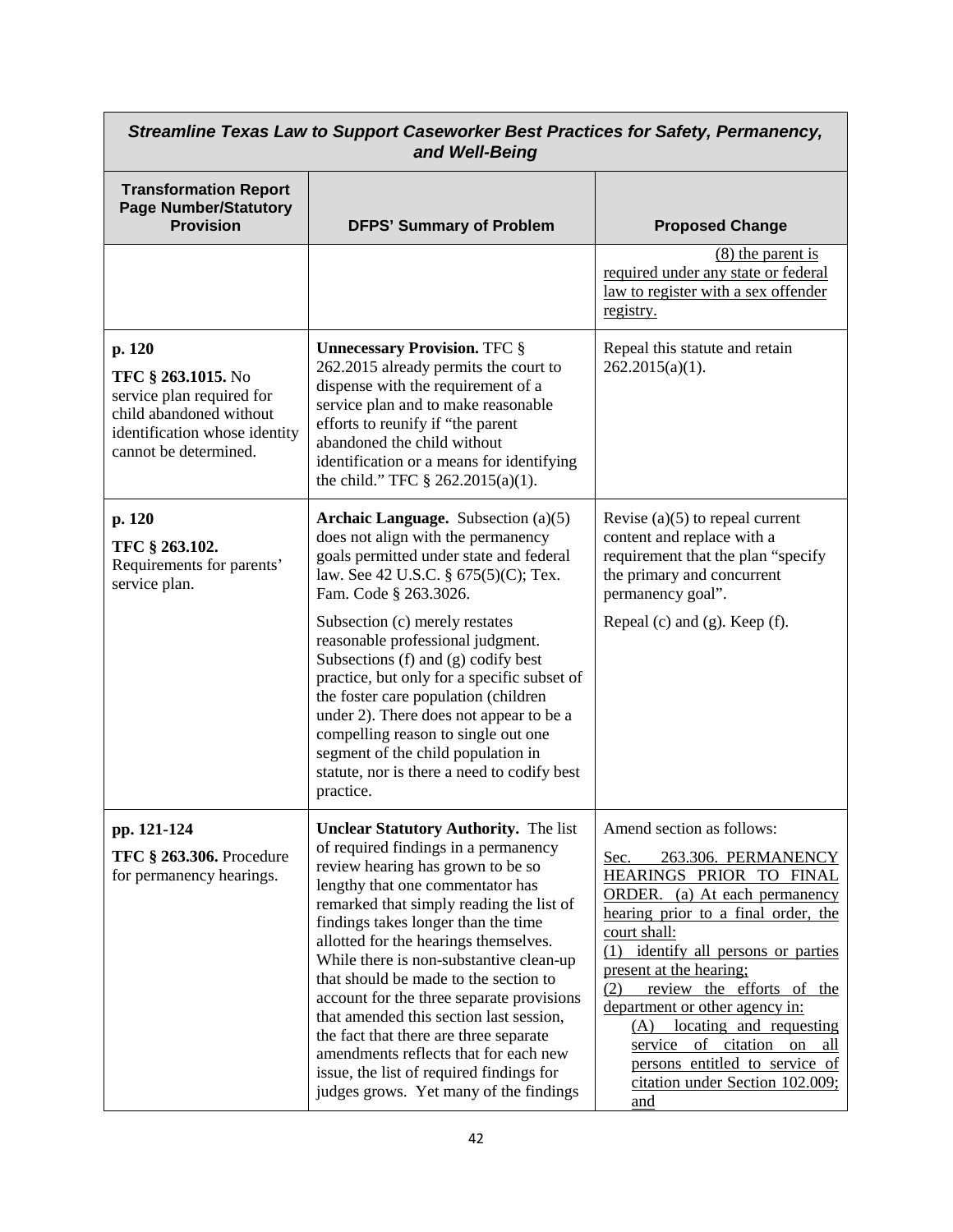| Streamline Texas Law to Support Caseworker Best Practices for Safety, Permanency,<br>and Well-Being |                                                                                                                                                                                                                                                                                                                                                                                                                                                                                                                                                                          |                                                                                                                                                                                                                                                                                                                                                                                                                                                                                                                                                                                                                                                                                                                                                                                                                                                                                                                                                                                                                                                                                                                                                                                                                                                                                                                                                                                                                                                                                                                                          |
|-----------------------------------------------------------------------------------------------------|--------------------------------------------------------------------------------------------------------------------------------------------------------------------------------------------------------------------------------------------------------------------------------------------------------------------------------------------------------------------------------------------------------------------------------------------------------------------------------------------------------------------------------------------------------------------------|------------------------------------------------------------------------------------------------------------------------------------------------------------------------------------------------------------------------------------------------------------------------------------------------------------------------------------------------------------------------------------------------------------------------------------------------------------------------------------------------------------------------------------------------------------------------------------------------------------------------------------------------------------------------------------------------------------------------------------------------------------------------------------------------------------------------------------------------------------------------------------------------------------------------------------------------------------------------------------------------------------------------------------------------------------------------------------------------------------------------------------------------------------------------------------------------------------------------------------------------------------------------------------------------------------------------------------------------------------------------------------------------------------------------------------------------------------------------------------------------------------------------------------------|
| <b>Transformation Report</b><br><b>Page Number/Statutory</b><br><b>Provision</b>                    | <b>DFPS' Summary of Problem</b>                                                                                                                                                                                                                                                                                                                                                                                                                                                                                                                                          | <b>Proposed Change</b>                                                                                                                                                                                                                                                                                                                                                                                                                                                                                                                                                                                                                                                                                                                                                                                                                                                                                                                                                                                                                                                                                                                                                                                                                                                                                                                                                                                                                                                                                                                   |
|                                                                                                     | address the same basic concepts in<br>different ways.<br>Note while Texas law is being<br>streamlines, Congress recently enacted<br>HR 4980 (sec. 112) additional specificity<br>about permanency hearings for children<br>and youth whose permanency goal is<br><b>Another Planned Permanent Living</b><br>Arrangement. In order to consistently<br>capture federal law and provide clarity to<br>the public and courts, DFPS<br>recommends adding the corresponding<br>federal provision to the requirements for<br>the court's findings (see 263.306 and<br>263.503.) | obtaining the assistance of<br>(B)<br>providing<br>in<br>parent<br>a<br>information necessary to locate<br>alleged<br>absent<br>parent,<br>an<br>father, or relative of the child;<br>(3) review the extent of the parties'<br>compliance with temporary orders<br>and the service plan and the extent<br>of progress that has been made<br>toward alleviating or mitigating the<br>causes necessitating the placement<br>of the child in foster care.<br>(4)<br>review<br>the<br>permanency<br>progress report to determine:<br>(A) the safety and well-being<br>of the child;<br>the continuing necessity<br>(B)<br>appropriateness<br>of<br>and<br>the<br>including<br>placement,<br>with<br>respect to a child who has been<br>placed outside of the state,<br>whether<br>that<br>placement<br>continues to be in the best<br>interest of the child;<br>(C) the appropriateness of the<br>primary and concurrent goal<br>for the child developed in<br>accordance with department<br>rule<br>whether<br>the<br>and<br>department<br>has<br>made<br>reasonable efforts to finalize<br>plan<br>the permanency<br>and<br>concurrent plan in effect for<br>the child;<br>(D) whether the child has been<br>provided the opportunity, in a<br>developmentally<br>appropriate<br>manner, to express the child's<br>opinion on the medical care<br>provided;<br>$(E)$ for a<br>child<br>receiving<br>psychotropic<br>medication,<br>determine whether the child:<br>$(i)$ has<br>been<br>provided<br>appropriate<br>non-<br>pharmacological |

 $\overline{\phantom{1}}$ 

 $\Gamma$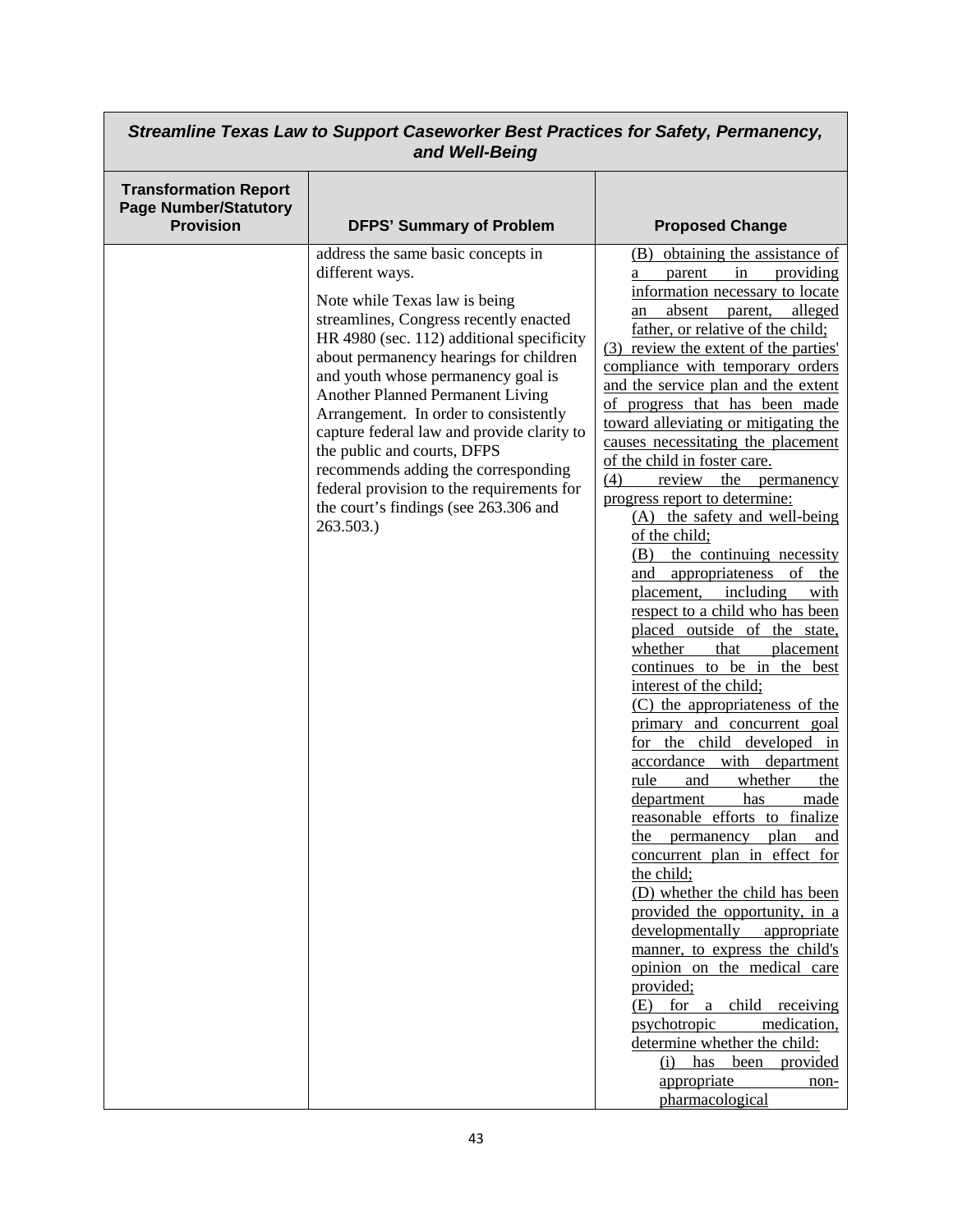| Streamline Texas Law to Support Caseworker Best Practices for Safety, Permanency,<br>and Well-Being |                                 |                                                                                                                                                                                                                                                                                                                                                                                                                                                                                                                                                                                                                                                                                                                                                                                                                                                                                                                                                                                                                                                                                                                                                                                                                                                                                                                                                                                                             |
|-----------------------------------------------------------------------------------------------------|---------------------------------|-------------------------------------------------------------------------------------------------------------------------------------------------------------------------------------------------------------------------------------------------------------------------------------------------------------------------------------------------------------------------------------------------------------------------------------------------------------------------------------------------------------------------------------------------------------------------------------------------------------------------------------------------------------------------------------------------------------------------------------------------------------------------------------------------------------------------------------------------------------------------------------------------------------------------------------------------------------------------------------------------------------------------------------------------------------------------------------------------------------------------------------------------------------------------------------------------------------------------------------------------------------------------------------------------------------------------------------------------------------------------------------------------------------|
| <b>Transformation Report</b><br><b>Page Number/Statutory</b><br><b>Provision</b>                    | <b>DFPS' Summary of Problem</b> | <b>Proposed Change</b>                                                                                                                                                                                                                                                                                                                                                                                                                                                                                                                                                                                                                                                                                                                                                                                                                                                                                                                                                                                                                                                                                                                                                                                                                                                                                                                                                                                      |
|                                                                                                     |                                 | interventions, therapies or<br>strategies<br>the<br>to<br>meet<br>child's needs;<br>(ii) has been seen by the<br>prescribing<br>physician,<br>physician<br>assistant,<br><b>or</b><br>advanced practice nurse at<br>least once every 90 day;<br>(F) whether<br>education<br>an<br>decision-maker for the child<br>identified,<br>been<br>has<br>and<br>whether the child's education<br>needs and goals have been<br>identified and addressed, and<br>major changes<br>in<br>school<br>performance<br>serious<br><b>or</b><br>disciplinary events;<br>(G) for a child 14 years of age<br>or older, determine services<br>that are needed to assist the<br>child in making the transition<br>substitute<br>from<br>care<br>to<br>independent living<br>if<br>the<br>services are available in the<br>community;<br>(H)<br>for a<br>child<br>whose<br>permanency goal is another<br>planned<br>living<br>permanent<br>arrangement:<br>(i) ask the child about the<br>desired<br>permanency<br>outcome for the child;<br>(ii)<br>make<br>judicial<br>a<br>determination<br>explaining<br>why, as of the date of the<br>hearing, another planned<br>permanent<br>living<br>arrangement is the best<br>permanency plan for the<br>child<br>and<br>provide<br>compelling reasons why it<br>continues to not be in the<br>best interests of the child<br><u>to:</u><br>(a) return home;<br>be placed<br>for<br>(b) |

٦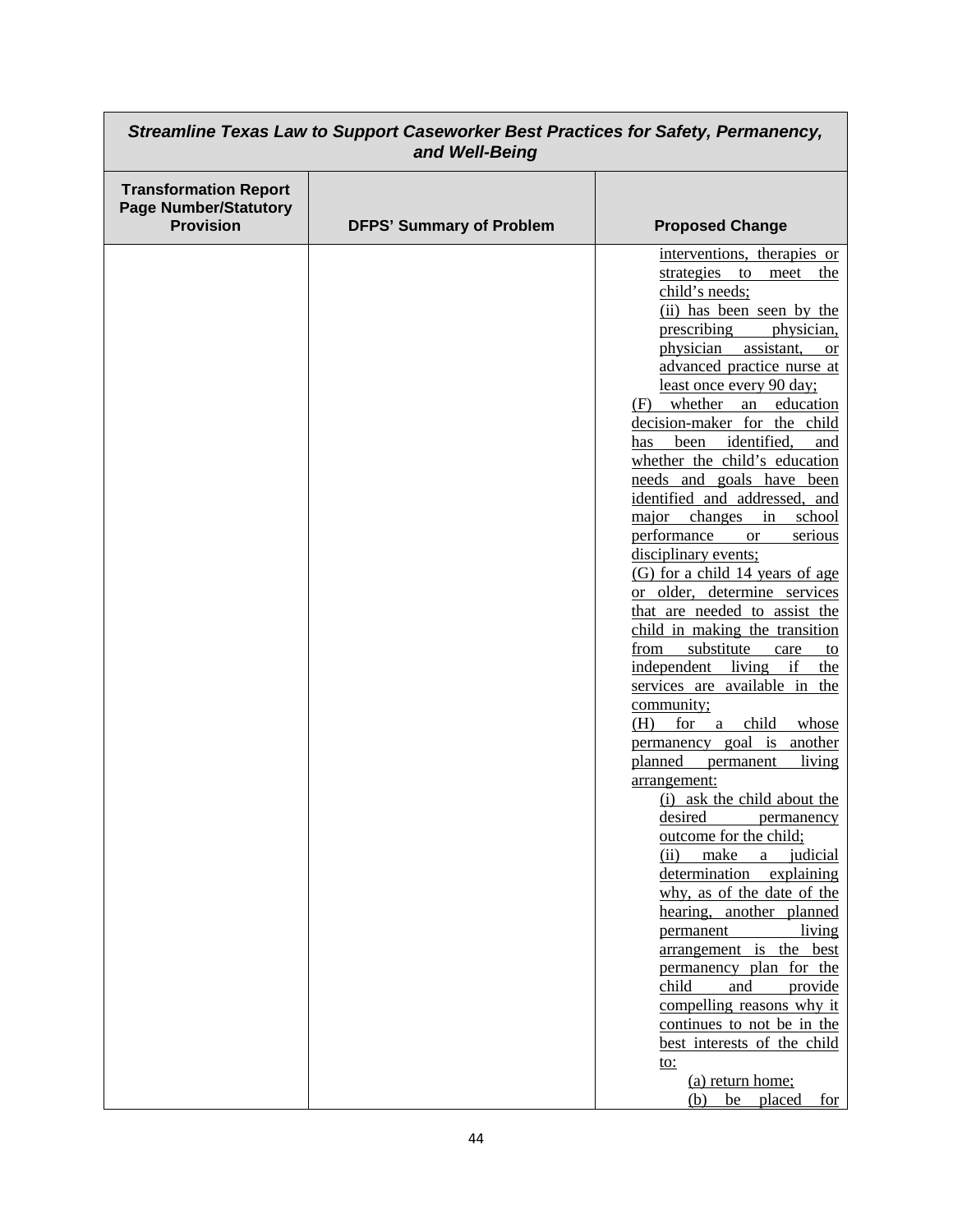| Streamline Texas Law to Support Caseworker Best Practices for Safety, Permanency,<br>and Well-Being |                                 |                                                                                                                                                                                                                                                                                                                                                                                                                                                                                                                                                                                                                                                                                       |
|-----------------------------------------------------------------------------------------------------|---------------------------------|---------------------------------------------------------------------------------------------------------------------------------------------------------------------------------------------------------------------------------------------------------------------------------------------------------------------------------------------------------------------------------------------------------------------------------------------------------------------------------------------------------------------------------------------------------------------------------------------------------------------------------------------------------------------------------------|
| <b>Transformation Report</b><br><b>Page Number/Statutory</b><br><b>Provision</b>                    | <b>DFPS' Summary of Problem</b> | <b>Proposed Change</b>                                                                                                                                                                                                                                                                                                                                                                                                                                                                                                                                                                                                                                                                |
|                                                                                                     |                                 | adoption;<br>(c) be placed with a<br>legal guardian; or<br>(d) be placed with a fit<br>and willing relative.<br>(5) determine whether to return the<br>child to the parent or parents if the<br>child's parent or parents are willing<br>and able to provide the child with a<br>safe environment and the return of<br>the child is in the child's best<br>interest.<br>(6) project a likely date by which<br>the child may be returned to and<br>safely maintained in the child's<br>home, placed for adoption, or<br>placed in permanent managing<br>conservatorship; and<br>(7) announce the dismissal date and<br>the date of any upcoming hearings<br>in open court.             |
|                                                                                                     |                                 | [Text of subsection as amended by<br>Acts 2013, 83rd Leg., R.S., Ch.<br>191, Sec. 5<br>$-(a)$ At each permanency hearing<br>the court shall:<br>(1) identify all persons or parties<br>present at the hearing or those<br>given notice but failing to appear;<br>$(2)$ review the efforts of the<br>department or another agency in:<br>$(A)$ attempting to locate all<br>necessary persons;<br>(B) requesting service of citation;<br>and<br>(C) obtaining the assistance of a<br>parent in providing information<br>necessary to locate an absent<br>parent, alleged father, or relative of<br>the child;<br>(3) review the efforts of each<br>custodial parent, alleged father, or |

 $\Gamma$ 

┑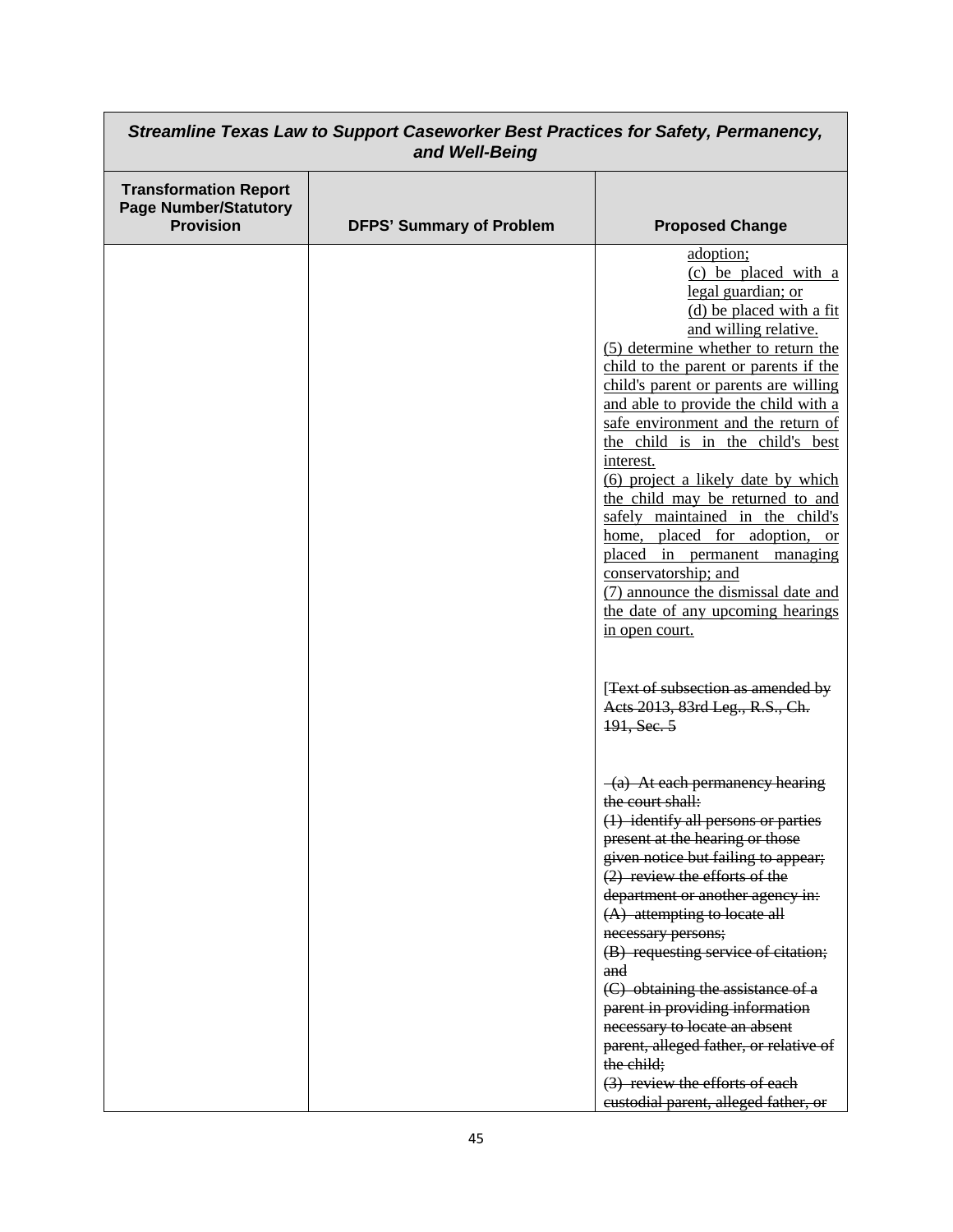| Streamline Texas Law to Support Caseworker Best Practices for Safety, Permanency,<br>and Well-Being |                                 |                                                                                                                                                                                                                                                                                                                                                                                                                                                                                                                                                                                                                                                                                                                                                                                                                                                                                                                                                                                                                                                                                                                                                                                    |
|-----------------------------------------------------------------------------------------------------|---------------------------------|------------------------------------------------------------------------------------------------------------------------------------------------------------------------------------------------------------------------------------------------------------------------------------------------------------------------------------------------------------------------------------------------------------------------------------------------------------------------------------------------------------------------------------------------------------------------------------------------------------------------------------------------------------------------------------------------------------------------------------------------------------------------------------------------------------------------------------------------------------------------------------------------------------------------------------------------------------------------------------------------------------------------------------------------------------------------------------------------------------------------------------------------------------------------------------|
| <b>Transformation Report</b><br><b>Page Number/Statutory</b><br><b>Provision</b>                    | <b>DFPS' Summary of Problem</b> | <b>Proposed Change</b>                                                                                                                                                                                                                                                                                                                                                                                                                                                                                                                                                                                                                                                                                                                                                                                                                                                                                                                                                                                                                                                                                                                                                             |
|                                                                                                     |                                 | relative of the child before the court<br>in providing information necessary<br>to locate another absent parent,<br>alleged father, or relative of the<br>child;<br>(4) review any visitation plan or<br>amended plan required under<br>Section 263.107 and render any<br>orders for visitation the court<br>determines necessary;<br>$(5)$ return the child to the parent or<br>parents if the child's parent or<br>parents are willing and able to<br>provide the child with a safe<br>environment and the return of the<br>child is in the child's best interest;<br>$(6)$ place the child with a person or<br>entity, other than a parent, entitled<br>to service under Chapter 102 if the<br>person or entity is willing and able<br>to provide the child with a safe<br>environment and the placement of<br>the child is in the child's best<br>interest;<br>(7) evaluate the department's<br>efforts to identify relatives who<br>could provide the child with a safe<br>environment, if the child is not<br>returned to a parent or another<br>person or entity entitled to service<br>under Chapter 102;<br>(8) evaluate the parties'<br>compliance with temporary orders |
|                                                                                                     |                                 | and the service plan;<br>$(9)$ determine whether:<br>$(A)$ the child continues to need<br>substitute care;                                                                                                                                                                                                                                                                                                                                                                                                                                                                                                                                                                                                                                                                                                                                                                                                                                                                                                                                                                                                                                                                         |
|                                                                                                     |                                 | (B) the child's current placement is<br>appropriate for meeting the child's<br>needs, including with respect to a<br>child who has been placed outside<br>of the state, whether that placement<br>continues to be in the best interest<br>of the child; and                                                                                                                                                                                                                                                                                                                                                                                                                                                                                                                                                                                                                                                                                                                                                                                                                                                                                                                        |
|                                                                                                     |                                 | (C) other plans or services are<br>needed to meet the child's special                                                                                                                                                                                                                                                                                                                                                                                                                                                                                                                                                                                                                                                                                                                                                                                                                                                                                                                                                                                                                                                                                                              |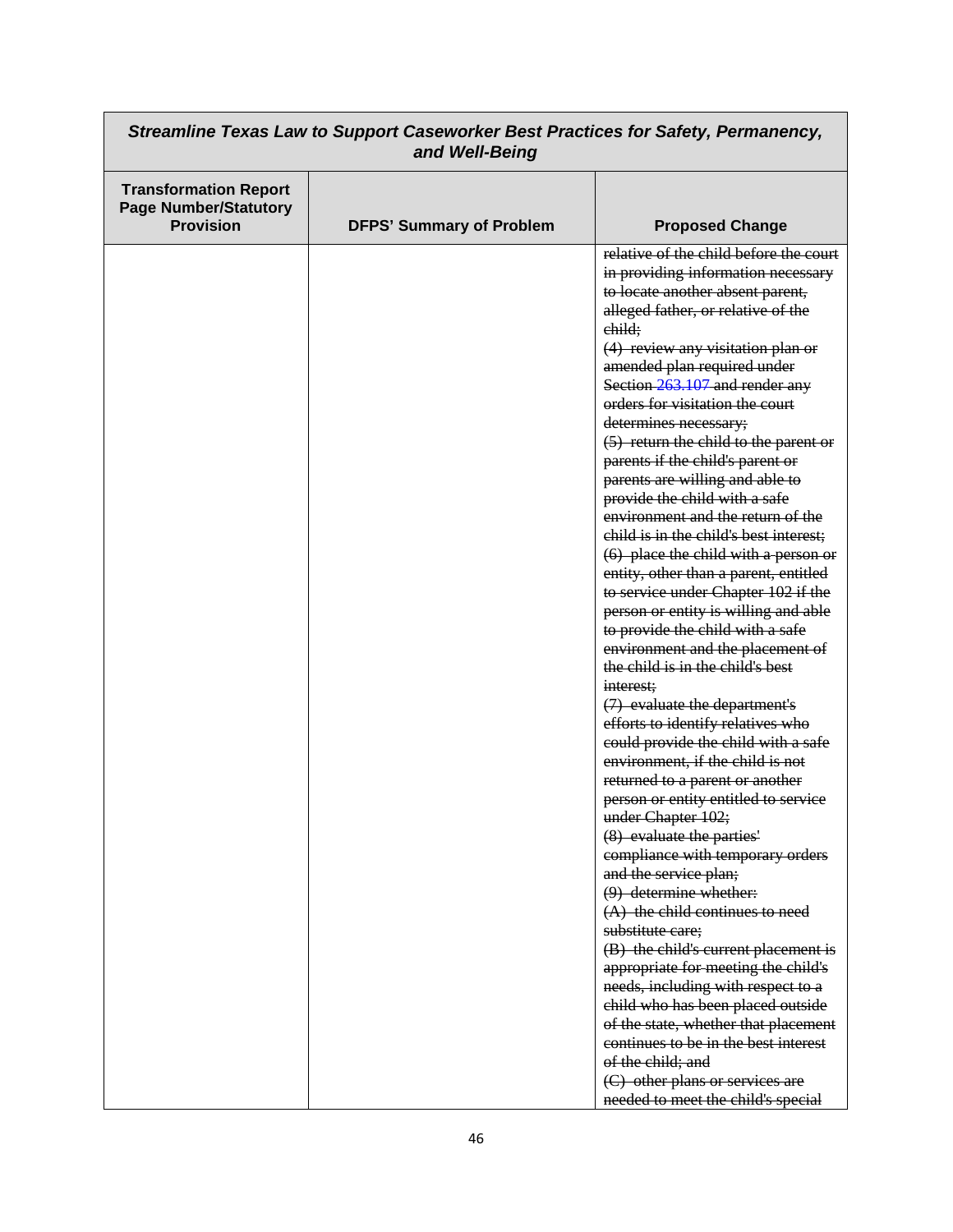| Streamline Texas Law to Support Caseworker Best Practices for Safety, Permanency,<br>and Well-Being |                                 |                                                                                                                                                                                                                                                                                                                                                                                                                                                                                                                                                                                                                                                                                                                                                                                                                                                                                                                                                                                                                                                                                                                                                                                                                                                                                                                                                                   |
|-----------------------------------------------------------------------------------------------------|---------------------------------|-------------------------------------------------------------------------------------------------------------------------------------------------------------------------------------------------------------------------------------------------------------------------------------------------------------------------------------------------------------------------------------------------------------------------------------------------------------------------------------------------------------------------------------------------------------------------------------------------------------------------------------------------------------------------------------------------------------------------------------------------------------------------------------------------------------------------------------------------------------------------------------------------------------------------------------------------------------------------------------------------------------------------------------------------------------------------------------------------------------------------------------------------------------------------------------------------------------------------------------------------------------------------------------------------------------------------------------------------------------------|
| <b>Transformation Report</b><br><b>Page Number/Statutory</b><br><b>Provision</b>                    | <b>DFPS' Summary of Problem</b> | <b>Proposed Change</b>                                                                                                                                                                                                                                                                                                                                                                                                                                                                                                                                                                                                                                                                                                                                                                                                                                                                                                                                                                                                                                                                                                                                                                                                                                                                                                                                            |
|                                                                                                     |                                 | needs or circumstances;<br>$(10)$ if the child is placed in<br>institutional care, determine<br>whether efforts have been made to<br>ensure placement of the child in the<br>least restrictive environment<br>consistent with the best interest and<br>special needs of the child;<br>$(11)$ if the child is 16 years of age<br>or older, order services that are<br>needed to assist the child in making<br>the transition from substitute care<br>to independent living if the services<br>are available in the community;<br>(12) determine plans, services, and<br>further temporary orders necessary<br>to ensure that a final order is<br>rendered before the date for<br>dismissal of the suit under this<br>ehapter;<br>$(13)$ if the child is committed to<br>the Texas Juvenile Justice<br>Department or released under<br>supervision by the Texas Juvenile<br>Justice Department, determine<br>whether the child's needs for<br>treatment, rehabilitation, and<br>education are being met; and<br>(14) determine the date for<br>dismissal of the suit under this<br>chapter and give notice in open<br>court to all parties of:<br>$(A)$ the dismissal date;<br>(B) the date of the next<br>permanency hearing; and<br>(C) the date the suit is set for trial.<br>Text of subsection as amended by<br>Aets 2013, 83rd Leg., R.S., Ch.<br>204, Sec. 4 |
|                                                                                                     |                                 | (a) At each permanency hearing<br>the court shall:<br>(1) identify all persons or parties<br>present at the hearing or those                                                                                                                                                                                                                                                                                                                                                                                                                                                                                                                                                                                                                                                                                                                                                                                                                                                                                                                                                                                                                                                                                                                                                                                                                                      |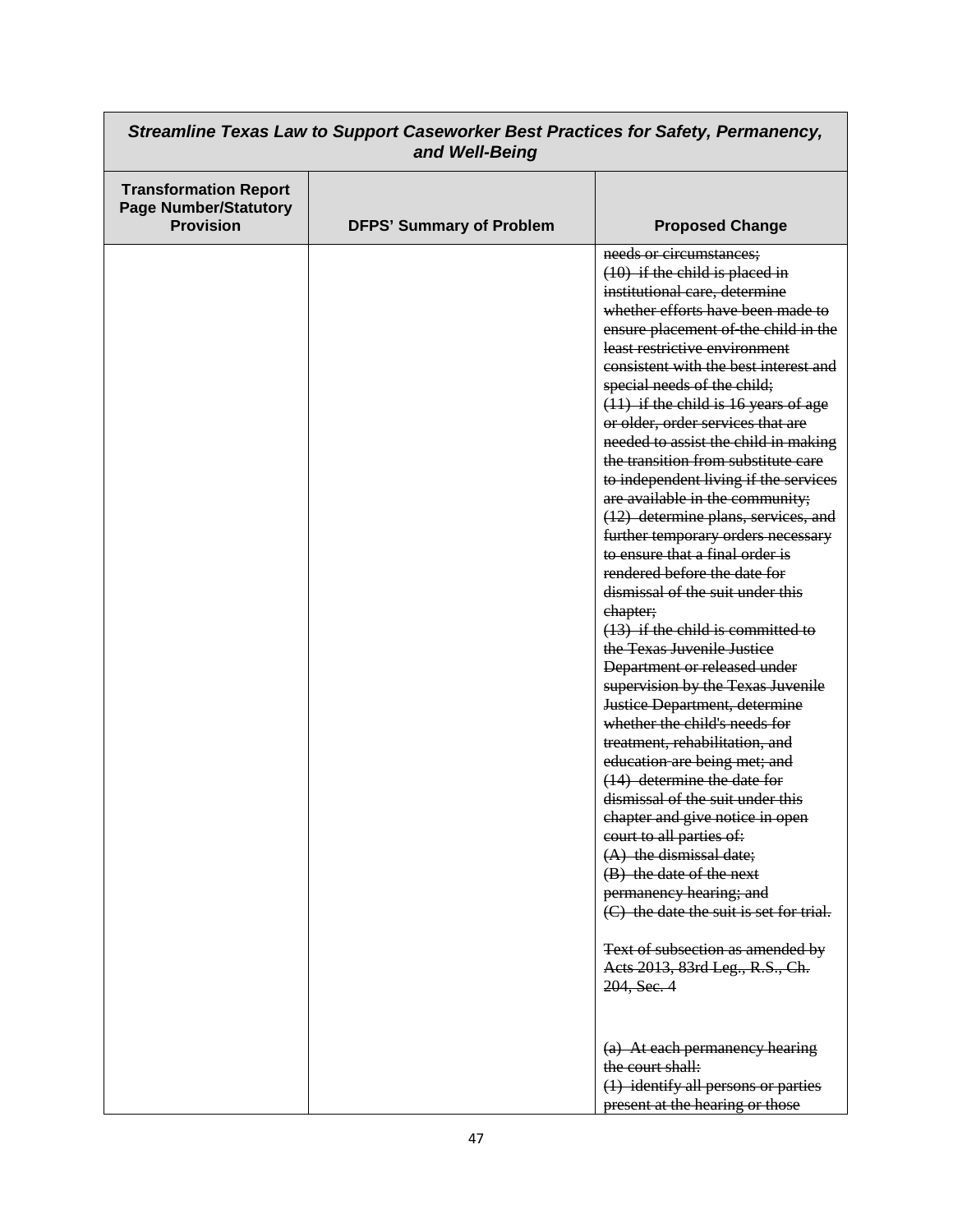| Streamline Texas Law to Support Caseworker Best Practices for Safety, Permanency,<br>and Well-Being |                                 |                                                                                                                                                                                                                                                                                                                                                                                                                                                                                                                                                                                                                                                                                                                                                                                                                                                                                                                                                                                                                                                                                                                                                                                                                                                                         |
|-----------------------------------------------------------------------------------------------------|---------------------------------|-------------------------------------------------------------------------------------------------------------------------------------------------------------------------------------------------------------------------------------------------------------------------------------------------------------------------------------------------------------------------------------------------------------------------------------------------------------------------------------------------------------------------------------------------------------------------------------------------------------------------------------------------------------------------------------------------------------------------------------------------------------------------------------------------------------------------------------------------------------------------------------------------------------------------------------------------------------------------------------------------------------------------------------------------------------------------------------------------------------------------------------------------------------------------------------------------------------------------------------------------------------------------|
| <b>Transformation Report</b><br><b>Page Number/Statutory</b><br><b>Provision</b>                    | <b>DFPS' Summary of Problem</b> | <b>Proposed Change</b>                                                                                                                                                                                                                                                                                                                                                                                                                                                                                                                                                                                                                                                                                                                                                                                                                                                                                                                                                                                                                                                                                                                                                                                                                                                  |
|                                                                                                     |                                 | given notice but failing to appear;<br>$(2)$ review the efforts of the<br>department or another agency in:<br>$(A)$ attempting to locate all<br>necessary persons;<br>(B) requesting service of citation;<br>and<br>(C) obtaining the assistance of a<br>parent in providing information<br>necessary to locate an absent<br>parent, alleged father, or relative of<br>the child;<br>(3) review the efforts of each<br>custodial parent, alleged father, or<br>relative of the child before the court<br>in providing information necessary<br>to locate another absent parent,<br>alleged father, or relative of the<br>child;<br>$(4)$ return the child to the parent or<br>parents if the child's parent or<br>parents are willing and able to<br>provide the child with a safe<br>environment and the return of the<br>child is in the child's best interest;<br>(5) place the child with a person or<br>entity, other than a parent, entitled<br>to service under Chapter 102 if the<br>person or entity is willing and able<br>to provide the child with a safe<br>environment and the placement of<br>the child is in the child's best<br>interest:<br>(6) evaluate the department's<br>efforts to identify relatives who<br>could provide the child with a safe |
|                                                                                                     |                                 | environment, if the child is not<br>returned to a parent or another<br>person or entity entitled to service<br>under Chapter 102;<br>(7) evaluate the parties'<br>compliance with temporary orders                                                                                                                                                                                                                                                                                                                                                                                                                                                                                                                                                                                                                                                                                                                                                                                                                                                                                                                                                                                                                                                                      |
|                                                                                                     |                                 | and the service plan;<br>(8) review the medical care<br>provided to the child as required by<br>Section 266.007;                                                                                                                                                                                                                                                                                                                                                                                                                                                                                                                                                                                                                                                                                                                                                                                                                                                                                                                                                                                                                                                                                                                                                        |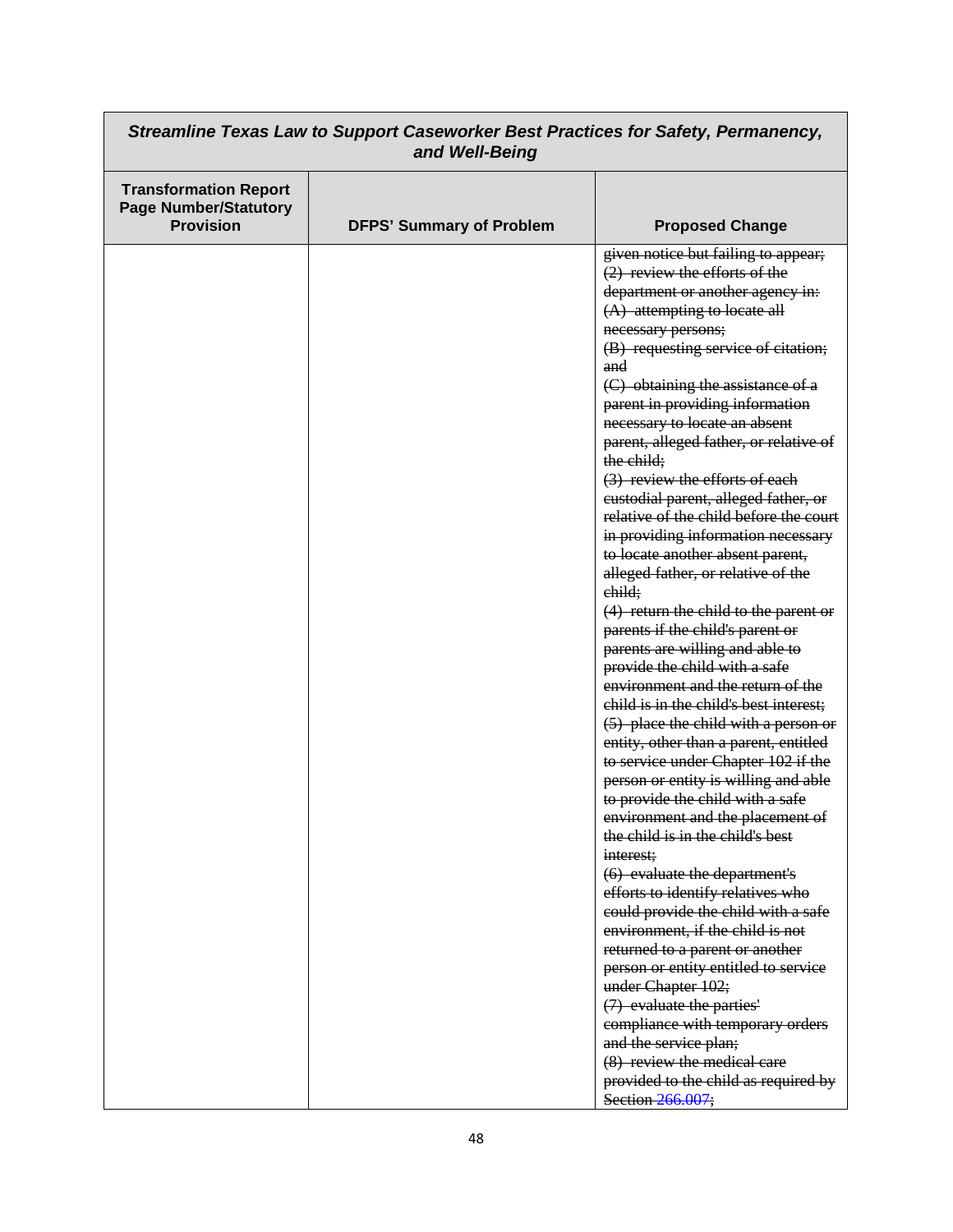| Streamline Texas Law to Support Caseworker Best Practices for Safety, Permanency,<br>and Well-Being |                                 |                                                                                                                                                                                                                                                                                                                                                                                                                                                                                                                                                                                                                                                                                                                                                                                                                                                                                                                                                                                                                                                                                                                                                                                                                                                                                                                                                                                               |
|-----------------------------------------------------------------------------------------------------|---------------------------------|-----------------------------------------------------------------------------------------------------------------------------------------------------------------------------------------------------------------------------------------------------------------------------------------------------------------------------------------------------------------------------------------------------------------------------------------------------------------------------------------------------------------------------------------------------------------------------------------------------------------------------------------------------------------------------------------------------------------------------------------------------------------------------------------------------------------------------------------------------------------------------------------------------------------------------------------------------------------------------------------------------------------------------------------------------------------------------------------------------------------------------------------------------------------------------------------------------------------------------------------------------------------------------------------------------------------------------------------------------------------------------------------------|
| <b>Transformation Report</b><br><b>Page Number/Statutory</b><br><b>Provision</b>                    | <b>DFPS' Summary of Problem</b> | <b>Proposed Change</b>                                                                                                                                                                                                                                                                                                                                                                                                                                                                                                                                                                                                                                                                                                                                                                                                                                                                                                                                                                                                                                                                                                                                                                                                                                                                                                                                                                        |
|                                                                                                     |                                 | $(9)$ ensure the child has been<br>provided the opportunity, in a<br>developmentally appropriate<br>manner, to express the child's<br>opinion on the medical care<br>provided;<br>$(10)$ for a child receiving<br>psychotropic medication, determine<br>whether the child:<br>$(A)$ has been provided appropriate<br>psychosocial therapies, behavior<br>strategies, and other non-<br>pharmacological interventions; and<br>(B) has been seen by the<br>prescribing physician, physician<br>assistant, or advanced practice<br>nurse at least once every 90 days<br>for purposes of the review required<br>by Section 266.011;<br>$(11)$ determine whether:<br>$(A)$ the child continues to need<br>substitute care;<br>(B) the child's current placement is<br>appropriate for meeting the child's<br>needs, including with respect to a<br>child who has been placed outside<br>of the state, whether that placement<br>continues to be in the best interest<br>of the child; and<br>(C) other plans or services are<br>needed to meet the child's special<br>needs or circumstances:<br>$(12)$ if the child is placed in<br>institutional care, determine<br>whether efforts have been made to<br>ensure placement of the child in the<br>least restrictive environment<br>consistent with the best interest and<br>special needs of the child;<br>$(13)$ if the child is 16 years of age |
|                                                                                                     |                                 | or older, order services that are<br>needed to assist the child in making<br>the transition from substitute care<br>to independent living if the services<br>are available in the community;<br>(14) determine plans, services, and                                                                                                                                                                                                                                                                                                                                                                                                                                                                                                                                                                                                                                                                                                                                                                                                                                                                                                                                                                                                                                                                                                                                                           |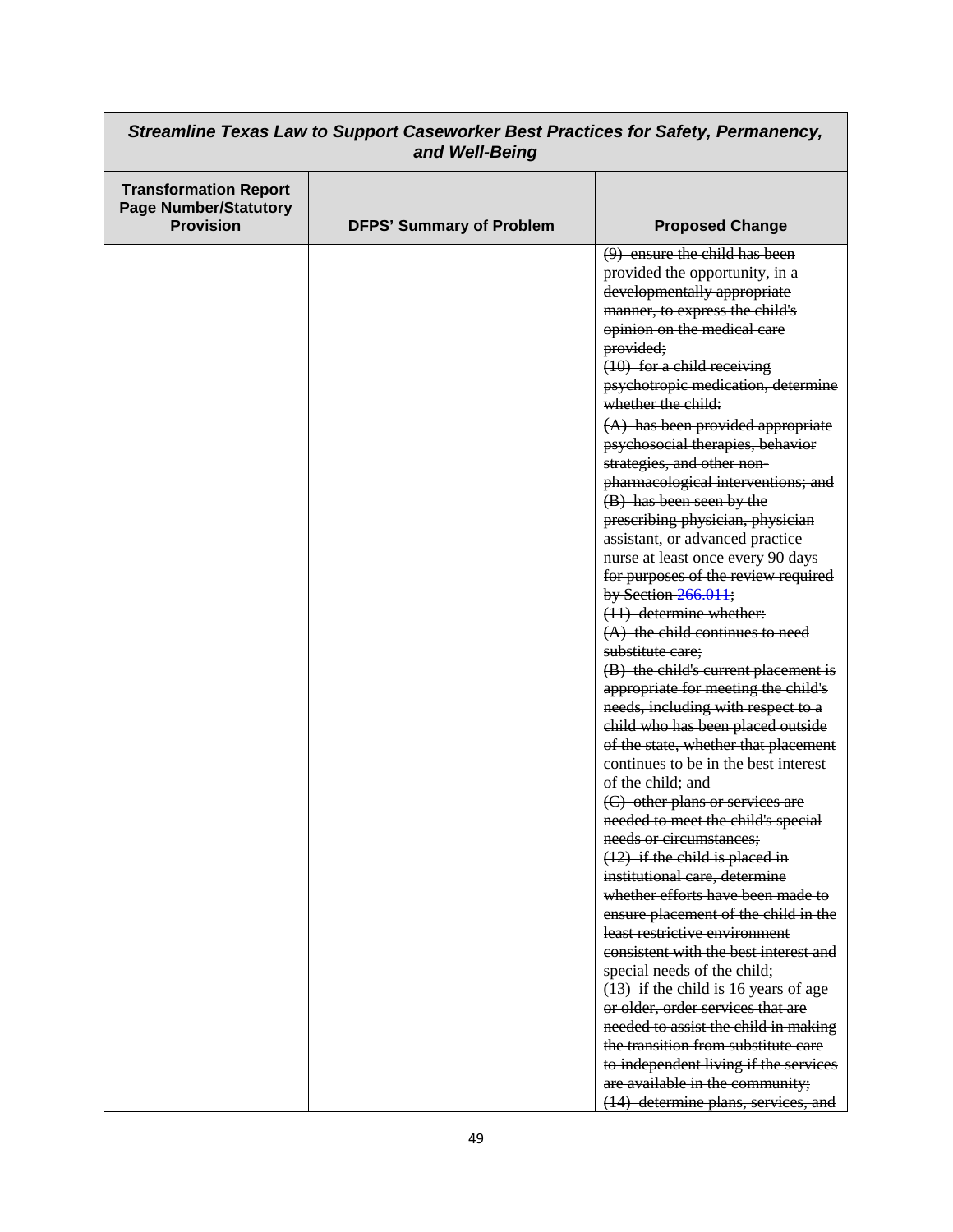| Streamline Texas Law to Support Caseworker Best Practices for Safety, Permanency,<br>and Well-Being |                                 |                                                                                                                                                                                                                                                                                                                                                                                                                                                                                                                                                                                                                                                                                                                                                                                            |
|-----------------------------------------------------------------------------------------------------|---------------------------------|--------------------------------------------------------------------------------------------------------------------------------------------------------------------------------------------------------------------------------------------------------------------------------------------------------------------------------------------------------------------------------------------------------------------------------------------------------------------------------------------------------------------------------------------------------------------------------------------------------------------------------------------------------------------------------------------------------------------------------------------------------------------------------------------|
| <b>Transformation Report</b><br><b>Page Number/Statutory</b><br><b>Provision</b>                    | <b>DFPS' Summary of Problem</b> | <b>Proposed Change</b>                                                                                                                                                                                                                                                                                                                                                                                                                                                                                                                                                                                                                                                                                                                                                                     |
|                                                                                                     |                                 | further temporary orders necessary<br>to ensure that a final order is<br>rendered before the date for<br>dismissal of the suit under this<br>chapter;<br>$(15)$ if the child is committed to<br>the Texas Juvenile Justice<br>Department or released under<br>supervision by the Texas Juvenile<br>Justice Department, determine<br>whether the child's needs for<br>treatment, rehabilitation, and<br>education are being met; and<br>(16) determine the date for<br>dismissal of the suit under this<br>chapter and give notice in open<br>court to all parties of:<br>$(A)$ the dismissal date;<br>(B) the date of the next<br>permanency hearing; and<br>(C) the date the suit is set for trial.<br>Text of subsection as amended by<br>Aets 2013, 83rd Leg., R.S., Ch.<br>688, Sec. 5 |
|                                                                                                     |                                 | (a) At each permanency hearing<br>the court shall:<br>(1) identify all persons or parties<br>present at the hearing or those<br>given notice but failing to appear;<br>(2) review the efforts of the<br>department or another agency in:<br>(A) attempting to locate all<br>necessary persons;<br>(B) requesting service of citation;<br>and<br>(C) obtaining the assistance of a<br>parent in providing information<br>necessary to locate an absent<br>parent, alleged father, or relative of<br>the child;<br>(3) review the efforts of each<br>eustodial parent, alleged father, or<br>relative of the child before the court                                                                                                                                                          |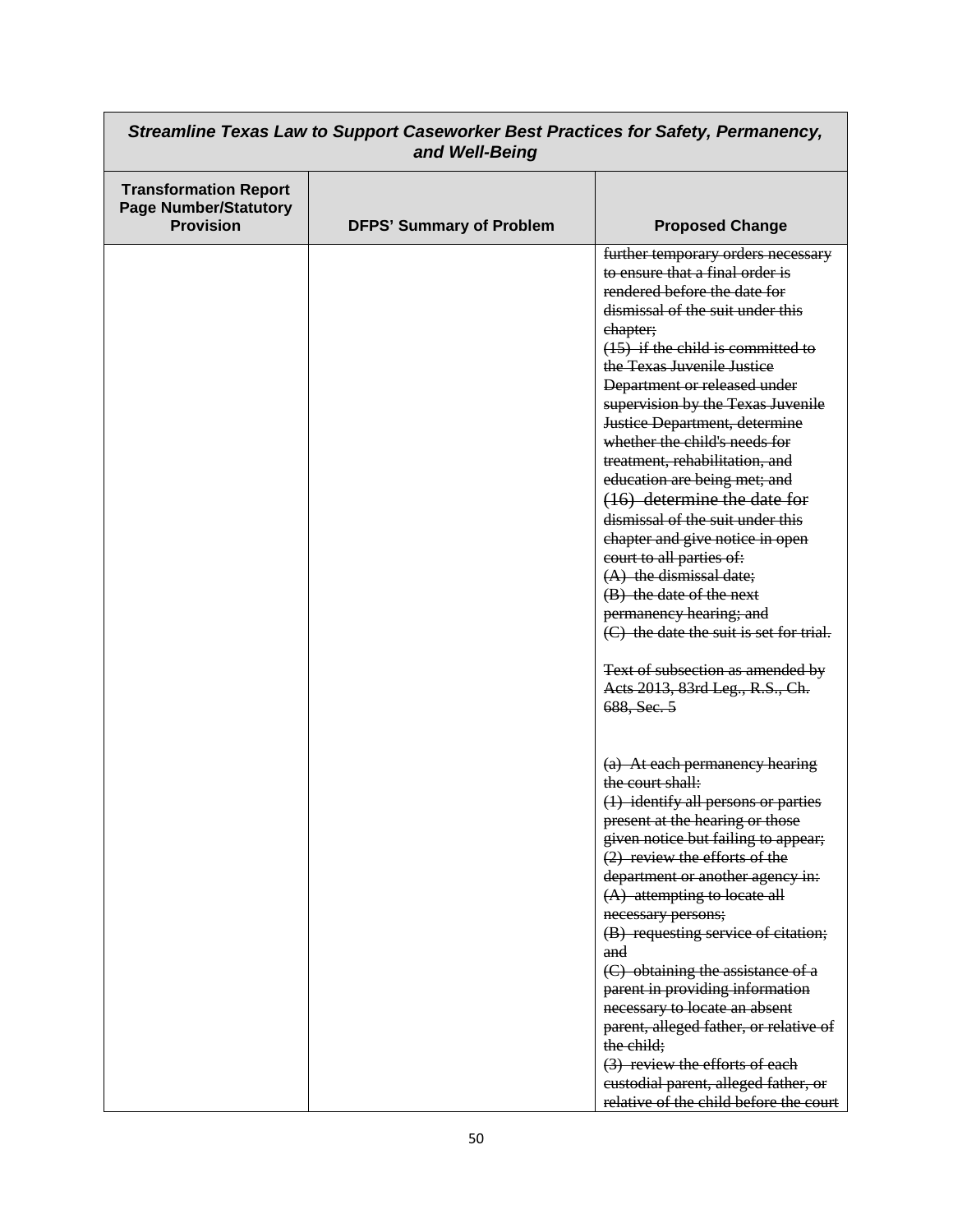| Streamline Texas Law to Support Caseworker Best Practices for Safety, Permanency,<br>and Well-Being |                                 |                                                                                                                                                                                                                                                                                                                                                                                                                                                                                                                                                                                                                                                                                                                                                                                                                                                                                                                                                                                                                                                                                                                                                                                                                                                                                                                                                      |
|-----------------------------------------------------------------------------------------------------|---------------------------------|------------------------------------------------------------------------------------------------------------------------------------------------------------------------------------------------------------------------------------------------------------------------------------------------------------------------------------------------------------------------------------------------------------------------------------------------------------------------------------------------------------------------------------------------------------------------------------------------------------------------------------------------------------------------------------------------------------------------------------------------------------------------------------------------------------------------------------------------------------------------------------------------------------------------------------------------------------------------------------------------------------------------------------------------------------------------------------------------------------------------------------------------------------------------------------------------------------------------------------------------------------------------------------------------------------------------------------------------------|
| <b>Transformation Report</b><br><b>Page Number/Statutory</b><br><b>Provision</b>                    | <b>DFPS' Summary of Problem</b> | <b>Proposed Change</b>                                                                                                                                                                                                                                                                                                                                                                                                                                                                                                                                                                                                                                                                                                                                                                                                                                                                                                                                                                                                                                                                                                                                                                                                                                                                                                                               |
|                                                                                                     |                                 | in providing information necessary<br>to locate another absent parent,<br>alleged father, or relative of the<br>child:<br>$(4)$ return the child to the parent or<br>parents if the child's parent or<br>parents are willing and able to<br>provide the child with a safe<br>environment and the return of the<br>child is in the child's best interest;<br>(5) place the child with a person or<br>entity, other than a parent, entitled<br>to service under Chapter 102 if the<br>person or entity is willing and able<br>to provide the child with a safe<br>environment and the placement of<br>the child is in the child's best<br>interest;<br>(6) evaluate the department's<br>efforts to identify relatives who<br>could provide the child with a safe<br>environment, if the child is not<br>returned to a parent or another<br>person or entity entitled to service<br>under Chapter 102;<br>(7) evaluate the parties'<br>compliance with temporary orders<br>and the service plan;<br>(8) identify an education decision-<br>maker for the child if one has not<br>previously been identified;<br>(9) determine whether:<br>(A) the child continues to need<br>substitute care;<br>(B) the child's current placement is<br>appropriate for meeting the child's<br>needs, including with respect to a<br>child who has been placed outside |
|                                                                                                     |                                 | of the state, whether that placement<br>continues to be in the best interest<br>of the child; and<br>(C) other plans or services are<br>needed to meet the child's special                                                                                                                                                                                                                                                                                                                                                                                                                                                                                                                                                                                                                                                                                                                                                                                                                                                                                                                                                                                                                                                                                                                                                                           |
|                                                                                                     |                                 | needs or circumstances;<br>$(10)$ if the child is placed in<br>institutional care, determine                                                                                                                                                                                                                                                                                                                                                                                                                                                                                                                                                                                                                                                                                                                                                                                                                                                                                                                                                                                                                                                                                                                                                                                                                                                         |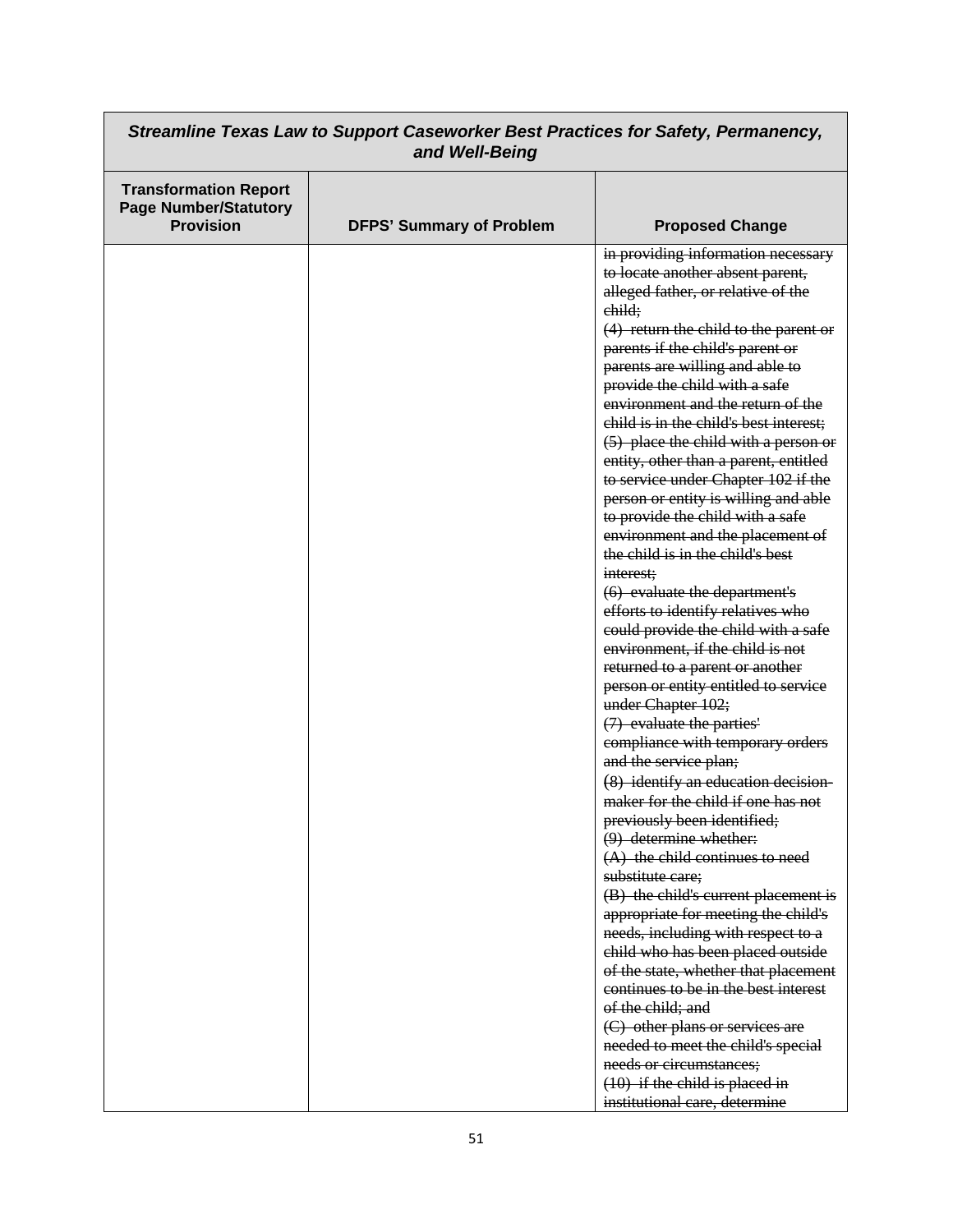| Streamline Texas Law to Support Caseworker Best Practices for Safety, Permanency,<br>and Well-Being |                                 |                                                       |
|-----------------------------------------------------------------------------------------------------|---------------------------------|-------------------------------------------------------|
| <b>Transformation Report</b><br><b>Page Number/Statutory</b><br><b>Provision</b>                    | <b>DFPS' Summary of Problem</b> | <b>Proposed Change</b>                                |
|                                                                                                     |                                 | whether efforts have been made to                     |
|                                                                                                     |                                 | ensure placement of the child in the                  |
|                                                                                                     |                                 | least restrictive environment                         |
|                                                                                                     |                                 | consistent with the best interest and                 |
|                                                                                                     |                                 | special needs of the child;                           |
|                                                                                                     |                                 | $(11)$ if the child is 16 years of age                |
|                                                                                                     |                                 | or older, order services that are                     |
|                                                                                                     |                                 | needed to assist the child in making                  |
|                                                                                                     |                                 | the transition from substitute care                   |
|                                                                                                     |                                 | to independent living if the services                 |
|                                                                                                     |                                 | are available in the community;                       |
|                                                                                                     |                                 | (12) determine plans, services, and                   |
|                                                                                                     |                                 | further temporary orders necessary                    |
|                                                                                                     |                                 | to ensure that a final order is                       |
|                                                                                                     |                                 | rendered before the date for                          |
|                                                                                                     |                                 | dismissal of the suit under this                      |
|                                                                                                     |                                 | ehapter;                                              |
|                                                                                                     |                                 | $(13)$ if the child is committed to                   |
|                                                                                                     |                                 | the Texas Juvenile Justice                            |
|                                                                                                     |                                 | Department or released under                          |
|                                                                                                     |                                 | supervision by the Texas Juvenile                     |
|                                                                                                     |                                 | <b>Justice Department, determine</b>                  |
|                                                                                                     |                                 | whether the child's needs for                         |
|                                                                                                     |                                 | treatment, rehabilitation, and                        |
|                                                                                                     |                                 | education are being met; and                          |
|                                                                                                     |                                 | $(14)$ determine the date for                         |
|                                                                                                     |                                 | dismissal of the suit under this                      |
|                                                                                                     |                                 | chapter and give notice in open                       |
|                                                                                                     |                                 | court to all parties of:                              |
|                                                                                                     |                                 | $(A)$ the dismissal date;<br>(B) the date of the next |
|                                                                                                     |                                 | permanency hearing; and                               |
|                                                                                                     |                                 | (C) the date the suit is set for trial.               |
|                                                                                                     |                                 | (b) The court shall also review the                   |
|                                                                                                     |                                 | service plan, permanency report,                      |
|                                                                                                     |                                 | and other information submitted at                    |
|                                                                                                     |                                 | the hearing to:                                       |
|                                                                                                     |                                 | $(1)$ determine:                                      |
|                                                                                                     |                                 | $(A)$ the safety of the child;                        |
|                                                                                                     |                                 | (B) the continuing necessity and                      |
|                                                                                                     |                                 | appropriateness of the placement;                     |
|                                                                                                     |                                 | (C) the extent of compliance with                     |
|                                                                                                     |                                 | the case plan;                                        |
|                                                                                                     |                                 | (D) whether the child's education                     |
|                                                                                                     |                                 | needs and goals have been                             |
|                                                                                                     |                                 | identified and addressed;                             |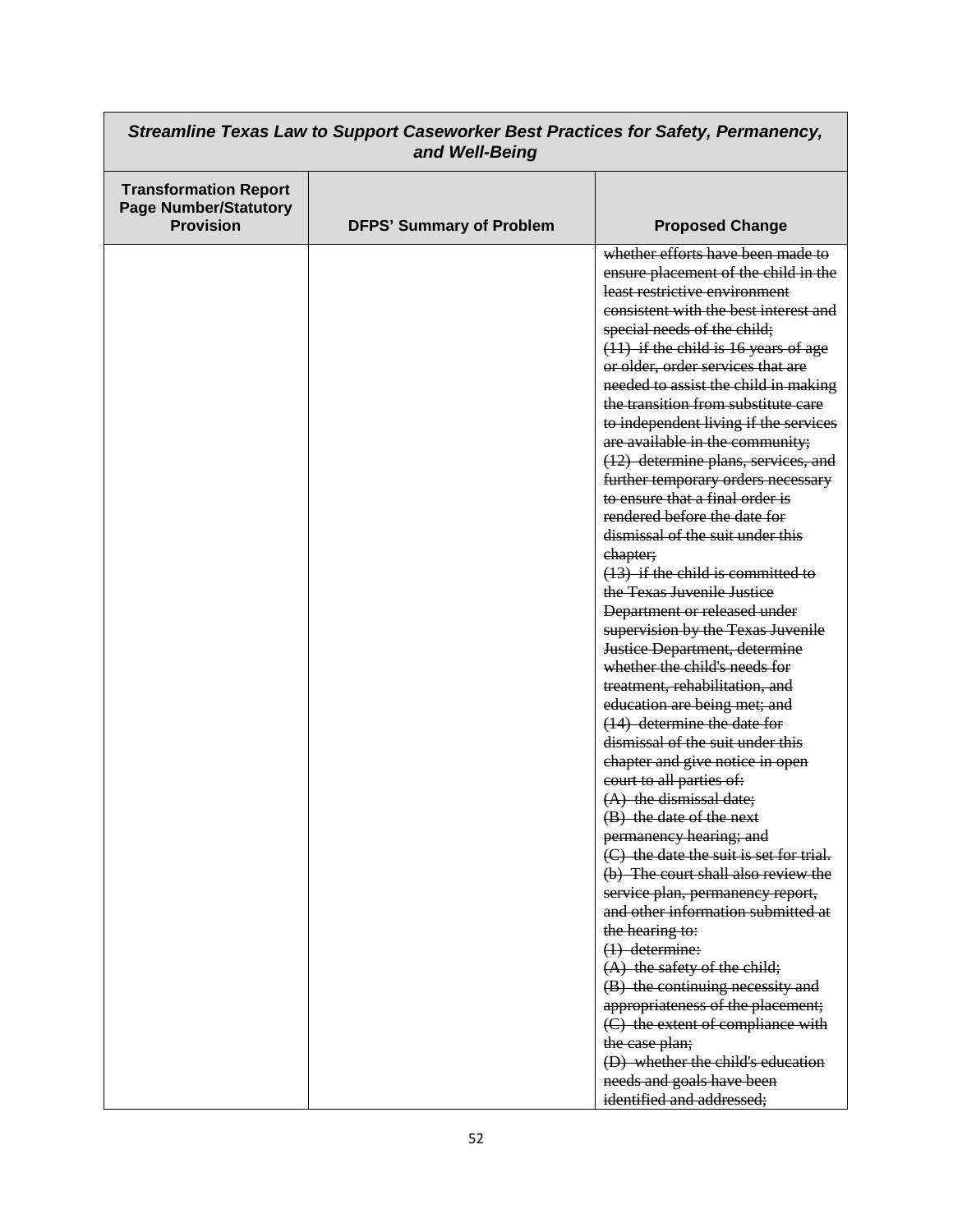| Streamline Texas Law to Support Caseworker Best Practices for Safety, Permanency,<br>and Well-Being |                                                          |                                                                                                                                                                                                                                                                                                                                                                                                                                                                                                                                                                                                                                                                                                                                                                                                                                                                                                         |
|-----------------------------------------------------------------------------------------------------|----------------------------------------------------------|---------------------------------------------------------------------------------------------------------------------------------------------------------------------------------------------------------------------------------------------------------------------------------------------------------------------------------------------------------------------------------------------------------------------------------------------------------------------------------------------------------------------------------------------------------------------------------------------------------------------------------------------------------------------------------------------------------------------------------------------------------------------------------------------------------------------------------------------------------------------------------------------------------|
| <b>Transformation Report</b><br><b>Page Number/Statutory</b><br><b>Provision</b>                    | <b>DFPS' Summary of Problem</b>                          | <b>Proposed Change</b>                                                                                                                                                                                                                                                                                                                                                                                                                                                                                                                                                                                                                                                                                                                                                                                                                                                                                  |
|                                                                                                     |                                                          | (E) the extent of progress that has<br>been made toward alleviating or<br>mitigating the causes necessitating<br>the placement of the child in foster<br>care; and<br>(F) whether the department has<br>made reasonable efforts to finalize<br>the permanency plan that is in<br>effect for the child, including the<br>concurrent permanency goals for<br>the child; and<br>(2) project a likely date by which<br>the child may be returned to and<br>safely maintained in the child's<br>home, placed for adoption, or<br>placed in permanent managing<br>conservatorship.]                                                                                                                                                                                                                                                                                                                           |
| pp. 125-128<br><b>TFC § 263.503.</b> Conduct of<br>placement review hearing.                        | <b>Unclear Statutory Authority. See TFC</b><br>§263.306. | Amend section as follows:<br>263.503<br><b>PERMANENCY</b><br>Sec.<br>HEARINGS<br><b>FOLLOWING</b><br>FINAL ORDER [PLACEMENT<br>REVIEW; PROCEDURE]. (a) At<br>each permanency hearing following<br>rendition of a final order, the court<br>shall:<br>(1) identify all persons and parties<br>present at the hearing.<br>review the efforts of the<br>(2)<br>department or other agency in<br>notifying persons entitled to notice<br>under Section 263.0021<br>review the permanency<br>(3)<br>progress report to determine:<br>(A) the safety and well-being<br>of the child;<br>(B) the continuing necessity<br>and appropriateness of the<br>placement, including<br>with<br>respect to a child who has been<br>placed outside of the state,<br>that placement<br>whether<br>continues to be in the best<br>interest of the child;<br>(C) the efforts to place the<br>child in the least restrictive |

┑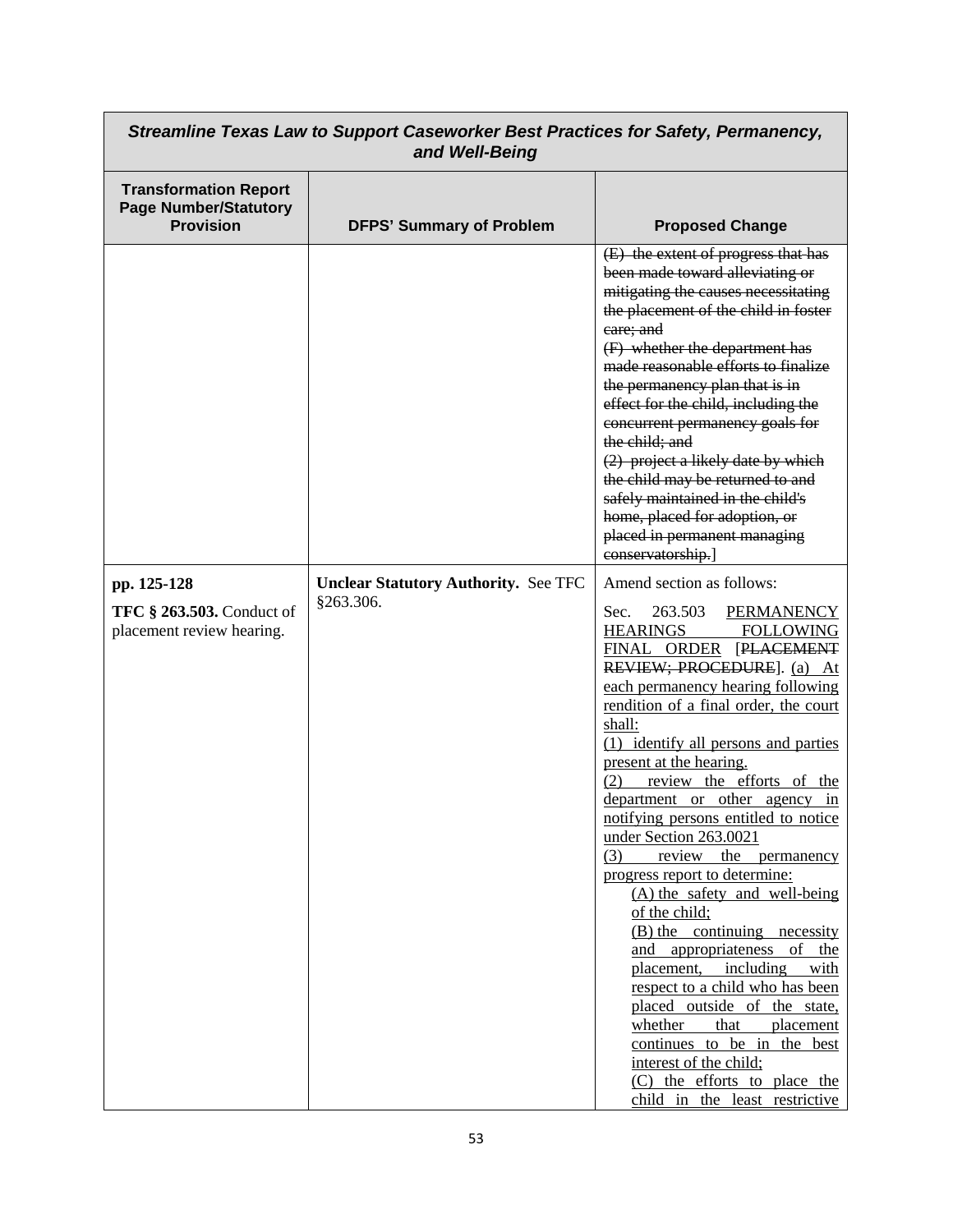| Streamline Texas Law to Support Caseworker Best Practices for Safety, Permanency,<br>and Well-Being |                                 |                                                                                                                                                                                                                                                                                                                                                                                                                                                                                                                                                                                                                                                                                                                                                                                                                                                                                                                                                                                                                                                                                                                                                                                                                                                                                                                                                                                            |
|-----------------------------------------------------------------------------------------------------|---------------------------------|--------------------------------------------------------------------------------------------------------------------------------------------------------------------------------------------------------------------------------------------------------------------------------------------------------------------------------------------------------------------------------------------------------------------------------------------------------------------------------------------------------------------------------------------------------------------------------------------------------------------------------------------------------------------------------------------------------------------------------------------------------------------------------------------------------------------------------------------------------------------------------------------------------------------------------------------------------------------------------------------------------------------------------------------------------------------------------------------------------------------------------------------------------------------------------------------------------------------------------------------------------------------------------------------------------------------------------------------------------------------------------------------|
| <b>Transformation Report</b><br><b>Page Number/Statutory</b><br><b>Provision</b>                    | <b>DFPS' Summary of Problem</b> | <b>Proposed Change</b>                                                                                                                                                                                                                                                                                                                                                                                                                                                                                                                                                                                                                                                                                                                                                                                                                                                                                                                                                                                                                                                                                                                                                                                                                                                                                                                                                                     |
|                                                                                                     |                                 | environment consistent with<br>the child's best interest and<br>special needs if the child is<br>placed in institutional care;<br>(D) the appropriateness of the<br>primary and concurrent goal<br>for the child developed in<br>accordance with department<br>rule<br>whether<br>and<br>the<br>department<br>has<br>made<br>reasonable efforts to finalize<br>the permanency plan and the<br>concurrent plan that is in effect<br>for<br>the<br>child,<br>including<br>whether:<br>department<br>$(i)$ the<br>has<br>exercised due diligence in<br>attempting to place<br>the<br>adoption<br>child<br>for<br>if<br>parental rights to the child<br>have been terminated and<br>the child is eligible for<br>adoption; or<br>another<br>(ii)<br>permanent<br>placement,<br>including<br>appointing a relative as<br>managing<br>permanent<br>conservator or returning<br>the child to a parent, is<br>appropriate for the child;<br>(E)<br>for a child whose<br>another<br>permanency goal is<br>living<br>planned<br>permanent<br>arrangement:<br>(i) ask the child about the<br>desired<br>permanency<br>outcome for the child;<br>make<br>(ii)<br>a judicial<br>determination explaining<br>why, as of the date of the<br>hearing, another planned<br>living<br>permanent<br>arrangement is the best<br>permanency plan for the<br>child<br>and<br>provide<br>compelling reasons why it |

┑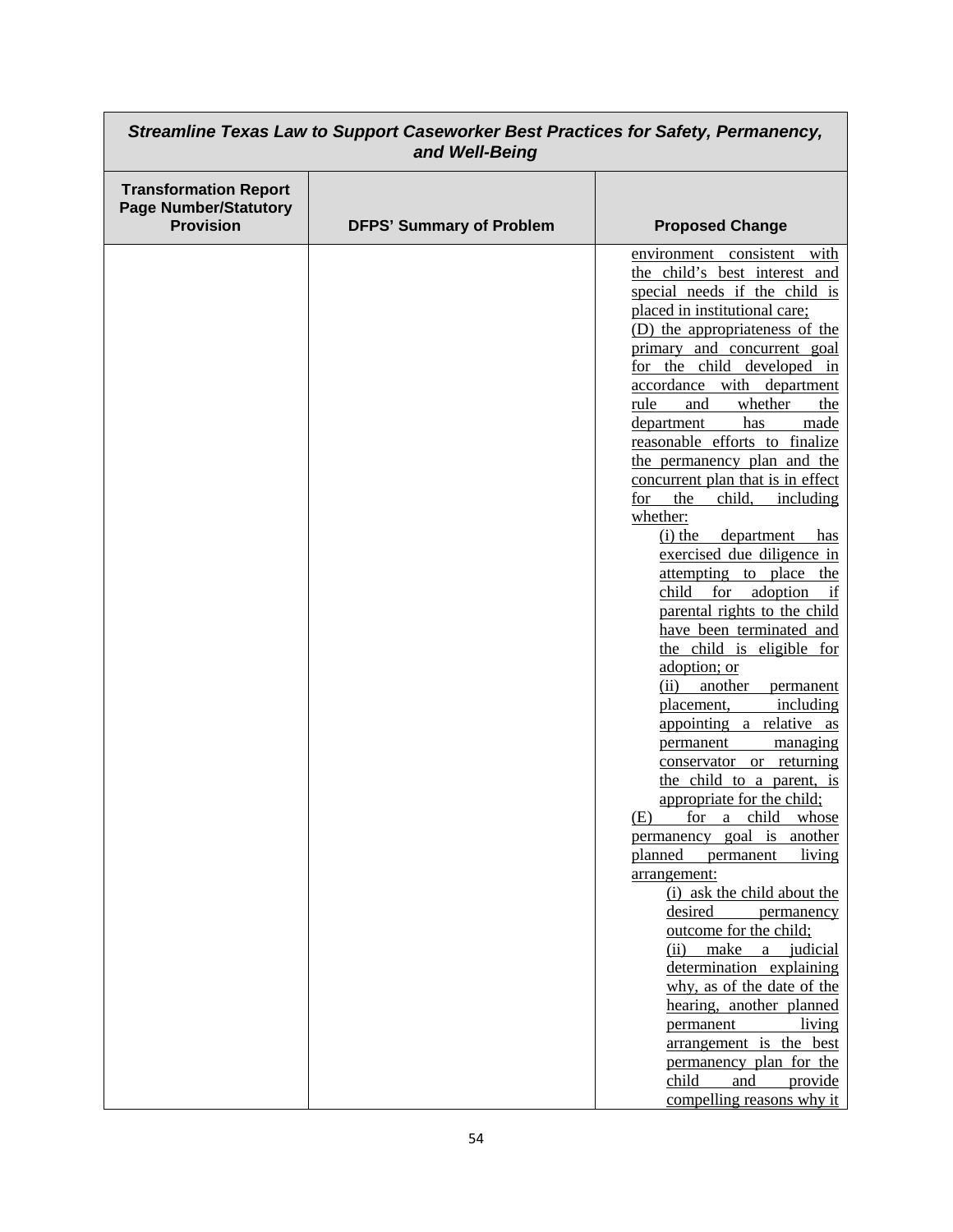| Streamline Texas Law to Support Caseworker Best Practices for Safety, Permanency,<br>and Well-Being |                                 |                                                                                                                                                                                                                                                                                                                                                                                                                                                                                                                                                                                                                                                                                                                                                                                                                                                                                                                                                                                                                                                                                                                                                                                                                                                                                                            |
|-----------------------------------------------------------------------------------------------------|---------------------------------|------------------------------------------------------------------------------------------------------------------------------------------------------------------------------------------------------------------------------------------------------------------------------------------------------------------------------------------------------------------------------------------------------------------------------------------------------------------------------------------------------------------------------------------------------------------------------------------------------------------------------------------------------------------------------------------------------------------------------------------------------------------------------------------------------------------------------------------------------------------------------------------------------------------------------------------------------------------------------------------------------------------------------------------------------------------------------------------------------------------------------------------------------------------------------------------------------------------------------------------------------------------------------------------------------------|
| <b>Transformation Report</b><br><b>Page Number/Statutory</b><br><b>Provision</b>                    | <b>DFPS' Summary of Problem</b> | <b>Proposed Change</b>                                                                                                                                                                                                                                                                                                                                                                                                                                                                                                                                                                                                                                                                                                                                                                                                                                                                                                                                                                                                                                                                                                                                                                                                                                                                                     |
|                                                                                                     |                                 | continues to not be in the<br>best interests of the child<br>to:<br>(a) return home;<br>be placed for<br>(b)<br>adoption;<br>(c) be placed with a<br>legal guardian; or<br>(d) be placed with a<br>willing<br>fit<br>and<br>relative;<br>$(F)$ if the child is 14 years of<br>older,<br>determine<br><sub>or</sub><br>age<br>services that are needed to<br>assist the child in making the<br>transition from substitute care<br>to independent living if the<br>services are available in the<br>community;<br>(G) whether the child is<br>receiving appropriate medical<br>care and has been provided the<br>opportunity<br>in<br>a<br>developmentally<br>appropriate<br>manner, to express the child's<br>opinion on the medical care<br>provided;<br>(H)<br>for a child receiving<br>psychotropic<br>medication,<br>determine whether the child<br>(i) has been provided<br>appropriate<br>non-<br>pharmacological<br>interventions, therapies or<br>strategies to meet the<br>child's needs;<br>(ii) has been seen by the<br>prescribing<br>physician,<br>physician assistant,<br><b>or</b><br>advanced practice nurse<br>at least once every 90<br>days;<br>whether an education<br>$\textcircled{1}$<br>decision-maker for the child<br>has been identified, and the<br>child's education needs and |

┑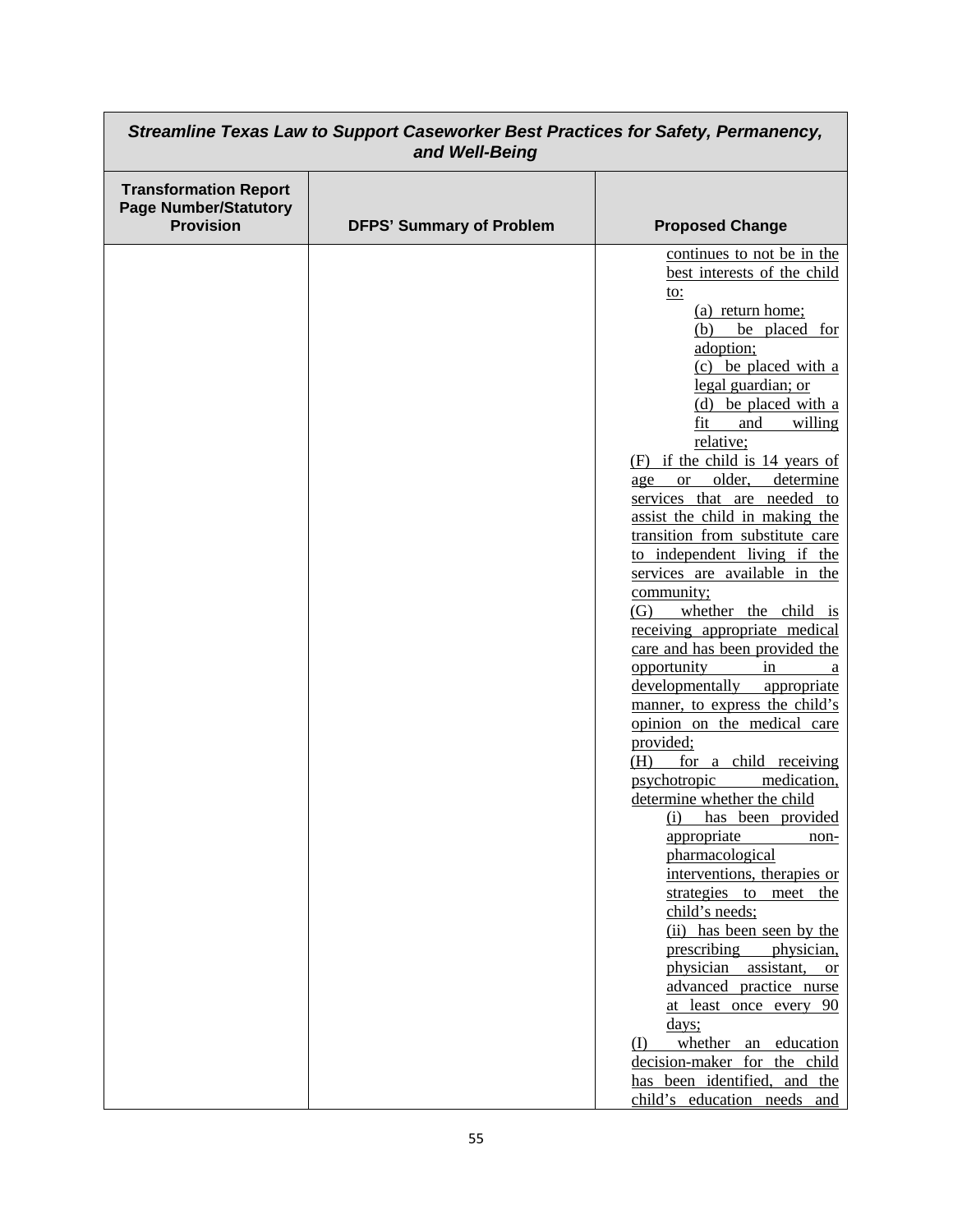| Streamline Texas Law to Support Caseworker Best Practices for Safety, Permanency,<br>and Well-Being |                                 |                                                                                                                                                                                                                                                                                                                                                                                                                                                                                                                                                                                                                                                                                                                                                                                                                                                                                                                                                                                                                                                                                                                                                                                                                                             |
|-----------------------------------------------------------------------------------------------------|---------------------------------|---------------------------------------------------------------------------------------------------------------------------------------------------------------------------------------------------------------------------------------------------------------------------------------------------------------------------------------------------------------------------------------------------------------------------------------------------------------------------------------------------------------------------------------------------------------------------------------------------------------------------------------------------------------------------------------------------------------------------------------------------------------------------------------------------------------------------------------------------------------------------------------------------------------------------------------------------------------------------------------------------------------------------------------------------------------------------------------------------------------------------------------------------------------------------------------------------------------------------------------------|
| <b>Transformation Report</b><br><b>Page Number/Statutory</b><br><b>Provision</b>                    | <b>DFPS' Summary of Problem</b> | <b>Proposed Change</b>                                                                                                                                                                                                                                                                                                                                                                                                                                                                                                                                                                                                                                                                                                                                                                                                                                                                                                                                                                                                                                                                                                                                                                                                                      |
|                                                                                                     |                                 | goals have been identified and<br>addressed, and major changes<br>school<br>performance<br>in<br><sub>or</sub><br>serious disciplinary events;<br>(J) for a child for whom the<br>department has been named<br>managing conservator in a final<br>order that does not include<br>termination of parental rights,<br>order the department to provide<br>services to a parent for not<br>more than six months after the<br>date of the placement review<br>hearing if:<br>(i) the child has not been<br>placed with a relative or<br>other individual, including<br>a foster parent, who is<br>seeking<br>permanent<br>managing conservatorship<br>of the child; and<br>(ii) the court determines<br>that further efforts at<br>reunification with a parent<br>are:<br>(a) in the best interest<br>of the child; and<br>(b) likely to result in<br>the child's safe return<br>to the child's parent;<br>and<br>determine whether the<br>(K)<br>department has identified a<br>family or other caring adult<br>who has made a permanent<br>commitment to the child;<br>[Text of subsection as amended by<br>Acts 2013, 83rd Leg., R.S., Ch. 204<br>$(H.B. 915)$ , Sec. 5<br>(a) At each placement review<br>hearing, the court shall determine |
|                                                                                                     |                                 | whether:                                                                                                                                                                                                                                                                                                                                                                                                                                                                                                                                                                                                                                                                                                                                                                                                                                                                                                                                                                                                                                                                                                                                                                                                                                    |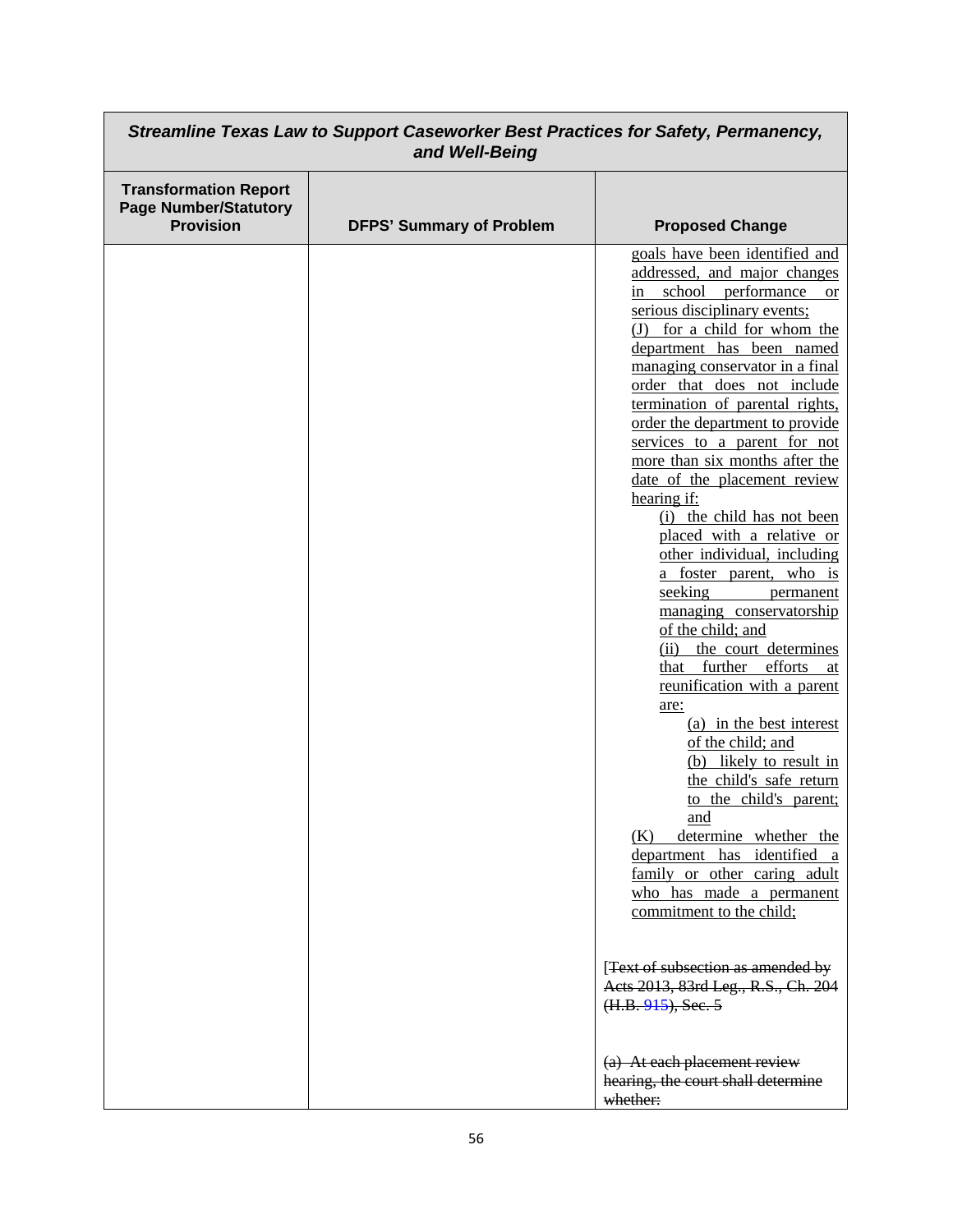| Streamline Texas Law to Support Caseworker Best Practices for Safety, Permanency,<br>and Well-Being |                                 |                                                                                                                                                                                                                                                                                                                                                                                                                                                                                                                                                                                                                                                                                                                                                                                                                                                                                                                                                                                                                                                                                                                                                                                                                                                                                                                                                                      |
|-----------------------------------------------------------------------------------------------------|---------------------------------|----------------------------------------------------------------------------------------------------------------------------------------------------------------------------------------------------------------------------------------------------------------------------------------------------------------------------------------------------------------------------------------------------------------------------------------------------------------------------------------------------------------------------------------------------------------------------------------------------------------------------------------------------------------------------------------------------------------------------------------------------------------------------------------------------------------------------------------------------------------------------------------------------------------------------------------------------------------------------------------------------------------------------------------------------------------------------------------------------------------------------------------------------------------------------------------------------------------------------------------------------------------------------------------------------------------------------------------------------------------------|
| <b>Transformation Report</b><br><b>Page Number/Statutory</b><br><b>Provision</b>                    | <b>DFPS' Summary of Problem</b> | <b>Proposed Change</b>                                                                                                                                                                                                                                                                                                                                                                                                                                                                                                                                                                                                                                                                                                                                                                                                                                                                                                                                                                                                                                                                                                                                                                                                                                                                                                                                               |
|                                                                                                     |                                 | $(1)$ the child's current<br>placement is necessary, safe,<br>and appropriate for meeting<br>the child's needs, including<br>with respect to a child placed<br>outside of the state, whether<br>the placement continues to be<br>appropriate and in the best<br>interest of the child;<br>(2) efforts have been made to<br>ensure placement of the child<br>in the least restrictive<br>environment consistent with<br>the best interest and special<br>needs of the child if the child<br>is placed in institutional care;<br>(3) the services that are<br>needed to assist a child who is<br>at least 16 years of age in<br>making the transition from<br>substitute care to independent<br>living are available in the<br>community;<br>$(4)$ the child is receiving<br>appropriate medical care;<br>$(5)$ the child has been<br>provided the opportunity, in a<br>developmentally appropriate<br>manner, to express the child's<br>opinion on the medical care<br>provided;<br>$(6)$ a child who is receiving<br>psychotropic medication:<br>$(A)$ has been provided<br>appropriate psychosocial<br>therapies, behavior<br>strategies, and other non-<br>pharmacological<br>interventions; and<br>(B) has been seen by the<br>prescribing physician,<br>physician assistant, or<br>advanced practice nurse<br>at least once every 90<br>days for purposes of the |
|                                                                                                     |                                 | review required by                                                                                                                                                                                                                                                                                                                                                                                                                                                                                                                                                                                                                                                                                                                                                                                                                                                                                                                                                                                                                                                                                                                                                                                                                                                                                                                                                   |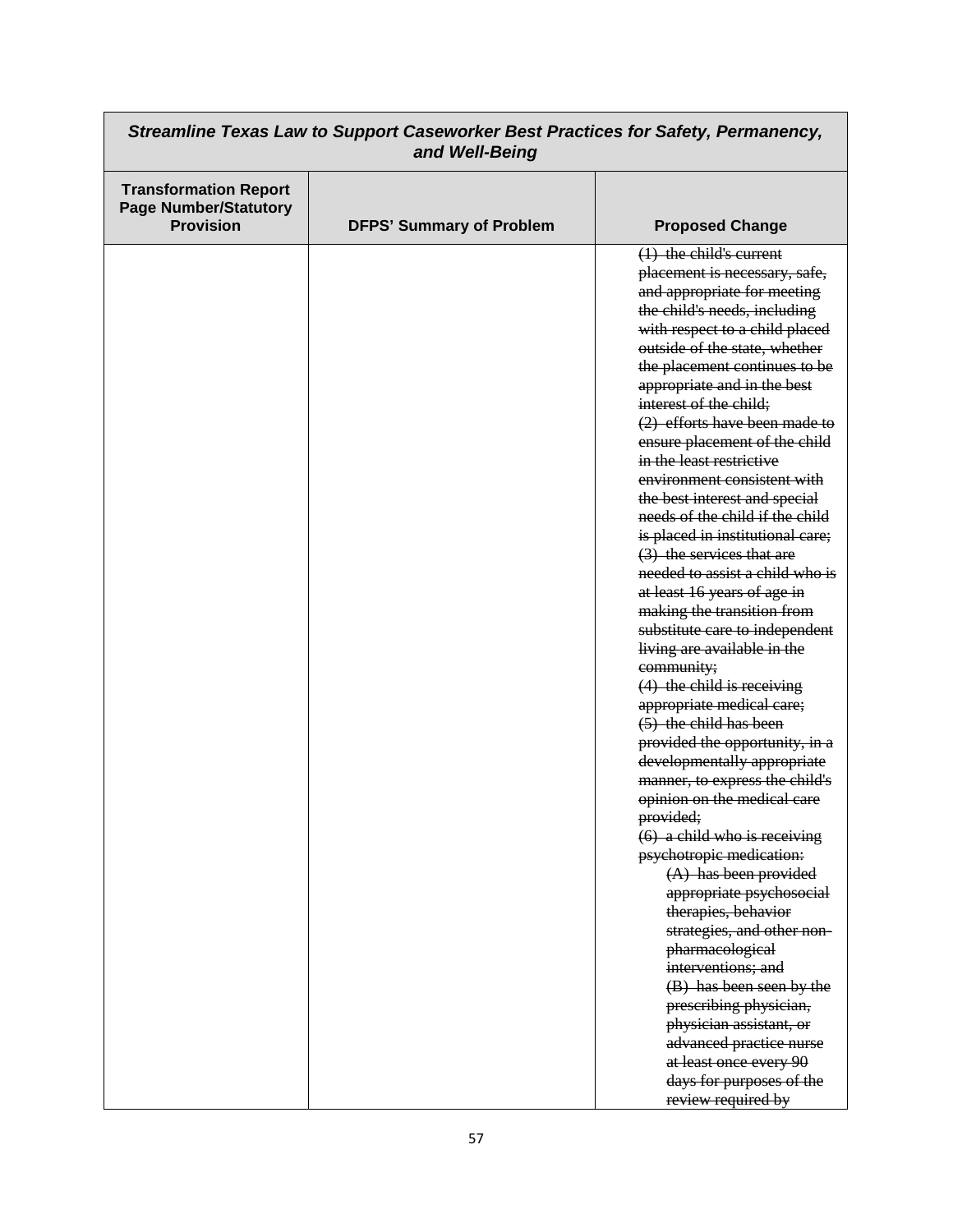| Streamline Texas Law to Support Caseworker Best Practices for Safety, Permanency,<br>and Well-Being |                                 |                                 |
|-----------------------------------------------------------------------------------------------------|---------------------------------|---------------------------------|
| <b>Transformation Report</b><br><b>Page Number/Statutory</b><br><b>Provision</b>                    | <b>DFPS' Summary of Problem</b> | <b>Proposed Change</b>          |
|                                                                                                     |                                 | Section 266.011;                |
|                                                                                                     |                                 | (7) other plans or services are |
|                                                                                                     |                                 | needed to meet the child's      |
|                                                                                                     |                                 | special needs or                |
|                                                                                                     |                                 | circumstances;                  |
|                                                                                                     |                                 | (8) the department or           |
|                                                                                                     |                                 | authorized agency has           |
|                                                                                                     |                                 | exercised due diligence in      |
|                                                                                                     |                                 | attempting to place the child   |
|                                                                                                     |                                 | for adoption if parental rights |
|                                                                                                     |                                 | to the child have been          |
|                                                                                                     |                                 | terminated and the child is     |
|                                                                                                     |                                 | eligible for adoption;          |
|                                                                                                     |                                 | $(9)$ for a child for whom the  |
|                                                                                                     |                                 | department has been named       |
|                                                                                                     |                                 | managing conservator in a       |
|                                                                                                     |                                 | final order that does not       |
|                                                                                                     |                                 | include termination of          |
|                                                                                                     |                                 | parental rights, a permanent    |
|                                                                                                     |                                 | placement, including            |
|                                                                                                     |                                 | appointing a relative as        |
|                                                                                                     |                                 | permanent managing              |
|                                                                                                     |                                 | conservator or returning the    |
|                                                                                                     |                                 | child to a parent, is           |
|                                                                                                     |                                 | appropriate for the child;      |
|                                                                                                     |                                 | $(10)$ for a child whose        |
|                                                                                                     |                                 | permanency goal is another      |
|                                                                                                     |                                 | planned, permanent living       |
|                                                                                                     |                                 | arrangement, the department     |
|                                                                                                     |                                 | has:                            |
|                                                                                                     |                                 | $(A)$ documented a              |
|                                                                                                     |                                 | compelling reason why           |
|                                                                                                     |                                 | adoption, permanent             |
|                                                                                                     |                                 | managing conservatorship        |
|                                                                                                     |                                 | with a relative or other        |
|                                                                                                     |                                 | suitable individual, or         |
|                                                                                                     |                                 | returning the child to a        |
|                                                                                                     |                                 | parent is not in the child's    |
|                                                                                                     |                                 | best interest; and              |
|                                                                                                     |                                 | (B) identified a family or      |
|                                                                                                     |                                 | other caring adult who          |
|                                                                                                     |                                 | has made a permanent            |
|                                                                                                     |                                 | commitment to the child;        |
|                                                                                                     |                                 | $(11)$ the department or        |
|                                                                                                     |                                 | authorized agency has made      |
|                                                                                                     |                                 | reasonable efforts to finalize  |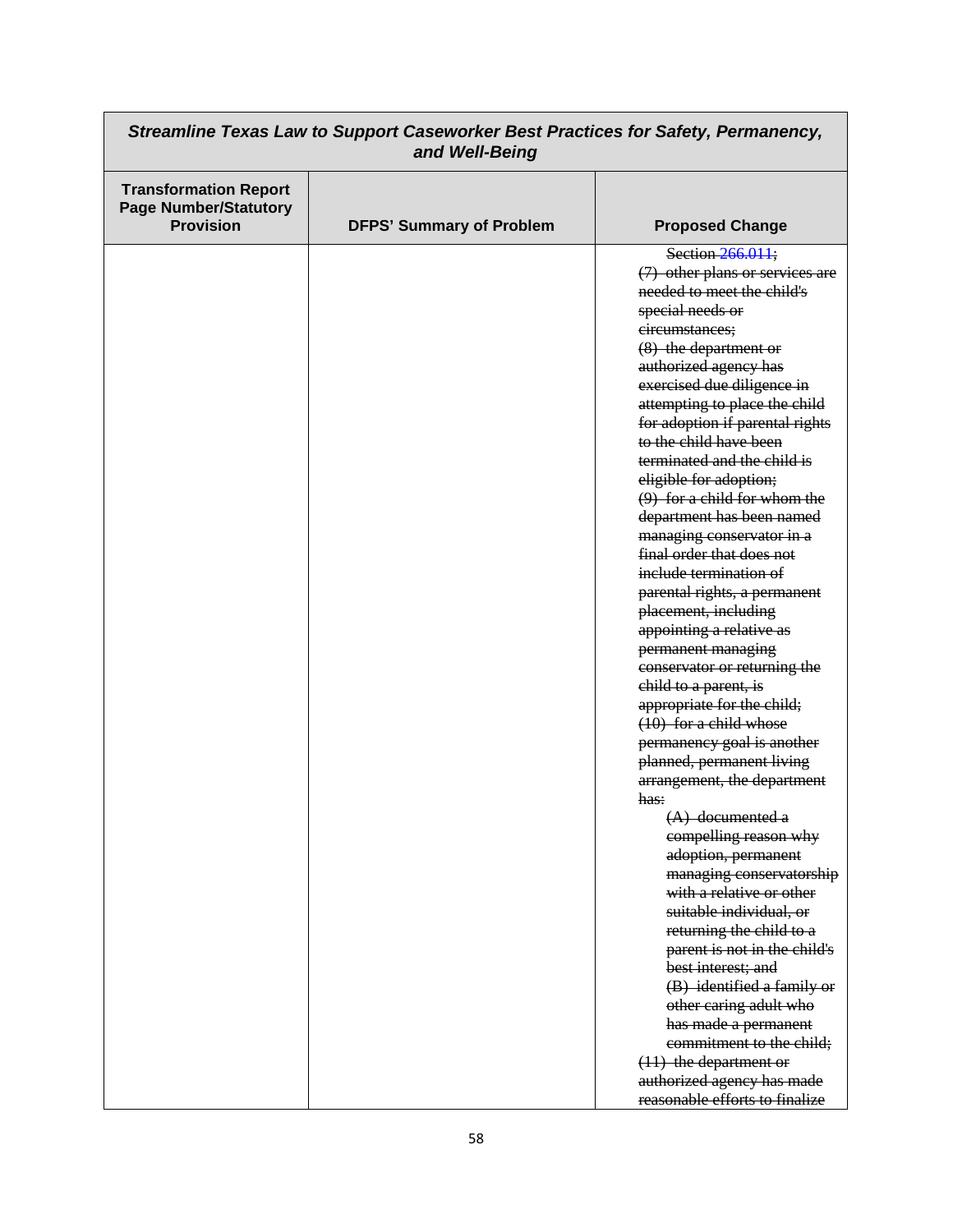| Streamline Texas Law to Support Caseworker Best Practices for Safety, Permanency,<br>and Well-Being |                                 |                                                                                                                                                                                                                                                                                                                     |
|-----------------------------------------------------------------------------------------------------|---------------------------------|---------------------------------------------------------------------------------------------------------------------------------------------------------------------------------------------------------------------------------------------------------------------------------------------------------------------|
| <b>Transformation Report</b><br><b>Page Number/Statutory</b><br><b>Provision</b>                    | <b>DFPS' Summary of Problem</b> | <b>Proposed Change</b>                                                                                                                                                                                                                                                                                              |
|                                                                                                     |                                 | the permanency plan that is in<br>effect for the child; and<br>$(12)$ if the child is committed<br>to the Texas Juvenile Justice<br>Department or released under<br>supervision by the Texas<br>Juvenile Justice Department,<br>the child's needs for treatment,<br>rehabilitation, and education<br>are being met. |
|                                                                                                     |                                 | Text of subsection as amended by<br>Acts 2013, 83rd Leg., R.S., Ch. 688<br>(H.B. 2619), Sec. 6                                                                                                                                                                                                                      |
|                                                                                                     |                                 | (a) At each placement review<br>hearing, the court shall determine<br>whether:                                                                                                                                                                                                                                      |
|                                                                                                     |                                 | $(1)$ the child's current<br>placement is necessary, safe,<br>and appropriate for meeting the<br>child's needs, including with<br>respect to a child placed<br>outside of the state, whether                                                                                                                        |
|                                                                                                     |                                 | the placement continues to be<br>appropriate and in the best<br>interest of the child;<br>$(2)$ efforts have been made to                                                                                                                                                                                           |
|                                                                                                     |                                 | ensure placement of the child<br>in the least restrictive<br>environment consistent with<br>the best interest and special                                                                                                                                                                                           |
|                                                                                                     |                                 | needs of the child if the child is<br>placed in institutional care;<br>(3) the services that are needed<br>to assist a child who is at least                                                                                                                                                                        |
|                                                                                                     |                                 | 16 years of age in making the<br>transition from substitute care<br>to independent living are                                                                                                                                                                                                                       |
|                                                                                                     |                                 | available in the community;<br>(4) other plans or services are<br>needed to meet the child's<br>special needs or circumstances;<br>(5) the department or                                                                                                                                                            |
|                                                                                                     |                                 | authorized agency has                                                                                                                                                                                                                                                                                               |

┑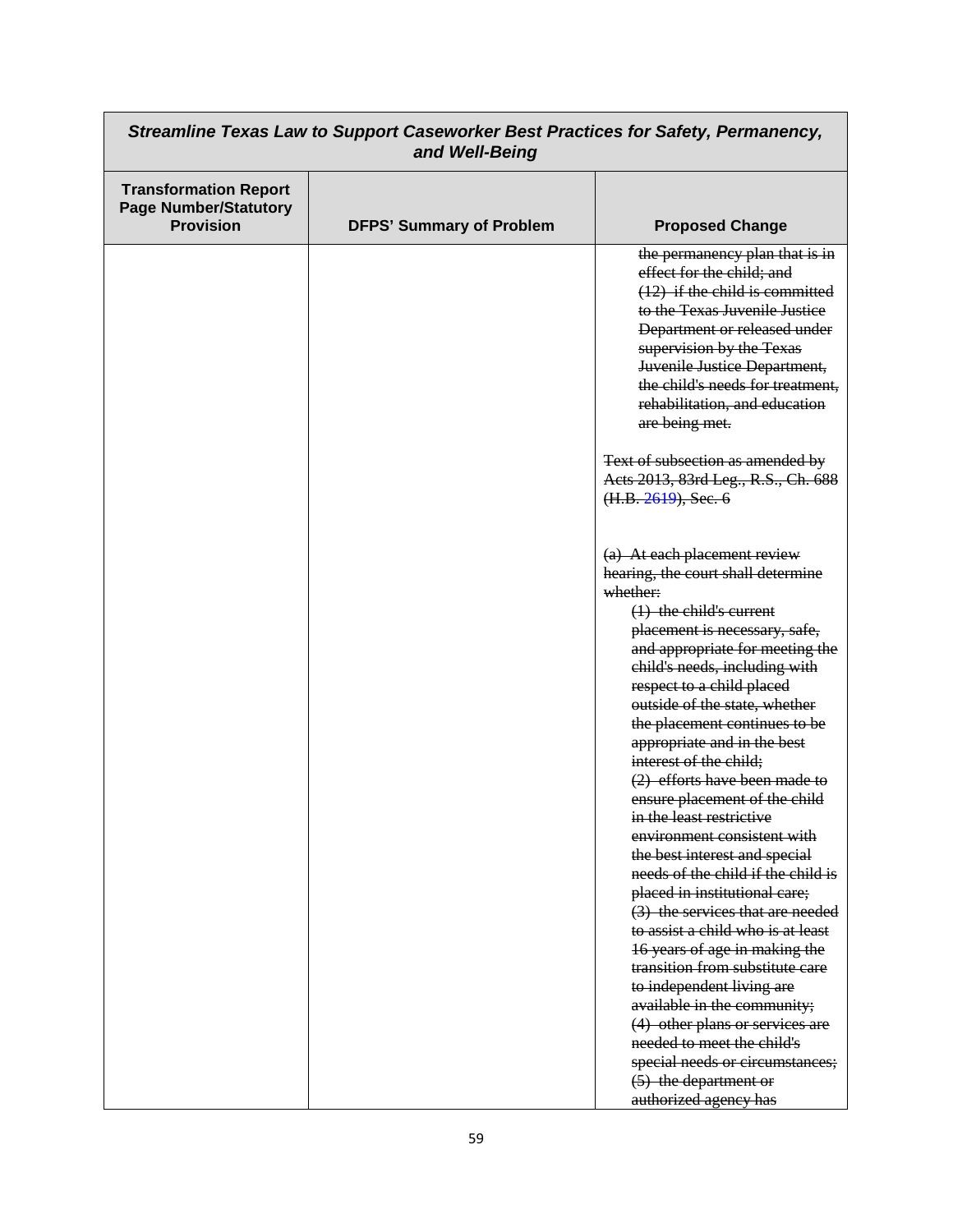| Streamline Texas Law to Support Caseworker Best Practices for Safety, Permanency,<br>and Well-Being |                                 |                                                                                                                                                                                                                                                                                                                                                                                                                                                                                                                                                                                                                                                                                                                                                                                                                                                                                                                                                                                                                                                                                                                                                                                                                                                                                                            |
|-----------------------------------------------------------------------------------------------------|---------------------------------|------------------------------------------------------------------------------------------------------------------------------------------------------------------------------------------------------------------------------------------------------------------------------------------------------------------------------------------------------------------------------------------------------------------------------------------------------------------------------------------------------------------------------------------------------------------------------------------------------------------------------------------------------------------------------------------------------------------------------------------------------------------------------------------------------------------------------------------------------------------------------------------------------------------------------------------------------------------------------------------------------------------------------------------------------------------------------------------------------------------------------------------------------------------------------------------------------------------------------------------------------------------------------------------------------------|
| <b>Transformation Report</b><br><b>Page Number/Statutory</b><br><b>Provision</b>                    | <b>DFPS' Summary of Problem</b> | <b>Proposed Change</b>                                                                                                                                                                                                                                                                                                                                                                                                                                                                                                                                                                                                                                                                                                                                                                                                                                                                                                                                                                                                                                                                                                                                                                                                                                                                                     |
|                                                                                                     |                                 | exercised due diligence in<br>attempting to place the child<br>for adoption if parental rights<br>to the child have been<br>terminated and the child is<br>eligible for adoption;<br>$(6)$ for a child for whom the<br>department has been named<br>managing conservator in a final<br>order that does not include<br>termination of parental rights, a<br>permanent placement,<br>including appointing a relative<br>as permanent managing<br>conservator or returning the<br>child to a parent, is appropriate<br>for the child;<br>$(7)$ for a child whose<br>permanency goal is another<br>planned, permanent living<br>arrangement, the department<br>has:<br>$(A)$ documented a<br>compelling reason why<br>adoption, permanent<br>managing conservatorship<br>with a relative or other<br>suitable individual, or<br>returning the child to a<br>parent is not in the child's<br>best interest; and<br>(B) identified a family or<br>other caring adult who has<br>made a permanent<br>commitment to the child;<br>(8) the department or<br>authorized agency has made<br>reasonable efforts to finalize<br>the permanency plan that is in<br>effect for the child;<br>$(9)$ if the child is committed to<br>the Texas Juvenile Justice<br>Department or released under<br>supervision by the Texas |
|                                                                                                     |                                 | Juvenile Justice Department,<br>the child's needs for treatment,                                                                                                                                                                                                                                                                                                                                                                                                                                                                                                                                                                                                                                                                                                                                                                                                                                                                                                                                                                                                                                                                                                                                                                                                                                           |

٦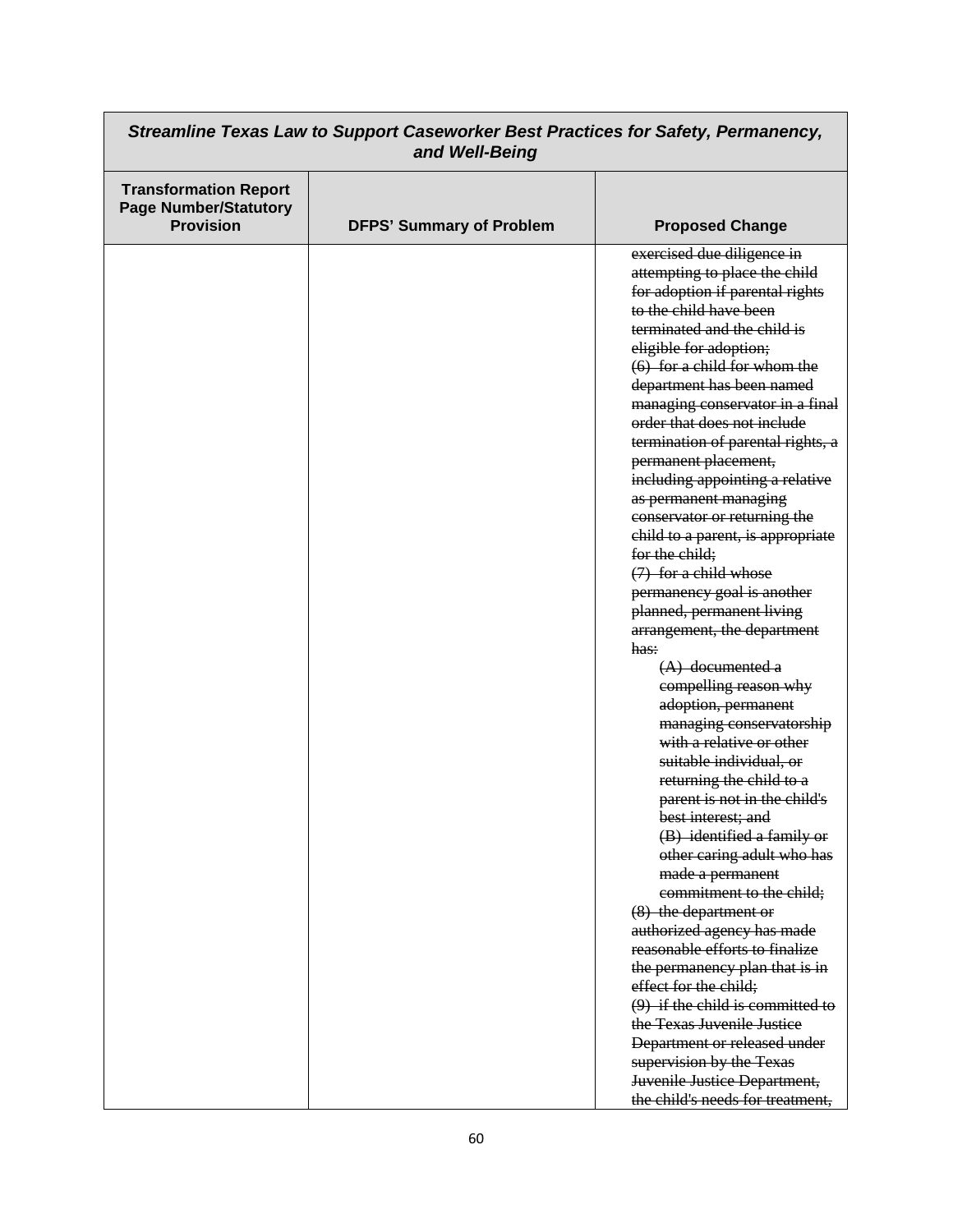| Streamline Texas Law to Support Caseworker Best Practices for Safety, Permanency,<br>and Well-Being                                                                                                                                                                     |                                                                                                                                                                                                                                                                                                                                                                                                                                                                                                                                                                                       |                                                                                                                                                                                                                                                                                                                                                                                                                                                                                                                                                                                                                                                                                                                                                                                                                                                                                                                                                                                             |
|-------------------------------------------------------------------------------------------------------------------------------------------------------------------------------------------------------------------------------------------------------------------------|---------------------------------------------------------------------------------------------------------------------------------------------------------------------------------------------------------------------------------------------------------------------------------------------------------------------------------------------------------------------------------------------------------------------------------------------------------------------------------------------------------------------------------------------------------------------------------------|---------------------------------------------------------------------------------------------------------------------------------------------------------------------------------------------------------------------------------------------------------------------------------------------------------------------------------------------------------------------------------------------------------------------------------------------------------------------------------------------------------------------------------------------------------------------------------------------------------------------------------------------------------------------------------------------------------------------------------------------------------------------------------------------------------------------------------------------------------------------------------------------------------------------------------------------------------------------------------------------|
| <b>Transformation Report</b><br><b>Page Number/Statutory</b><br><b>Provision</b>                                                                                                                                                                                        | <b>DFPS' Summary of Problem</b>                                                                                                                                                                                                                                                                                                                                                                                                                                                                                                                                                       | <b>Proposed Change</b>                                                                                                                                                                                                                                                                                                                                                                                                                                                                                                                                                                                                                                                                                                                                                                                                                                                                                                                                                                      |
|                                                                                                                                                                                                                                                                         |                                                                                                                                                                                                                                                                                                                                                                                                                                                                                                                                                                                       | rehabilitation, and education<br>are being met;<br>$(10)$ an education decision-<br>maker for the child has been<br>identified; and<br>$(11)$ the child's education<br>needs and goals have been<br>identified and addressed.<br>(b) For a child for whom the<br>department has been named<br>managing conservator in a final<br>order that does not include<br>termination of parental rights, the<br>court may order the department to<br>provide services to a parent for not<br>more than six months after the date<br>of the placement review hearing if:<br>$(1)$ the child has not been<br>placed with a relative or other<br>individual, including a foster<br>parent, who is seeking<br>permanent managing<br>conservatorship of the child;<br>and<br>$(2)$ the court determines that<br>further efforts at reunification<br>with a parent are:<br>$(A)$ in the best interest of<br>the child; and<br>(B) likely to result in the<br>child's safe return to the<br>child's parent. |
| pp. 128-129<br><b>TFC § 264.002.</b> Lists<br>requirements for DFPS<br>concerning the enforcement<br>of child protection laws and<br>the involvement in all<br>matters involving the<br>interests of children where<br>adequate provision has not<br>already been made. | Archaic Language. The language in §<br>264.002 has its origins in law enacted by<br>Acts 1931, 42 <sup>nd</sup> Leg., Ch. 194 (SB 375),<br>which created the "Division of Child<br>Welfare" in the "Board of Control".<br>Over the 80 years since SB 375 was<br>enacted the state's child welfare system<br>has undergone fundamental change,<br>gradually evolving from a largely<br>county-based system that was<br>inextricably intertwined with the<br>juvenile justice system and that had very<br>minimal state involvement, to a largely<br>centralized state-wide system with | Repeal every provision in this<br>section other than (e), which<br>provides that the department may<br>not spend funds to accomplish the<br>purposes of this chapter unless the<br>funds have been specifically<br>appropriated for those purposes.<br>Move or combine Subsection (e)<br>into a subtitle-wide provision to the<br>effect of "The department may not<br>spend funds to accomplish the<br>purposes of this subtitle unless the                                                                                                                                                                                                                                                                                                                                                                                                                                                                                                                                                |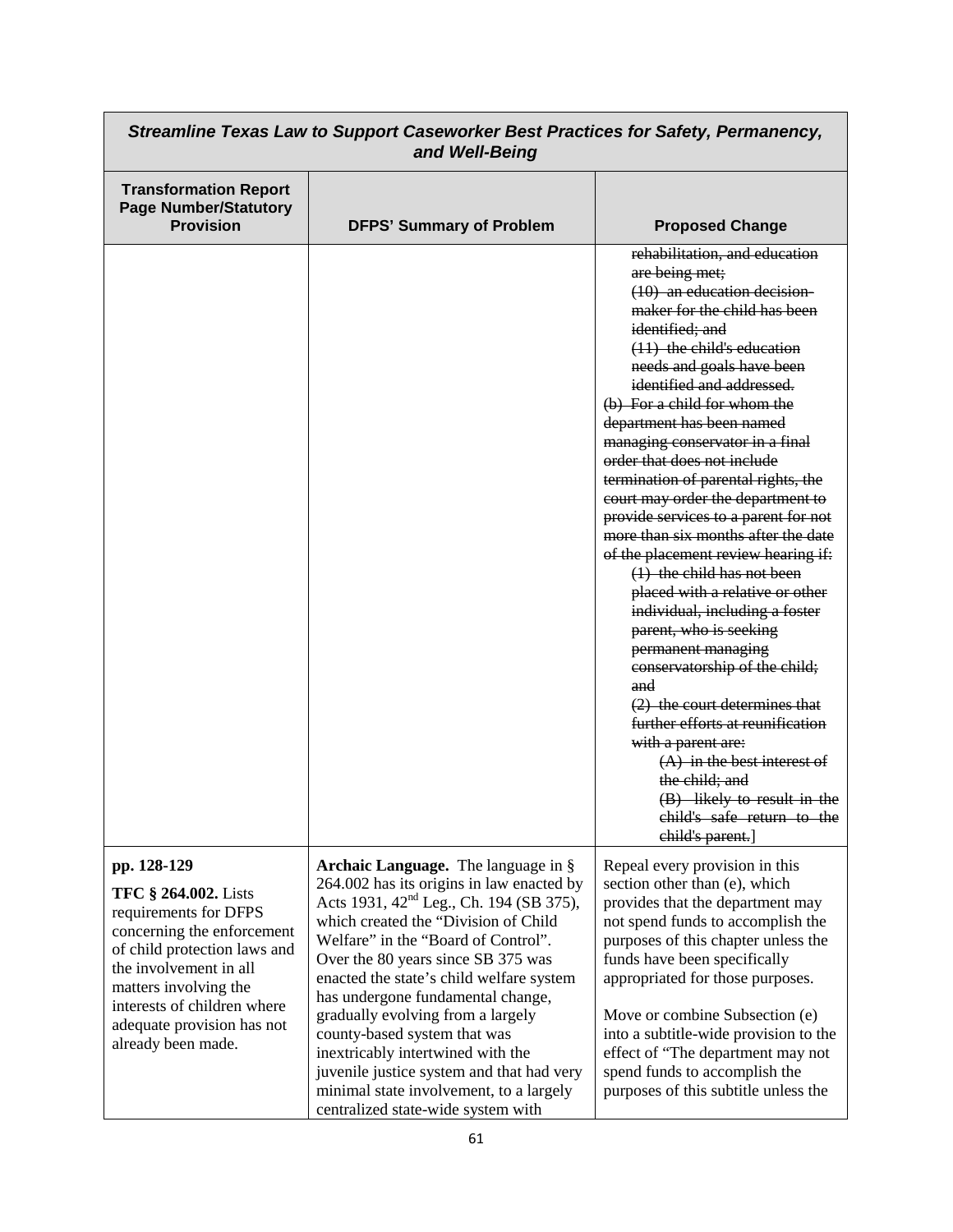| Streamline Texas Law to Support Caseworker Best Practices for Safety, Permanency,<br>and Well-Being                                                                                                                                           |                                                                                                                                                                                                                                                                                                                                                                                                                                                                                                                                                                                                                                                                                                                                         |                                                                                                                                                                                                                                                                                                                                                                                                                                                                                  |
|-----------------------------------------------------------------------------------------------------------------------------------------------------------------------------------------------------------------------------------------------|-----------------------------------------------------------------------------------------------------------------------------------------------------------------------------------------------------------------------------------------------------------------------------------------------------------------------------------------------------------------------------------------------------------------------------------------------------------------------------------------------------------------------------------------------------------------------------------------------------------------------------------------------------------------------------------------------------------------------------------------|----------------------------------------------------------------------------------------------------------------------------------------------------------------------------------------------------------------------------------------------------------------------------------------------------------------------------------------------------------------------------------------------------------------------------------------------------------------------------------|
| <b>Transformation Report</b><br><b>Page Number/Statutory</b><br><b>Provision</b>                                                                                                                                                              | <b>DFPS' Summary of Problem</b>                                                                                                                                                                                                                                                                                                                                                                                                                                                                                                                                                                                                                                                                                                         | <b>Proposed Change</b>                                                                                                                                                                                                                                                                                                                                                                                                                                                           |
|                                                                                                                                                                                                                                               | separate enabling authority (HRC 40)<br>and managed by a single state agency<br>that is independent of the juvenile justice<br>system. The language in § 264.002 has<br>not kept pace with this evolution, and no<br>longer accurately reflects the respective<br>roles and responsibilities of the state vis-<br>à-vis the counties and other public and<br>private entities with respect to child<br>welfare.                                                                                                                                                                                                                                                                                                                         | funds have been specifically<br>appropriated for those purposes."                                                                                                                                                                                                                                                                                                                                                                                                                |
| pp. 129-130<br><b>TFC § 264.012.</b> Mandates<br>that DFPS ask the parents of<br>a child (or certain but not all<br>young adults) who die in<br>foster care or extended<br>foster care to contribute to<br>funeral expenses for the<br>child. | <b>Limits Agency Flexibility.</b> Originally<br>enacted by HB 1826 in the $75(R)$ , the<br>provision is currently inflexible and<br>mandates that caseworkers go through a<br>largely meaningless exercise that can<br>appear jarring and officious at such a<br>difficult and painful juncture. Moreover,<br>while very rare, many would find it<br>objectionable to ask biological parents to<br>pay for the burials costs of a child who is<br>removed from those parents and dies in<br>foster care due to abuse and neglect of a<br>foster caregiver.<br>At a minimum, there is a gap in the<br>authority to pay expenses for young<br>adults, as only those in extended foster<br>care on some, but not all, bases are<br>listed. | Repeal.                                                                                                                                                                                                                                                                                                                                                                                                                                                                          |
| pp. 130-131<br>TFC § 264.014 and §<br>264.121(e).                                                                                                                                                                                             | Limits Agency Flexibility. The current<br>system is inflexible. DFPS is directed to<br>obtain certified copies of a youth's birth<br>certificate, a social security card, and an<br>identification certificate by the time of a<br>youth's 16 <sup>th</sup> birthday. At the time of<br>discharge at the age of 18 or older, DFPS<br>is directed to provide a birth certificate<br>(not necessarily certified), the social<br>security card as well as a personal<br>identification certificate. Depending on<br>the situation the youth may need a<br>certified copy or original. Other times<br>the youth may need only a copy. In                                                                                                    | Consolidate with 264.121(e).<br>Direct DFPS to ensure that by the<br>age of 16, youth in care receive or<br>are given a copy of (according to<br>the preference of the youth) a<br>certified copy of the youth's birth<br>certificate, a social security card or<br>replacement social security card, as<br>appropriate, and a personal<br>identification certificate under<br>Chapter 521, Transportation Code.<br>Direct DFPS to provide the<br>following to a young adult who |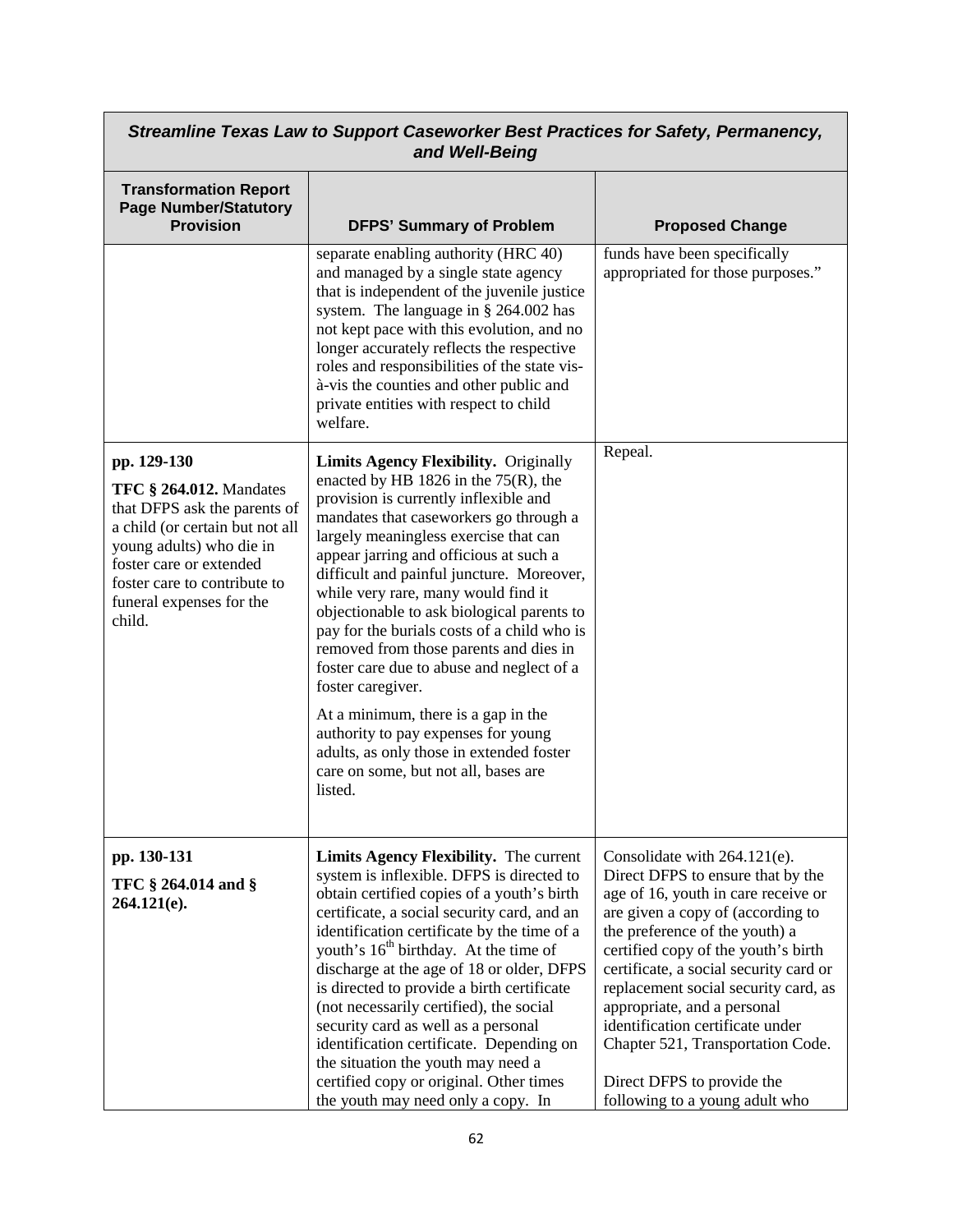| Streamline Texas Law to Support Caseworker Best Practices for Safety, Permanency,<br>and Well-Being                                                |                                                                                                                                                                                                                                                                                                                                                                                                                                                                                                                                                                                                                                                                                                                                      |                                                                                                                                                                                                                                                                                                                                                                                                                                                                                                                                                                                                                                                         |
|----------------------------------------------------------------------------------------------------------------------------------------------------|--------------------------------------------------------------------------------------------------------------------------------------------------------------------------------------------------------------------------------------------------------------------------------------------------------------------------------------------------------------------------------------------------------------------------------------------------------------------------------------------------------------------------------------------------------------------------------------------------------------------------------------------------------------------------------------------------------------------------------------|---------------------------------------------------------------------------------------------------------------------------------------------------------------------------------------------------------------------------------------------------------------------------------------------------------------------------------------------------------------------------------------------------------------------------------------------------------------------------------------------------------------------------------------------------------------------------------------------------------------------------------------------------------|
| <b>Transformation Report</b><br><b>Page Number/Statutory</b><br><b>Provision</b>                                                                   | <b>DFPS' Summary of Problem</b>                                                                                                                                                                                                                                                                                                                                                                                                                                                                                                                                                                                                                                                                                                      | <b>Proposed Change</b>                                                                                                                                                                                                                                                                                                                                                                                                                                                                                                                                                                                                                                  |
|                                                                                                                                                    | addition, DFPS is working with<br>Appleseed on a tool to potentially<br>provide the youth electronic access to<br>their key documents. The statutory<br>scheme should permit maximum<br>flexibility to accommodate varying<br>needs.                                                                                                                                                                                                                                                                                                                                                                                                                                                                                                 | leaves care on or after the age of<br>18, if the young adult does not<br>already have it:<br>(1) the young adult's birth<br>certificate;<br>(2) the young adult's<br>immunization records;<br>(3) the information contained in<br>the young adult's health passport;<br>(4) a personal identification<br>certificate under Chapter 521,<br>Transportation Code;<br>(5) a social security card or a<br>replacement social security card, if<br>appropriate; and<br>(6) proof of enrollment in<br>Medicaid, if appropriate.<br>Again specify that the document<br>provided may be an original, or a<br>copy, depending on the preference<br>of the youth. |
| pp. 131-132<br><b>TFC § 264.101.</b> Sets forth<br>authority for and limitations<br>on DFPS' expenditure of<br>foster care maintenance<br>dollars. | <b>Unclear Statutory Authority.</b> The<br>current provision does not support the<br>current reality faced by caseworkers.<br>First, the language refers only to children<br>for whom DFPS has initiated a suit and<br>not necessarily children of whom DFPS<br>has lawfully taken possession pursuant<br>to other law, e.g. in Chapter 262 TFC.<br>Caseworkers and other staff have<br>historically scrambled to find money to<br>pay for an otherwise lawful placement,<br>by asking the Child Welfare Board for<br>the funds. Second, caseworkers may<br>properly need to place a child into a<br>facility that does not meet the definitions<br>in Chapter 42 of the Human Resources<br>Code (e.g. older youth or young adult in | Amend statute as follows:<br>(a) The department may pay the<br>cost of foster care for a child only<br><u>if:</u><br>$(1)$ [ for whom the<br>department has initiated a suit and<br>has been named managing<br>conservator under an order<br>rendered under this title, who is a<br>resident of the state, and who] the<br>child has been placed by the<br>department in: $[ (A) ]$ a foster home<br>or other residential child-care<br>facility [child-care institution], as<br>defined by Chapter 42, Human                                                                                                                                           |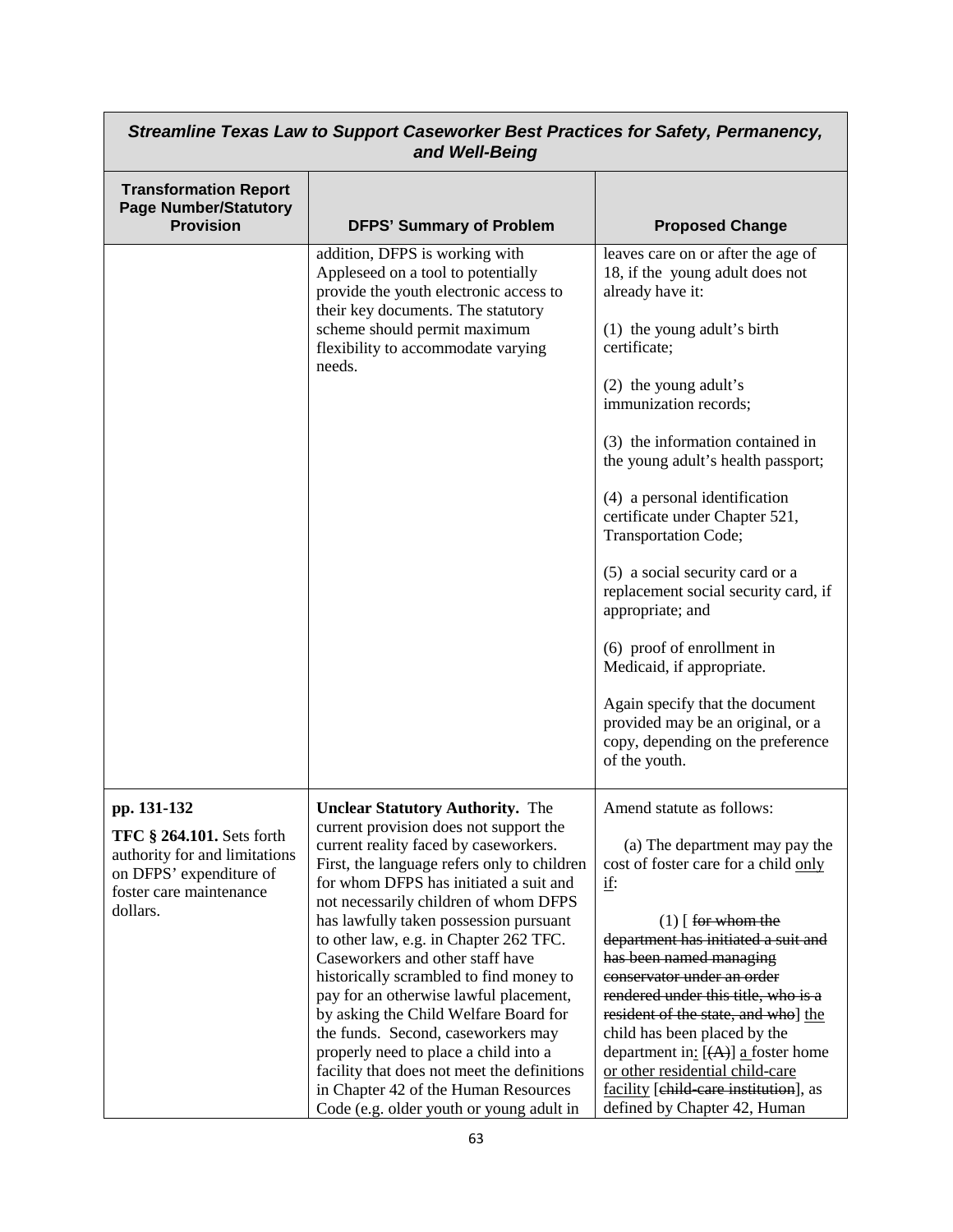| Streamline Texas Law to Support Caseworker Best Practices for Safety, Permanency,<br>and Well-Being                             |                                                                                                                                                                                                                                                                                                                                                                                                                                                                                                                                                                                                                                                                                                                                                                                                                                                                                                                             |                                                                                                                                                                                                                                                                                                                                                                                                                                                                                                                                                                                                                                                                                                                                |
|---------------------------------------------------------------------------------------------------------------------------------|-----------------------------------------------------------------------------------------------------------------------------------------------------------------------------------------------------------------------------------------------------------------------------------------------------------------------------------------------------------------------------------------------------------------------------------------------------------------------------------------------------------------------------------------------------------------------------------------------------------------------------------------------------------------------------------------------------------------------------------------------------------------------------------------------------------------------------------------------------------------------------------------------------------------------------|--------------------------------------------------------------------------------------------------------------------------------------------------------------------------------------------------------------------------------------------------------------------------------------------------------------------------------------------------------------------------------------------------------------------------------------------------------------------------------------------------------------------------------------------------------------------------------------------------------------------------------------------------------------------------------------------------------------------------------|
| <b>Transformation Report</b><br><b>Page Number/Statutory</b><br><b>Provision</b>                                                | <b>DFPS' Summary of Problem</b>                                                                                                                                                                                                                                                                                                                                                                                                                                                                                                                                                                                                                                                                                                                                                                                                                                                                                             | <b>Proposed Change</b>                                                                                                                                                                                                                                                                                                                                                                                                                                                                                                                                                                                                                                                                                                         |
|                                                                                                                                 | an HCS home awaiting a waiver slot).<br>More recently, caseworkers have<br>struggled with the issue of human<br>trafficking victims, some of whom may<br>in limited circumstances need a secure<br>facility to receive treatment.                                                                                                                                                                                                                                                                                                                                                                                                                                                                                                                                                                                                                                                                                           | Resources Code, or in a<br>comparable residential facility in<br>another state; and<br>(2) the department:<br>(A) has initiated<br>suit and been named conservator;<br><b>or</b><br>(B) has the duty of<br>care, control, and custody after<br>taking possession of the child in an<br>emergency without a prior court<br>order as authorized under this Code<br>[no revisions proposed for the<br>remaining subsections].                                                                                                                                                                                                                                                                                                     |
| p. 133<br>TFC § 264.121(e).                                                                                                     | $N/A$ .                                                                                                                                                                                                                                                                                                                                                                                                                                                                                                                                                                                                                                                                                                                                                                                                                                                                                                                     | Consolidate and streamline<br>provision as described under TFC §<br>264.014.                                                                                                                                                                                                                                                                                                                                                                                                                                                                                                                                                                                                                                                   |
| p. 140<br>TFC § 266.001. Definitions<br>related to the medical care<br>and educational services for<br>children in foster care. | <b>Unclear Statutory Authority. Because</b><br>the statute defines medical care for<br>which treatment can be given by<br>reference to the "health care and related<br>services provided" by Medicaid, the<br>agency has at times been in a position<br>whereby a service or treatment not<br>covered by Medicaid is recommended or<br>ordered for a child in DFPS<br>conservatorship, yet DFPS does not have<br>the authority to provide (or refuse)<br>consent. In some instances the<br>biological parents, in addition to the<br>judge, should be involved, but decision-<br>making authority is unclear. For<br>example: in a child's circumcision.<br>Conversely, there are procedures not<br>covered by Medicaid, such as<br>withdrawal of life sustaining treatment<br>or organ donation, but for which DFPS<br>would still need authority over as<br>conservator, with input of parents and<br>judge if necessary. | Amend statute to make clear that<br>for purposes of medical consent,<br>the definition of "medical care"<br>includes any medical care ordered<br>or prescribed by a qualified health<br>care practitioner, regardless of<br>whether the treatment is provided<br>under Medicaid, so that the agency<br>can appropriately tailor the<br>protocols to the seriousness and<br>type of treatment.<br>If provisions related to drug<br>research program are eliminated,<br>corresponding definitions in (2-a)<br>and (4-a) should be eliminated as<br>well.<br>Suggest title or subtitle-wide<br>definitions for Title V so that<br>Commission, Commissioner,<br>Department, do not need to be<br>redefined. Foster child or foster |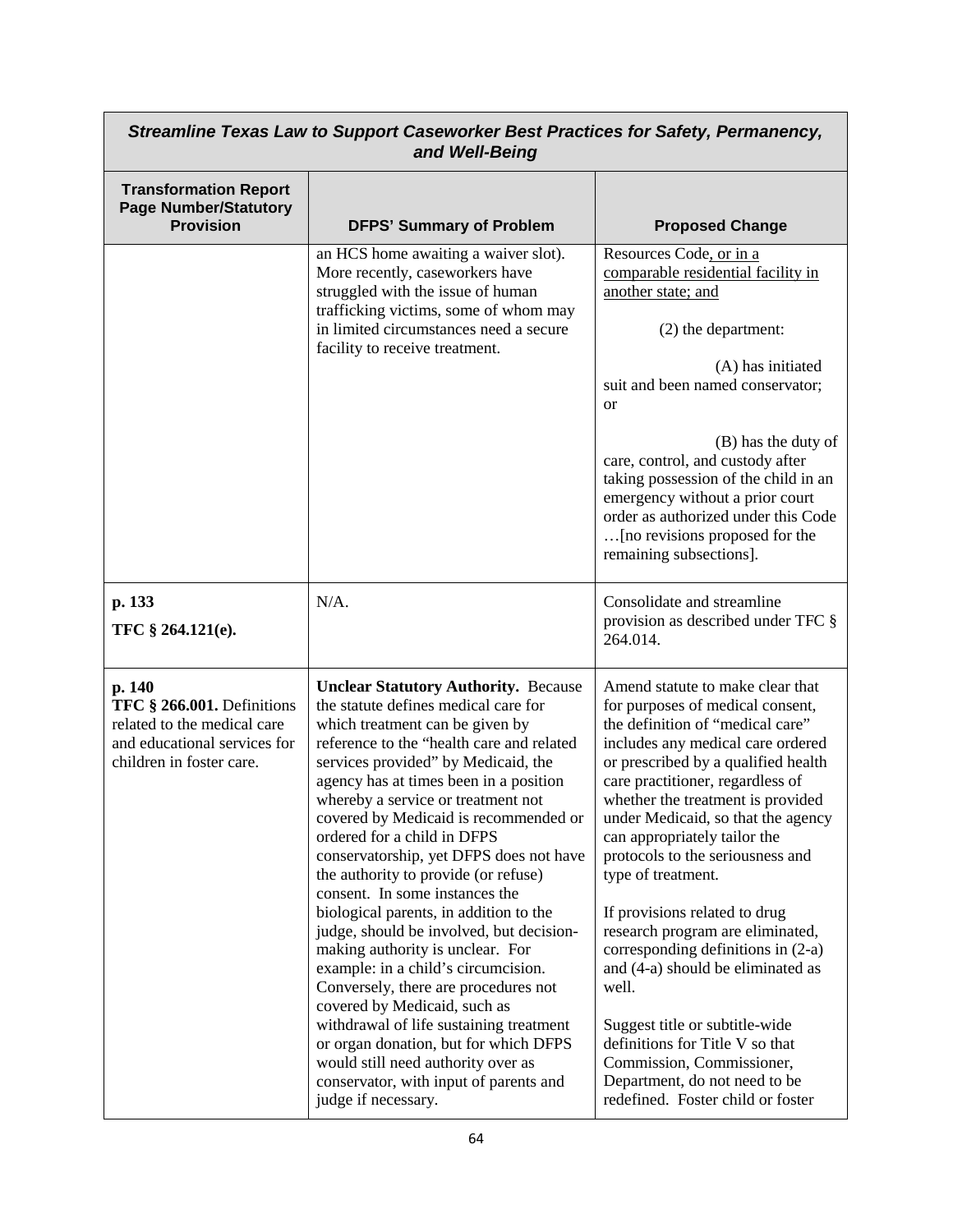| Streamline Texas Law to Support Caseworker Best Practices for Safety, Permanency,<br>and Well-Being                                                                                                                     |                                                                                                                                                                                                                                                                                                                                                                                                                                                                                                                                                                                                                                                                                                                                                                                                                                                                |                                                                                                                                                                                                                                                                                                                                                                                                                                                                         |
|-------------------------------------------------------------------------------------------------------------------------------------------------------------------------------------------------------------------------|----------------------------------------------------------------------------------------------------------------------------------------------------------------------------------------------------------------------------------------------------------------------------------------------------------------------------------------------------------------------------------------------------------------------------------------------------------------------------------------------------------------------------------------------------------------------------------------------------------------------------------------------------------------------------------------------------------------------------------------------------------------------------------------------------------------------------------------------------------------|-------------------------------------------------------------------------------------------------------------------------------------------------------------------------------------------------------------------------------------------------------------------------------------------------------------------------------------------------------------------------------------------------------------------------------------------------------------------------|
| <b>Transformation Report</b><br><b>Page Number/Statutory</b><br><b>Provision</b>                                                                                                                                        | <b>DFPS' Summary of Problem</b>                                                                                                                                                                                                                                                                                                                                                                                                                                                                                                                                                                                                                                                                                                                                                                                                                                | <b>Proposed Change</b>                                                                                                                                                                                                                                                                                                                                                                                                                                                  |
|                                                                                                                                                                                                                         |                                                                                                                                                                                                                                                                                                                                                                                                                                                                                                                                                                                                                                                                                                                                                                                                                                                                | care probably also needs title-wide<br>definition.                                                                                                                                                                                                                                                                                                                                                                                                                      |
| pp. 140-141<br><b>HRC</b> § 40.0523. Requires<br>DFPS and the Children's<br><b>Trust Fund of Texas</b><br>Council to develop and<br>implement a statewide<br>education program designed<br>to prevent infant mortality. | <b>Unclear Statutory Authority. DFPS</b><br>PEI program staff confirmed that an<br>"infant mortality prevention education<br>program" can be characterized as one<br>type of child abuse and neglect primary<br>prevention program, rendering it<br>unnecessary to have a specific statute for<br>an infant mortality prevention education<br>program. Later enacted provisions<br>(HRC §§ 40.101-107) direct DFPS to<br>carry out child abuse and neglect<br>primary prevention programs. This<br>specific provision, therefore, thwarts<br>DFPS's ability to flexibly expend limited<br>funding on the types of primary<br>prevention programs that are most<br>needed at any given time. Additionally,<br>this provision is outdated, as the<br>Children's Trust Fund of Texas Council<br>was abolished and incorporated into<br>DFPS' PEI program in 2001. | Repeal.                                                                                                                                                                                                                                                                                                                                                                                                                                                                 |
| pp. 141-142<br>HRC § 40.101. Definitions<br>related to child abuse and<br>neglect primary prevention<br>programs.                                                                                                       | <b>Unclear Statutory Authority.</b> These<br>definitions are pertinent to PEI's<br>responsibility for developing, funding,<br>and implementing primary prevention<br>and early intervention programs. The<br>purposes of these definitions would be<br>better served positioned within Texas<br>Family Code Chapter 265 (Prevention<br>and Early Intervention Services).<br>Caseworkers could more easily reference<br>and utilize PEI-related material if all of<br>the applicable provisions were<br>streamlined into one comprehensive<br>Chapter.<br>Additionally, expanding the definition of<br>"primary prevention" to include an<br>infant mortality prevention education<br>program would provide DFPS with the<br>maximum flexibility to use limited funds<br>for the primary prevention purposes that                                               | Move statute to Texas Family Code<br>Chapter 265 (PEI subchapter) and<br>consolidate into TFC § 265.001<br>(Definitions) for clarity and<br>organizational purposes.<br>Amend HRC $\S$ 40.101(2) to read as<br>follows:<br>(2) "Primary prevention" means<br>services and activities available to<br>the community at large or to<br>families to prevent abuse and<br>neglect before it occurs, and may<br>include an infant mortality<br>prevention education program. |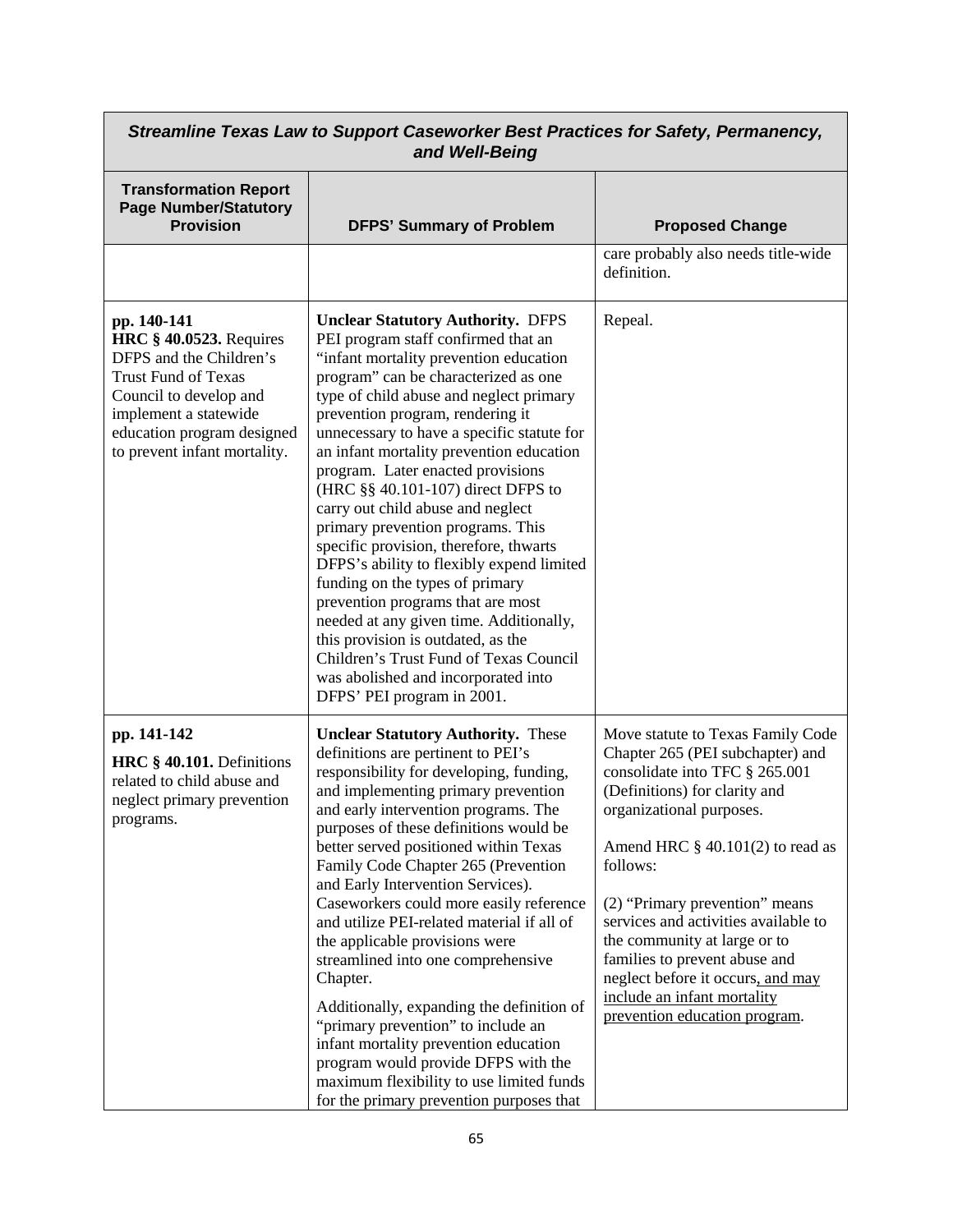| Streamline Texas Law to Support Caseworker Best Practices for Safety, Permanency,<br>and Well-Being                                                                                                                        |                                                                                                                                                                                                                                                                                                                                                                                                                                                                                                                                                                                                                                              |                                                                                                                                                                                                                                                                                                                                                                                                                                                                                                                                                 |
|----------------------------------------------------------------------------------------------------------------------------------------------------------------------------------------------------------------------------|----------------------------------------------------------------------------------------------------------------------------------------------------------------------------------------------------------------------------------------------------------------------------------------------------------------------------------------------------------------------------------------------------------------------------------------------------------------------------------------------------------------------------------------------------------------------------------------------------------------------------------------------|-------------------------------------------------------------------------------------------------------------------------------------------------------------------------------------------------------------------------------------------------------------------------------------------------------------------------------------------------------------------------------------------------------------------------------------------------------------------------------------------------------------------------------------------------|
| <b>Transformation Report</b><br><b>Page Number/Statutory</b><br><b>Provision</b>                                                                                                                                           | <b>DFPS' Summary of Problem</b>                                                                                                                                                                                                                                                                                                                                                                                                                                                                                                                                                                                                              | <b>Proposed Change</b>                                                                                                                                                                                                                                                                                                                                                                                                                                                                                                                          |
|                                                                                                                                                                                                                            | appear to be the highest priority at any<br>point in the future. This expansion<br>would eliminate the need for a specific<br>statute for an infant mortality prevention<br>education program while maintaining its<br>significance as one type of primary<br>prevention program (See HRC §<br>40.0523).                                                                                                                                                                                                                                                                                                                                     |                                                                                                                                                                                                                                                                                                                                                                                                                                                                                                                                                 |
| p. 142<br>HRC $§$ 40.102. Requires<br>DFPS to operate the<br>children's trust fund to<br>develop and carry out child<br>abuse and neglect primary<br>prevention programs.                                                  | <b>Unclear Statutory Authority.</b> This<br>statute falls under PEI's responsibility<br>for coordinating prevention and early<br>intervention programs. See HRC §<br>40.101.                                                                                                                                                                                                                                                                                                                                                                                                                                                                 | Move statute to Texas Family Code<br>Chapter 265 (PEI subchapter) for<br>clarity and organizational purposes.                                                                                                                                                                                                                                                                                                                                                                                                                                   |
| pp. 142-143<br>HRC § 40.104. Describes<br>the requirements DFPS<br>must follow in regards to<br>administrative costs and<br>other funds expended<br>relating to child abuse and<br>neglect primary prevention<br>programs. | <b>Unclear Statutory Authority.</b> This<br>statute falls under PEI's responsibility<br>for coordinating prevention and early<br>intervention programs. See HRC §<br>40.101.                                                                                                                                                                                                                                                                                                                                                                                                                                                                 | Move statute to Texas Family Code<br>Chapter 265 (PEI subchapter) for<br>clarity and organizational purposes.                                                                                                                                                                                                                                                                                                                                                                                                                                   |
| p. 143<br>HRC § 40.105. Authorizes<br>and describes the child<br>abuse and neglect<br>prevention trust fund<br>account.                                                                                                    | <b>Unclear Statutory Authority.</b> This<br>statute falls under PEI's responsibility<br>for coordinating prevention and early<br>intervention programs. See HRC §<br>40.101.<br>Additionally, this statute contains<br>inconsistent language, in that money is<br>dedicated for "abuse prevention<br>programs" when "abuse" and "neglect"<br>have separate statutory definitions and<br>are not, in fact, synonymous. Given the<br>title of HRC § 40 Subchapter D, the<br>titles of $\S$ 40.102 and $\S$ 40.105, and the<br>language used within $§$ 40.105, the<br>inconsistent terminology within this<br>statute seems to be inadvertent. | Move statute to Texas Family Code<br>Chapter 265 (PEI subchapter) for<br>clarity and organizational purposes.<br>Amend HRC $\S$ 40.105(a) and (e) to<br>clean-up of inconsistent<br>terminology, as follows:<br>(a) The child abuse and neglect<br>prevention trust fund account is an<br>account in the general revenue<br>fund. Money in the trust fund is<br>dedicated to child abuse and<br>neglect primary prevention<br>programs.<br>(e) All marriage license fees and<br>other fees collected for and<br>deposited in the trust fund and |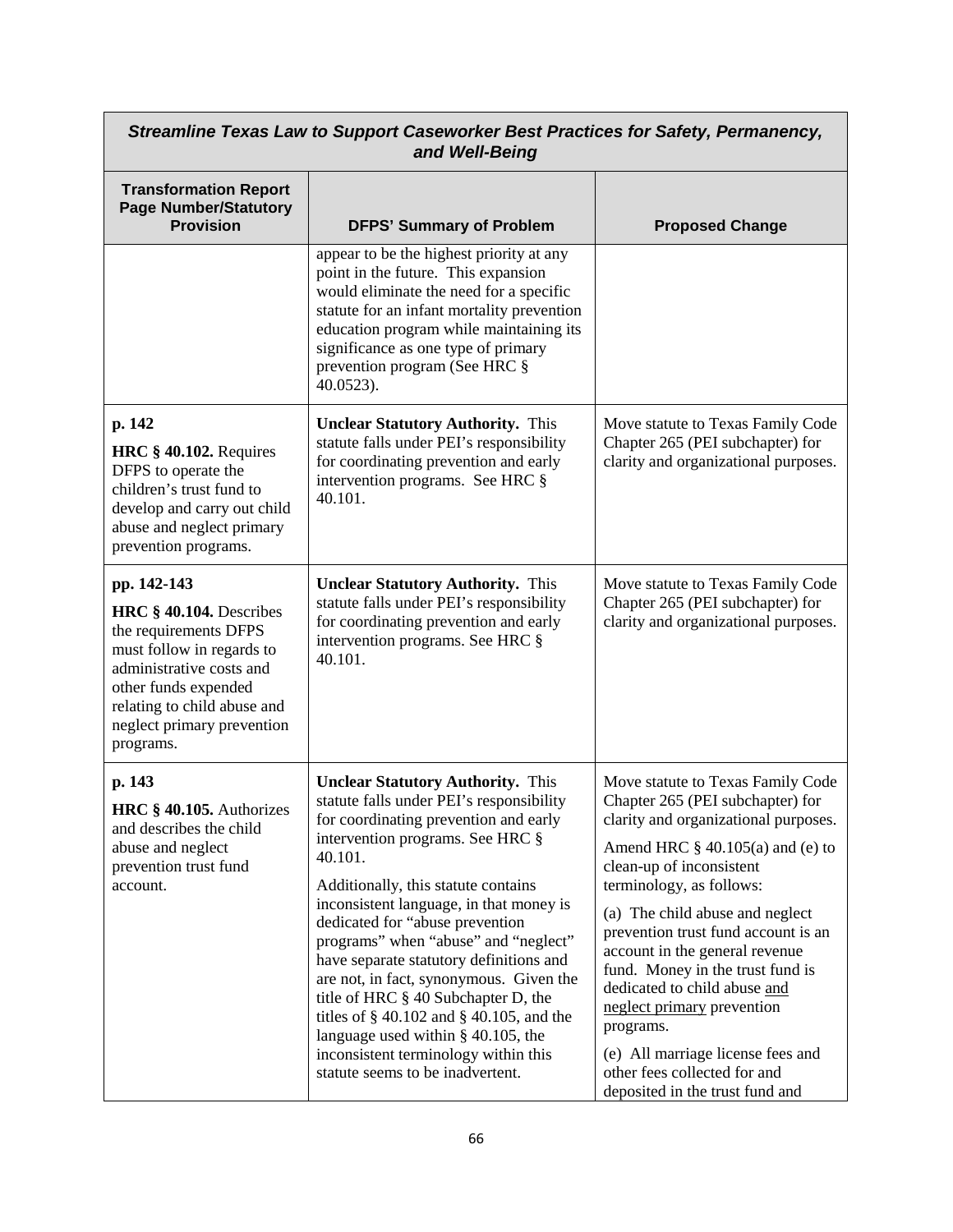| Streamline Texas Law to Support Caseworker Best Practices for Safety, Permanency,<br>and Well-Being                                                                                                                                              |                                                                                                                                                                                                                                                                                              |                                                                                                                                                                                                                                                                                                                                                                                                                                                                                                                                                     |
|--------------------------------------------------------------------------------------------------------------------------------------------------------------------------------------------------------------------------------------------------|----------------------------------------------------------------------------------------------------------------------------------------------------------------------------------------------------------------------------------------------------------------------------------------------|-----------------------------------------------------------------------------------------------------------------------------------------------------------------------------------------------------------------------------------------------------------------------------------------------------------------------------------------------------------------------------------------------------------------------------------------------------------------------------------------------------------------------------------------------------|
| <b>Transformation Report</b><br><b>Page Number/Statutory</b><br><b>Provision</b>                                                                                                                                                                 | <b>DFPS' Summary of Problem</b>                                                                                                                                                                                                                                                              | <b>Proposed Change</b>                                                                                                                                                                                                                                                                                                                                                                                                                                                                                                                              |
|                                                                                                                                                                                                                                                  |                                                                                                                                                                                                                                                                                              | interest earned on the trust fund<br>balance shall be appropriated each<br>biennium only to the operating<br>fund for [primary] child abuse and<br>neglect primary prevention<br>programs.                                                                                                                                                                                                                                                                                                                                                          |
| pp. 143-144<br>HRC § 40.106. Authorizes<br>and describes the child<br>abuse and neglect<br>prevention operating fund<br>account.                                                                                                                 | <b>Unclear Statutory Authority.</b> This<br>statute falls under PEI's responsibility<br>for coordinating prevention and early<br>intervention programs. See HRC §<br>40.101.                                                                                                                 | Move statute to Texas Family Code<br>Chapter 265 (PEI subchapter) for<br>clarity and organizational purposes.                                                                                                                                                                                                                                                                                                                                                                                                                                       |
| p. 144<br>HRC § 40.107. Authorizes<br>DFPS to solicit<br>contributions from any<br>appropriate source and<br>provides stipulations and<br>limitations concerning<br>contributions for child abuse<br>and neglect primary<br>prevention programs. | <b>Unclear Statutory Authority.</b> This<br>statute falls under PEI's responsibility<br>for coordinating prevention and early<br>intervention programs. See HRC §<br>40.101.                                                                                                                 | Move statute to Texas Family Code<br>Chapter 265 (PEI subchapter) for<br>clarity and organizational purposes.                                                                                                                                                                                                                                                                                                                                                                                                                                       |
| pp. 145-147<br>Tex. Gov't Code §<br>411.114.<br>Describes and directs<br>DFPS's access to criminal<br>history record information.                                                                                                                | <b>Unclear Statutory Authority.</b> This<br>provision originated decades ago and has<br>been steadily added to, in a manner that<br>does not necessarily reflect current<br>terminology ever since. The numbering<br>is off and many subsections do not<br>reflect current business reality. | Repeal language giving the agency<br>authority to conduct background<br>checks on specific groups listed,<br>and replace with catch-all authority<br>authorizing DFPS to run<br>background checks on anyone<br>when deemed necessary to the<br>protection of a vulnerable child,<br>elderly person, or person with a<br>disability.<br>This change would not alter any<br>current language requiring<br>background checks of certain<br>groups.<br>For an example of such broad<br>authority:<br>Sec. 411.091. ACCESS TO<br>CRIMINAL HISTORY RECORD |